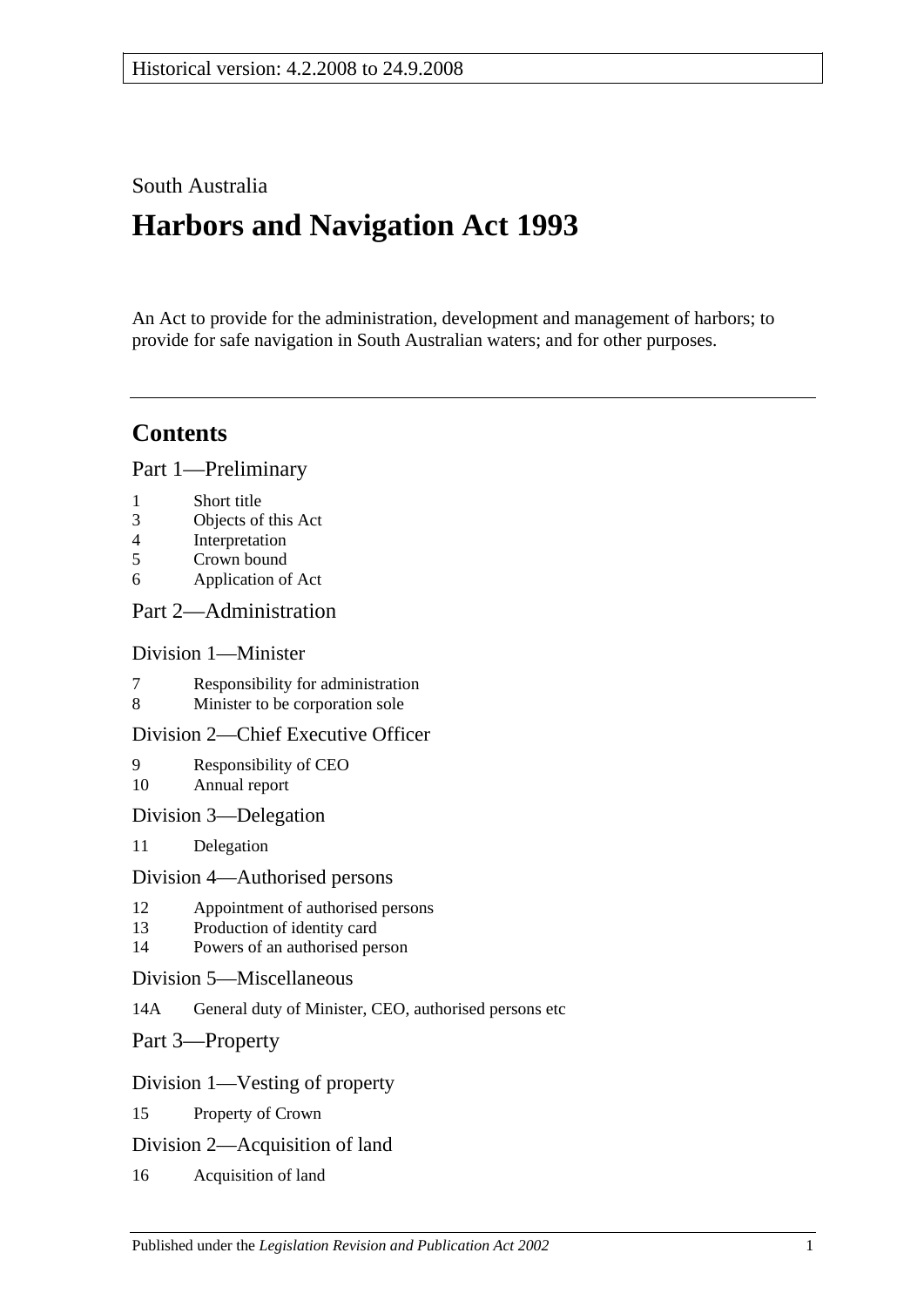- [Division 3—Resumption of land](#page-14-5)
- 17 [Resumption](#page-14-6)
- [Division 4—Care, control and management of property](#page-15-0)
- 18 [Care, control and management of property](#page-15-1)
- 18A [By-laws](#page-15-2)
- [Division 5—Dealings with property](#page-16-0)
- 19 [Power to grant leases and licences over land](#page-16-1)
- [Division 6—Rateability of land](#page-16-2)
- 20 [Rateability of land](#page-16-3)
- [Division 7—Damage to property](#page-16-4)
- 21 [Liability for damage](#page-16-5)

## [Part 4—General powers to protect navigation and to restrict use of waters](#page-18-0)

#### [Division 1—Navigational aids](#page-18-1)

- 22 [Control of navigational aids](#page-18-2)
- 23 [Establishment of navigational aids](#page-18-3)
- 24 [Interference with navigational aids](#page-18-4)

#### [Division 2—Clearance of wrecks](#page-19-0)

25 [Clearance of wrecks etc](#page-19-1)

## [Division 3—Restrictions on use of waters](#page-19-2)

- 26 [Licences for aquatic activities](#page-19-3)
- 27 [Restricted areas](#page-20-0)
- [Part 5—Harbors and ports](#page-22-0)

## [Division 1—Control and management of harbors and ports](#page-22-1)

- 28 [Control and management of harbors](#page-22-2)
- 28A [Power to assign control and management of ports](#page-22-3)
- 28B [Port operating agreements](#page-22-4)
- 28C [General responsibility of port operator](#page-23-0)
- 28D [Variation of port operating agreement](#page-23-1)
- 28E [Agreements to be tabled in Parliament](#page-23-2)
- 28F [Power to deal with non-compliance](#page-23-3)
- 28G [Power to appoint manager](#page-24-0)
- 28H [Powers of the manager](#page-24-1)

#### [Division 2—Port management officers](#page-25-0)

29 [Port management officers](#page-25-1)

#### [Division 2A—Operational powers](#page-25-2)

- 29A [Interpretation](#page-25-3)
- 29B [Power of direction](#page-25-4)
- 29C [Power to board vessel](#page-26-0)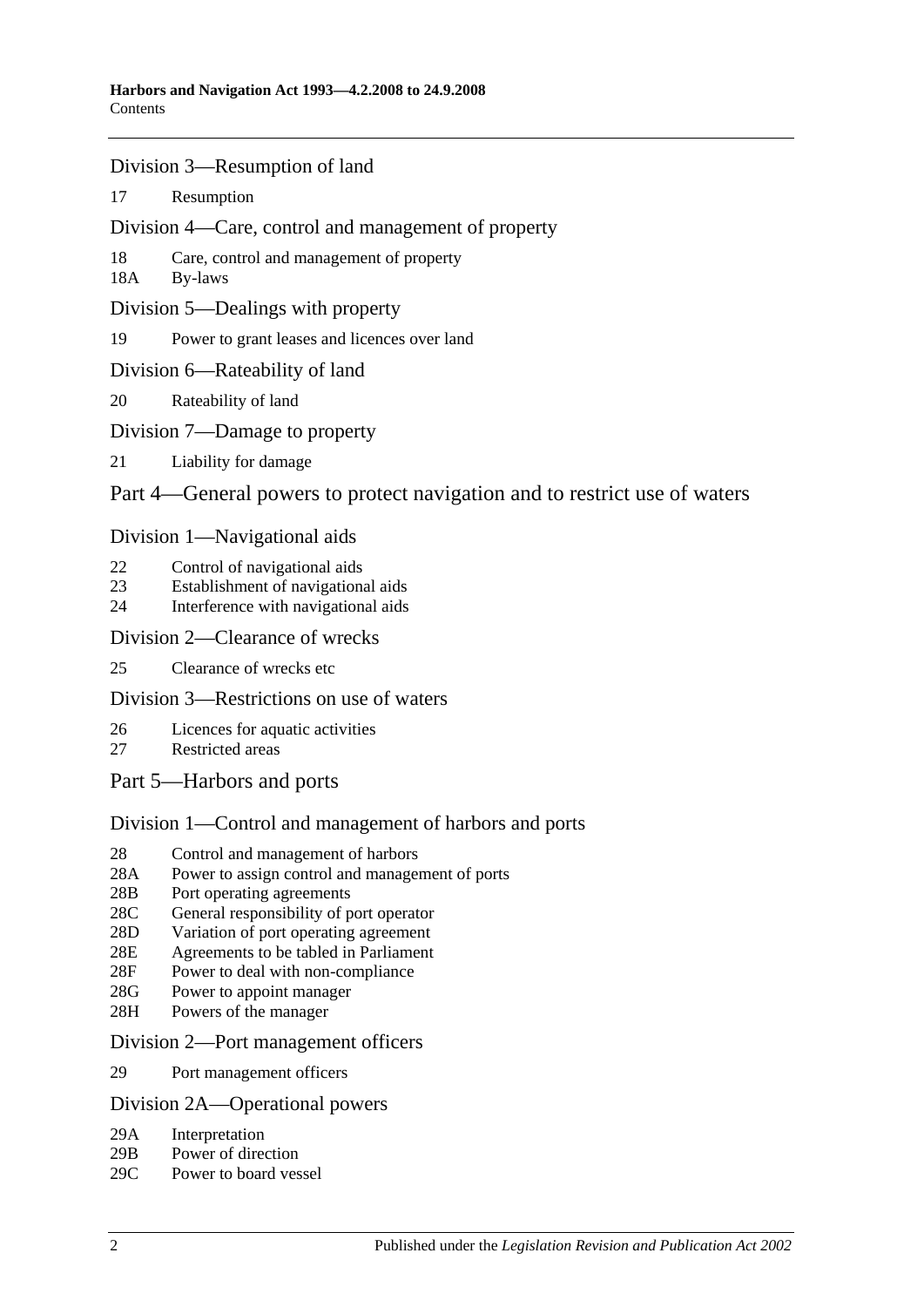#### [Division 3—Harbor improvement work](#page-26-1)

- 30 [Dredging or other similar work](#page-26-2)
- 30A [Development of harbors and maritime facilities](#page-26-3)
- 30B Application of *[Development Act](#page-27-0) 1993*

#### [Division 4—Harbor charges etc](#page-27-1)

- 31 [Power to fix charges](#page-27-2)
- 31A Power to waive [or reduce charges](#page-27-3)
- 31B [Charges in respect of goods](#page-27-4)
- 31C [Charges in respect of vessels](#page-28-0)
- 31D [Power to prevent use of harbor or port facilities](#page-28-1)

#### [Part 5A—Pilotage](#page-30-0)

- 33 [Licensing of pilots](#page-30-1)
- 34 [Pilotage exemption certificate](#page-30-2)
- 35 [Compulsory pilotage](#page-31-0)
- 36 [Duties and immunities of pilots](#page-31-1)

#### [Part 6—Crewing](#page-32-0)

#### [Division 1—Application of this Part](#page-32-1)

37 [Vessels to which this Part applies](#page-32-2)

#### [Division 2—Obligation to have adequate crew](#page-32-3)

- 38 [Obligation to have adequate crew](#page-32-4)
- 39 [Exemptions](#page-32-5)

#### [Division 3—State Crewing Committee](#page-32-6)

- 39A [Interpretation](#page-32-7)
- 40 [State Crewing Committee](#page-33-0)
- 41 [Nomination of members by owner](#page-33-1)
- 42 [Conditions of office](#page-34-0)
- 42A [Vacancies or defects in appointment of members](#page-34-1)

#### [Division 4—Procedures and powers of Committee](#page-34-2)

- 43 [Procedures at meetings](#page-34-3)
- 44 [Power to obtain information](#page-35-0)
- 45 [Determinations in relation to crew](#page-35-1)

## [Part 7—Certificates of competency](#page-36-0)

- 46 [Vessels to which this Part applies](#page-36-1)
- 47 [Requirement for certificate of competency](#page-36-2)
- 48 [Issue of certificates of competency or exemptions](#page-37-0)
- 49 [Cancellation of certificate of competency by court](#page-38-0)
- 50 [Cancellation of certificate of competency by Minister](#page-38-1)

#### [Part 8—Hire of vessels](#page-40-0)

- 51 [Vessels to which this Part applies](#page-40-1)
- 52 [Obligation to hold licence](#page-40-2)
- 52A [Duration and granting of licence](#page-40-3)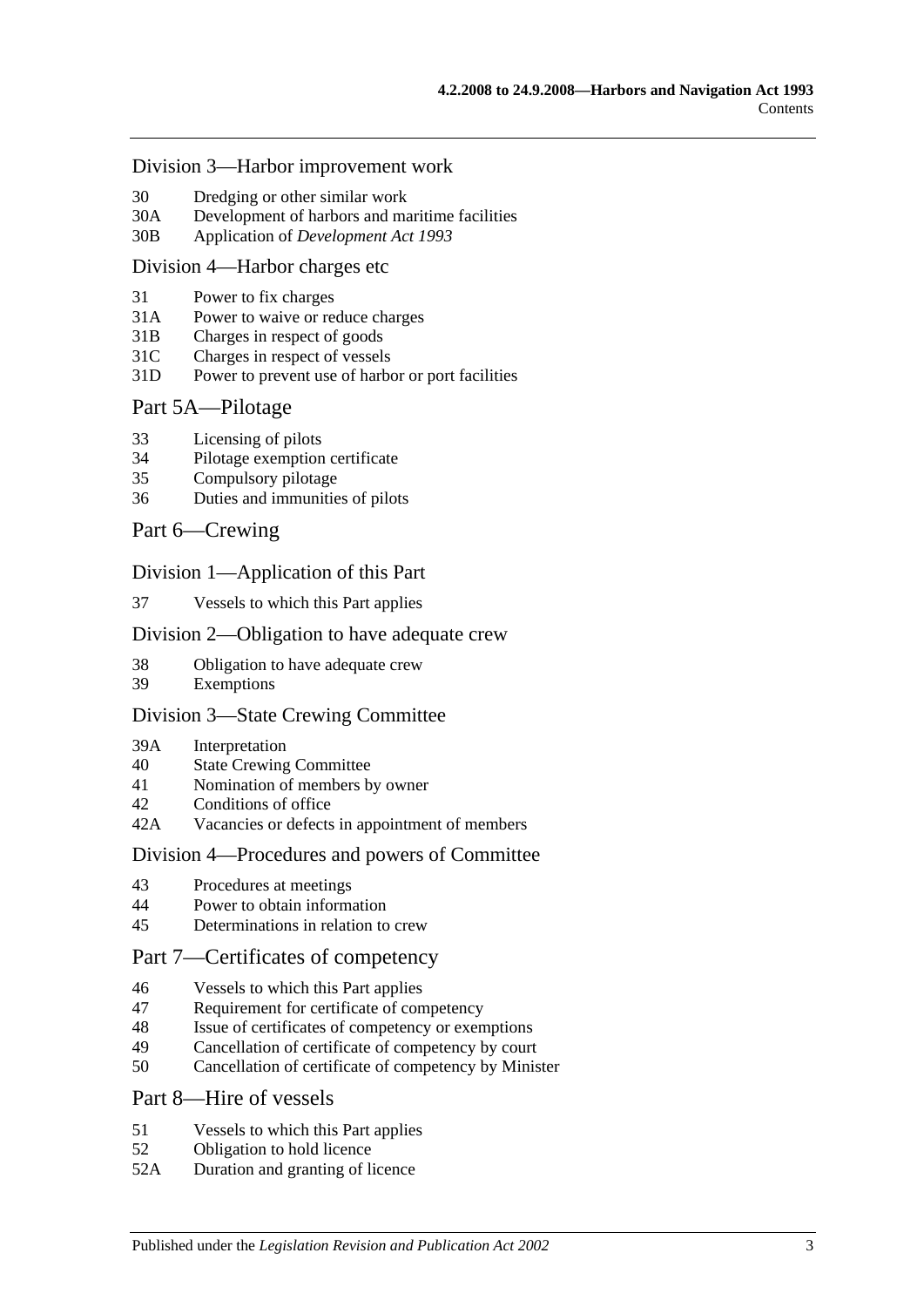#### 53 [Terms and conditions of licence](#page-40-4)

# [Part 9—Registration, certificates of survey, loadline certificates and](#page-42-0)  [Australian Builders Plates](#page-42-0)

#### [Division 1—Registration of vessels](#page-42-1)

- 54 [Application of Division](#page-42-2)<br>55 Registration
- [Registration](#page-42-3)

#### [Division 2—Certificates of survey](#page-42-4)

- 56 [Application of this Division](#page-42-5)
- 57 [Appointment of surveyors](#page-42-6)
- 58 [Issue of certificate of survey](#page-43-0)
- 59 [Certificate of survey](#page-43-1)
- 60 [Obligation to hold certificate of survey](#page-43-2)

#### [Division 3—Loadline certificates](#page-44-0)

- 61 [Application of this Division](#page-44-1)<br>62 Issue of loadline certificate
- [Issue of loadline certificate](#page-44-2)
- 63 [Loadline certificate](#page-44-3)
- 64 [Obligation to hold loadline certificate](#page-44-4)

#### [Division 4—Australian Builders Plates](#page-45-0)

- 64A [Application of this Division](#page-45-1)
- 64B [Certain vessels not to be sold without Australian Builders Plate affixed etc](#page-45-2)
- 64C [General defence](#page-46-0)

## [Part 10—Safety](#page-48-0)

## [Division 1—Safety generally](#page-48-1)

- 65 [General requirements](#page-48-2)
- 65A [Requirement to have emergency position indicating radio beacon](#page-48-3)
- 66 [Power to prohibit use of unsafe vessel](#page-48-4)
- 67 [Minister's power to act in an emergency](#page-49-0)

#### [Division 2—Survey](#page-49-1)

68 [Requirement of survey](#page-49-2)

#### [Division 3—Operation of vessels](#page-50-0)

- 69 [Careless operation of a vessel](#page-50-1)
- 69A [Dangerous operation of a vessel](#page-50-2)

## [Division 4—Alcohol and other drugs](#page-50-3)

- 70 [Alcohol and other drugs](#page-50-4)
- 71 [Requirement to submit to alcotest or breath analysis](#page-52-0)
- 72 [Police to facilitate blood test at request of incapacitated person etc](#page-53-0)
- 72A [Authorised person to provide transport assistance for blood tests in certain circumstances](#page-54-0)  [outside Metropolitan Adelaide](#page-54-0)
- 72B [Blood tests by nurses where breath analysis taken outside Metropolitan Adelaide](#page-54-1)
- 72C [Concentration of alcohol in breath taken to indicate concentration of alcohol in blood](#page-55-0)
- 73 [Evidence](#page-55-1)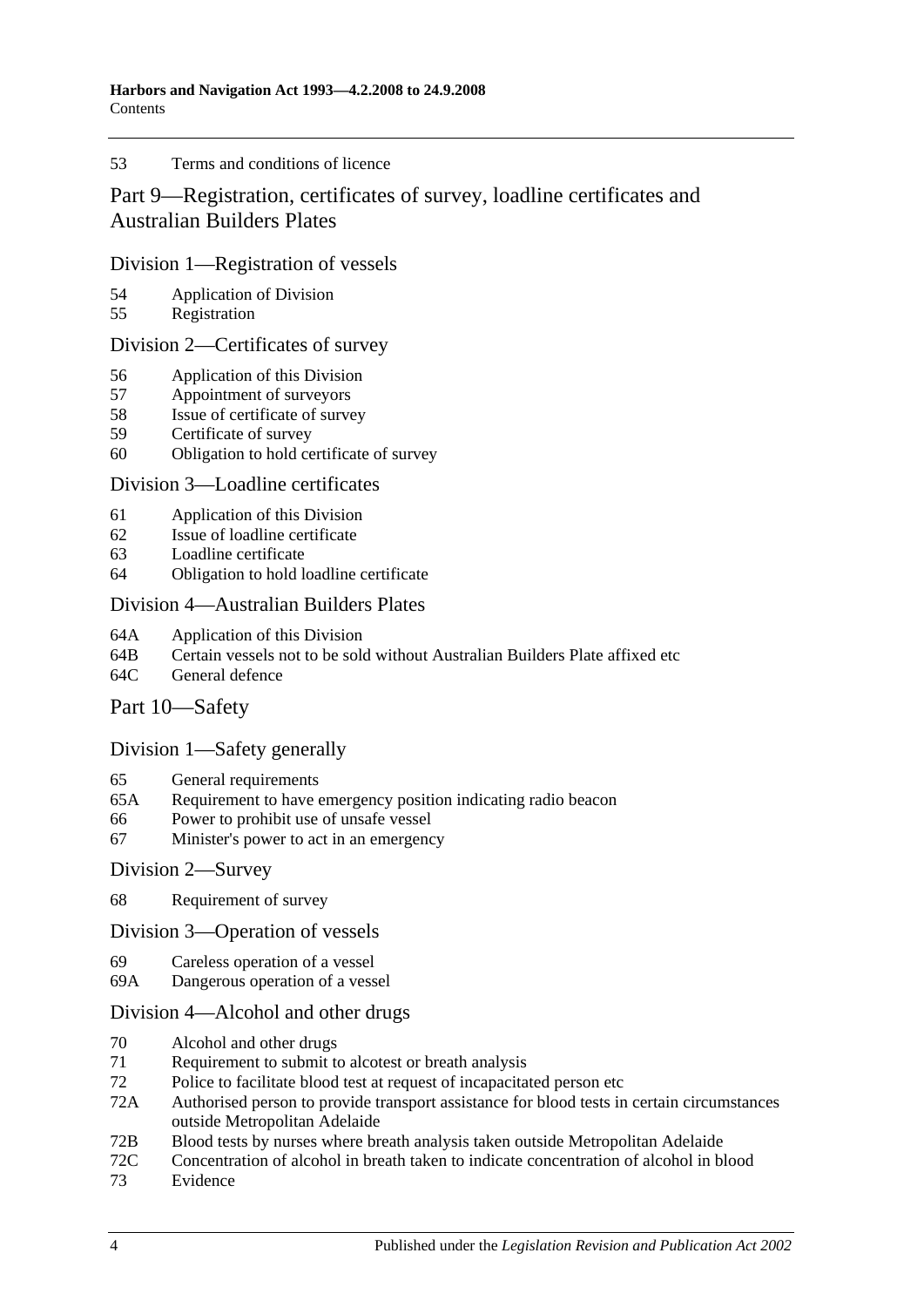- 73A [Breath analysis where drinking occurs after operation of vessel](#page-57-0)
- 74 [Compulsory blood tests of injured persons including water skiers](#page-58-0)

## [Part 11—Accidents](#page-62-0)

- 75 [Casualties to be reported](#page-62-1)
- 76 [Duty to give assistance and provide particulars](#page-62-2)

#### [Part 12—Court of Marine Enquiry](#page-64-0)

#### [Division 1—Constitution of Court](#page-64-1)

77 [Constitution of Court](#page-64-2)

#### [Division 2—Enquiries into casualties](#page-64-3)

78 [Enquiries into casualties](#page-64-4)

#### [Division 3—Enquiries into misconduct or incompetence](#page-64-5)

79 [Enquiries into misconduct or incompetence](#page-64-6)

#### [Division 4—Administrative review](#page-65-0)

80 [Review of administrative decisions](#page-65-1)

## [Part 13—Application of Commonwealth Act and International Conventions](#page-66-0)

- 81 [Application of Commonwealth Act](#page-66-1)<br>82 Agreement between the Commonwe
- [Agreement between the Commonwealth and the State](#page-66-2)

## [Part 14—Miscellaneous](#page-68-0)

- 83 [Regattas etc](#page-68-1)
- 84 [Conduct on board vessels](#page-68-2)
- 85 [Unlawful use of vessels](#page-68-3)
- 86 [Liability of directors](#page-68-4)
- 87 [Evidentiary provision](#page-69-0)
- 89 [Officers' liability](#page-69-1)
- 90 [Recreational boating fund](#page-70-0)
- 91 [Regulations](#page-70-1)

#### [Schedule 1—Harbors](#page-74-0)

1 [Harbors to which this Act applies](#page-74-1)

#### [Schedule 2—Transitional provisions](#page-75-0)

- 2 [Transitional provisions](#page-75-1)
- 3 [Vesting of land etc held in name of Minister of Marine](#page-75-2)

## [Legislative history](#page-78-0)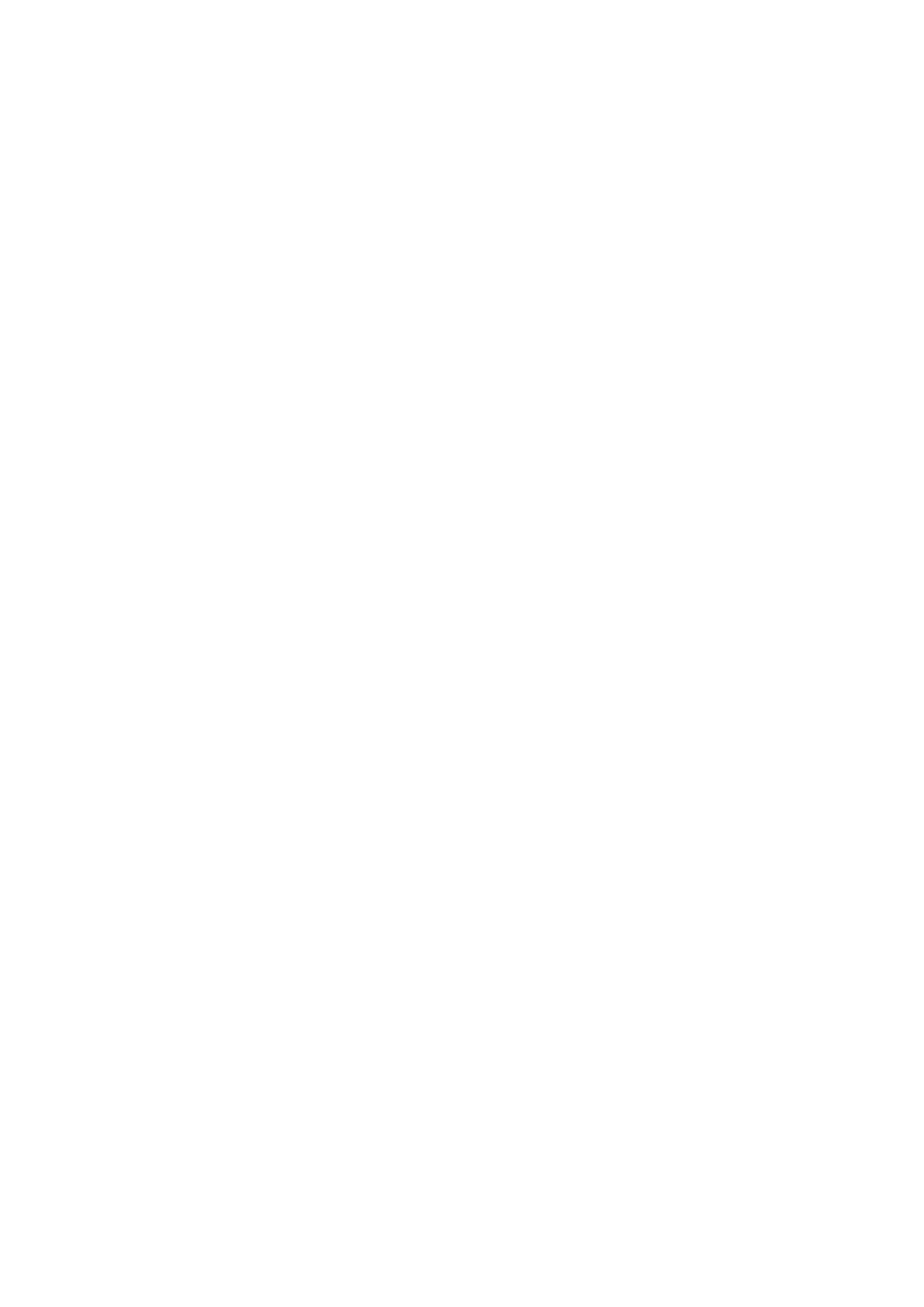## <span id="page-6-0"></span>**The Parliament of South Australia enacts as follows:**

# **Part 1—Preliminary**

## <span id="page-6-1"></span>**1—Short title**

This Act may be cited as the *Harbors and Navigation Act 1993*.

## <span id="page-6-2"></span>**3—Objects of this Act**

The objects of this Act are—

- (a) to provide for the efficient and effective administration and management of South Australian harbors and harbor facilities for the purpose of maximising their use and promoting trade; and
- (b) to ensure that efficient and reliable cargo transfer facilities are established and maintained; and
- (c) to promote the safe, orderly and efficient movement of shipping within harbors; and
- (d) to promote the economic use and the proper commercial exploitation of harbors and harbor facilities; and
- (e) to provide for the safe navigation of vessels in South Australian waters; and
- (f) to provide for the safe use of South Australian waters for recreational and other aquatic activities; and
- (g) insofar as this Act applies to the Adelaide Dolphin Sanctuary, to further the objects and objectives of the *[Adelaide Dolphin Sanctuary Act](http://www.legislation.sa.gov.au/index.aspx?action=legref&type=act&legtitle=Adelaide%20Dolphin%20Sanctuary%20Act%202005) 2005*.

## <span id="page-6-3"></span>**4—Interpretation**

(1) In this Act, unless the contrary intention appears—

*Adelaide Dolphin Sanctuary* has the same meaning as in the *[Adelaide Dolphin](http://www.legislation.sa.gov.au/index.aspx?action=legref&type=act&legtitle=Adelaide%20Dolphin%20Sanctuary%20Act%202005)  [Sanctuary Act](http://www.legislation.sa.gov.au/index.aspx?action=legref&type=act&legtitle=Adelaide%20Dolphin%20Sanctuary%20Act%202005) 2005*;

*adjacent land* means—

- (a) land extending from the low water mark on the seashore to the nearest road or section boundary, or to a distance of 50 metres from high water mark (whichever is the lesser distance); or
- (b) land extending from the edge of any other navigable waterway or body of water in the State to the nearest road or section boundary or for a distance of 50 metres (whichever is the lesser),

(but does not include land vested in fee simple in any person other than the Minister or land withdrawn from the Minister under the transitional provisions);

*alcotest* means a test by means of apparatus approved for the purpose of conducting alcotests under the *[Road Traffic Act](http://www.legislation.sa.gov.au/index.aspx?action=legref&type=act&legtitle=Road%20Traffic%20Act%201961) 1961*;

*authorised person* means a person appointed under [Part 2](#page-10-0) or a member of the police force;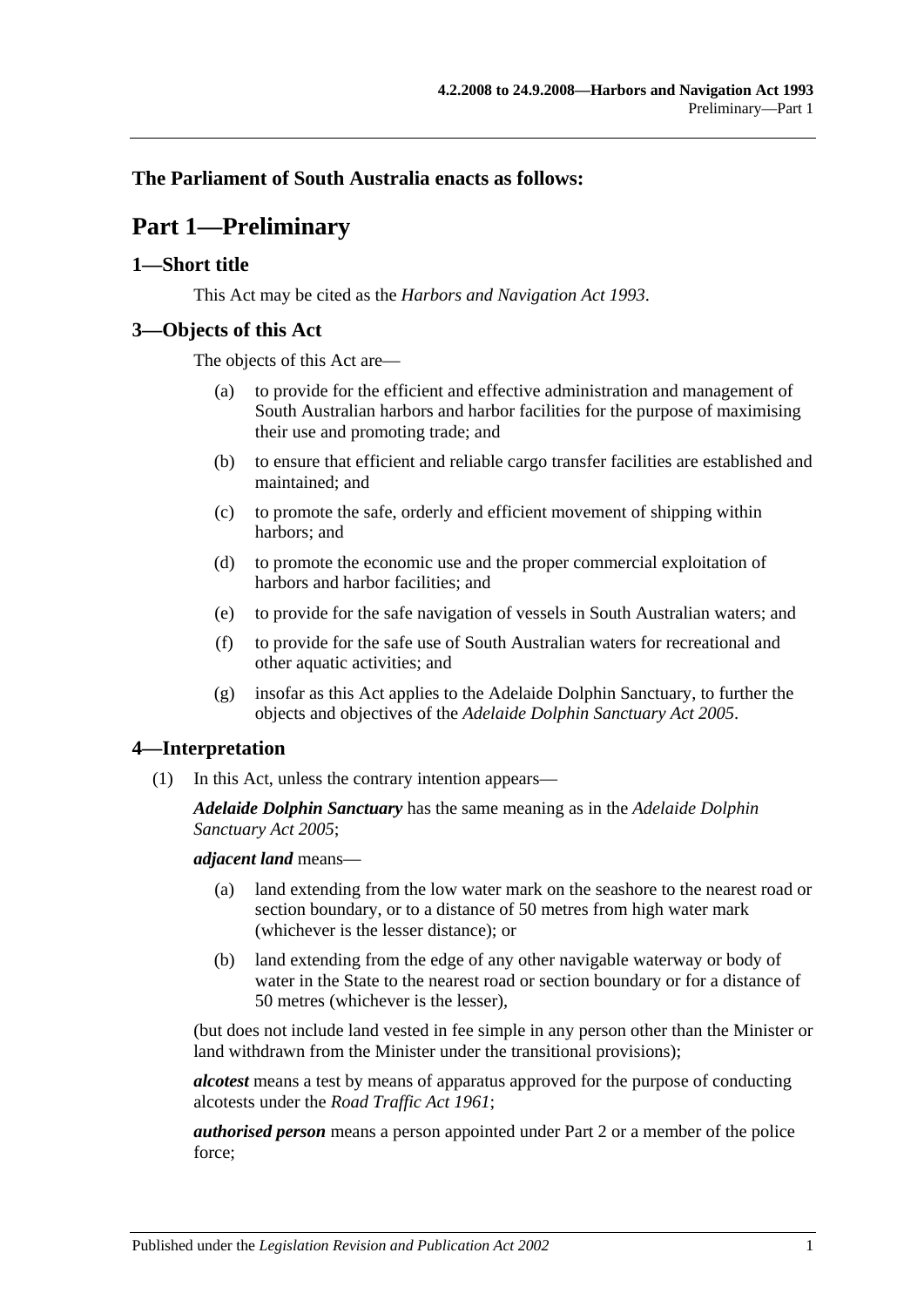*breath analysing instrument* means apparatus of a kind approved as a breath analysing instrument under the *[Road Traffic Act](http://www.legislation.sa.gov.au/index.aspx?action=legref&type=act&legtitle=Road%20Traffic%20Act%201961) 1961*;

*CEO* means the chief executive officer of the Department;

*commercial vessel* means a vessel used for industrial, commercial or scientific purposes and includes a vessel of a class declared by regulation to be a class of commercial vessels;

*Commonwealth Act* means the *Navigation Act 1912* of the Commonwealth;

*crew*, of a vessel, includes—

- (a) in the case of a commercial vessel—the master;
- (b) in the case of a recreational vessel—the operator,

and any person acting in a position declared by regulation to be a position of responsibility;

*department* means the department or administrative unit of the Public Service that has, subject to the Minister, responsibility for administering this Act;

*expiable offence* means an offence against this Act declared by regulation to be an expiable offence;

*fishing vessel* means—

- (a) a vessel (not propelled solely by oars) used in the taking of fish for sale; or
- (b) a vessel (not propelled solely by oars) used in connection with aquaculture whether or not it is used in the taking of fish for sale;

#### *harbor* means—

- (a) any of the harbors mentioned in [Schedule 1](#page-74-0) (unless declared by regulation not to be a harbor); or
- (b) a place—
	- (i) at which facilities exist for the loading or mooring of vessels or at which such facilities might be conveniently established; and
	- (ii) declared by regulation to be a harbor;

*interest* in land means—

- (a) any legal or equitable estate or interest in the land; or
- (b) any easement, right, power, or privilege in, under, over, affecting, or in connection with, the land;

#### *jurisdiction* means—

- (a) the State (and, in particular, the navigable waters within its limits); and
- (b) so much of the territorial sea of Australia as is adjacent to the State; and
- (c) any other navigable waters declared by regulation to be within the jurisdiction,

but does not include navigable waters declared by regulation not to be within the jurisdiction;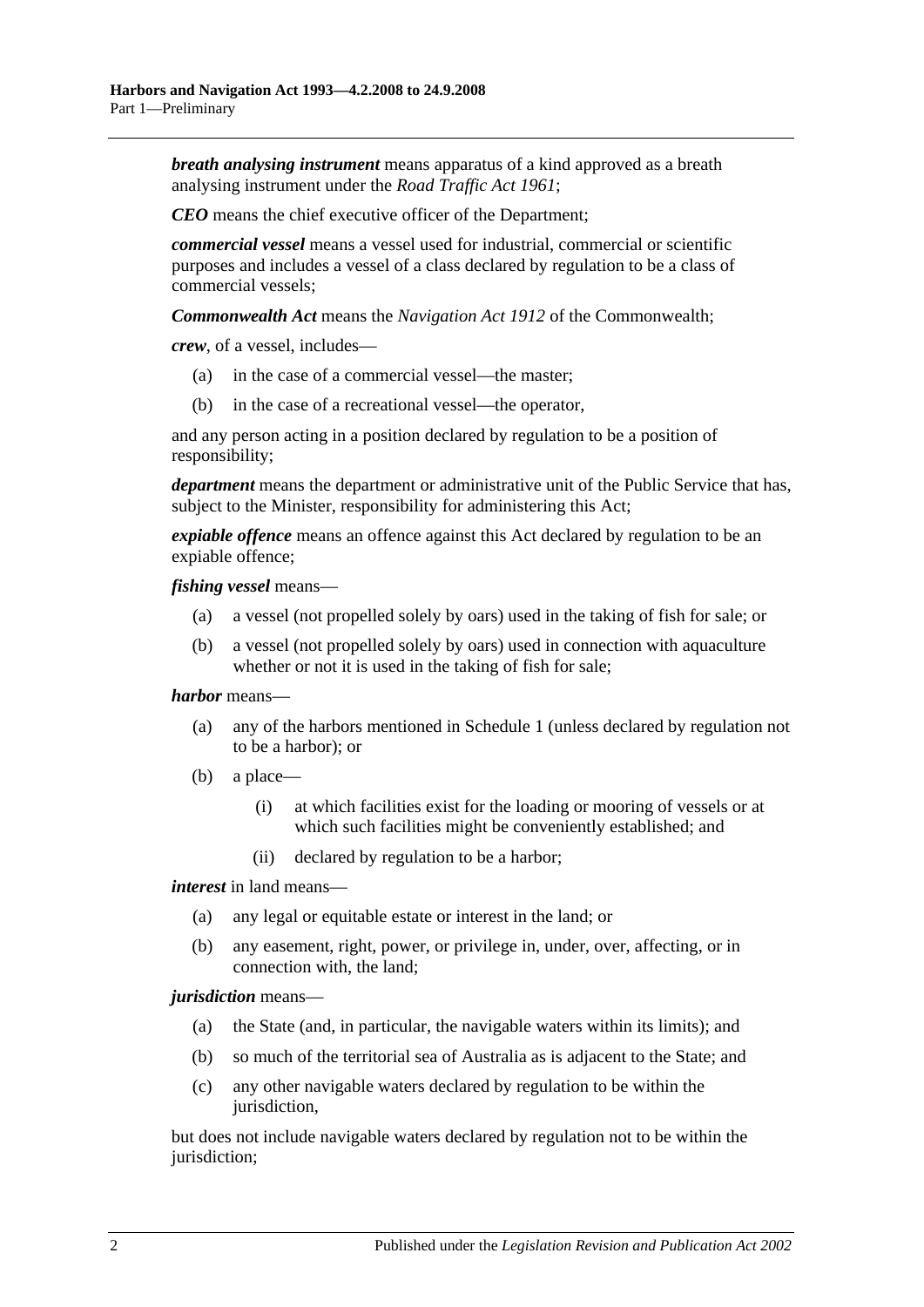*key position*, in relation to the crew of a vessel, means—

- (a) the position of master or operator of the vessel; or
- (b) a position of a class declared by regulation to be one in relation to which a certificate of competency is required;

*land* includes an interest in land:

*master* means the person in charge of a commercial vessel but does not include a licensed pilot acting as such;

*misconduct* includes negligence;

*navigation* of a vessel includes any movement of the vessel from place to place whether or not the vessel moves or is moved under its own power:

*navigational aid* means—

- (a) a lighthouse, beacon, buoy, or other mark or structure (whether equipped with a light or not) intended to be an aid to navigation; or
- (b) a radio beacon or other device intended to be an aid to navigation;

*operator* means the person in charge of a recreational vessel, while that vessel is under way;

*owner* of a vessel includes—

- (a) in relation to a commercial vessel—
	- (i) a charterer; and
	- (ii) an agent of the owner or the charterer;
- (b) in relation to a recreational vessel—a person who takes the vessel on hire;

*pilot* means a person, who although not a member of a vessel's crew, temporarily takes control (subject however to the master's overriding authority) of the vessel's navigation;

*port* means land and waters (which must comprise or include the whole or some of the land and waters constituting a harbor) constituted as a port by the regulations;

*port management officer* means—

- (a) a port management officer appointed under [section](#page-25-1) 29; or
- (b) an authorised person;

*port operator* means—

- (a) a person authorised by a port operating agreement to operate a port; or
- (b) if there is no such person—the Minister;

*recreational vessel* means a vessel used for purposes that are not solely industrial, commercial or scientific purposes and includes a vessel of a class declared by regulation to be a class of recreational vessels;

*subjacent land* means land underlying navigable waters within the jurisdiction;

*speed*, in relation to a vessel, means speed with reference to a stationary horizontal plane (as distinct from speed through water which may itself be in motion);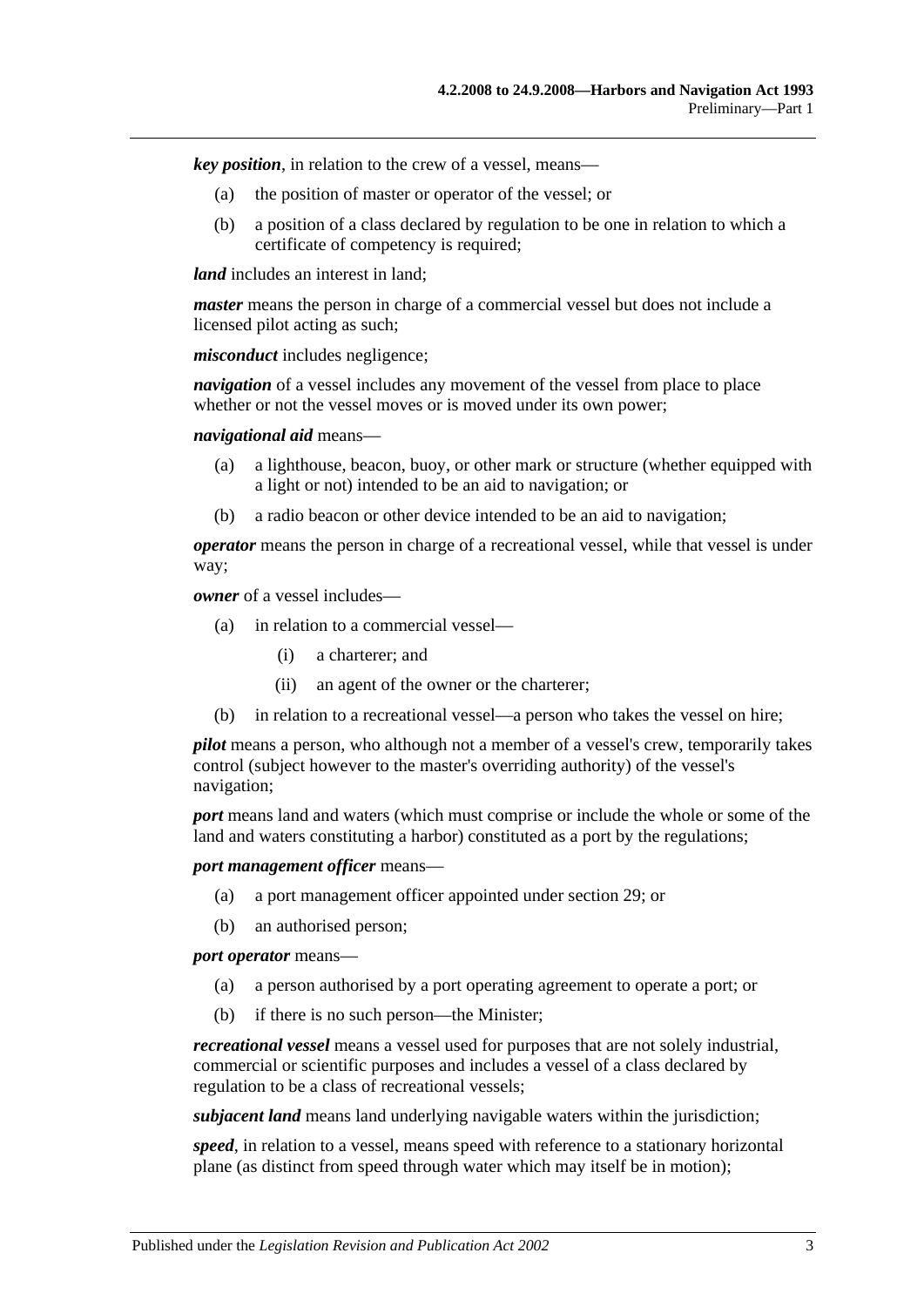#### *vessel* means—

- (a) a ship, boat or vessel used in navigation; or
- (b) an air-cushion vehicle, or other similar craft, used wholly or primarily in transporting passengers or goods by water; or
- (c) a surf board, wind surf board, motorised jet ski, water skis or other similar device on which a person rides through water; or
- (d) a structure that is designed to float in water and is used for commercial, industrial or scientific purposes,

but does not include a structure of a class excluded by regulation from the ambit of this definition;

*wreck* includes an abandoned vessel.

- (2) For the purposes of this Act, a person is taken to operate a vessel if that person—
	- (a) rides on a surfboard or water skis or other similar device; or
	- (b) is towed by a vessel.
- (3) For the purposes of this Act, the length of a vessel is to be determined in accordance with the regulations.

#### <span id="page-9-0"></span>**5—Crown bound**

- (1) This Act binds the Crown not only in right of South Australia but also, so far as the legislative power of the Parliament permits, the Crown in all its other capacities.
- (2) Nothing in this Act renders the Crown in any of its capacities liable to be prosecuted for an offence.

## <span id="page-9-1"></span>**6—Application of Act**

- (1) This Act applies both within and outside the jurisdiction.
- (2) This Act applies outside the jurisdiction to the full extent of the extraterritorial power of the Parliament.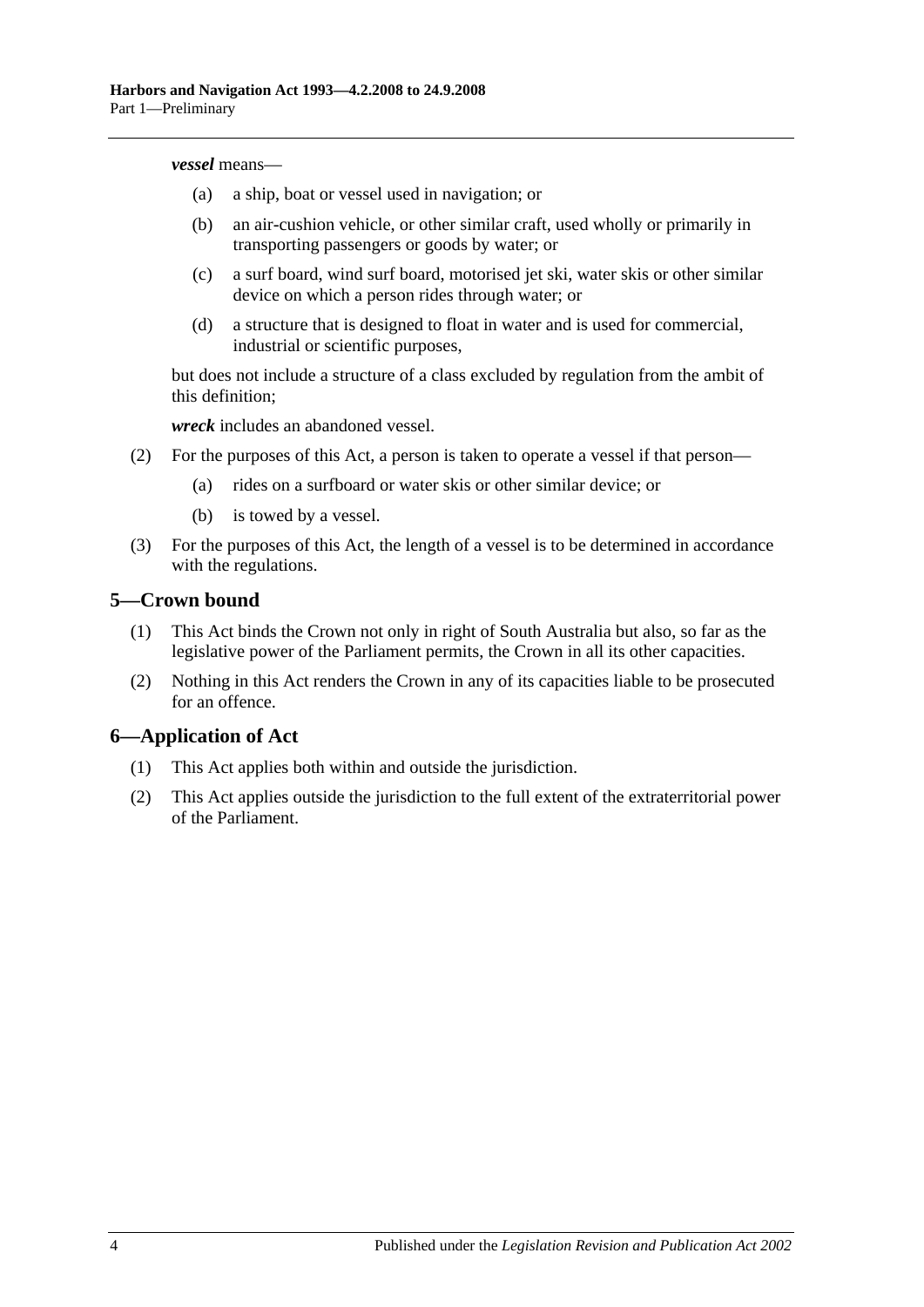# <span id="page-10-0"></span>**Part 2—Administration**

# <span id="page-10-1"></span>**Division 1—Minister**

# <span id="page-10-2"></span>**7—Responsibility for administration**

The Minister is responsible for the administration of this Act.

## <span id="page-10-3"></span>**8—Minister to be corporation sole**

- (1) The Minister is a corporation sole.
- (2) The Minister has in his or her corporate capacity all the powers of a natural person.
- (3) A document apparently bearing the common seal of the Minister will be presumed, in the absence of contrary evidence, to have been duly executed by the Minister.

# <span id="page-10-4"></span>**Division 2—Chief Executive Officer**

## <span id="page-10-5"></span>**9—Responsibility of CEO**

The CEO is, subject to the Minister's control and direction, responsible for carrying this Act into effect.

## <span id="page-10-6"></span>**10—Annual report**

- (1) The CEO must, on or before 31 October in each year, report on the administration of this Act during the preceding financial year.
- (2) The Minister must, within six sitting days after receiving the report, cause copies to be laid before both Houses of Parliament.

# <span id="page-10-7"></span>**Division 3—Delegation**

## <span id="page-10-8"></span>**11—Delegation**

- (1) The Minister may delegate to the CEO or to any other person any of the Minister's powers under this Act.
- (2) The CEO may delegate powers under this Act (including powers delegated to the CEO by the Minister).
- (3) If a delegation under this section is expressed to be made to the person holding, or acting in, a specified office or position, the delegated powers are exercisable by any person who holds, or is acting in, that position when an occasion for exercising the powers arises.
- (4) A delegation under this section is revocable at will and does not derogate from the powers of the delegator.

# <span id="page-10-9"></span>**Division 4—Authorised persons**

## <span id="page-10-10"></span>**12—Appointment of authorised persons**

(1) The CEO may appoint suitable persons to be authorised persons for the purposes of this Act.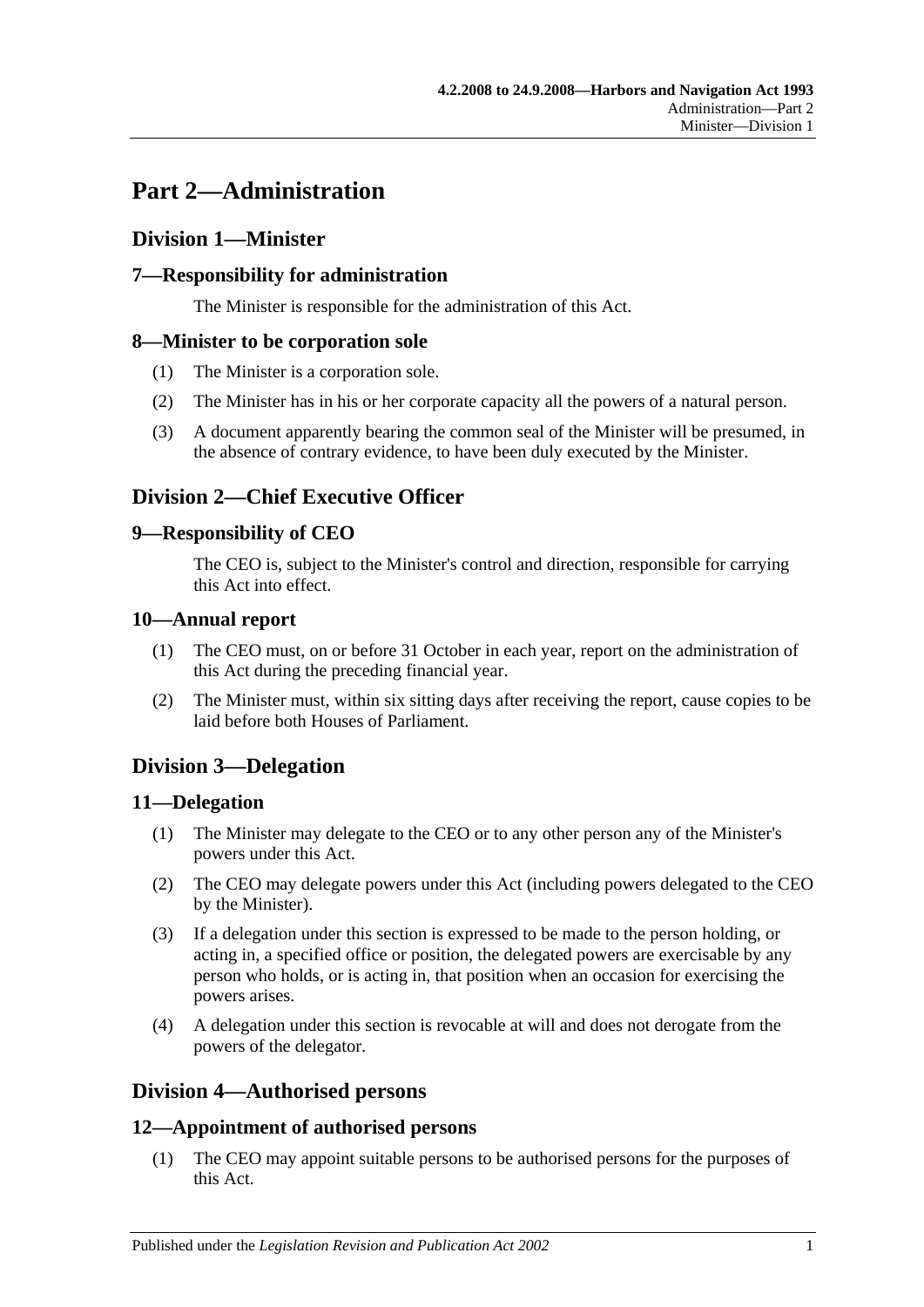- (1a) The CEO may, with the agreement of a port operator, appoint an officer or employee of the operator to be an authorised person in relation to the relevant port.
- (1b) The CEO may, with the concurrence of a council, appoint an officer or employee of the council to be an authorised person for the purposes of this Act.
- (2) An appointment under this section may be subject to conditions, including a condition limiting the exercise of powers by the authorised person to the enforcement of specified provisions of the Act or to enforcement within a specified area of the State.
- (3) An authorised person appointed under this section must be issued with an identity card—
	- (a) containing a photograph of the person; and
	- (b) if the authorised person's authority is limited to a particular port—stating the name of the port; and
	- (c) stating any conditions of appointment limiting the authorised person's authority.

## <span id="page-11-0"></span>**13—Production of identity card**

If it is practicable to do so, an authorised person must, at the request of a person against whom the authorised person proposes to exercise statutory powers, produce his or her identity card or, if the authorised person is a member of the police force, his or her warrant card, for inspection by that person.

#### <span id="page-11-1"></span>**14—Powers of an authorised person**

- (1) Subject to any conditions specified in the instrument of appointment, an authorised person may, for any purpose connected with the administration or enforcement of this Act, exercise any of the following powers—
	- (a) the authorised person may direct any person who is apparently in charge of a vessel to manoeuvre the vessel in a specified manner, to stop the vessel, or to stop the vessel and secure it in a specified manner;
	- (b) the authorised person may board a vessel—
		- (i) for the purpose of determining—
			- (A) whether the person in charge of the vessel and the persons acting in key positions as members of the crew of the vessel hold appropriate certificates of competency or exemptions from the requirement to hold certificates of competency;
			- (B) whether the vessel is safe;
			- (C) whether the vessel is registered in accordance with this Act;
			- (D) whether there is a current certificate of survey or loadline certificate in force in relation to the vessel;
			- (E) whether the vessel has the equipment and markings required by the regulations and whether the equipment is in good working order;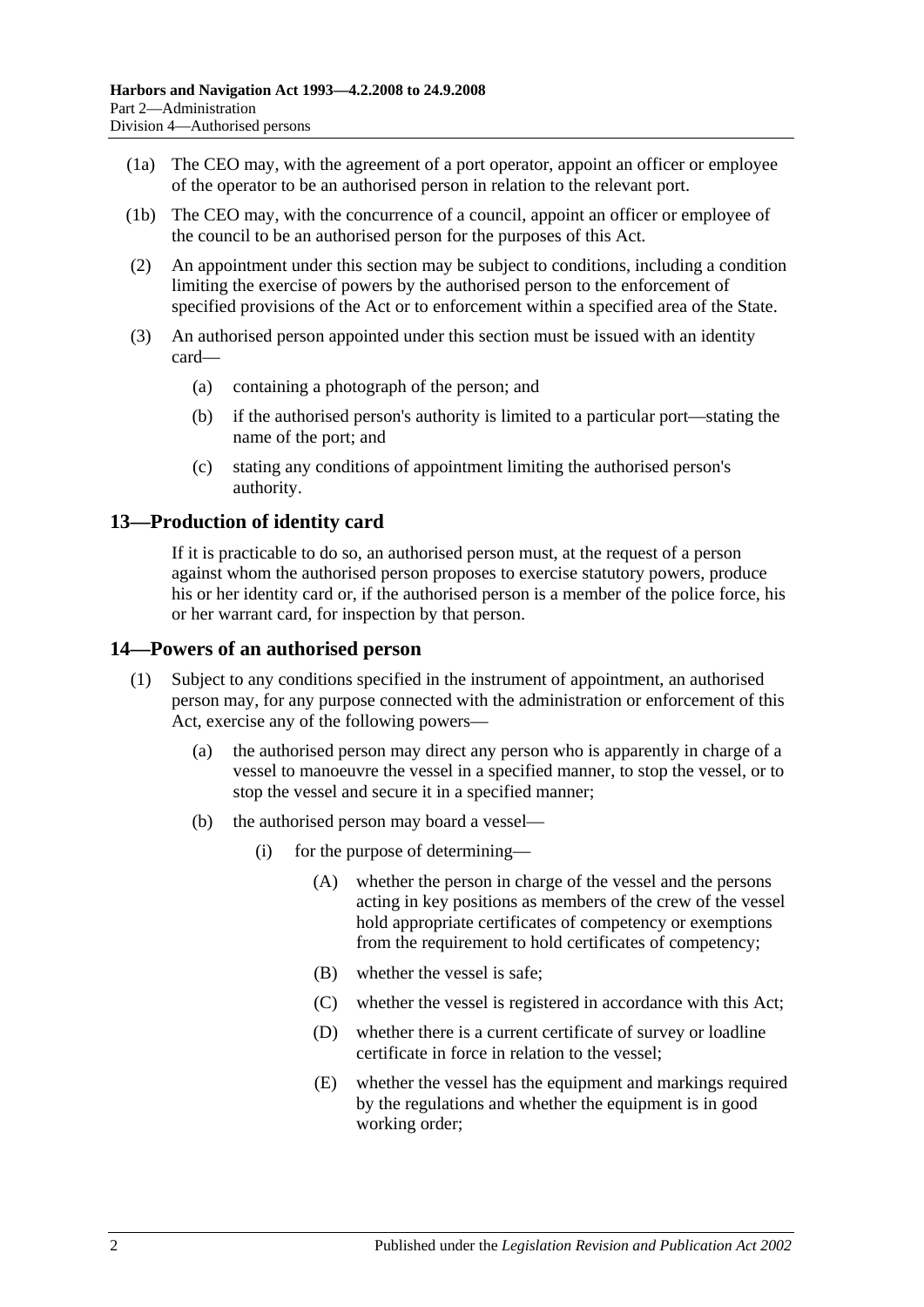- (F) whether the vessel is properly loaded in accordance with the regulations or the conditions of a certificate of survey or loadline certificate;
- (ii) for the purpose of investigating—
	- (A) a suspected offence; or
	- (B) an accident involving a vessel in the jurisdiction and resulting in loss of life or injury or in damage to property; or
	- (C) any other matter having a proper connection with the administration of this Act;
- (iii) for the purpose of requiring a person who is operating the vessel or a member of the crew of the vessel who is, or ought to be, engaged in duties affecting the safe navigation of the vessel to submit to an alcotest or breath analysis;
- (c) the authorised person may require a person apparently acting in a position for which a certificate of competency is required under this Act to produce, at a specified place and within a specified period, the certificate of competency or evidence that the person is exempt from the requirement to hold a certificate of competency;
- (d) the authorised person may require a person who is apparently in charge of a vessel—
	- (i) to produce a certificate of registration in respect of the vessel; or
	- (ii) if the vessel is of a class for which a certificate of survey or loadline certificate is usually required—to produce the certificate for inspection or evidence that the vessel is exempt from the requirement to be surveyed or to have a loadline certificate;
- (e) the authorised person may require a person whom the authorised person reasonably suspects of having committed an offence against this Act or who is, in the authorised person's opinion, in a position to give evidence of the commission of such an offence, to state his or her name and address;
- (f) for the purposes of investigating—
	- (i) a suspected offence; or
	- (ii) an accident involving a vessel in the jurisdiction and resulting in loss of life or injury, or in damage to property; or
	- (iii) any other matter having a proper connection with the administration of this Act,

the authorised person may—

- (iv) require a person to answer questions relevant to the investigation; and
- (v) require a person to produce records or equipment that the authorised person reasonably suspects are relevant to the investigation; and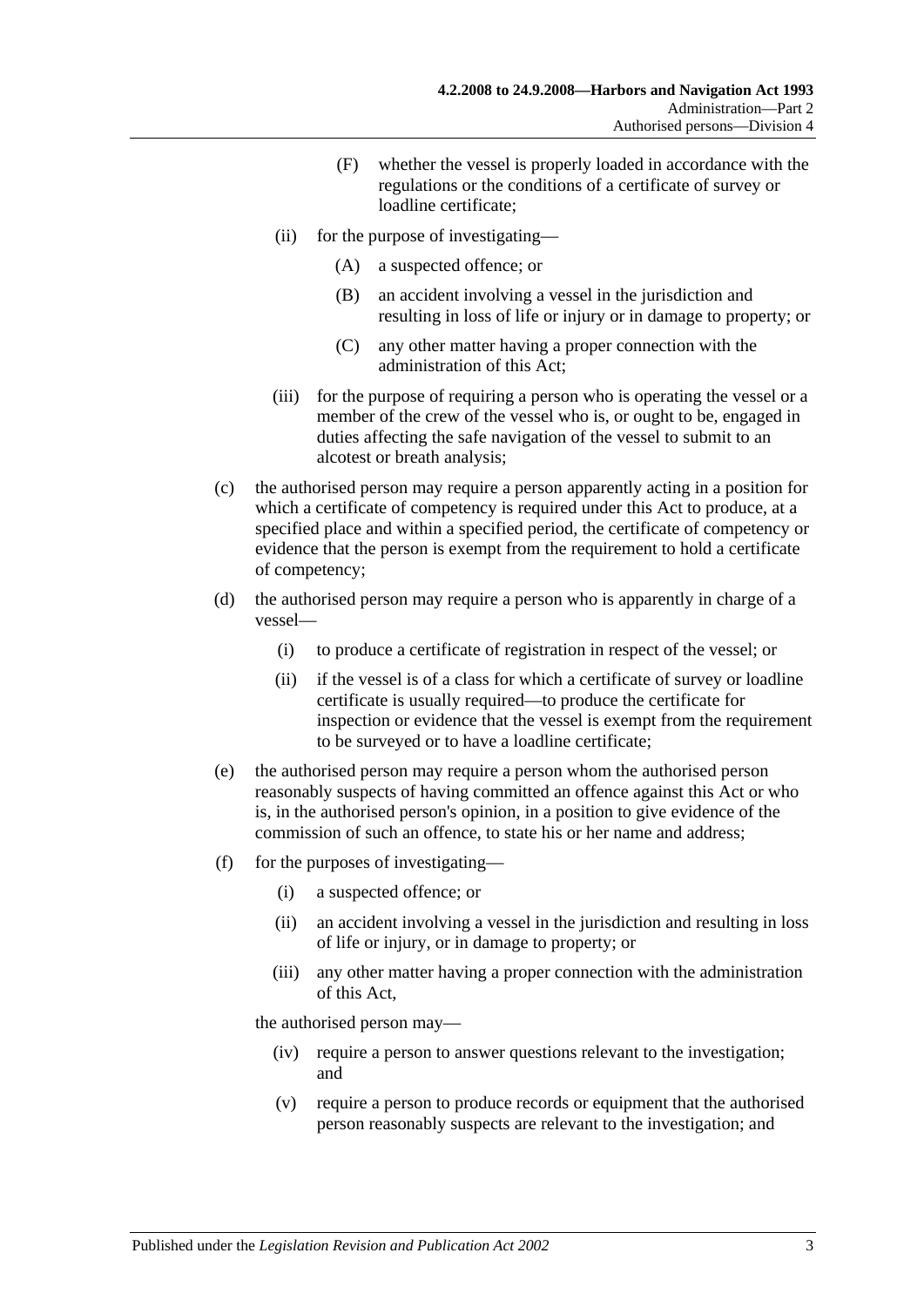- (vi) may inspect the records or equipment, make copies of the records or their contents or test the equipment and, where reasonably necessary for those purposes, seize and retain the records or equipment.
- (1a) Subject to any conditions specified in the instrument of appointment, an authorised person may give expiation notices under the *[Expiation of Offences Act](http://www.legislation.sa.gov.au/index.aspx?action=legref&type=act&legtitle=Expiation%20of%20Offences%20Act%201996) 1996* for alleged offences against this Act.
- (2) A person who—
	- (a) without reasonable excuse, fails to obey a direction or requirement of an authorised person under this Act; or
	- (b) hinders or obstructs an authorised person in the exercise of powers under this Act,

is guilty of an offence.

Maximum penalty: \$1 250.

# <span id="page-13-0"></span>**Division 5—Miscellaneous**

## <span id="page-13-1"></span>**14A—General duty of Minister, CEO, authorised persons etc**

The Minister, the CEO, an authorised person or any other person engaged in the administration of this Act must, if or when—

- (a) taking any action under this Act within any part of the Adelaide Dolphin Sanctuary; or
- (b) taking any action under this Act that is likely to have a direct impact on any part of the Adelaide Dolphin Sanctuary,

take into account, and seek to further, the objects and objectives of the *[Adelaide](http://www.legislation.sa.gov.au/index.aspx?action=legref&type=act&legtitle=Adelaide%20Dolphin%20Sanctuary%20Act%202005)  [Dolphin Sanctuary Act](http://www.legislation.sa.gov.au/index.aspx?action=legref&type=act&legtitle=Adelaide%20Dolphin%20Sanctuary%20Act%202005) 2005* (insofar as they may be relevant).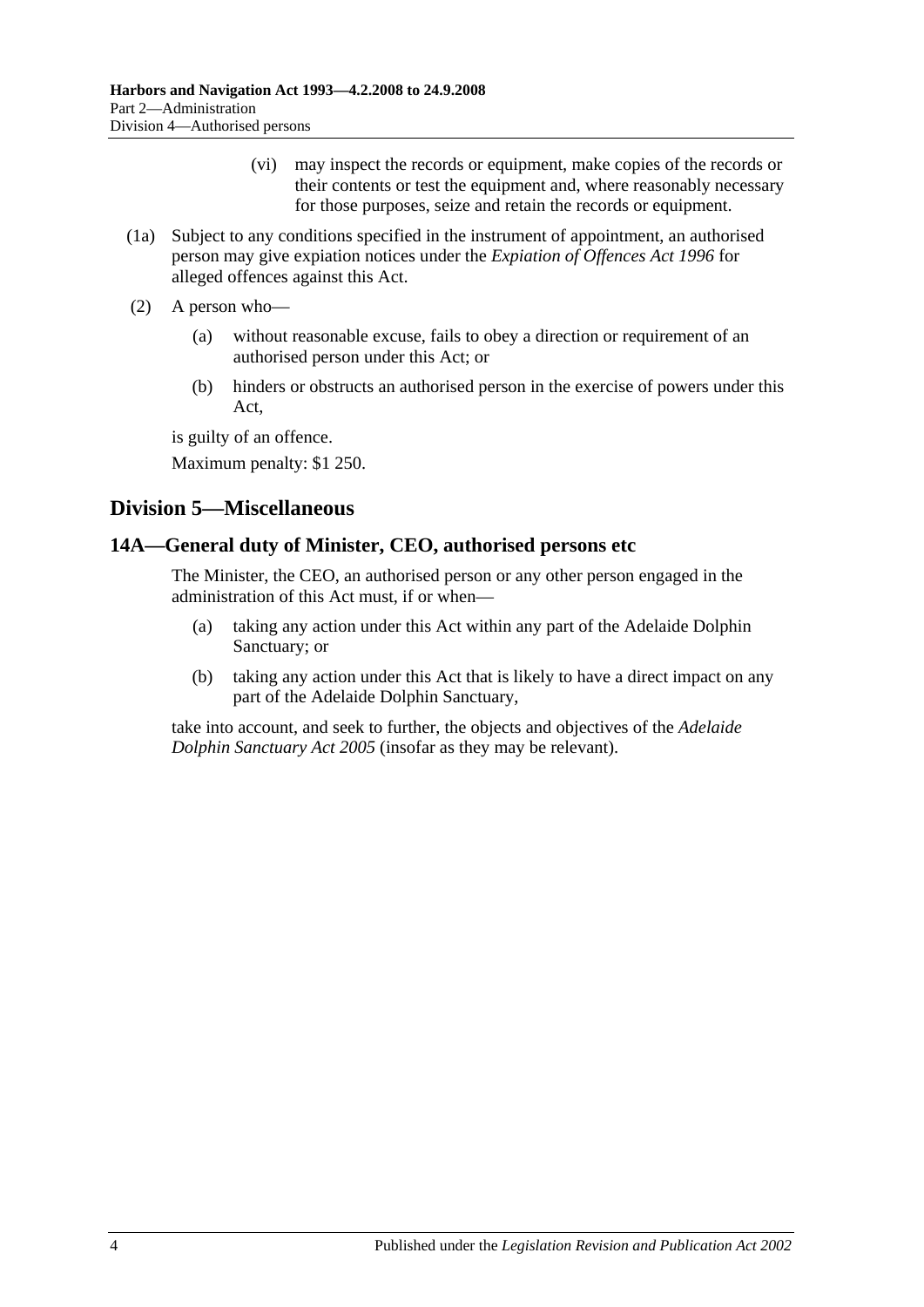# <span id="page-14-0"></span>**Part 3—Property**

# <span id="page-14-1"></span>**Division 1—Vesting of property**

# <span id="page-14-2"></span>**15—Property of Crown**

- (1) Subject to [subsection](#page-14-7) (2), the following property is vested in the Minister—
	- (a) all adjacent and subjacent land;
	- (b) all wharves, docks, jetties and other structures that are situated in a harbor;
	- (c) all wharves, docks, jetties and other structures situated outside a harbor but on adjacent or subjacent land;
	- (d) all navigational aids within the jurisdiction.
- <span id="page-14-7"></span>(2) The land that is vested in the Minister under this section is vested for an estate in fee simple but subject to any pre-existing registered interests in that land.
- (3) This section does not apply to—
	- (a) real or personal property vested in the Commonwealth, a council, or in private ownership at the commencement of this Act or subsequently transferred to the Commonwealth, a council or to private ownership; or
	- (b) land that forms part of a reserve under the *[National Parks and Wildlife](http://www.legislation.sa.gov.au/index.aspx?action=legref&type=act&legtitle=National%20Parks%20and%20Wildlife%20Act%201972)  Act [1972](http://www.legislation.sa.gov.au/index.aspx?action=legref&type=act&legtitle=National%20Parks%20and%20Wildlife%20Act%201972)*; or
	- (c) real or personal property excluded by regulation from the ambit of this section.
- (4) The *[Crown Lands Act](http://www.legislation.sa.gov.au/index.aspx?action=legref&type=act&legtitle=Crown%20Lands%20Act%201929) 1929* does not apply in relation to land vested in the Minister under this Act but the Crown may, with the concurrence of the Minister, exercise any other power that it has to grant a lease or licence over its land in relation to land vested in the Minister under this Act.

# <span id="page-14-3"></span>**Division 2—Acquisition of land**

# <span id="page-14-4"></span>**16—Acquisition of land**

- (1) The Minister may acquire land—
	- (a) for the purpose of establishing or improving a harbor or harbor facilities; or
	- (b) for the purposes of facilitating industrial or commercial development associated with or to be associated with a harbor.
- (2) The *[Land Acquisition Act](http://www.legislation.sa.gov.au/index.aspx?action=legref&type=act&legtitle=Land%20Acquisition%20Act%201969) 1969* applies to the acquisition of land under this section.

# <span id="page-14-5"></span>**Division 3—Resumption of land**

# <span id="page-14-6"></span>**17—Resumption**

The Governor may, by proclamation, resume land held by a council or other public authority as a reserve, street, road or for other public purposes—

(a) for the purpose of establishing or improving a harbor or harbor facilities; or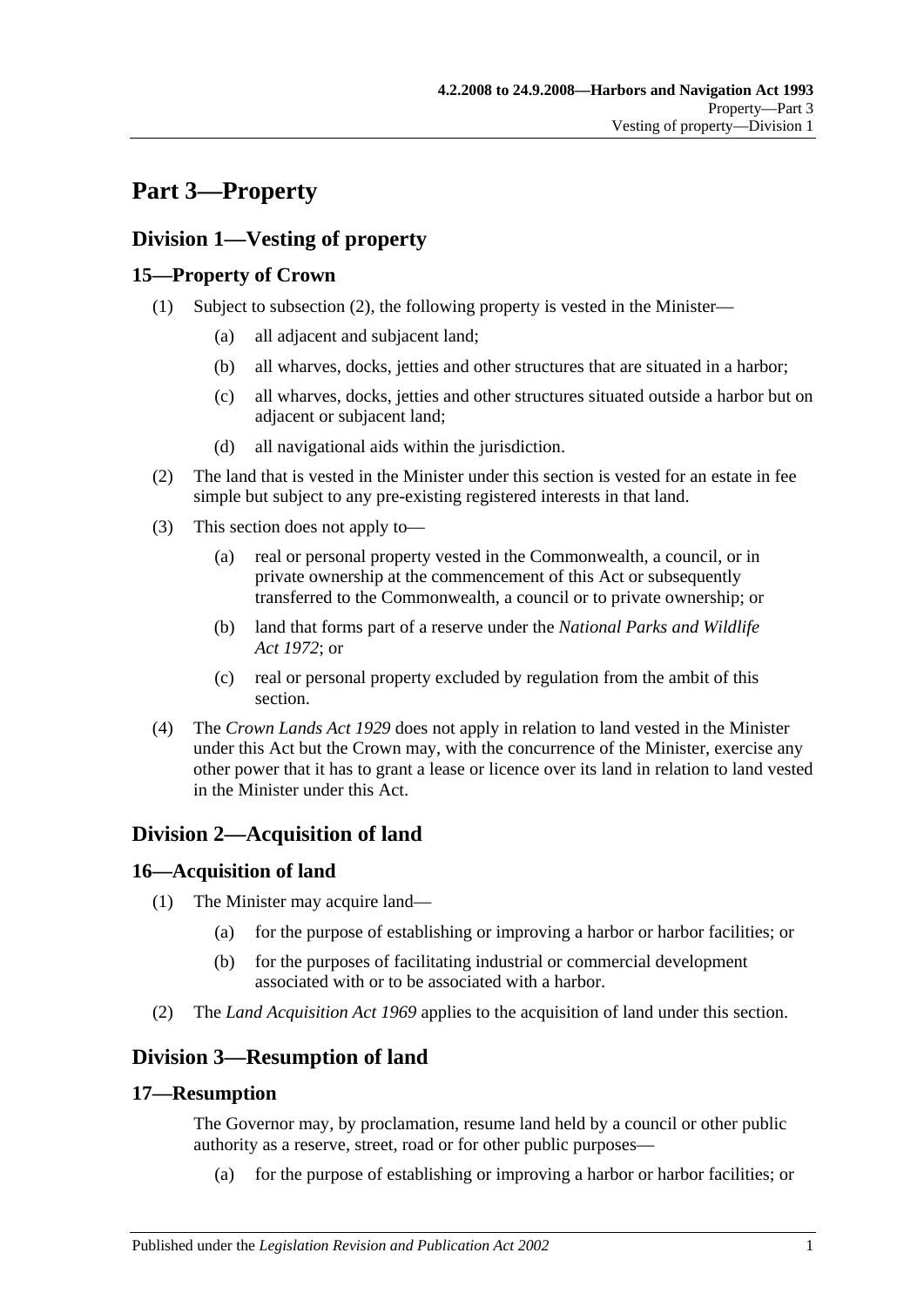(b) for the purposes of facilitating industrial or commercial development associated with or to be associated with a harbor.

# <span id="page-15-0"></span>**Division 4—Care, control and management of property**

#### <span id="page-15-3"></span><span id="page-15-1"></span>**18—Care, control and management of property**

- (1) The Governor may, by proclamation, place any adjacent or subjacent land belonging to the Minister or any structure belonging to the Minister on adjacent or subjacent land, under the care, control and management of—
	- (a) any Minister of the Crown; or
	- (b) a council; or
	- (c) the Coast Protection Board; or
	- (d) any other authority or body.
- (2) A proclamation under [subsection](#page-15-3) (1)—
	- (a) may impose conditions in relation to the care, control and management of the land or structure to which it relates; and
	- (b) may be varied or revoked by a later proclamation.
- (3) A proclamation under [subsection](#page-15-3) (1) may not be made in relation to land, or a structure on land, that is within the area of a council unless the council has been consulted and given an opportunity to make representations on the matter.
- (4) Subject to any provision made by proclamation under this section, the care, control and management of adjacent and subjacent land, and of structures situated on adjacent or subjacent land (except land and structures in private ownership) are—
	- (a) if within the area of a council but not within a harbor—under the care, control and management of the council; and
	- (b) in any other case—under the care, control and management of the Minister.

#### <span id="page-15-2"></span>**18A—By-laws**

- (1) A council may, with the approval of the relevant authority, make by-laws that operate in relation to—
	- (a) a port or part of a port; or
	- (b) a harbor or part of a harbor; or
	- (c) adjacent or subjacent land that is neither within a port nor a harbor.
- (1a) The *relevant authority* is—
	- (a) for a port—the port operator; or
	- (b) in any other case—the Minister.
- (2) The *[Local Government Act](http://www.legislation.sa.gov.au/index.aspx?action=legref&type=act&legtitle=Local%20Government%20Act%201934) 1934* applies to by-laws made under this section as if—
	- (a) any part of the harbor or land in relation to which the by-laws operate that is not within the area of the council were within the area of the council; and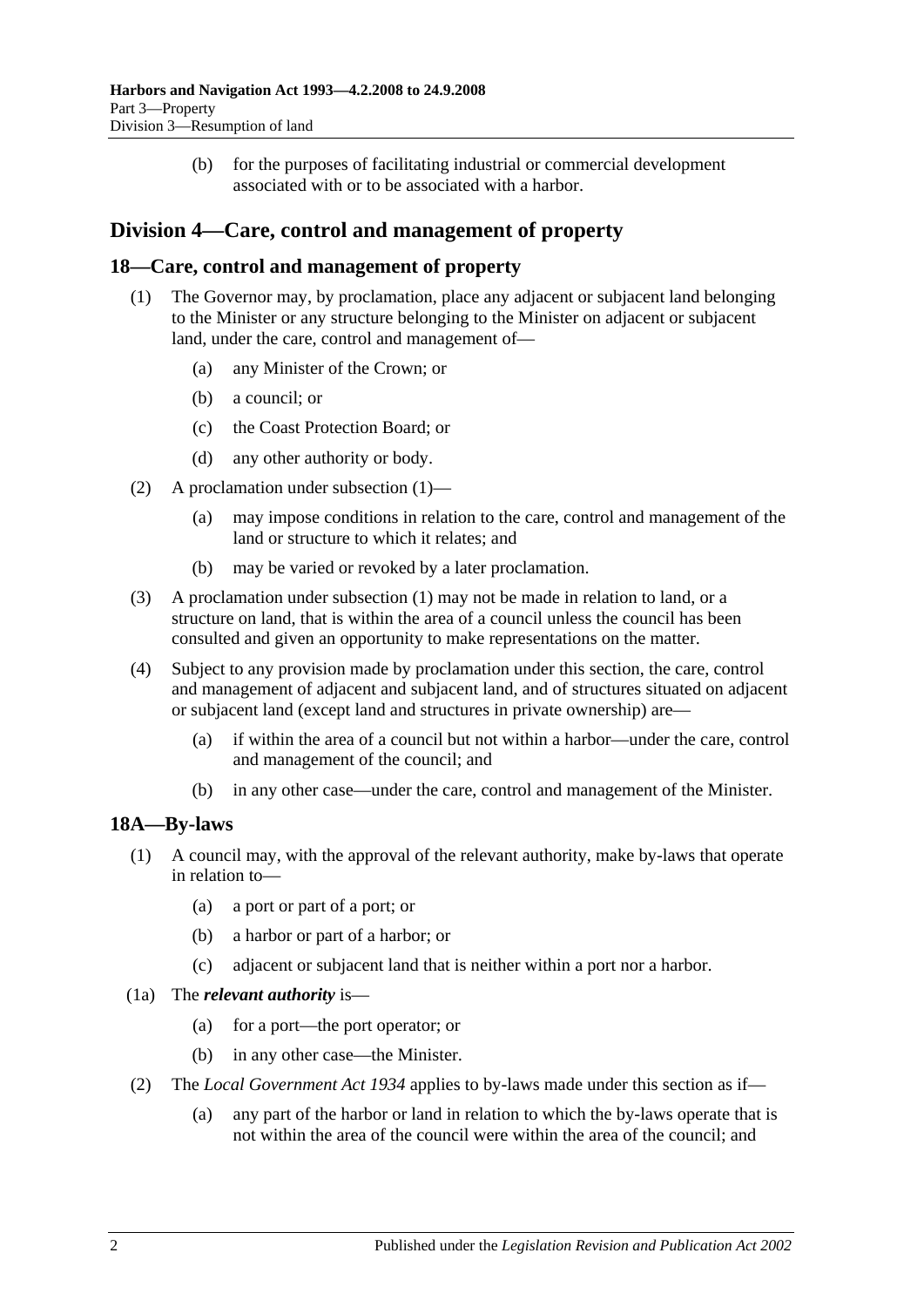- (b) any part of the harbor or land in relation to which the by-laws operate that is not under the care, control and management of the council were under the care, control and management of the council.
- <span id="page-16-6"></span>(3) The Governor may at any time, by notice in the Gazette, revoke by-laws made under this section.
- (4) The Minister must consult with the council concerned before by-laws are revoked under [subsection](#page-16-6) (3).

# <span id="page-16-0"></span>**Division 5—Dealings with property**

## <span id="page-16-1"></span>**19—Power to grant leases and licences over land**

- (1) The Minister may, on such terms and conditions as the Minister thinks fit, grant a lease of, a licence over, or other rights to occupy or use, land or a structure that is under the Minister's care, control and management under this Act.
- (2) The Minister may, on such terms and conditions as the Minister thinks fit, sell or otherwise dispose of land or a structure that is under the Minister's care, control and management under this Act.
- (3) An authority or body may, with the Minister's approval, grant a lease of, a licence over, or other rights to occupy or use, land or a structure under its care, control and management under this Act.

# <span id="page-16-2"></span>**Division 6—Rateability of land**

## <span id="page-16-3"></span>**20—Rateability of land**

- (1) Subject to [subsection](#page-16-7) (2), land vested in the Crown under this Act is not rateable under the *[Local Government Act](http://www.legislation.sa.gov.au/index.aspx?action=legref&type=act&legtitle=Local%20Government%20Act%201934) 1934*.
- <span id="page-16-7"></span>(2) If any such land (other than subjacent land in a port) is occupied under a lease or licence by some person other than the Crown or an instrumentality or agency of the Crown, that person is liable as occupier of the land to rates levied under the *[Local](http://www.legislation.sa.gov.au/index.aspx?action=legref&type=act&legtitle=Local%20Government%20Act%201934)  [Government Act](http://www.legislation.sa.gov.au/index.aspx?action=legref&type=act&legtitle=Local%20Government%20Act%201934) 1934*.

# <span id="page-16-4"></span>**Division 7—Damage to property**

## <span id="page-16-5"></span>**21—Liability for damage**

- (1) If property of the Crown or the Minister is damaged by a vessel, the owner of the vessel is liable to the Minister for the amount of the damage.
- (2) If property in private ownership consisting of harbor facilities or a navigational aid is damaged by a vessel, the owner of the vessel is liable to the owner of the property for the amount of the damage.
- (3) The liability may be enforced by action against the owner or by action against the vessel (or both).
- (4) This section creates a strict liability that exists irrespective of fault and irrespective of whether the vessel is under compulsory pilotage at the time the damage is caused.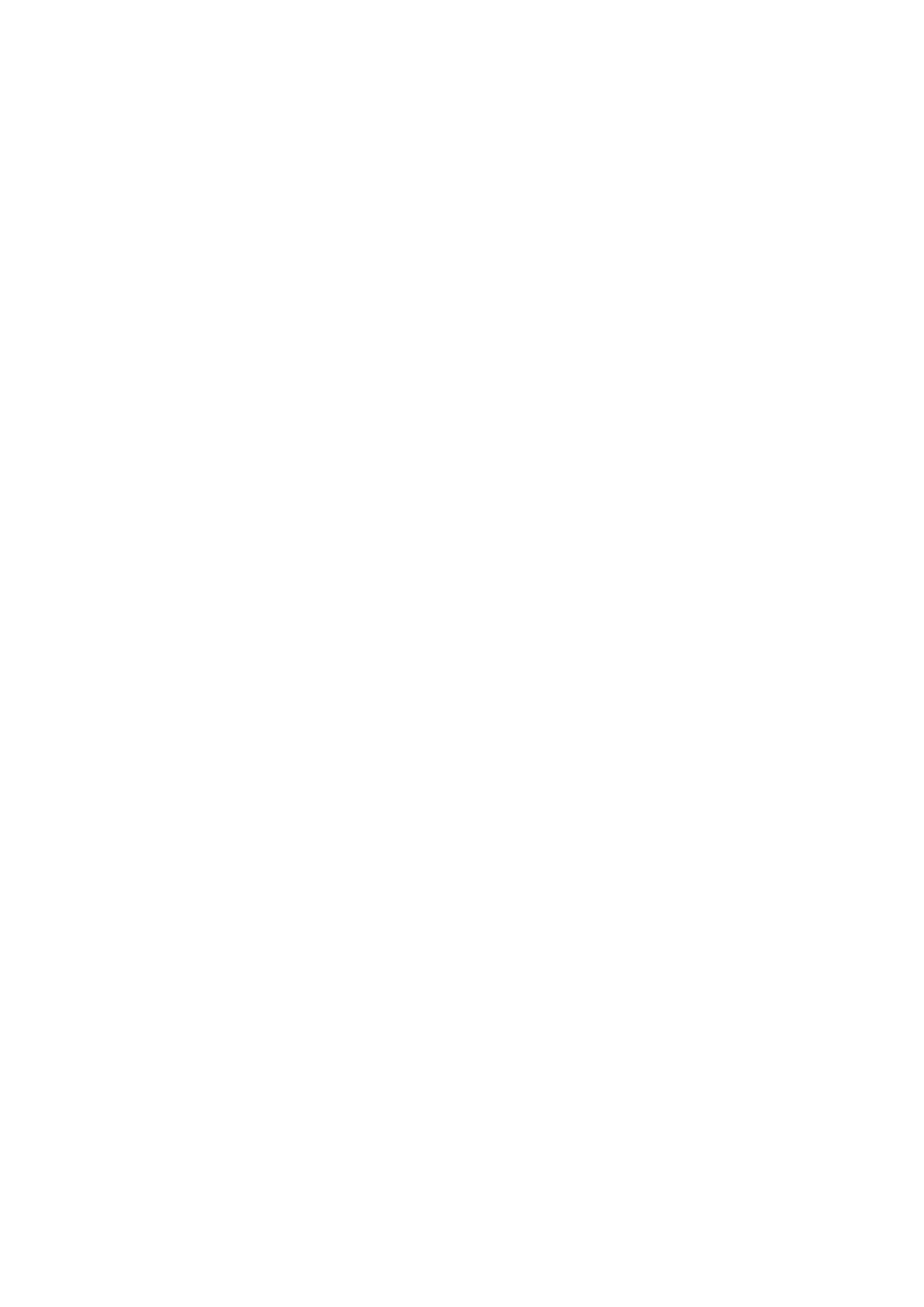# <span id="page-18-0"></span>**Part 4—General powers to protect navigation and to restrict use of waters**

# <span id="page-18-1"></span>**Division 1—Navigational aids**

## <span id="page-18-2"></span>**22—Control of navigational aids**

- (1) The Minister is entitled to possession and control of all navigational aids within the jurisdiction except those belonging to the Commonwealth.
- (2) The Minister may, on terms and conditions consistent with any relevant port operating agreement, delegate to a port operator control over a navigational aid situated in, or on the approach to, the port.
- (3) If a navigational aid existing at the commencement of this subsection is situated on land that was not then owned by the Minister, or is later disposed of, an easement over the land is created entitling the Minister—
	- (a) to maintain a navigational aid on the land; and
	- (b) to have such access to the land as may be necessary for operating, maintaining, repairing, replacing or removing the navigational aid.
- (4) If the Minister reasonably requires access to land for the purpose of operating, maintaining, repairing, replacing or removing a navigational aid on adjacent land or waters, an easement is created conferring on the Minister the rights of access reasonably necessary for those purposes.

## <span id="page-18-3"></span>**23—Establishment of navigational aids**

- (1) The Minister may establish and maintain such navigational aids as the Minister considers necessary or desirable for the safe navigation of vessels within the jurisdiction.
- <span id="page-18-5"></span>(2) The Minister may direct any person who carries on a business involving the mooring, loading or unloading of vessels to establish, maintain and operate navigational aids of a specified kind at specified places.
- (3) A person who fails, without reasonable excuse, to comply with a direction under [subsection](#page-18-5) (2) is guilty of an offence.

Maximum penalty: \$5 000.

# <span id="page-18-6"></span><span id="page-18-4"></span>**24—Interference with navigational aids**

(1) A person must not, without the Minister's permission, interfere with a navigational aid.

Maximum penalty: \$750.

- (2) For the purposes of [subsection](#page-18-6) (1), the mooring of a vessel to a navigational aid constitutes interference with the navigational aid.
- <span id="page-18-7"></span>(3) If the Minister is of the opinion that a particular light or signal might be confused with the light or signal produced by a navigational aid, the Minister may, by notice in writing to the person in charge of the device that produces the light or signal, require the person to take action specified in the notice to prevent the possibility of confusion.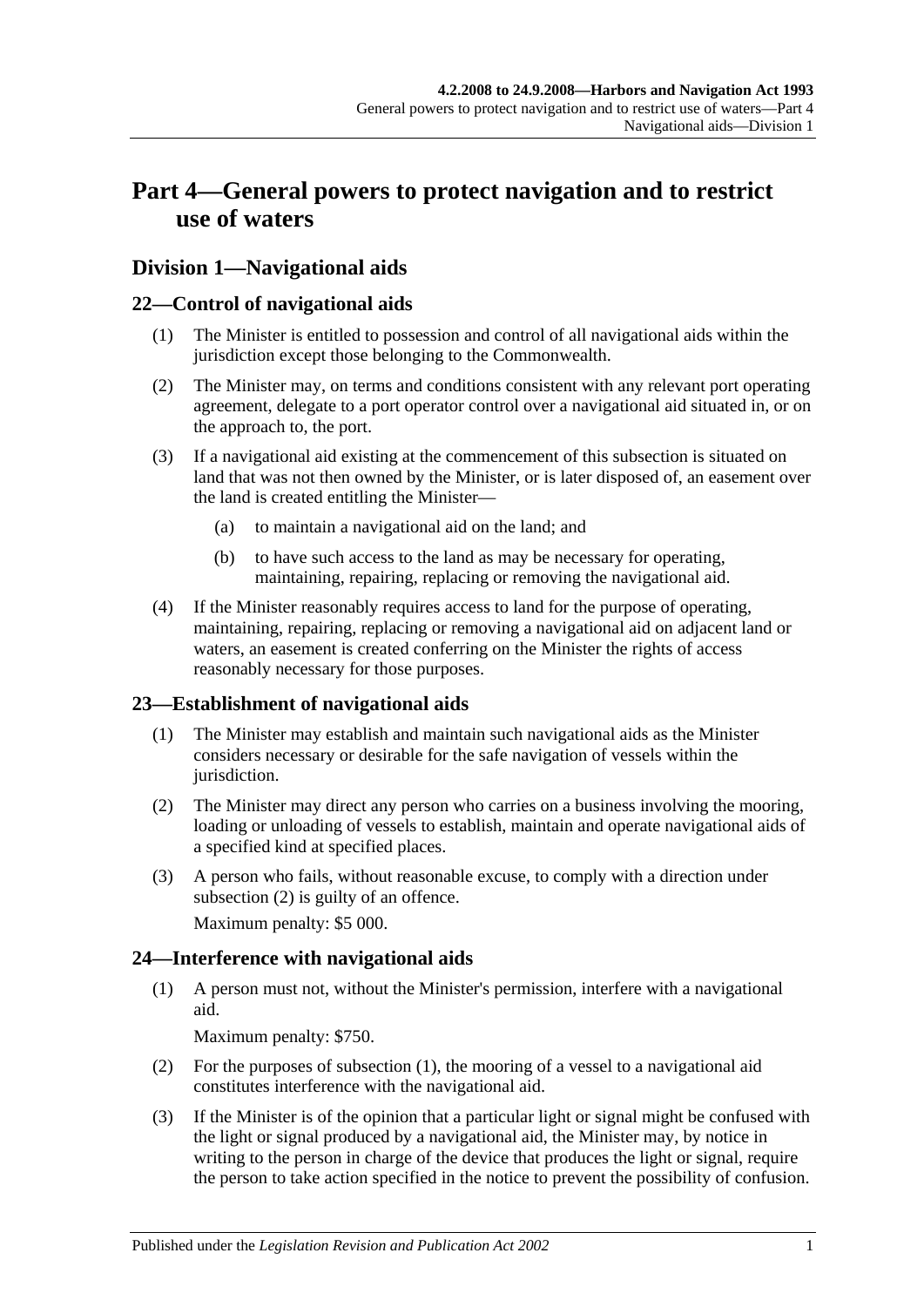- (4) If a person fails to comply with a requirement under [subsection](#page-18-7) (3) within the time allowed in the notice, the Minister may take the action specified in the notice and recover the cost of doing so from the person.
- (5) A person who fails, without reasonable excuse, to comply with a notice under [subsection](#page-18-7) (3) is guilty of an offence. Maximum penalty: \$750.

# <span id="page-19-0"></span>**Division 2—Clearance of wrecks**

## <span id="page-19-1"></span>**25—Clearance of wrecks etc**

- (1) The Minister may, by notice in writing, require the owner of any wreck within the jurisdiction to remove the wreck.
- (1a) A port operator may, by notice in writing, require the owner of any wreck within the port to remove the wreck.
- (2) If a person deposits any substance or thing within the jurisdiction so as to obstruct navigation, or to pollute waters, the Minister may, by notice in writing, require that person to take action specified in the notice to remove the substance or thing or to mitigate the consequences of the pollution.
- (2a) If a person deposits any substance or thing within a port so as to obstruct navigation, or to pollute waters, the port operator may, by notice in writing, require that person to take action specified in the notice to remove the substance or thing or to mitigate the consequences of the pollution.
- <span id="page-19-5"></span>(3) If a person fails to comply with a requirement under this section within the time allowed in the notice, the Minister or the port operator (as the case requires) may remove the wreck or take the action specified in the notice and recover the costs of doing so, as a debt, from the person in default.
- <span id="page-19-4"></span>(4) A person who fails without reasonable excuse to comply with a notice under this section is guilty of an offence.

Maximum penalty: \$5 000.

(5) A court by which a person is convicted of an offence against [subsection](#page-19-4) (4) may, on application by the Minister or the port operator (as the case requires), order the convicted person to reimburse costs reasonably incurred by the applicant in acting under [subsection](#page-19-5) (3) (to the extent those costs have not been already recovered).

# <span id="page-19-2"></span>**Division 3—Restrictions on use of waters**

# <span id="page-19-3"></span>**26—Licences for aquatic activities**

- (1) The CEO may grant a licence entitling an organisation or person to use, in accordance with the terms and conditions of the licence, any waters within the jurisdiction for the purposes of an aquatic sport or activity or for any other purposes stated in the licence.
- (2) If the licence is to be granted in relation to waters within a port, the CEO may only grant the licence with the consent of the port operator (but the operator's consent must not be unreasonably withheld).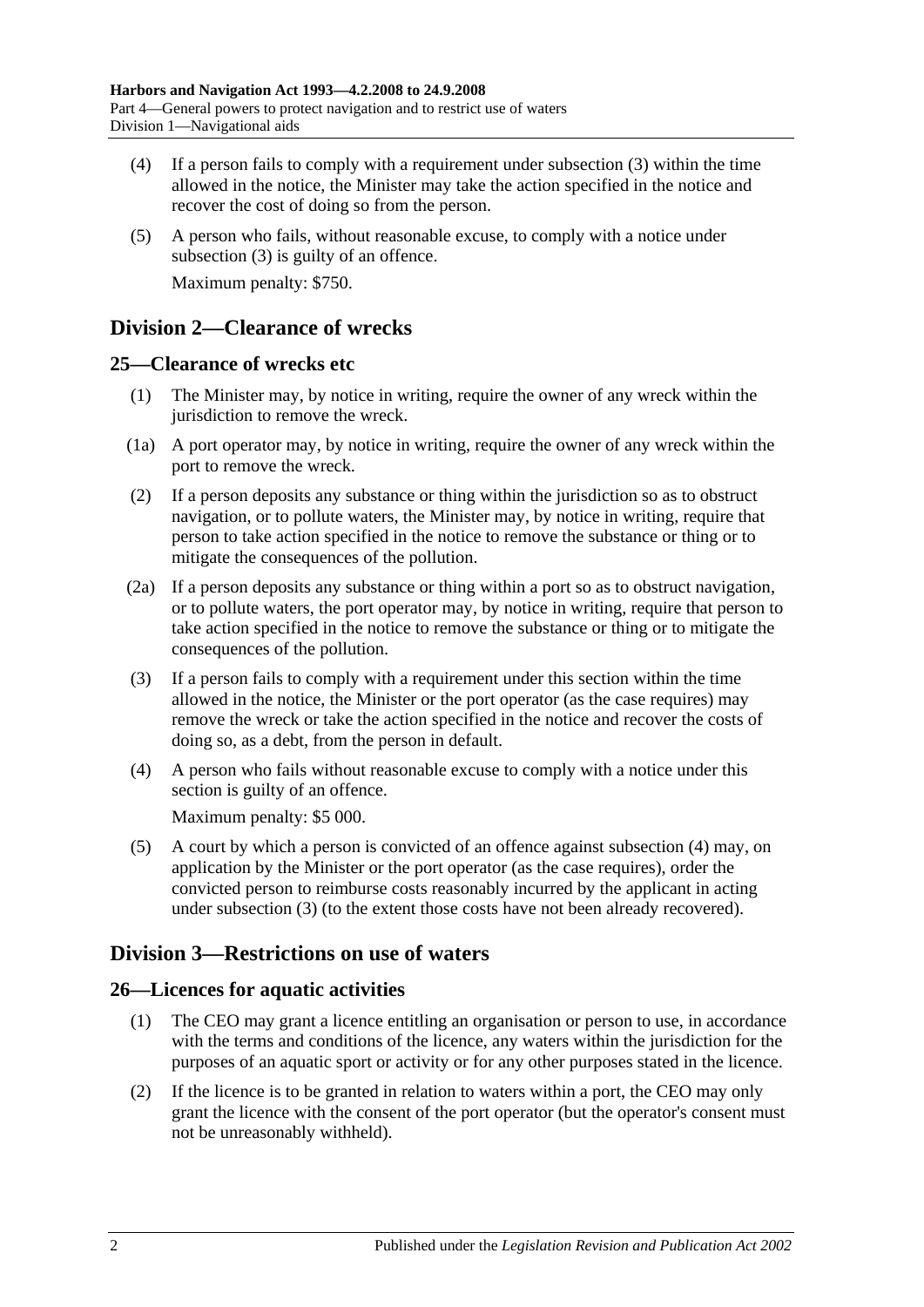- <span id="page-20-1"></span>(2a) If the licence is to be granted in relation to waters that form part of the River Murray, the CEO must—
	- (a) consult with the Minister to whom the administration of the *[River Murray](http://www.legislation.sa.gov.au/index.aspx?action=legref&type=act&legtitle=River%20Murray%20Act%202003)  Act [2003](http://www.legislation.sa.gov.au/index.aspx?action=legref&type=act&legtitle=River%20Murray%20Act%202003)* is committed; and
	- (b) comply with the Minister's directions (if any) in relation to the issuing of the licence (including a direction that the licence not be granted, or that if it is to be granted, then the licence be subject to conditions specified by the Minister).
- <span id="page-20-2"></span>(2b) If the licence is to be granted in relation to waters that form part of the Adelaide Dolphin Sanctuary, the CEO must consult with and have regard to the views of the Minister to whom the administration of the *[Adelaide Dolphin](http://www.legislation.sa.gov.au/index.aspx?action=legref&type=act&legtitle=Adelaide%20Dolphin%20Sanctuary%20Act%202005) Sanctuary Act 2005* is committed.
- (2c) The regulations may exclude specified categories of licence from the operation of [subsection](#page-20-1) (2a) or [\(2b\).](#page-20-2)
- (3) The licensee may be required by the terms and conditions of the licence to take specified action for the purposes of informing the public of the area of waters to which the licence relates and of the times the licensee is entitled to use of those waters in accordance with the licence.
- (4) A person who, without the consent of the licensee, intrudes into waters when the licensee has, under the licence, an exclusive right to use those waters is guilty of an offence.

Maximum penalty:  $$750.<sup>1</sup>$ 

Expiation fee: \$105.

- (5) The CEO may revoke a licence granted under this section for a breach of a term or condition of the licence.
- (6) In this section—

*River Murray* has the same meaning as in the *[River Murray Act](http://www.legislation.sa.gov.au/index.aspx?action=legref&type=act&legtitle=River%20Murray%20Act%202003) 2003*.

**Note—**

1 By virtue of Act No. 17 of 2001 s 4 (see *Gazette 25.10.2001 p4686*) the maximum penalty for this offence was fixed at \$750 (no expiation fee) for 30 October 2001 only. Section 26 was substituted on 31 October 2001 by Act No. 81 of 2000 s 11 (see *Gazette 25.10.2001 p4687*).

## <span id="page-20-3"></span><span id="page-20-0"></span>**27—Restricted areas**

- (1) The Governor may, by regulation, regulate, restrict or prohibit—
	- (a) the entry of vessels or vessels of a specified class into specified waters within the jurisdiction; or
	- (b) the operation or use of vessels in specified waters within the jurisdiction; or
	- (c) aquatic activity or aquatic activity of a specified class in specified waters within the jurisdiction.
- (1a) A regulation may only be made under [subsection](#page-20-3) (1) in relation to waters within a port with the consent of the port operator (but consent must not be unreasonably withheld).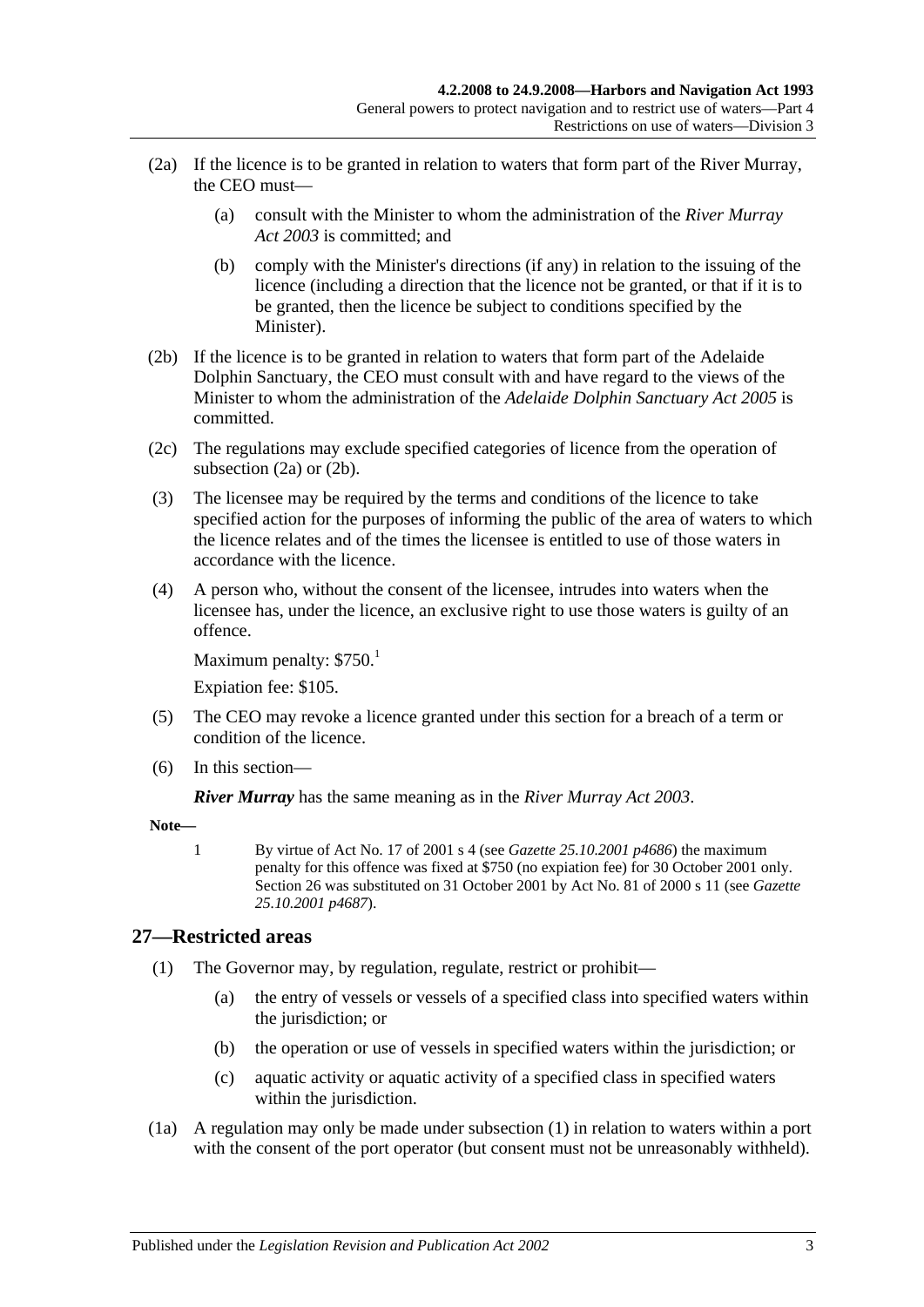- <span id="page-21-0"></span>(2) The Minister must take reasonable steps to inform the public of the nature of requirements of any regulation under this section and of the waters to which it applies by marking out the waters and erecting notices in the vicinity or by other appropriate means.
- (3) If a regulation is made under this section at the request of a port operator (other than the Minister) or a council, the Minister may recover costs incurred under [subsection](#page-21-0) (2) from the port operator or council as a debt.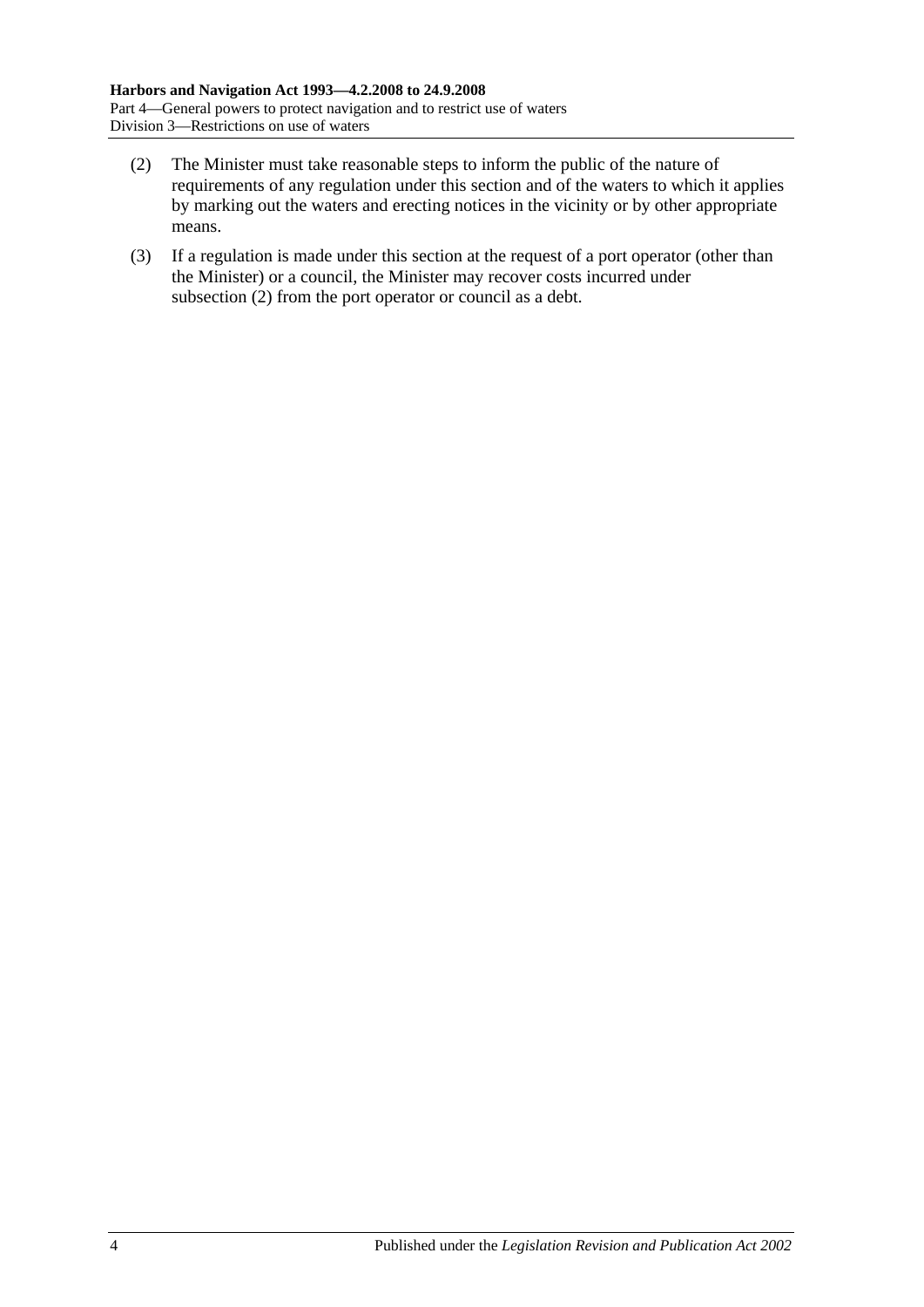# <span id="page-22-0"></span>**Part 5—Harbors and ports**

# <span id="page-22-1"></span>**Division 1—Control and management of harbors and ports**

## <span id="page-22-2"></span>**28—Control and management of harbors**

Subject to this Part, the Minister has the control and management of all harbors in the State.

## <span id="page-22-3"></span>**28A—Power to assign control and management of ports**

- (1) The Minister may, by agreement, confer on another (the *proprietor*) the right to carry on the business of operating a particular port.
- (2) The proprietor must then enter into an agreement (a *port operating agreement*) under which the Minister assigns the control and management of the port to the proprietor or a nominee of the proprietor unless—
	- (a) the Minister and the proprietor enter into an agreement under which the Minister is to continue to have the control and management of the port; or
	- (b) the proprietor has committed a serious breach of a port operating agreement and the Minister has cancelled or refused to renew the agreement on that ground.
- (3) If the Minister has the control and management of a port, the Minister may, subject to the terms of any agreement between the Minister and the proprietor, recover the costs of operating the port from the proprietor.

## <span id="page-22-4"></span>**28B—Port operating agreements**

- (1) A *port operating agreement* is an agreement providing for the control and management of the port to which the agreement relates by the person (the *port operator*) to whom the control and management of the port is assigned under the agreement.
- (2) A port operating agreement—
	- (a) must require the port operator to have appropriate resources (including appropriate contingency plans and trained staff and equipment to carry the plans into action) to deal with emergencies; and
	- (b) must require the port operator—
		- (i) to maintain the waters of the port to a specified navigable standard; and
		- (ii) to provide or maintain (or provide and maintain) navigational aids; and
		- (iii) to direct and control vessel movement in port waters; and
	- (c) may require the port operator to enter into and maintain in operation an agreement with the Royal Australian Navy about access to the port and port facilities by naval vessels; and
	- (d) may require the port operator to provide access to the port and port facilities for commercial fishing vessels on specified terms and conditions; and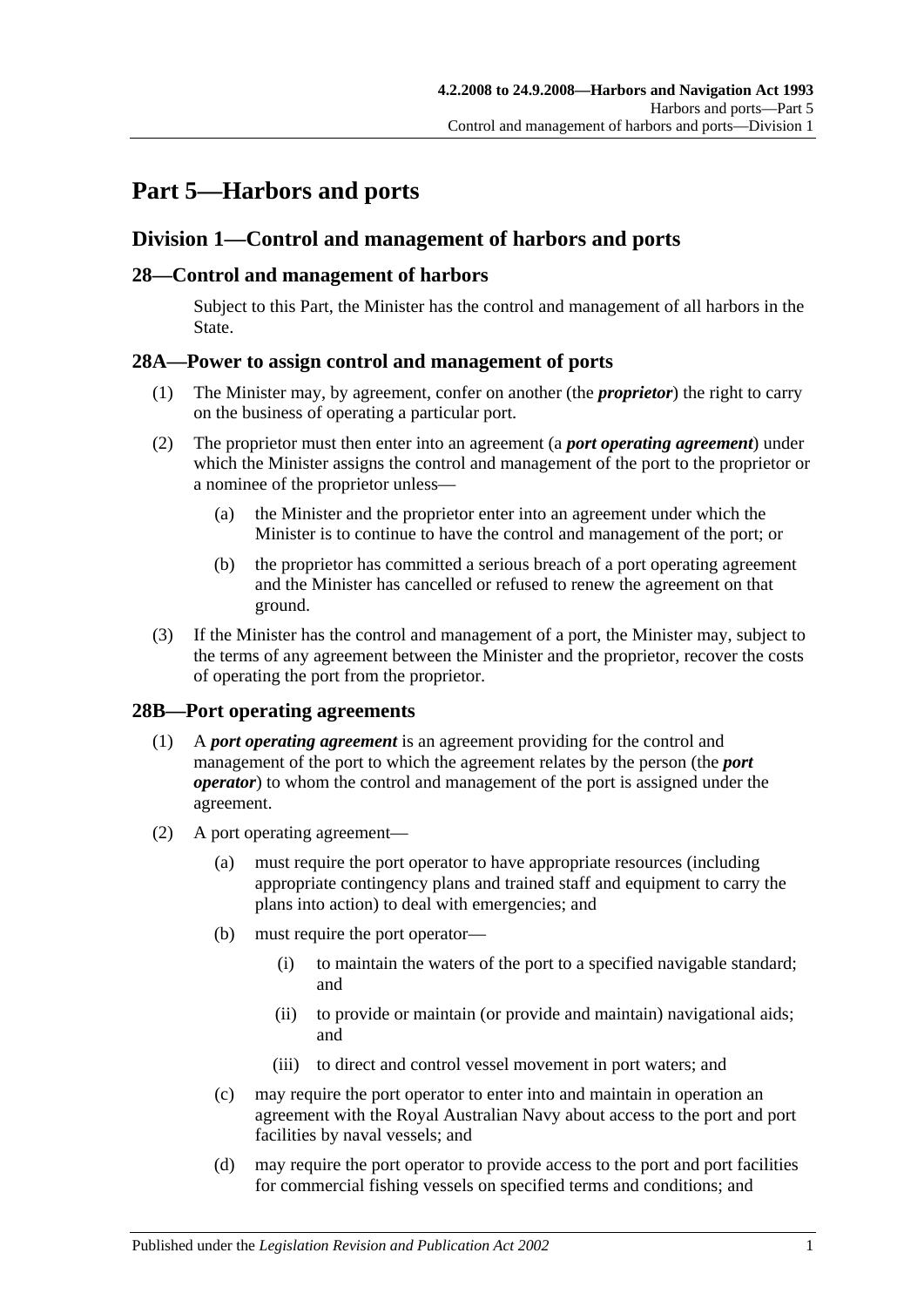- (e) may require the port operator to maintain and make available navigational charts and other information relating to the port; and
- (f) may regulate the performance of statutory powers by the port operator; and
- (g) may provide for the payment of an annual fee to the Minister (fixed by the Minister having regard to the cost of providing government supervision of the activities conducted under the agreement); and
- (h) may deal with any other matter relevant to the control and management of the port.

#### <span id="page-23-0"></span>**28C—General responsibility of port operator**

- (1) A port operator is responsible for the safe operation of the port.
- (2) A port operator is responsible for managing the port in a way that avoids unfair discrimination against or in favour of any particular user of the port or port facilities.

#### <span id="page-23-1"></span>**28D—Variation of port operating agreement**

The Minister may, by agreement with the port operator, vary a port operating agreement.

#### <span id="page-23-2"></span>**28E—Agreements to be tabled in Parliament**

The Minister must, as soon as practicable after entering into a port operating agreement or an agreement for the variation of a port operating agreement, have copies of the agreement laid before both Houses of Parliament.

#### <span id="page-23-3"></span>**28F—Power to deal with non-compliance**

- (1) The Minister may take disciplinary action against a port operator for non-compliance with a port operating agreement or this Act.
- (2) The disciplinary action may consist of—
	- (a) a reprimand; or
	- (b) a fine not exceeding a limit fixed in the port operating agreement; or
	- (c) cancellation of the port operating agreement.
- (3) Before the Minister takes disciplinary action against a port operator under this section, the Minister must give written notice to the port operator—
	- (a) specifying the non-compliance; and
	- (b) stating the disciplinary action the Minister proposes to take in respect of the non-compliance; and
	- (c) allowing the port operator a reasonable opportunity to make written representations.
- (4) After considering the port operator's representations, the Minister may—
	- (a) refrain from taking disciplinary action; or
	- (b) by written notice to the port operator—
		- (i) administer a reprimand; or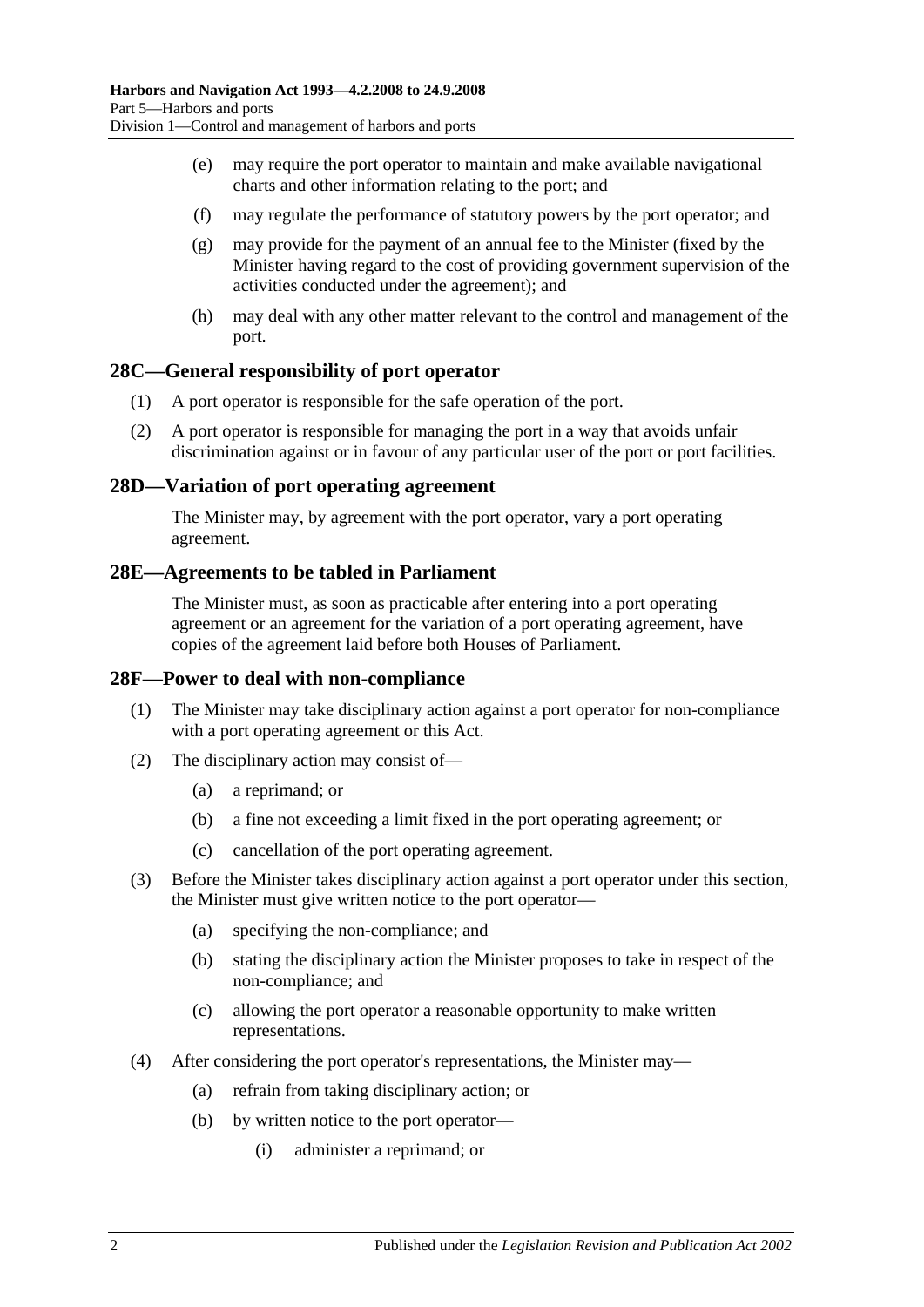- (ii) impose a fine (to be recoverable as a debt due to the Crown) of an amount stated in the earlier notice or of a lesser amount; or
- (iii) if cancellation of the port operating agreement was proposed in the earlier notice—
	- (A) impose a fine not exceeding the maximum permissible under the port operating agreement; or
	- (B) cancel the port operating agreement.
- (5) A port operator may appeal to the Court of Marine Enquiry against the disciplinary action.
- (6) On an appeal, the Court may—
	- (a) confirm, vary or reverse the Minister's decision; and
	- (b) make any consequential or ancillary order the Court thinks fit.
- (7) The port operating agreement may contain provisions governing the exercise of the Minister's powers under this section.

#### <span id="page-24-2"></span><span id="page-24-0"></span>**28G—Power to appoint manager**

- $(1)$  If—
	- (a) a port operator is seriously in breach of its obligations under a port operating agreement; or
	- (b) a port operating agreement is cancelled or expires without renewal,

the Minister may appoint an official manager to operate the port.

- <span id="page-24-3"></span>(2) If a port operator—
	- (a) becomes insolvent within the meaning of Part 7.10 of the *Corporations Law*; or
	- (b) goes into liquidation,

the Minister may appoint an official manager to operate the port.

- (3) An appointment under [subsection](#page-24-2) (1) or [\(2\)](#page-24-3) may be terminated at any time by the Minister.
- (4) The port operating agreement may contain provisions governing the exercise of the Minister's powers under this section.

## <span id="page-24-4"></span><span id="page-24-1"></span>**28H—Powers of the manager**

- (1) The official manager—
	- (a) is to assume the control and management of the port; and
	- (b) is entitled to possession and control of property of the port operator (or former port operator)—
		- (i) used for the purpose of operating the port; and
		- (ii) defined in the port operating agreement as property subject to the application of this paragraph; and
	- (c) is, while the appointment continues in force, taken to be the port operator.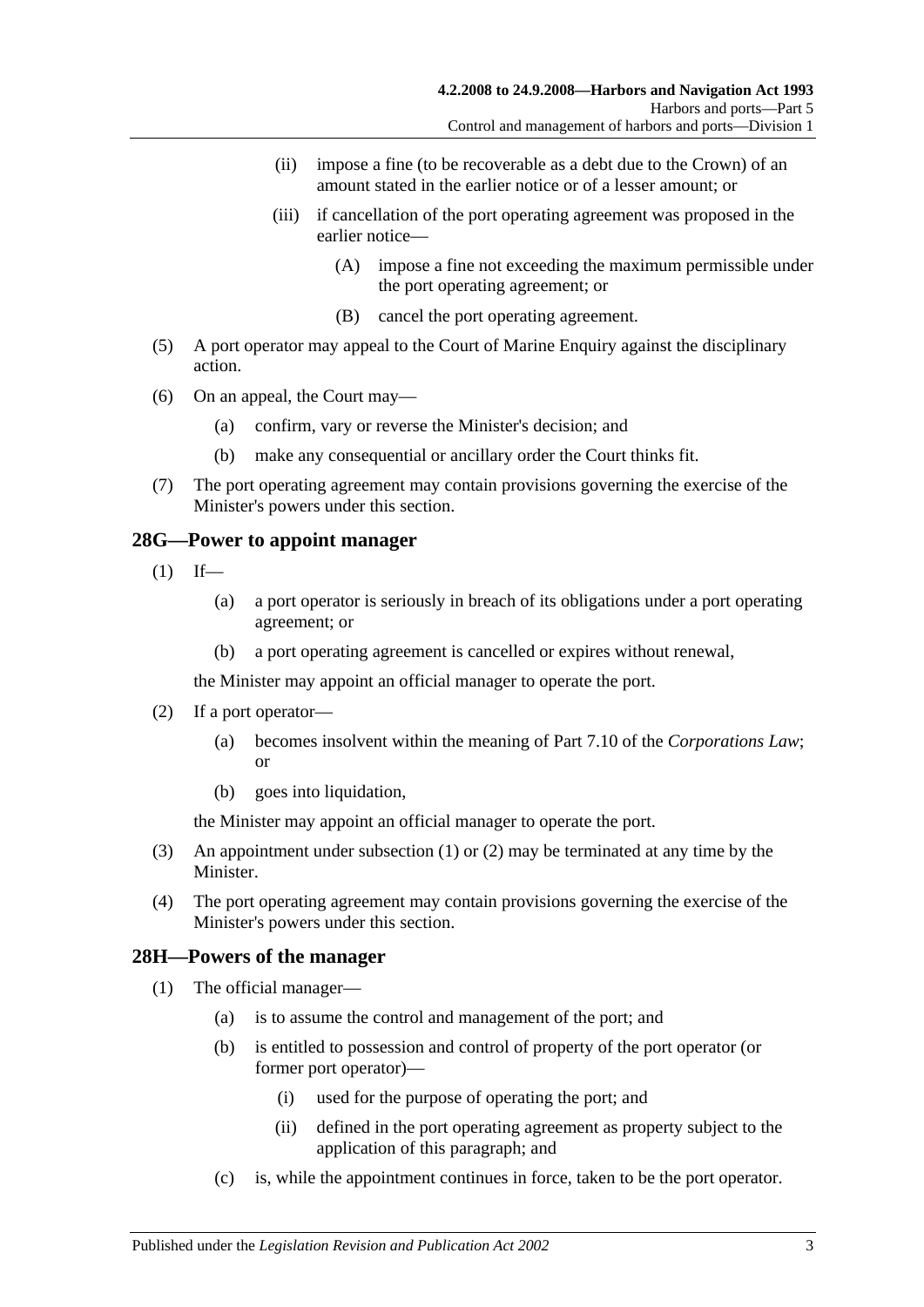- <span id="page-25-5"></span>(2) Any proceeds of the business while under official management are to be applied as follows:
	- (a) first, the proceeds are to be applied towards the costs of official management (including the official manager's remuneration); and
	- (b) secondly, a reasonable rental for the property over which the manager has assumed control is to be paid out of the proceeds while the property remains in the manager's possession; and
	- (c) thirdly, any remaining balance is to be paid into the Consolidated Account.
- (3) A port operating agreement may exclude or modify the provisions of [subsection](#page-24-4) (1) or [\(2\).](#page-25-5)
- (4) The regulations may confer powers and impose duties on official managers and regulate official management in other ways.

# <span id="page-25-0"></span>**Division 2—Port management officers**

#### <span id="page-25-1"></span>**29—Port management officers**

- (1) A port operator may appoint officers or employees of the operator to be port management officers.
- (2) The port operator must issue to each port management officer appointed by it an identity card—
	- (a) containing a photograph of the officer; and
	- (b) stating the name of the port for which the officer is appointed; and
	- (c) stating any conditions of appointment limiting the officer's authority.
- (3) A port management officer must, at the request of any person in relation to whom the officer is exercising or about to exercise powers under this Act, produce his or her identity card for inspection by that person.

# <span id="page-25-2"></span>**Division 2A—Operational powers**

#### <span id="page-25-3"></span>**29A—Interpretation**

In this Division—

*authorised officer* means—

- (a) in relation to a port—a port management officer;
- (b) in relation to a harbor that is not a port, or a part of a harbor that is not within a port—an authorised person.

#### <span id="page-25-4"></span>**29B—Power of direction**

- (1) An authorised officer may give a direction (orally, by signal, radio communication, or in any other appropriate manner) to a person in charge, or apparently in charge, of a vessel in or in the vicinity of a harbor or a port.
- (2) A direction may, for example—
	- (a) require that vessels proceed to load or unload in a particular order; or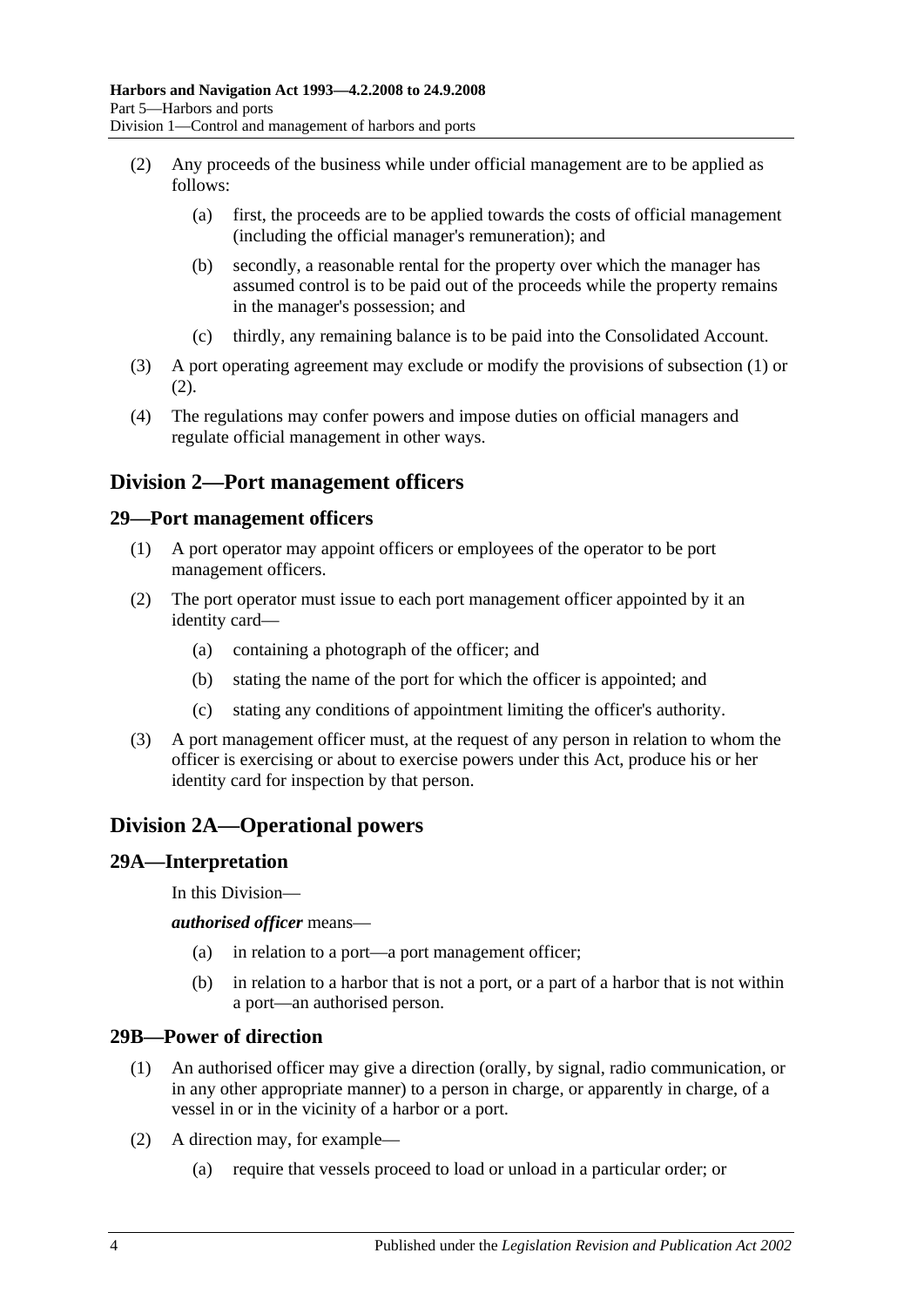- (b) require that a vessel be moored or anchored in a particular position; or
- (c) require that a vessel be secured in a particular way; or
- (d) require that a vessel be moved from a particular area or position; or
- (e) require the production of documents relating to the navigation, operation, pilotage, use or loading of the vessel.
- (3) A person who fails, without reasonable excuse, to comply with a direction under this section is guilty of an offence.

Maximum penalty: \$5 000.

#### <span id="page-26-4"></span><span id="page-26-0"></span>**29C—Power to board vessel**

- (1) A person in charge of a vessel in a harbor or port must, at the request of an authorised officer, permit the officer—
	- (a) to board the vessel; and
	- (b) to inspect the vessel and its cargo; and
	- (c) to carry out on the vessel any investigation necessary to ensure that the vessel and the business in the course of which the vessel is being used is being operated lawfully.
- <span id="page-26-5"></span>(2) If there is no-one on board a vessel to whom a request may be given under [subsection](#page-26-4) (1), the authorised officer may board the vessel and cause the vessel to be moved as the officer thinks fit.
- (3) Any costs incurred by an authorised officer under [subsection](#page-26-5) (2) are recoverable as a debt from the owner of the vessel.
- (4) A person who fails to comply with a request under this section is guilty of an offence. Maximum penalty: \$2 500.

## <span id="page-26-1"></span>**Division 3—Harbor improvement work**

#### <span id="page-26-6"></span><span id="page-26-2"></span>**30—Dredging or other similar work**

- (1) The Minister or a port operator may carry out dredging or other work to deepen, extend or clear a harbor or port.
- (2) If the owner of a wharf benefits from work carried out by the Minister under [subsection](#page-26-6) (1), the Minister may recover a reasonable proportion of the cost of the work from that owner.
- (3) The proportion of the cost to be recovered is to be determined by agreement between the Minister and the owner or, in default of agreement, by an arbitrator appointed under the *[Commercial Arbitration Act](http://www.legislation.sa.gov.au/index.aspx?action=legref&type=act&legtitle=Commercial%20Arbitration%20Act%201986) 1986*.

## <span id="page-26-3"></span>**30A—Development of harbors and maritime facilities**

- (1) The Minister or a port operator may carry out work of any kind for the development or improvement of a harbor or port.
- (2) The Minister or port operator may, for example, establish facilities for—
	- (a) the anchorage or mooring of vessels;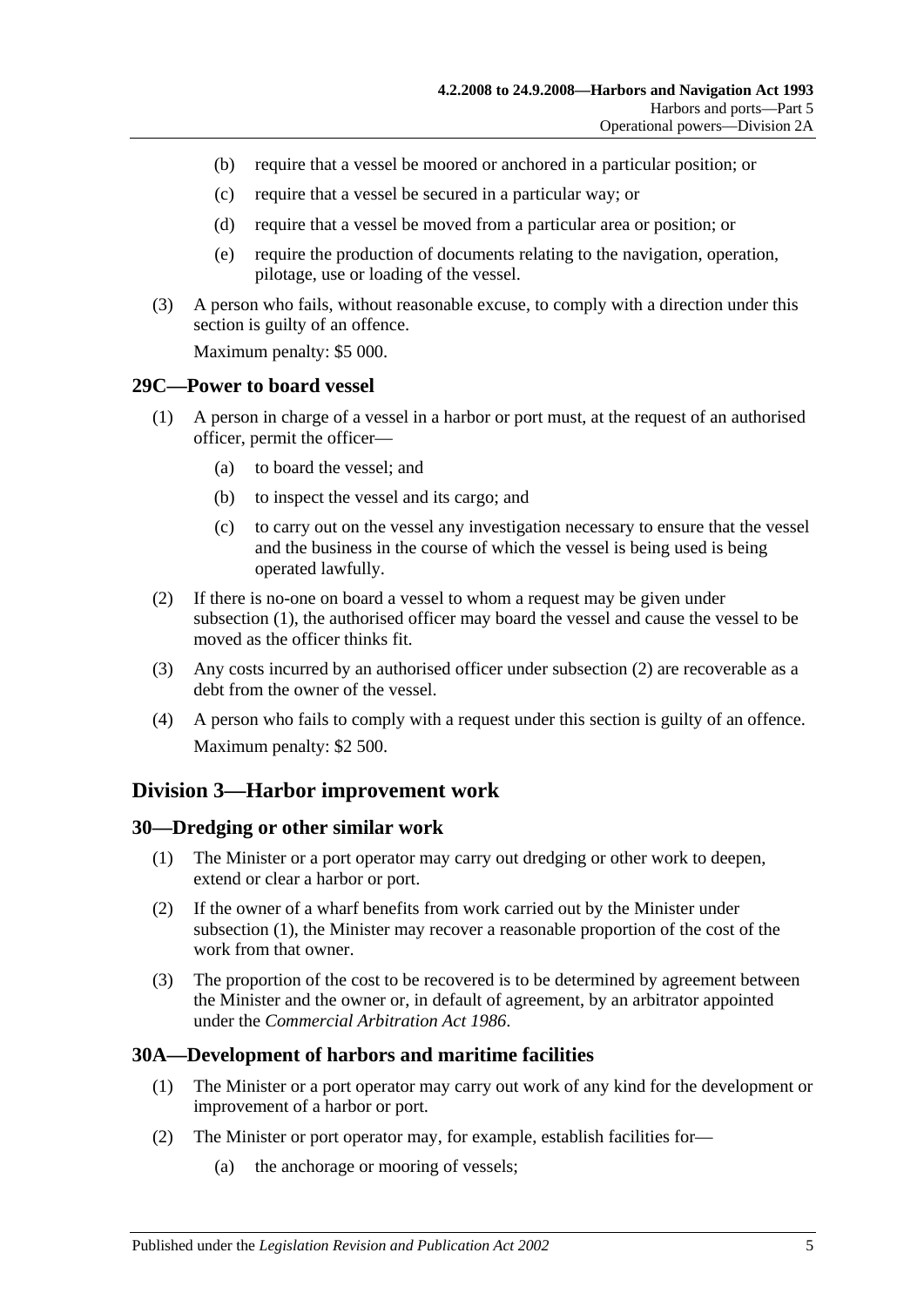- (b) the maintenance and repair of vessels;
- (c) the loading and unloading of passengers or goods;
- (d) the storage of goods;
- (e) facilitating industrial or commercial development associated with or to be associated with a harbor or port;
- (f) sporting or recreational purposes.
- (3) A port operator—
	- (a) must establish and maintain facilities and equipment for the safety of life and property in the port as required under a port operating agreement; and
	- (b) may establish and maintain other facilities and equipment for the safety of life and property.

#### <span id="page-27-0"></span>**30B—Application of** *Development Act 1993*

The powers conferred by this Division are subject to the *[Development Act](http://www.legislation.sa.gov.au/index.aspx?action=legref&type=act&legtitle=Development%20Act%201993) 1993*.

## <span id="page-27-1"></span>**Division 4—Harbor charges etc**

#### <span id="page-27-2"></span>**31—Power to fix charges**

- (1) Subject to any relevant law or determination, the Minister may fix charges—
	- (a) for the use of facilities provided by the Minister for—
		- (i) the mooring of vessels;
		- (ii) the loading or unloading of passengers or goods;
		- (iii) the storage of goods;
		- (iv) the safe navigation of vessels;
		- (v) any other purpose; or
	- (b) for the entry of vessels into waters under the Minister's control and management; or
	- (c) for services provided by the Minister.
- (2) The Minister may fix default charges to be paid if a charge fixed under this section is not paid within a specified period.
- (3) The Minister must publish Schedules of the charges and default charges fixed under this section.

#### <span id="page-27-3"></span>**31A—Power to waive or reduce charges**

The Minister may waive or reduce a charge (or default charge), or extend the time for payment of a charge (or default charge), as the Minister thinks fit.

#### <span id="page-27-4"></span>**31B—Charges in respect of goods**

(1) A charge (or default charge) payable under this Division in respect of the unloading or storage of goods is recoverable as a debt from the consignor or consignee of the goods.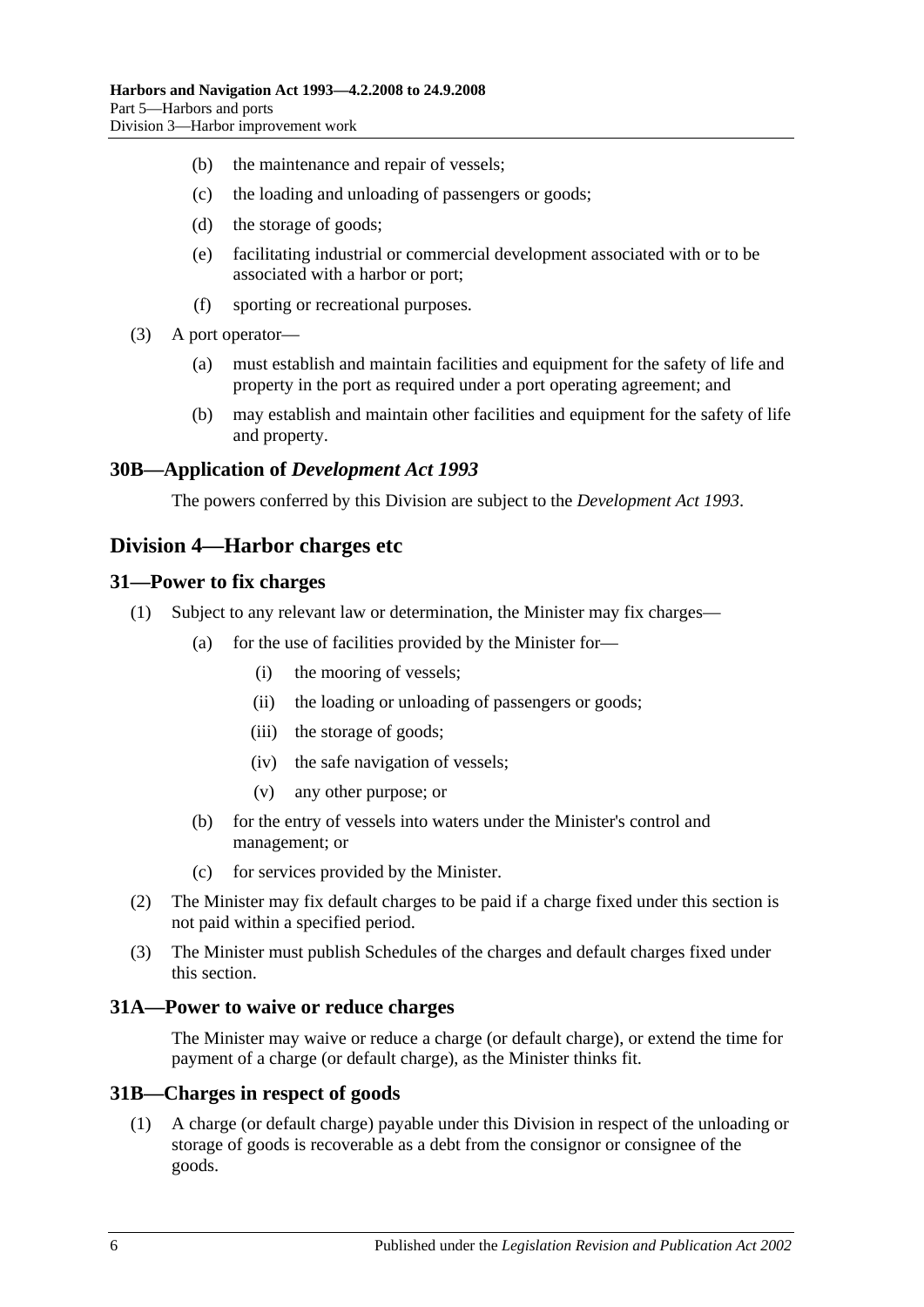- (2) The Minister may retain possession of goods until the appropriate charge is paid.
- (3) If the charge is not paid within 60 days after the goods are unloaded, the Minister may, after giving notice in writing to the consignee of the goods, sell the goods and retain the charge (together with any default charges and the costs of conducting the sale) from the proceeds of sale.

## <span id="page-28-0"></span>**31C—Charges in respect of vessels**

- (1) If a charge to which the Minister is entitled in respect of a vessel is not paid by the date payment falls due, an authorised person may, at the Minister's direction, arrest the vessel and take it into the Minister's custody.
- (2) If the charge remains unpaid 60 days after the vessel is taken into the Minister's custody, the Minister may, after giving notice to the owner of the vessel, sell the vessel and retain the charge (together with any default charges and the costs of conducting the sale) from the proceeds of sale.

## <span id="page-28-2"></span><span id="page-28-1"></span>**31D—Power to prevent use of harbor or port facilities**

- (1) If a person is in default in the payment of a charge (or default charge) payable under this Division, the Minister may, by written notice given to the person in default, prohibit the person from using harbor or port facilities provided by the Crown until the charge has been paid.
- (2) A person must not use facilities in contravention of a prohibition imposed under [subsection](#page-28-2)  $(1)$ .

Maximum penalty: \$2 500.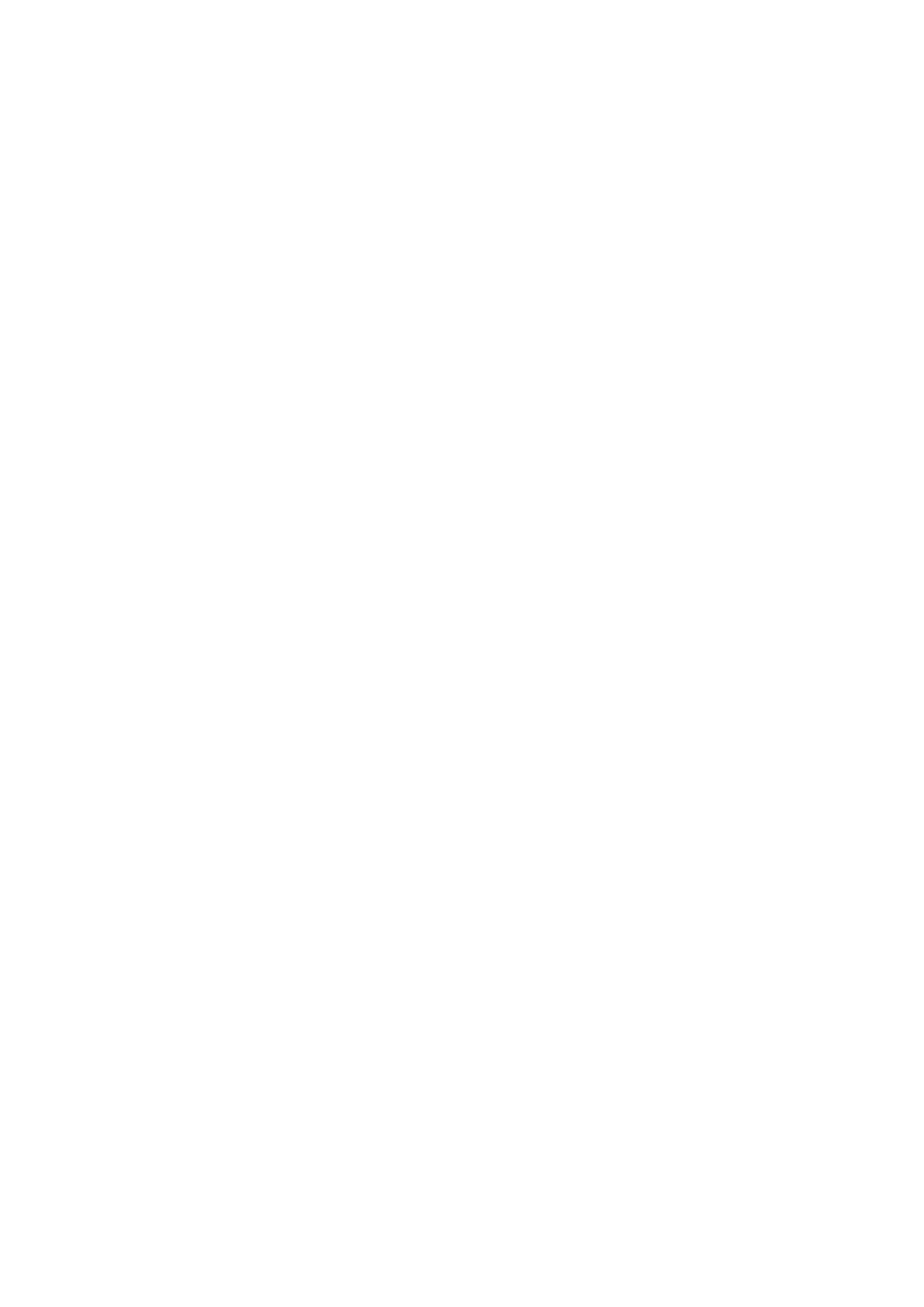# <span id="page-30-0"></span>**Part 5A—Pilotage**

#### <span id="page-30-1"></span>**33—Licensing of pilots**

- (1) The CEO may license persons qualified in accordance with the regulations as pilots.
- (1a) A licence remains in force for the period specified in the regulations and may be renewed in accordance with the regulations.
- (2) A licence may be granted under this section on such conditions as the CEO thinks fit.
- (3) The CEO may, by notice in writing to the holder of a licence under this Part, vary or revoke a condition of the licence.
- (4) A person who holds a licence under this Part must not contravene or fail to comply with a condition of the licence.

Maximum penalty: \$5 000.

- (5) The CEO may, by notice in writing to a licensed pilot, cancel the licence if satisfied that the pilot—
	- (a) has been guilty of incompetence or breach of duty; or
	- (b) has breached a condition of licence; or
	- (c) has suffered mental or physical incapacity rendering the pilot incapable of satisfactorily performing the duties of a pilot.
- (6) On cancellation of a licence under this section, the former licensee must return the licence to the CEO.

Maximum penalty: \$750.

#### <span id="page-30-2"></span>**34—Pilotage exemption certificate**

- (1) The CEO may issue a pilotage exemption certificate to the master of a vessel in accordance with the regulations.
- (1a) A pilotage exemption certificate remains in force for the period specified in the regulations and may be renewed in accordance with the regulations.
- (2) A pilotage exemption certificate may be granted on such conditions as the CEO thinks fit.
- (3) The CEO may, by notice in writing to the holder of a pilotage exemption certificate under this Part, vary or revoke a condition of the certificate.
- (4) A person who holds a pilotage exemption certificate under this Part must not contravene or fail to comply with a condition of the certificate. Maximum penalty: \$5 000.
- (4a) A pilotage exemption certificate lapses if the holder does not continue to have the periodic experience in the navigation of vessels required by the regulations.
- (5) The CEO may, by notice in writing to the holder of a pilotage exemption certificate, cancel the certificate if there are, in the CEO's opinion, proper reasons for doing so.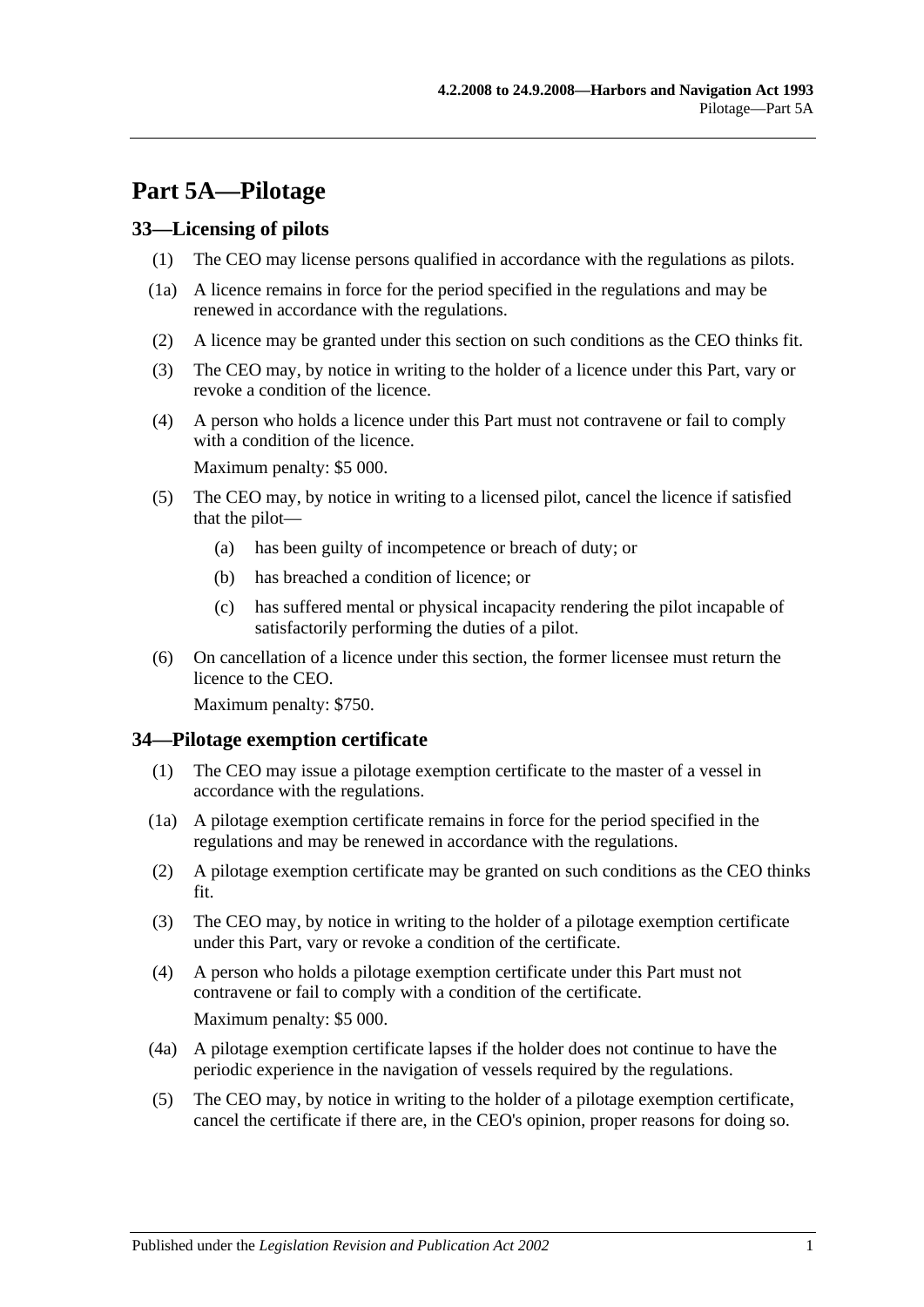(6) On cancellation of a pilotage exemption certificate under this section, the former holder of the certificate must return the certificate to the CEO.

Maximum penalty: \$750.

## <span id="page-31-0"></span>**35—Compulsory pilotage**

- (1) A vessel 35 metres or more in length must not be navigated within a harbor to which this section applies, unless—
	- (a) the vessel is navigated under the control or at the direction of a licensed pilot; or
	- (b) the master of the vessel holds a pilotage exemption certificate under this Part.
- (2) If a vessel is navigated in contravention of this section, the owner and the master are each guilty of an offence.

Maximum penalty: \$10 000.

- (3) This section applies to a harbor declared by regulation to be a harbor to which this section applies.
- (4) The CEO may, subject to such conditions as the CEO thinks fit, exempt a vessel from the requirements of this section.

#### <span id="page-31-1"></span>**36—Duties and immunities of pilots**

- (1) The duty of a pilot is to pilot the vessel subject to the authority of the master, and the fact that a vessel is under pilotage does not relieve the master from responsibility for the navigation of the vessel.
- (2) No civil liability attaches to a pilot or to a pilot's employer for negligence by the pilot in relation to the pilotage of the vessel (but this subsection does not relieve from liability that may attach to a person as owner of a vessel).
- (3) The liability of the owner or master of a ship for damage resulting from a fault in the navigation of the ship is unaffected by the fact that the vessel is under pilotage or that the pilotage is compulsory.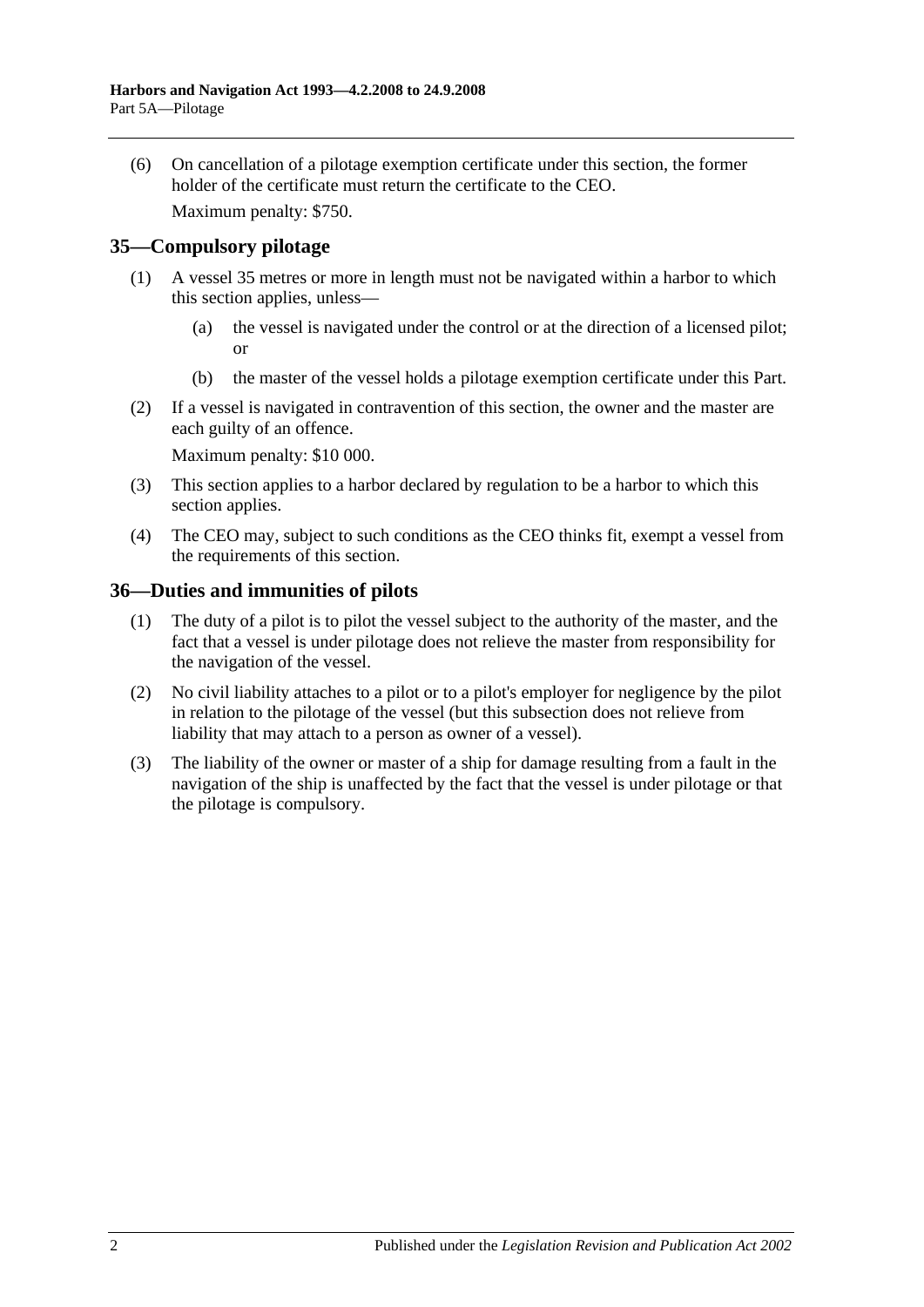# <span id="page-32-0"></span>**Part 6—Crewing**

# <span id="page-32-1"></span>**Division 1—Application of this Part**

## <span id="page-32-2"></span>**37—Vessels to which this Part applies**

This Part applies to a vessel of a class declared by regulation to be a class of vessels to which this Part applies.

# <span id="page-32-3"></span>**Division 2—Obligation to have adequate crew**

#### <span id="page-32-4"></span>**38—Obligation to have adequate crew**

- (1) If a fishing vessel to which this Part applies is operated in the jurisdiction and the crew of the vessel does not conform to the requirements of the regulations with regard to the minimum number and qualifications of the crew, the owner is guilty of an offence. Maximum penalty: \$5 000.
- (2) If a vessel (other than a fishing vessel) to which this Part applies is operated in the jurisdiction and—
	- (a) there is no current determination of the State Crewing Committee fixing the minimum number and qualifications of the crew required for the safe navigation of the vessel; or
	- (b) the crew of the vessel does not comply with the requirements of such a determination,

the owner and the master of the vessel are each guilty of an offence.

Maximum penalty: \$5 000.

## <span id="page-32-5"></span>**39—Exemptions**

- (1) The CEO may, on such conditions as the CEO thinks fit, exempt the owner or master of a vessel from the obligation to comply with the requirements of the regulations with regard to the minimum number and qualifications of the crew of the vessel or a determination of the State Crewing Committee.
- (2) The CEO may, by notice in writing to the holder of an exemption, revoke the exemption or impose further conditions if there are, in the CEO's opinion, proper reasons for doing so.

# <span id="page-32-6"></span>**Division 3—State Crewing Committee**

## <span id="page-32-7"></span>**39A—Interpretation**

In this Division—

*qualified marine engineer* means a person who holds a certificate of competency as a marine engineer (of any class) issued under this Act or has, in the opinion of the CEO, other appropriate qualifications as a marine engineer;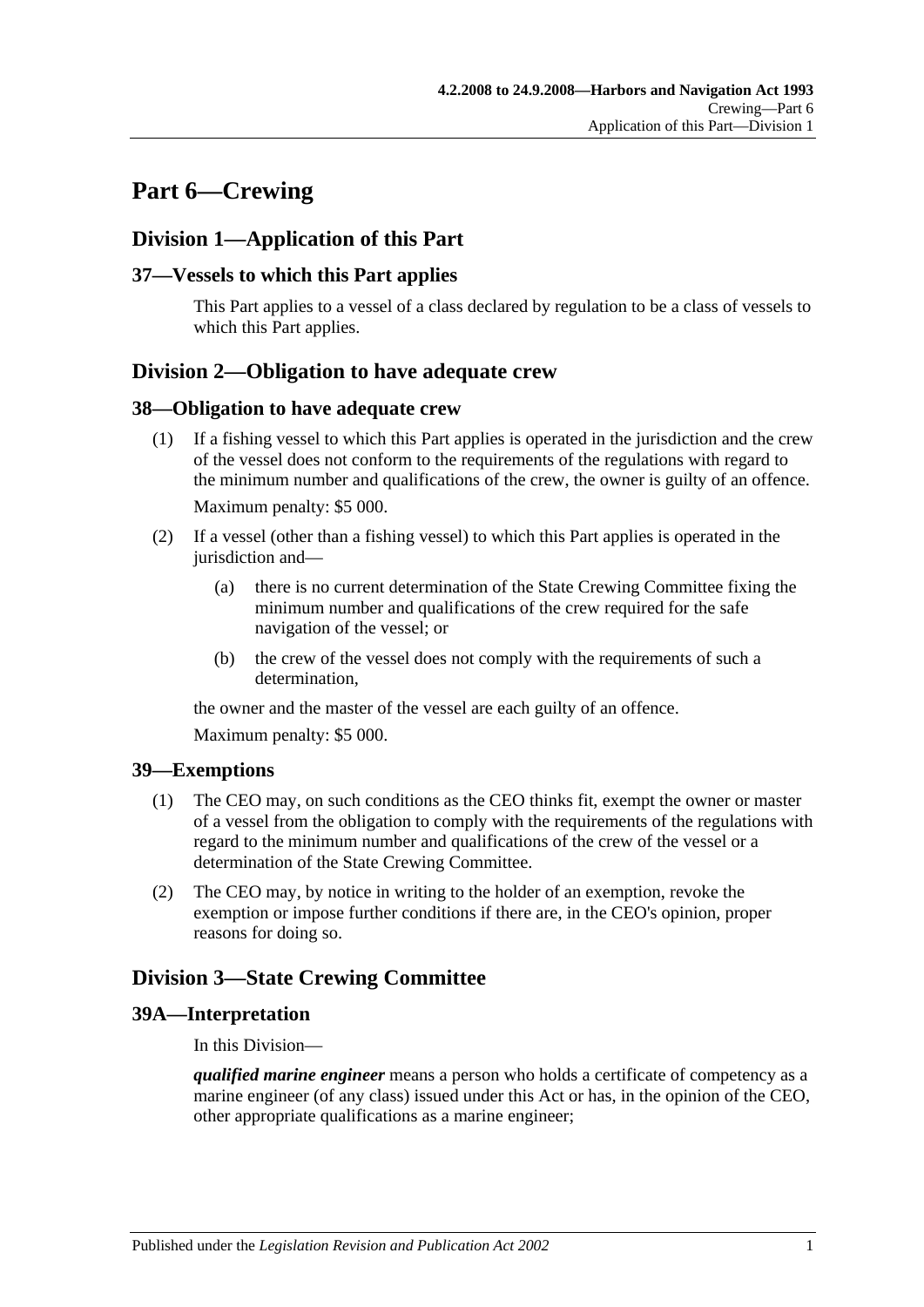*qualified master* means a person who holds a certificate of competency as a master (of any class) issued under this Act or has, in the opinion of the CEO, other appropriate qualifications as a master;

*qualified master mariner* means a person who holds—

- (a) a Master Class 1 certificate of competency issued by a marine authority of the Commonwealth; or
- (b) a qualification under the law of some other place recognised under the Commonwealth Act as equivalent to such a certificate of competency.

## <span id="page-33-0"></span>**40—State Crewing Committee**

- (1) The *State Crewing Committee* is established.
- (2) The Committee consists of—
	- (a) five members (the *appointed members*) appointed by the Governor of whom—
		- (i) one is to be a qualified master mariner nominated by the Minister;
		- (ia) one is to be a qualified master nominated by the Minister;
		- (ib) one is to be a qualified marine engineer nominated by the Minister;
		- (ii) two are to be persons who have, in the opinion of the Governor, appropriate qualifications and experience to be members of the Committee, nominated by maritime or waterfront unions;
	- (b) the members (the *nominated members*) nominated by the owner of the vessel in respect of which a determination is to be made or reviewed by the Committee.
- (2a) At least one appointed member of the Committee must be a woman and at least one must be a man.
- (3) One of the appointed members will be appointed by the Governor to preside at meetings of the Committee and another will be appointed to deputise for that member in his or her absence.
- (4) The Governor may appoint a suitable person to act as an appointed member of the Committee when a particular appointed member is absent or during a temporary vacancy in the office of that member.
- (5) The provisions governing the nomination of a member extend to the appointment of a person to act in the absence of that member or during a temporary vacancy in the office of that member.

## <span id="page-33-1"></span>**41—Nomination of members by owner**

- (1) The CEO must, at least 14 days before the Committee sits to make or review a determination in respect of a vessel, give the owner a written notice—
	- (a) informing the owner of the proposed making or review of the determination and of the date when the proceedings are to commence; and
	- (b) inviting the owner to nominate a person or persons (not exceeding two in number) to be members of the Committee for the purposes of the proceedings.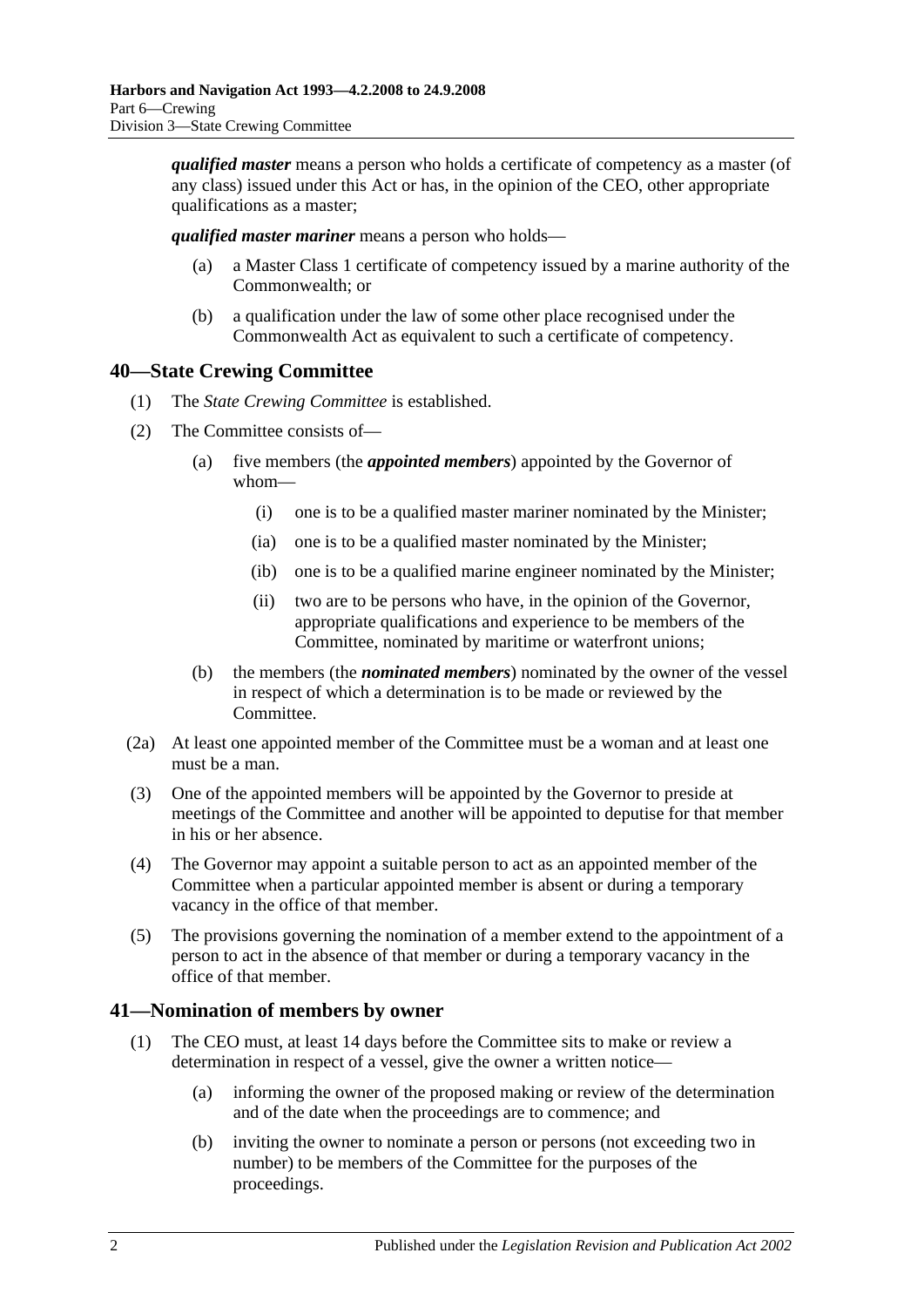- <span id="page-34-4"></span>(2) The owner may, by written notice to the CEO, nominate a person or persons (not exceeding two in number) to be members of the Committee for the purposes of the proceedings.
- (3) A person may not be nominated under [subsection](#page-34-4) (2) unless that person is a qualified master or marine engineer or is, in the opinion of the CEO, otherwise appropriately qualified to participate in the proceedings.
- (4) A nomination must be made at least 7 days before the Committee is to commence the proceedings for the making or review of the determination.
- (5) If the owner fails to make a nomination in accordance with this section the right to make the nomination lapses.

## <span id="page-34-0"></span>**42—Conditions of office**

- (1) An appointed member of the Committee holds office for such term and on such terms and conditions as may be determined by the Governor.
- (2) A nominated member holds office as a member of the Committee only while matters relating to the vessel in respect of which that member was nominated are being considered or otherwise dealt with by the Committee.
- (3) A member of the Committee is entitled to such remuneration, allowances and expenses as may be determined by the Governor.

#### <span id="page-34-1"></span>**42A—Vacancies or defects in appointment of members**

An act of the Committee is not invalid by reason only of a vacancy in its membership or a defect in the appointment of a member.

# <span id="page-34-2"></span>**Division 4—Procedures and powers of Committee**

## <span id="page-34-3"></span>**43—Procedures at meetings**

- (1) The member appointed to preside at meetings of the Committee must, if present at a meeting, preside at that meeting and, in the absence of that member, his or her deputy must preside but, if both are absent, a member chosen by those present will preside.
- (2) Subject to [subsection](#page-34-5) (3), three members of the Committee constitute a quorum of the Committee.
- <span id="page-34-5"></span>(3) A quorum must, unless the CEO otherwise directs, include the members (if any) duly nominated by the owner of the ship in respect of which the Committee is to make or review a determination.
- (4) A decision supported by a majority of the votes of the members present at a meeting of the Committee is a decision of the Committee.
- (5) Each member present at a meeting of the Committee is entitled to one vote on any matter arising for decision at that meeting and, if the votes are equal, the member presiding at the meeting is entitled to a second or casting vote.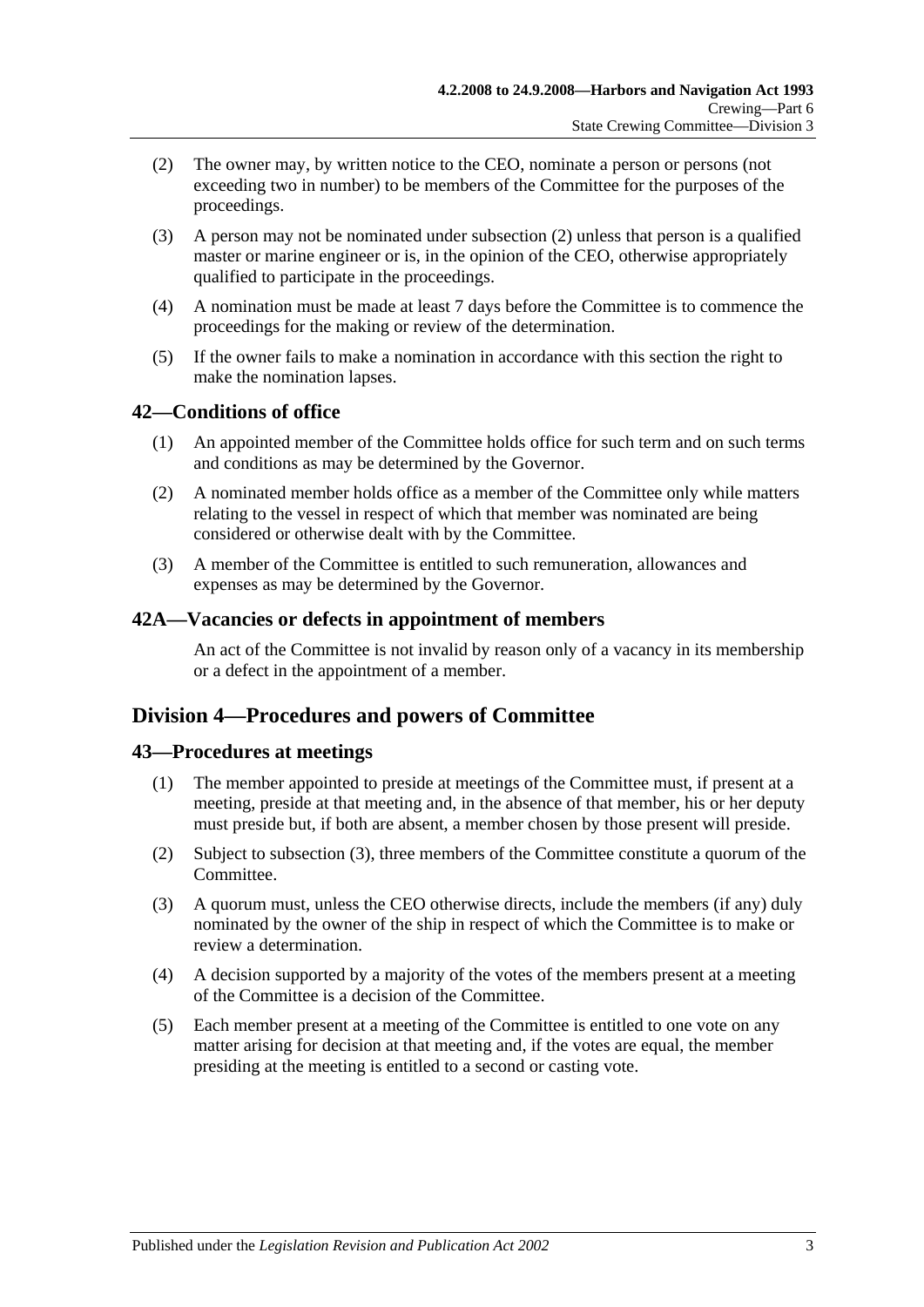## <span id="page-35-0"></span>**44—Power to obtain information**

- (1) For the purposes of this Act, the Committee may—
	- (a) by summons signed by the presiding or deputy presiding member, require any person to attend before the Committee to give evidence, or to produce documents to the Committee;
	- (b) examine witnesses on oath or affirmation;
	- (c) require any person appearing before the Committee (whether summoned to appear or not) to answer questions relating to any matter before the Committee;
	- (d) enter and inspect any vessel in respect of which a determination is to be made or reviewed under this Act.
- (2) A person who—
	- (a) fails without proper excuse to comply with a summons to attend before the Committee or to produce documents;
	- (b) misbehaves before the Committee, or wilfully insults or obstructs the Committee;
	- (c) refuses to be sworn or to affirm when required to do so by the Committee;
	- (d) refuses to answer any relevant question when required to do so by the Committee,

is guilty of an offence.

Maximum penalty: \$2 500.

## <span id="page-35-1"></span>**45—Determinations in relation to crew**

The Committee may, on application by the owner of a vessel (other than a fishing vessel) to which this Part applies, make or review a determination fixing the minimum number and qualifications of the crew required for the safe navigation of the vessel.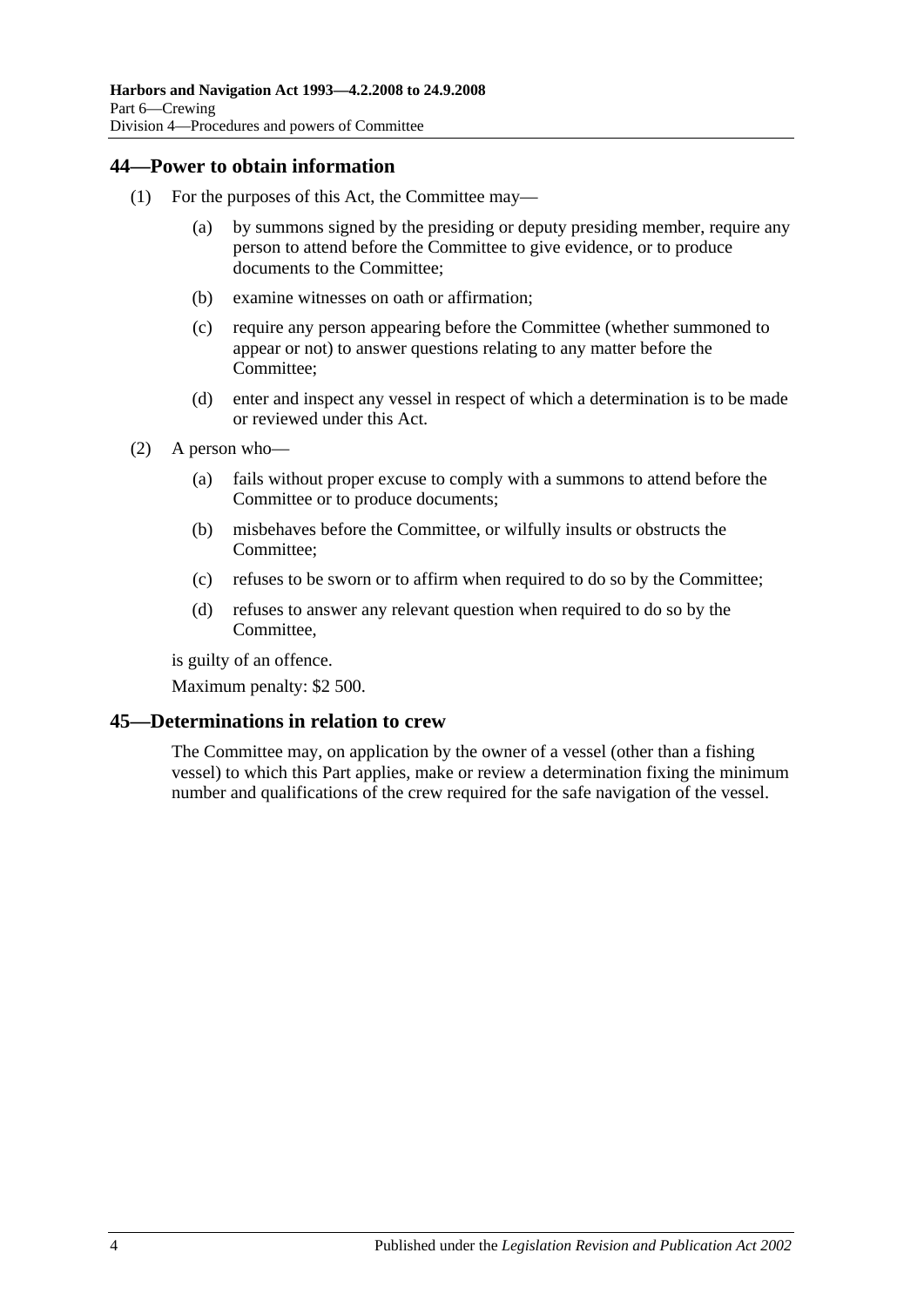# **Part 7—Certificates of competency**

## **46—Vessels to which this Part applies**

This Part applies to—

- (a) a recreational vessel fitted with an engine;
- (b) a vessel (other than a recreational vessel) of a class declared by regulation to be a class of vessels to which this Part applies.

# **47—Requirement for certificate of competency**

- (1) A person must not accept employment in a key position in the crew of a commercial vessel to which this Part applies unless that person holds—
	- (a) a certificate of competency of the appropriate class in force under this Act; or
	- (b) a qualification under the law of some other place declared by the CEO in accordance with the regulations to be equivalent to a certificate of competency of the relevant class; or
	- (c) an exemption from the requirement to hold a certificate of competency of the relevant class.

Maximum penalty: \$2 500.

- (2) A person must not employ another in a key position in the crew of a commercial vessel to which this Part applies unless that person holds—
	- (a) a certificate of competency of the appropriate class; or
	- (b) a qualification under the law of some other place declared by the CEO in accordance with the regulations to be equivalent to a certificate of competency of the relevant class; or
	- (c) an exemption from the requirement to hold a certificate of competency of the relevant class.

Maximum penalty: \$2 500.

- (3) A person must not operate a recreational vessel to which this Part applies unless that person holds—
	- (a) a certificate of competency of the appropriate class (a boat operator's licence); or
	- (b) an exemption from the requirement to hold a certificate of competency of the relevant class; or
	- (c) a special permit granted under the regulations.

Maximum penalty: \$2 500.

Expiation fee: \$105.

- (3a) A person must not cause, suffer or permit another to operate a recreational vessel to which this Part applies unless the other person holds—
	- (a) a certificate of competency of the appropriate class (a boat operator's licence); or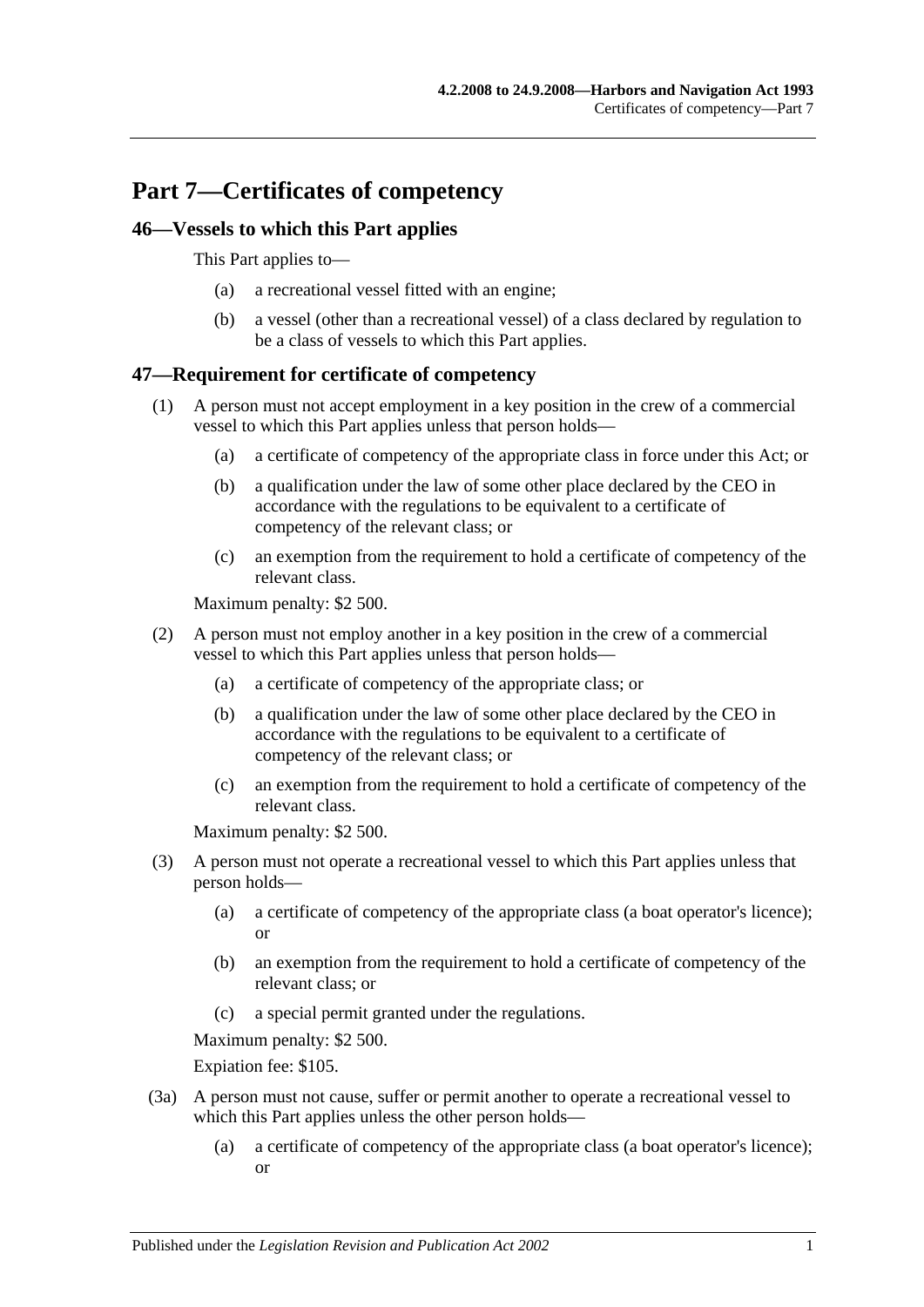- (b) an exemption from the requirement to hold a certificate of competency of the relevant class; or
- (c) a special permit granted under the regulations.

Maximum penalty: \$2 500.

Expiation fee: \$105.

- (4) A person must not hire out a recreational vessel to which this Part applies to another unless that person holds—
	- (a) a certificate of competency of the appropriate class (a boat operator's licence); or
	- (b) an exemption from the requirement to hold a certificate of competency of the relevant class; or
	- (c) a special permit granted under the regulations.

Maximum penalty: \$2 500.

Expiation fee: \$105.

(5) A person who commits an offence against this section while disqualified from holding a certificate of competency of the relevant class is liable to a fine of twice the amount prescribed above.

#### **48—Issue of certificates of competency or exemptions**

- (1) The CEO must arrange for the examination of applicants seeking certificates of competency.
- (2) A person who—
	- (a) passes the examinations appropriate to a certificate of competency of a particular class; and
	- (b) satisfies the requirements of the regulations appropriate to an applicant for a certificate of competency of that class; and
	- (c) satisfies the CEO that he or she is a fit and proper person to hold a certificate of competency of that class,

is entitled to be issued with a certificate of competency of that class.

- (3) A person who is entitled to a certificate of competency will, on payment of the fee fixed by regulation, be issued with a certificate of competency.
- (4) A certificate of competency issued in respect of a recreational vessel (a boat operator's licence) continues in operation without renewal and without payment of any further fee.
- (5) The CEO may, on such conditions as the CEO thinks fit, exempt a person from the obligation to sit an examination for a certificate of competency or to hold a certificate of competency of a particular class.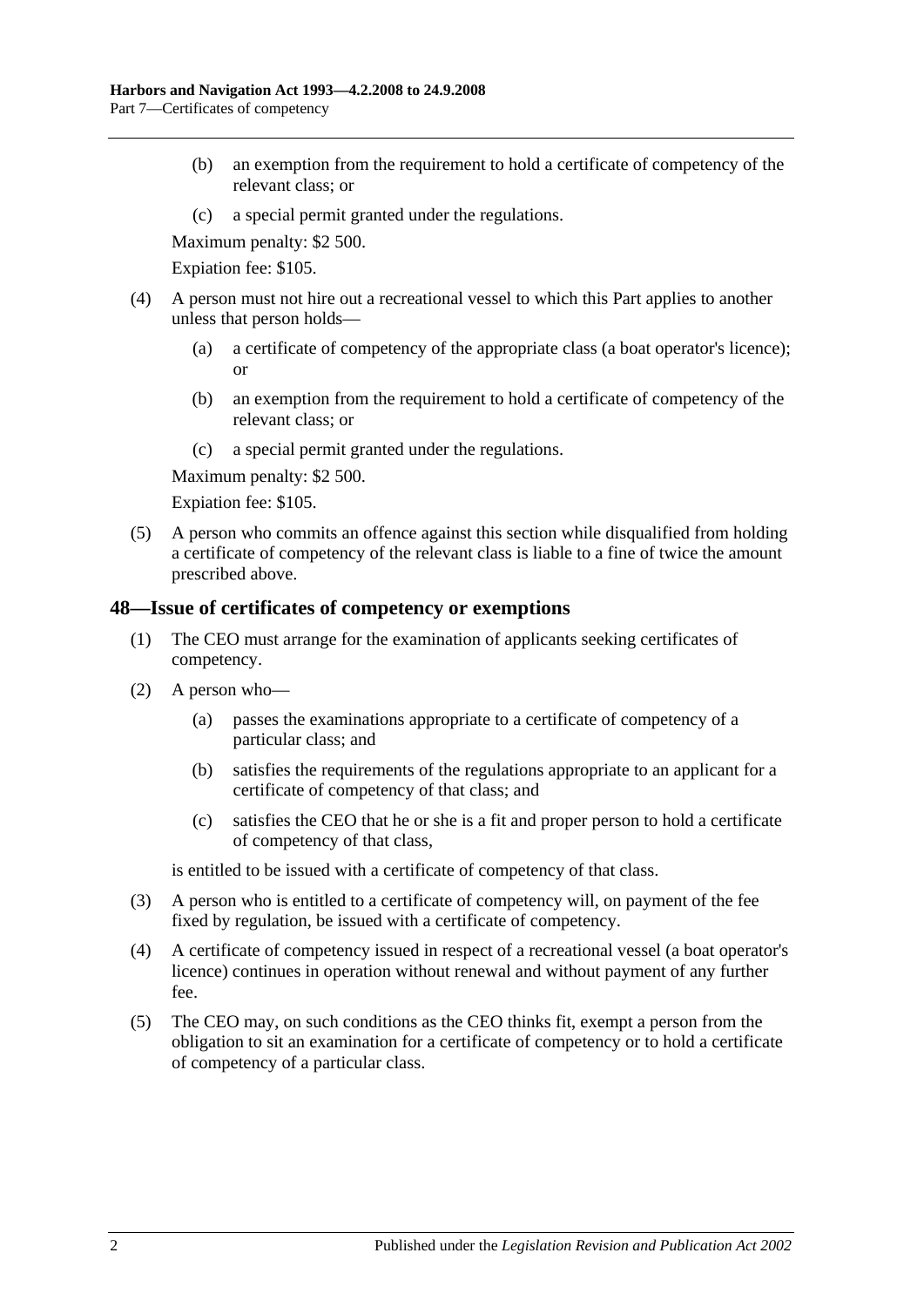## **49—Cancellation of certificate of competency by court**

Where a court convicts the holder of a certificate of competency of an offence against this Act showing the holder to have been incompetent or guilty of misconduct or to have failed in his or her duty in a matter related to navigation, the court may, in addition to imposing any other penalty, cancel the certificate of competency and disqualify the holder from again holding such a certificate for a specified period or until further order.

#### **50—Cancellation of certificate of competency by Minister**

- (1) If the holder of a certificate of competency—
	- (a) is shown by the findings of the Court of Marine Enquiry or a court or tribunal with similar powers under the law of some other place to have been incompetent or guilty of misconduct or to have failed in his or her duty in a matter related to navigation; or
	- (b) is convicted of an offence showing the holder of the certificate to have been incompetent or guilty of misconduct or to have failed in his or her duty in a matter related to navigation; or
	- (c) is disqualified from holding such a certificate under the law of another place, or
	- (d) is shown to have suffered mental or physical incapacity rendering him or her incapable of satisfactorily operating a vessel or performing duties pursuant to the certificate of competency,

the Minister may, by notice in writing given to the holder, cancel the certificate of competency and disqualify the holder from again holding such a certificate for a specified period or until further notice.

- (2) If the holder of a qualification under the law of some other place—
	- (a) is convicted of an offence showing the holder of the qualification to have been incompetent or guilty of misconduct or to have failed in his or her duty in a matter related to navigation; or
	- (b) has been found by the Court of Marine Enquiry or a court or tribunal with similar powers under the law of some other place to have been incompetent or guilty of misconduct or to have failed in his or her duty in a matter related to navigation, or
	- (c) is shown to have suffered mental or physical incapacity rendering him or her incapable of satisfactorily operating a vessel or performing duties pursuant to the qualification,

the Minister may declare the qualification to be inoperative in the jurisdiction and while such a declaration remains in force the person to whom it relates will not be regarded as the holder of a qualification equivalent to a certificate of competency.

(3) On cancellation of a certificate of competency (under this or any other section of this Act), the former holder of the certificate must return the certificate to the Minister. Maximum penalty: \$750.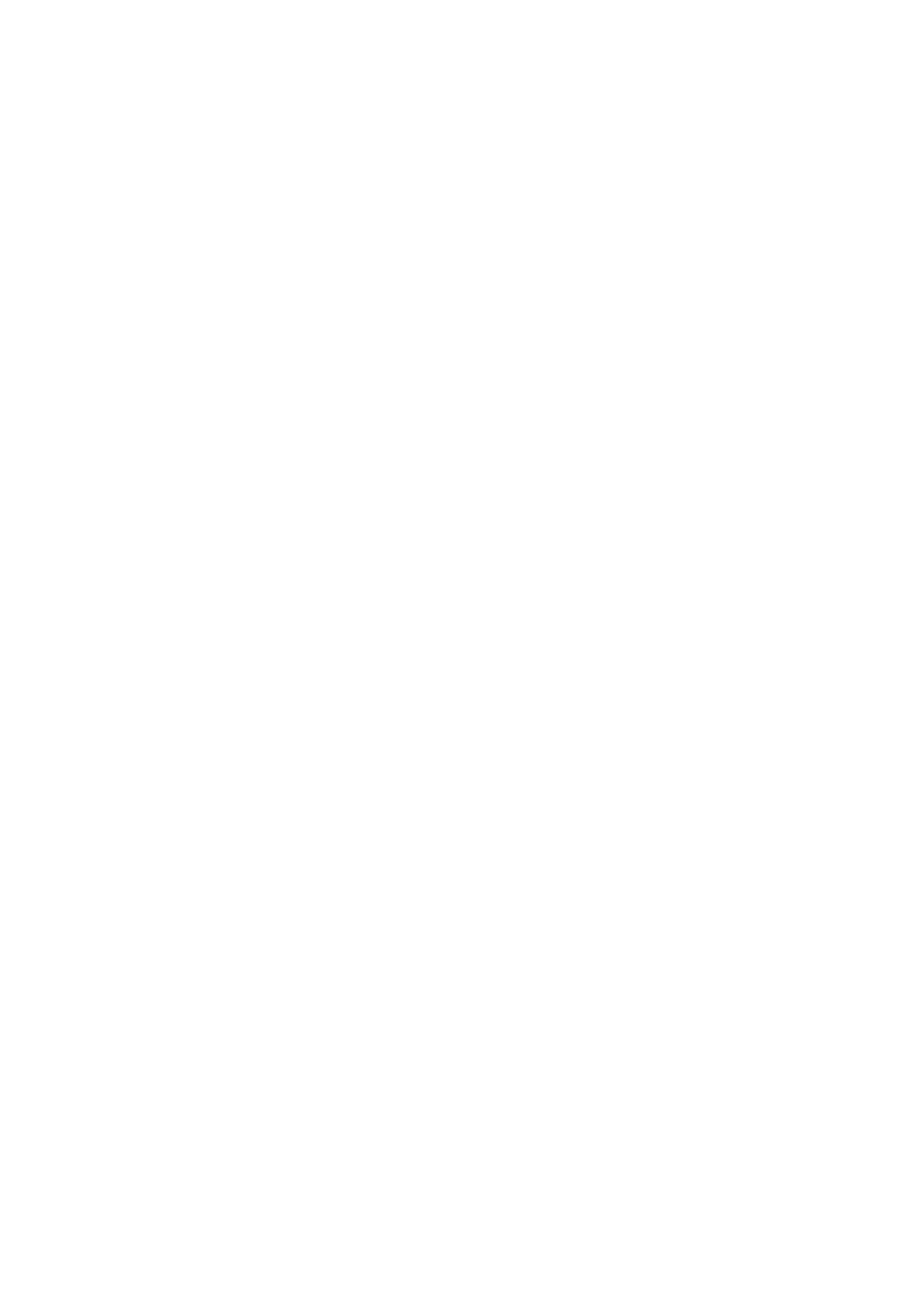# **Part 8—Hire of vessels**

### **51—Vessels to which this Part applies**

This Part applies to vessels of a class declared by regulation to be a class of vessels to which this Part applies.

### **52—Obligation to hold licence**

A person must not carry on a business of hiring out vessels to which this Part applies unless licensed to do so under this Part.

Maximum penalty: \$2 500.

#### **52A—Duration and granting of licence**

- (1) A licence under this Part remains in force for the period specified in the regulations and may be renewed in accordance with the regulations.
- (2) The regulations may set out the circumstances in which the CEO may grant or refuse to grant a licence under this Part.

#### **53—Terms and conditions of licence**

- (1) A licence under this Part may be granted subject to such conditions as the CEO thinks fit and specifies in the licence.
- (2) The CEO may, by notice in writing to the holder of a licence under this Part, vary or revoke a condition of the licence.
- (3) A person who holds a licence under this Division must not contravene or fail to comply with a condition of the licence.

Maximum penalty: \$2 500.

- (4) The CEO may, by notice in writing to the licensee, cancel a licence for breach of a condition.
- (5) On cancellation of a licence under this section, the former licensee must return the licence to the CEO.

Maximum penalty: \$750.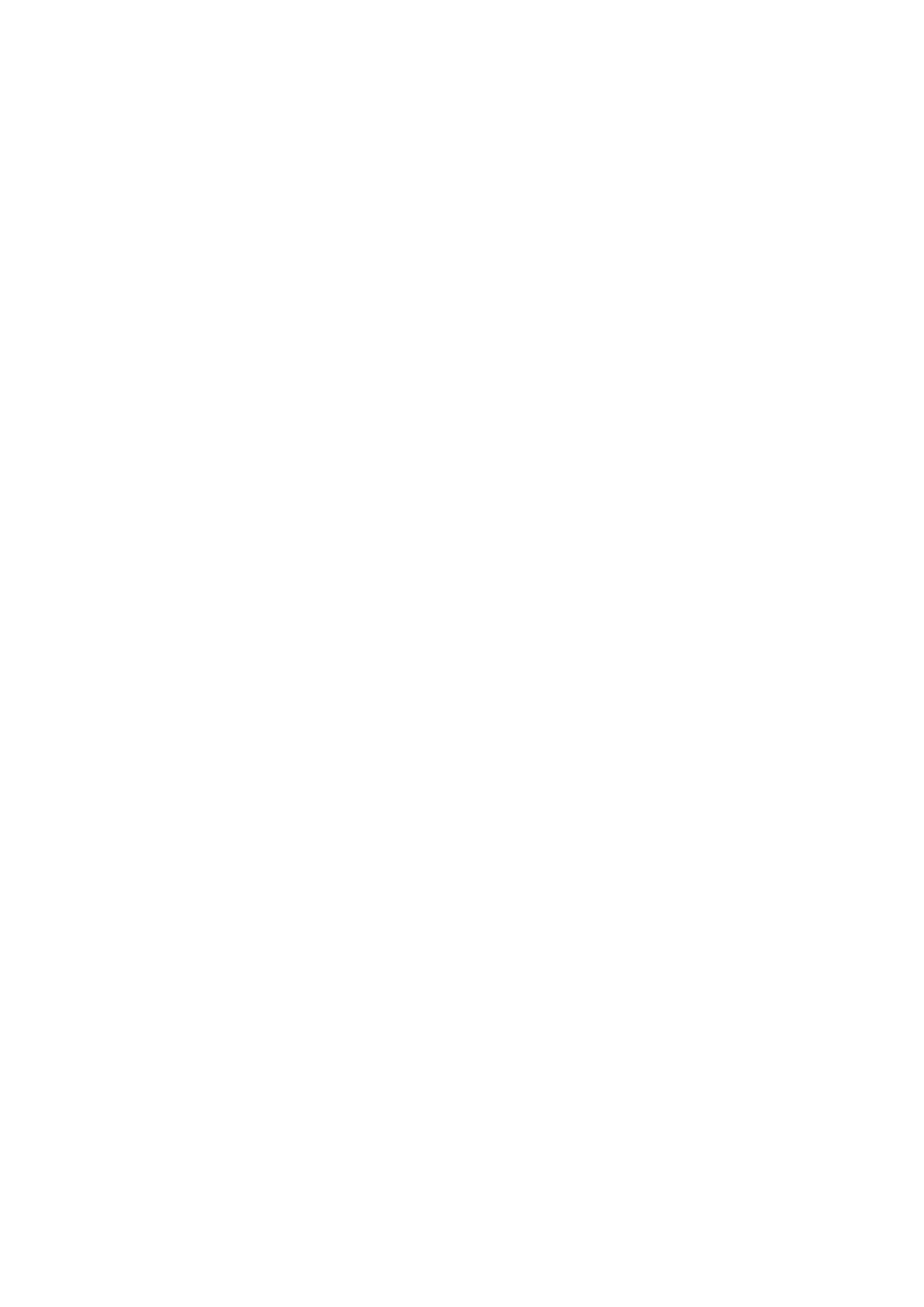# **Part 9—Registration, certificates of survey, loadline certificates and Australian Builders Plates**

# **Division 1—Registration of vessels**

# **54—Application of Division**

This Division applies to—

- (a) a recreational vessel fitted with an engine;
- (b) a vessel of a class declared by regulation to be a class of vessels to which this Division applies.

## **55—Registration**

- (1) A vessel to which this Division applies must not be operated in the jurisdiction unless it is registered and marked in accordance with the regulations.
- (2) If a vessel to which this Division applies is operated in the jurisdiction contrary to this section, the owner of the vessel, and the master or operator of the vessel, are each guilty of an offence (but it is a defence to a charge of such an offence brought against the owner for the owner to prove that the vessel was operated without the owner's consent).

Maximum penalty: \$750.

Expiation fee:

- (a) if the vessel is registered but not marked in accordance with the regulations—\$55;
- (b) if the vessel is neither registered nor marked in accordance with the regulations—\$80.
- (3) The CEO may, subject to such conditions as the CEO thinks fit, grant exemptions from the requirements of this section.

# **Division 2—Certificates of survey**

## **56—Application of this Division**

This Division applies in respect of vessels of a class declared by regulation to be a class of vessels in respect of which a certificate of survey is required.

## **57—Appointment of surveyors**

- (1) The CEO may license a suitably qualified person to be a surveyor of vessels generally or of a particular class of vessels.
- (2) A licence may be issued on such conditions as the CEO thinks fit.
- (3) A person who holds a licence under this Division must not contravene or fail to comply with a condition of the licence.

Maximum penalty: \$5 000.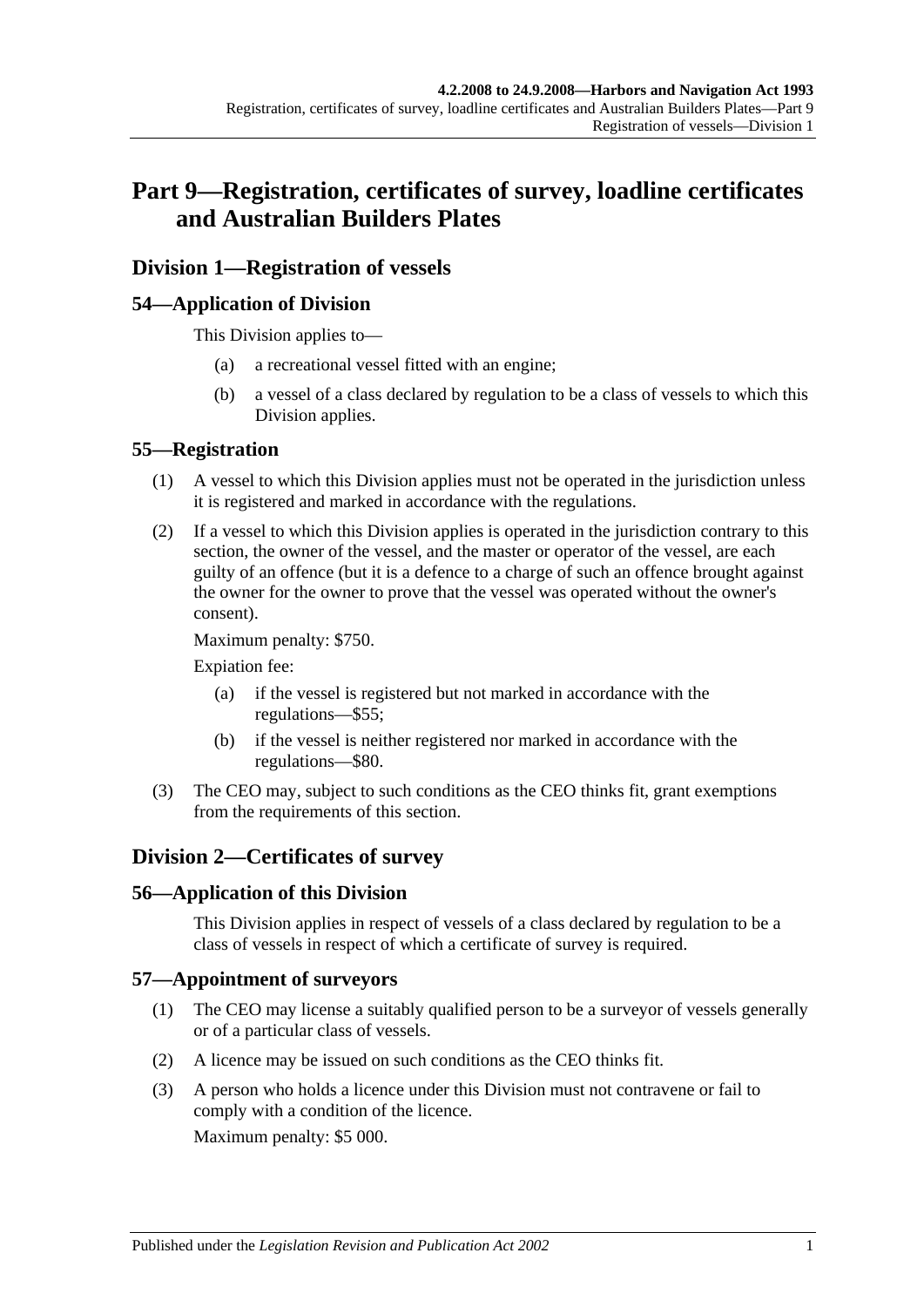- (4) The CEO may, by notice in writing to a licensed surveyor, cancel the surveyor's licence if the surveyor is shown to have been guilty of incompetence or breach of duty or to have breached a condition of the licence.
- (5) On cancellation of a licence under this section, the former licensee must return the licence to the CEO.

Maximum penalty: \$750.

#### **58—Issue of certificate of survey**

- (1) The CEO may, on the recommendation of a licensed surveyor, issue a certificate of survey in respect of a vessel.
- (2) A certificate of survey may, if the licensed surveyor so recommends, be issued subject to conditions stated in the certificate.

## **59—Certificate of survey**

- (1) A certificate of survey issued in respect of a vessel certifies—
	- (a) that the vessel is structurally sound and conforms with the requirements of the regulations; and
	- (b) that the vessel has the equipment required by the regulations and that the equipment is in working order.
- (2) A certificate of survey remains in force for a period stated in the certificate.
- <span id="page-43-0"></span> $(3)$  If—
	- (a) a structural alteration is made, without the consent of the CEO, to the hull of a vessel in respect of which a certificate of survey is in force; or
	- (b) a material alteration is made, without the consent of the CEO, to the equipment of a vessel in respect of which a certificate of survey is in force,

the certificate of survey is void.

- <span id="page-43-1"></span>(4) A certificate of survey that is void under [subsection](#page-43-0) (3) must be returned to the CEO at his or her request.
- (5) If a certificate is not returned in accordance with [subsection](#page-43-1) (4), the owner and the master of the vessel to which the certificate relates are each guilty of an offence. Maximum penalty: \$750.

## **60—Obligation to hold certificate of survey**

(1) If a vessel to which this Division applies is operated in the jurisdiction without a current certificate of survey, the owner and the master of the vessel are each guilty of an offence.

Maximum penalty: \$10 000.

(2) If a vessel in respect of which a certificate of survey is in force is operated contrary to a condition of the certificate, the owner and the master of the vessel are each guilty of an offence.

Maximum penalty: \$10 000.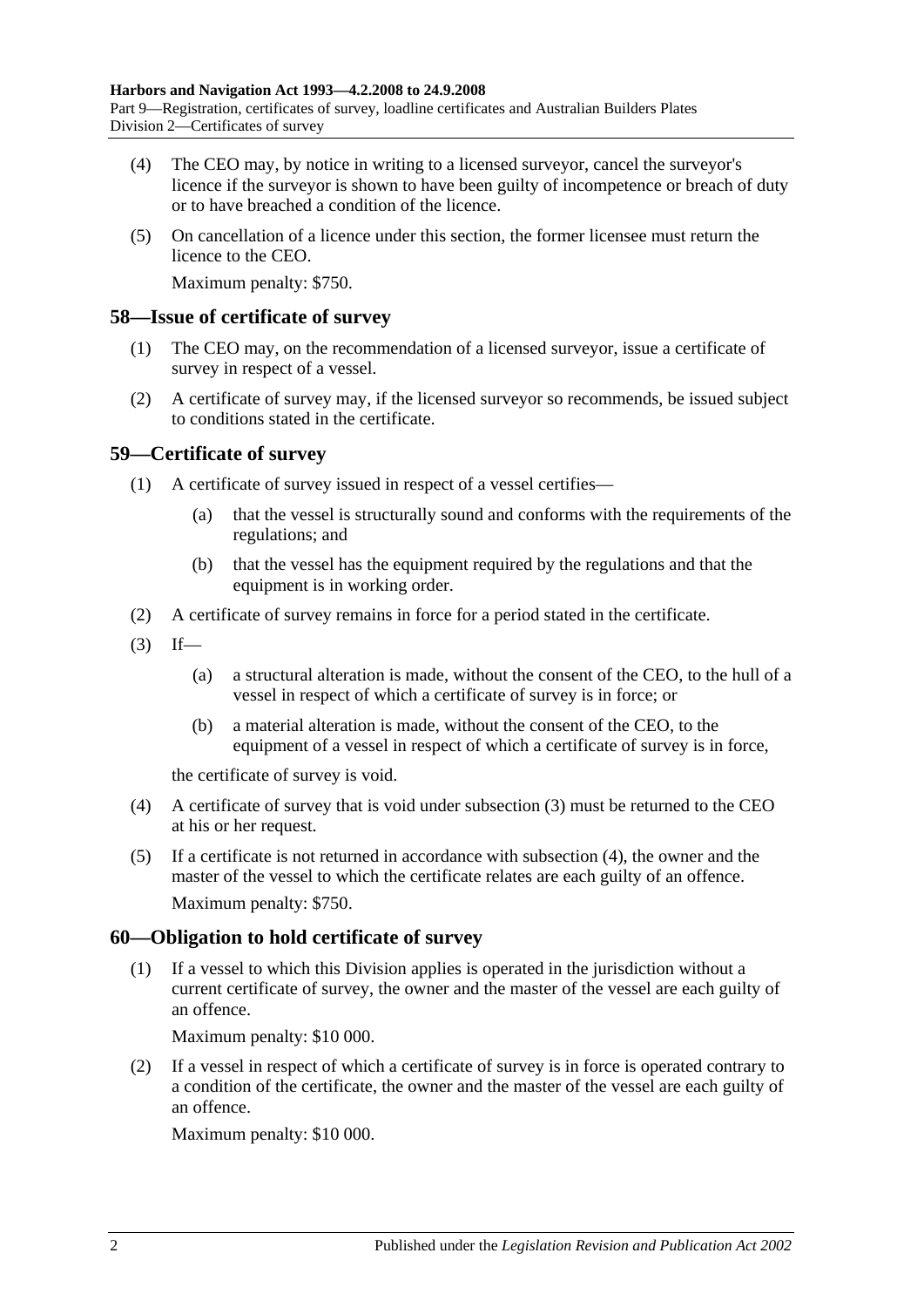- (3) In this section, a reference to a certificate of survey extends to a certificate or document issued under some other law but recognised under the regulations as equivalent to a certificate of survey.
- (4) The CEO may, subject to such conditions as the CEO thinks fit, exempt a vessel from the requirement to be surveyed under this Division.

# **Division 3—Loadline certificates**

# **61—Application of this Division**

This Division applies in respect of vessels of a class declared by regulation to be a class of vessels in respect of which a loadline certificate is required.

# **62—Issue of loadline certificate**

- (1) The CEO may issue a loadline certificate in respect of a vessel.
- (2) A loadline certificate may be issued subject to conditions stated in the certificate.

# **63—Loadline certificate**

- (1) A loadline certificate issued in respect of a vessel certifies that the vessel conforms with the requirements of the regulations in relation to markings displayed for the purposes of determining whether the vessel is properly loaded.
- (2) A loadline certificate remains in force for a period stated in the certificate.
- <span id="page-44-0"></span> $(3)$  If—
	- (a) a structural alteration is made, without the consent of the CEO, to the hull of a vessel in respect of which a loadline certificate is in force; or
	- (b) a material alteration is made, without the consent of the CEO, to the markings on a vessel in respect of which a loadline certificate is in force,

the loadline certificate is void.

- <span id="page-44-1"></span>(4) A loadline certificate that is void under [subsection](#page-44-0) (3) must be returned to the CEO at his or her request.
- (5) If a certificate is not returned in accordance with [subsection](#page-44-1) (4), the owner and the master of the vessel to which the certificate relates are each guilty of an offence. Maximum penalty: \$5 000.

# **64—Obligation to hold loadline certificate**

(1) If a vessel to which this Division applies is operated in the jurisdiction without a current loadline certificate, the owner and the master of the vessel are each guilty of an offence.

Maximum penalty: \$10 000.

(2) If a vessel in respect of which a loadline certificate is in force is operated contrary to a condition of the certificate, the owner and the master of the vessel are each guilty of an offence.

Maximum penalty: \$10 000.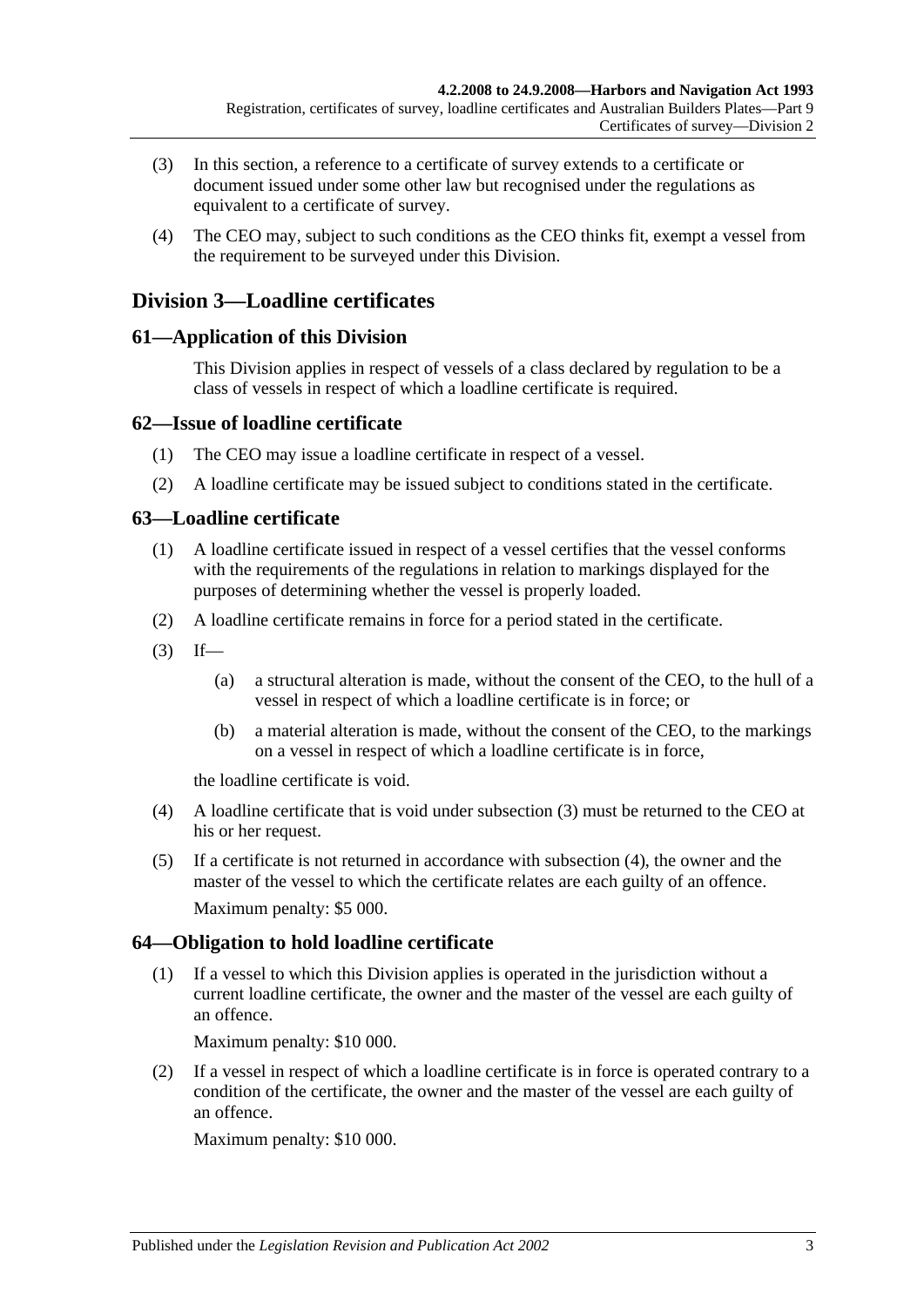- (3) In this section, a reference to a loadline certificate extends to a certificate or document issued under some other law but recognised under the regulations as equivalent to a loadline certificate.
- (4) The CEO may, subject to such conditions as the CEO thinks fit, exempt a vessel from the requirement to have a loadline certificate issued in respect of it under this Division.

# **Division 4—Australian Builders Plates**

# **64A—Application of this Division**

- (1) This Division applies in respect of vessels of a class declared by regulation to be a class of vessels in respect of which an Australian Builders Plate is required.
- (2) Nothing in this Division affects a provision under this Act requiring—
	- (a) the operator of a recreational vessel to ensure that the number of persons carried on the vessel does not exceed the number stated on a compliance plate affixed to the vessel or set out in the regulations (as the case may require); or
	- (b) a compliance plate to be affixed to a recreational vessel.

# **64B—Certain vessels not to be sold without Australian Builders Plate affixed etc**

- <span id="page-45-0"></span>(1) A person must not, without the approval of the CEO, sell or supply a vessel to which this Division applies unless—
	- (a) an Australian Builders Plate is affixed to the vessel in accordance with the regulations; and
	- (b) the information contained on the Australian Builders Plate is correct at the time of the sale or supply.

Maximum penalty: \$10 000.

- (2) This section does not apply in the case of the sale or supply of a vessel—
	- (a) declared by the regulations to have been constructed before the commencement of this section; or
	- (b) that is the second, or a subsequent, sale or supply of the vessel (disregarding any sale or supply that is for a purpose related to the manufacture of the vessel).
- (3) A person must not affix, or cause to be affixed, an Australian Builders Plate to a vessel if the person knows, or ought reasonably to have known, that the information contained on the plate was incorrect.

Maximum penalty: \$5 000.

(4) A person must not alter an Australian Builders Plate affixed to a vessel if the person knows, or ought reasonably to have known, that the alteration would result in the information contained on the plate being incorrect.

Maximum penalty: \$5 000.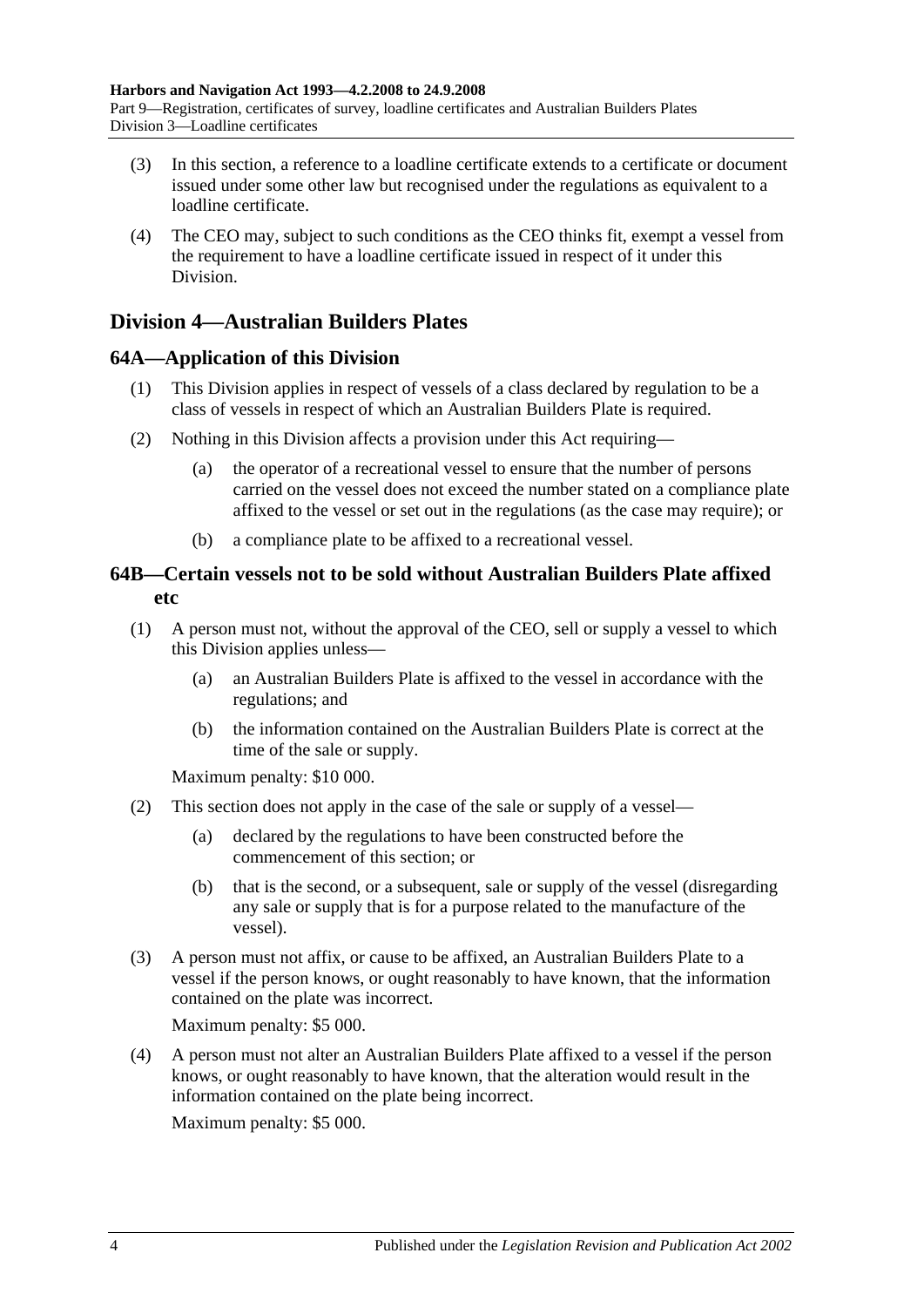- <span id="page-46-0"></span>(5) A person must not remove an Australian Builders Plate that is affixed to a vessel except—
	- (a) in order to replace it with another Australian Builders Plate; or
	- (b) with the approval of the CEO.

Maximum penalty: \$5 000.

<span id="page-46-1"></span>(6) A person must not deface or conceal an Australian Builders Plate that is affixed to a vessel.

Maximum penalty: \$5 000.

(7) In this section—

*sell or supply* includes offer for sale or supply.

### **64C—General defence**

- (1) It is a defence to a charge of an offence against [section](#page-45-0) 64B(1) if the defendant believed on reasonable grounds that the vessel—
	- (a) was to be exported as soon as practicable after the sale of the vessel by the defendant; or
	- (b) was to be used solely for the purpose of racing in organised events (including training in, or testing of, the vessel in respect of such racing).
- (2) It is a defence to a charge of an offence against [section](#page-45-0)  $64B(1)$ , [\(5\)](#page-46-0) or [\(6\)](#page-46-1) if the defendant proves that the alleged offence was not committed intentionally and did not result from any failure on the part of the defendant to take reasonable care to avoid the commission of the offence.
- (3) In this section—

*Australia* includes the external Territories;

*exported* means exported to a place outside of Australia.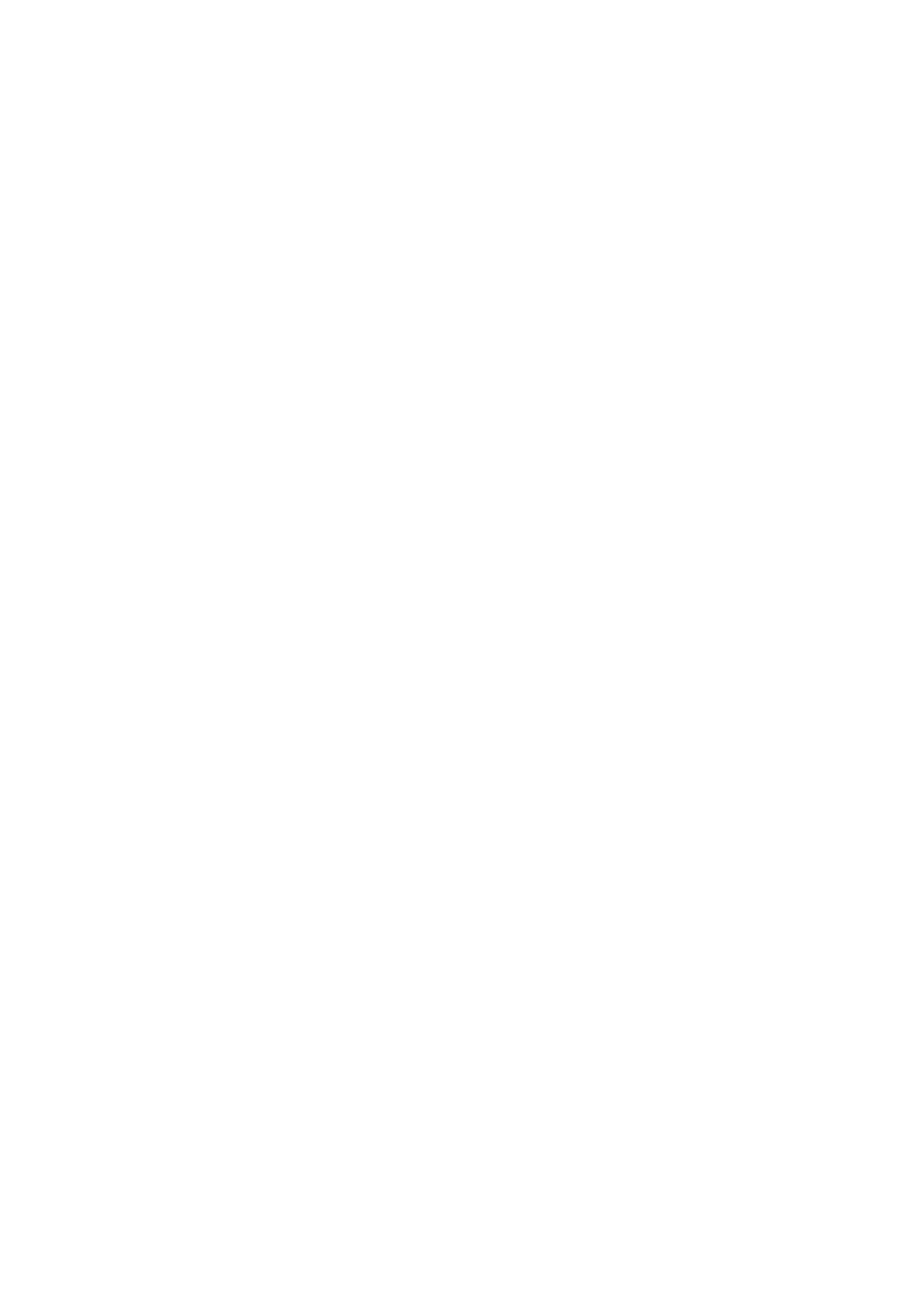# **Part 10—Safety**

# **Division 1—Safety generally**

# <span id="page-48-0"></span>**65—General requirements**

- (1) A vessel must not be operated in the jurisdiction if—
	- (a) the vessel is unsafe;
	- (b) the vessel does not have the equipment or markings required by the regulations or the equipment is not in good working order;
	- (c) the vessel is overloaded or is not properly loaded in accordance with the regulations or the conditions of a certificate of survey or loadline certificate.
- (2) If a vessel is operated in the jurisdiction contrary to [subsection](#page-48-0) (1), the owner and the master or operator are each guilty of an offence.

Maximum penalty: \$10 000.

Expiation fee:

- (a) if 1 or 2 items of equipment are involved—\$105;
- (b) if 3 or 4 items of equipment are involved—\$160;
- (c) if more than 4 items of equipment are involved—\$210.

### <span id="page-48-1"></span>**65A—Requirement to have emergency position indicating radio beacon**

- (1) A vessel of a class specified by the regulations must not be operated in the jurisdiction unless it is carrying an emergency position indicating radio beacon that is in good working order.
- (2) If a vessel is operated in the jurisdiction contrary to [subsection](#page-48-1) (1), the owner and the master or operator are each guilty of an offence.

Maximum penalty: \$10 000.

Expiation fee: \$400.

## <span id="page-48-3"></span>**66—Power to prohibit use of unsafe vessel**

- (1) If the CEO suspects, on reasonable grounds—
	- (a) that a vessel is unsafe; or
	- (b) that a vessel does not have the equipment or markings required by this Act or the regulations or the equipment is not in good working order; or
	- (c) that a vessel is overloaded or is not properly loaded in accordance with the regulations or the conditions of a certificate of survey or a loadline certificate,

the CEO may, by order, prohibit the use of the vessel.

<span id="page-48-2"></span>(2) If an order is made under this section while the vessel is under way, the vessel must be brought as soon as possible to safe anchorage or be taken as soon as possible out of the water.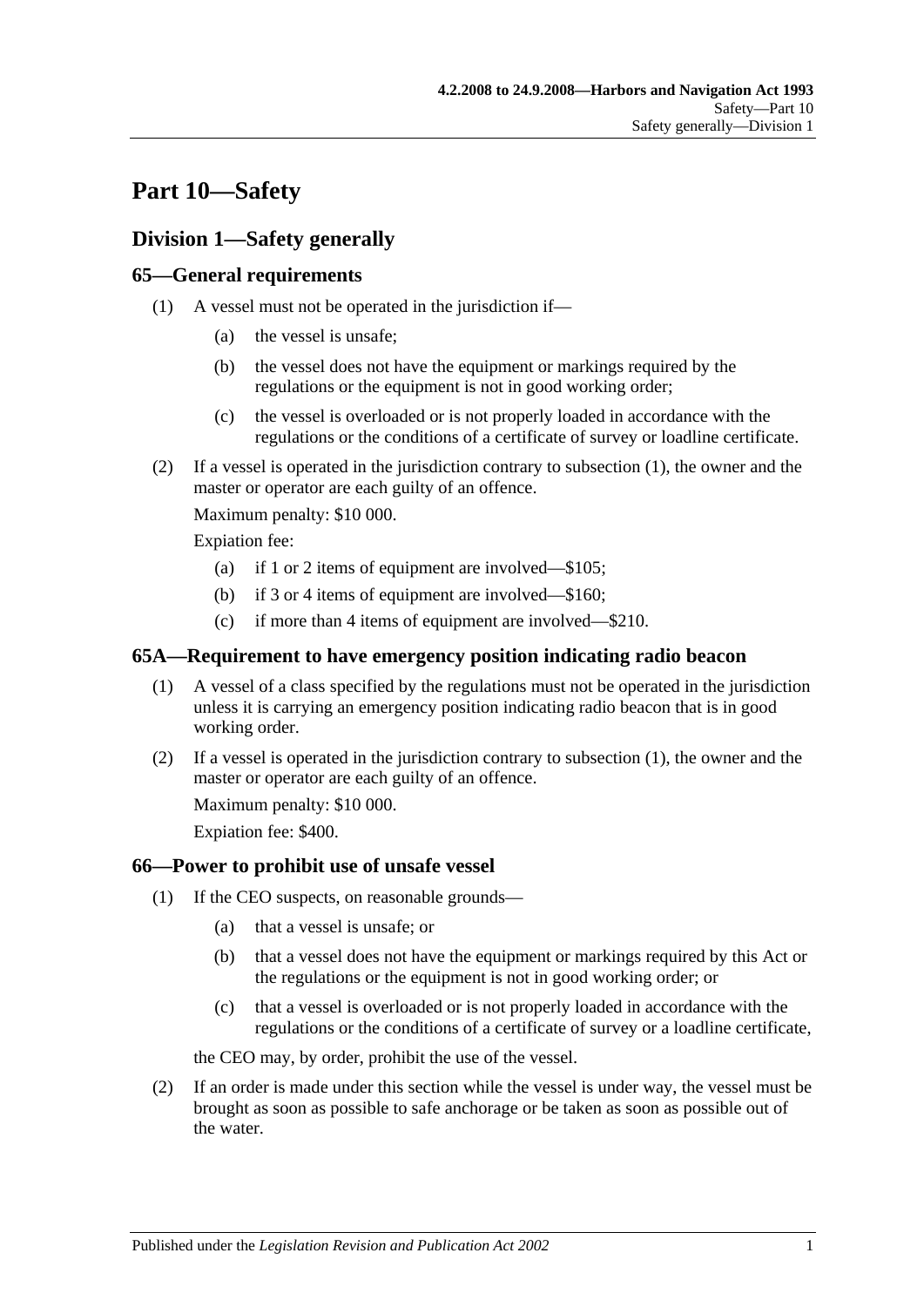(3) Except as provided in [subsection](#page-48-2) (2), if a vessel is operated contrary to an order under [subsection](#page-48-3) (1), the owner and the master of the vessel are each guilty of an offence. Maximum penalty: \$5 000.

## **67—Minister's power to act in an emergency**

- (1) In an emergency, the Minister may take action for the purpose of avoiding or minimising danger to human life or damage to property.
- (2) The Minister may (for example) exercise one or more of the following powers:
	- (a) take control of a harbor or harbor facility;
	- (b) issue directions to the master or owner of a vessel (including a direction to sink or destroy the vessel);
	- (c) issue any other directions the Minister considers appropriate in the circumstances.
- (3) A person who—
	- (a) obstructs the Minister in the exercise of powers under this section; or
	- (b) fails to comply with a direction under this section,

is guilty of an offence.

Maximum penalty: \$10 000.

(4) A port operating agreement may contain provisions governing the exercise of the Minister's powers under this section in relation to the port.

# **Division 2—Survey**

#### **68—Requirement of survey**

- (1) If the CEO is of the opinion that there are reasonable grounds to suspect that a vessel may be unsafe, that a vessel does not have the equipment or markings required by the regulations or that its equipment may not be in good working order, the CEO may, by notice in writing to the owner of the vessel, require the owner to obtain a certificate from a licensed surveyor nominated by the CEO certifying that—
	- (a) the vessel is safe; and
	- (b) the vessel has the equipment and markings required by this Act and the regulations and the equipment is in good working order.
- (2) A notice under this section may prohibit the use of the vessel until the certificate is obtained.
- (3) A person who—
	- (a) fails without reasonable excuse to obtain a certificate of survey within the time allowed by a notice under this section; or
	- (b) uses a vessel contrary to a notice under this section,

is guilty of an offence.

Maximum penalty: \$5 000.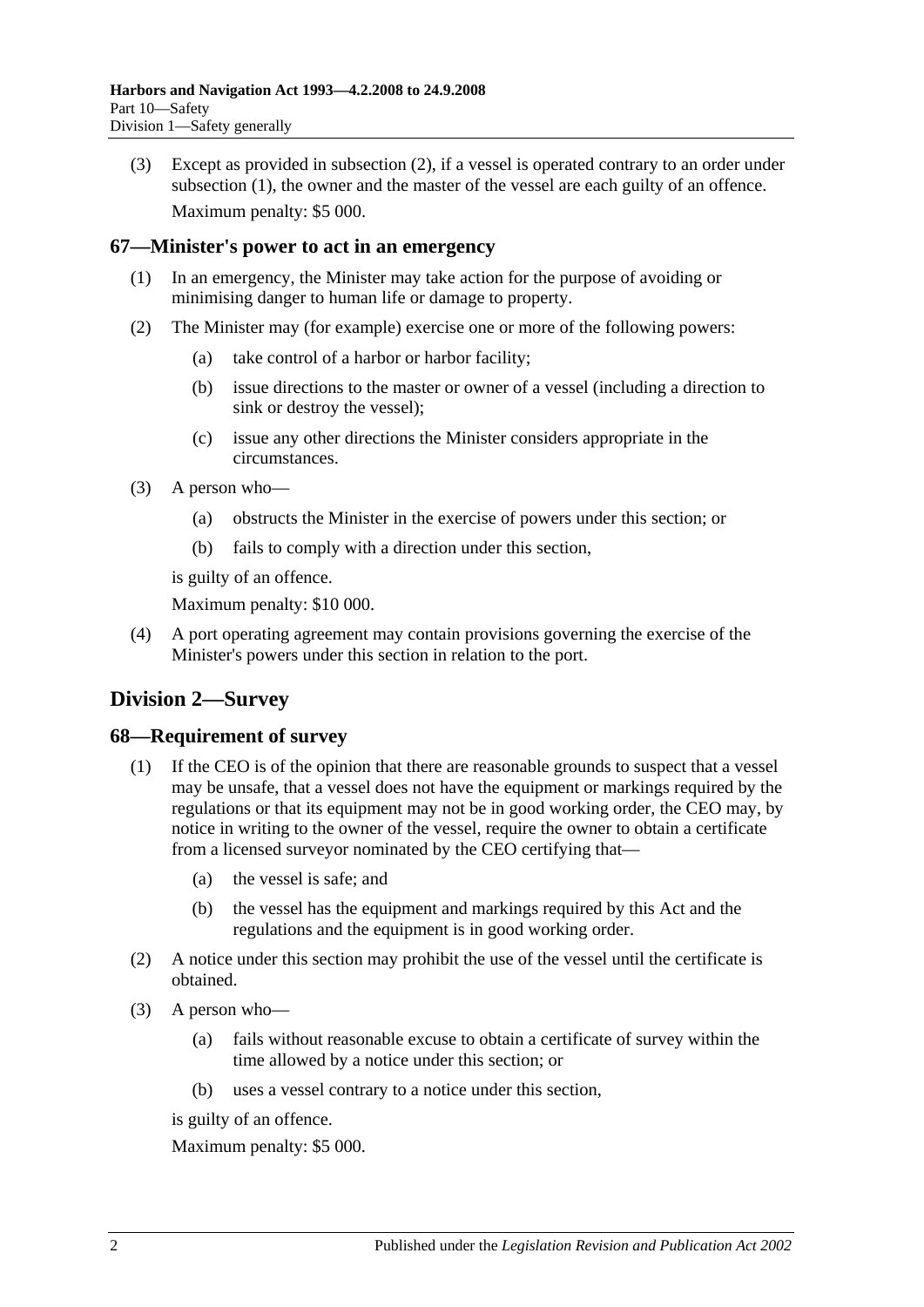# **Division 3—Operation of vessels**

### **69—Careless operation of a vessel**

(1) A person who operates a vessel without due care for the safety of any person or property is guilty of an offence.

Maximum penalty:

- (a) for an aggravated offence—12 months imprisonment; or
- (b) for any other offence—\$2 500.
- (2) For the purposes of this section, an aggravated offence is—
	- (a) an offence that caused the death of, or serious harm to, a person; or
	- (b) an offence committed in any of the following circumstances:
		- (i) the offender committed the offence while there was present in his or her blood a concentration of .08 grams or more of alcohol in 100 millilitres of blood;
		- (ii) the offender was, at the time of the offence, operating the vessel in contravention of [section](#page-50-0) 70(1).
- (3) If a person is charged with an aggravated offence against this section, the circumstances alleged to aggravate the offence must be stated in the instrument of charge.
- (4) In this section—

#### *serious harm* means—

- (a) harm that endangers, or is likely to endanger, a person's life; or
- (b) harm that consists of, or is likely to result in, loss of, or serious and protracted impairment of, a part of the body or a physical or mental function; or
- (c) harm that consists of, or is likely to result in, serious disfigurement.

#### **69A—Dangerous operation of a vessel**

A person who operates a vessel at a dangerous speed or in a dangerous manner is guilty of an offence.

Maximum penalty: Imprisonment for 2 years.

## **Division 4—Alcohol and other drugs**

#### <span id="page-50-0"></span>**70—Alcohol and other drugs**

- $(1)$  If—
	- (a) a person operates a vessel or is a member of the crew of a vessel who is, or ought to be, engaged in duties affecting the safe navigation or operation of the vessel; and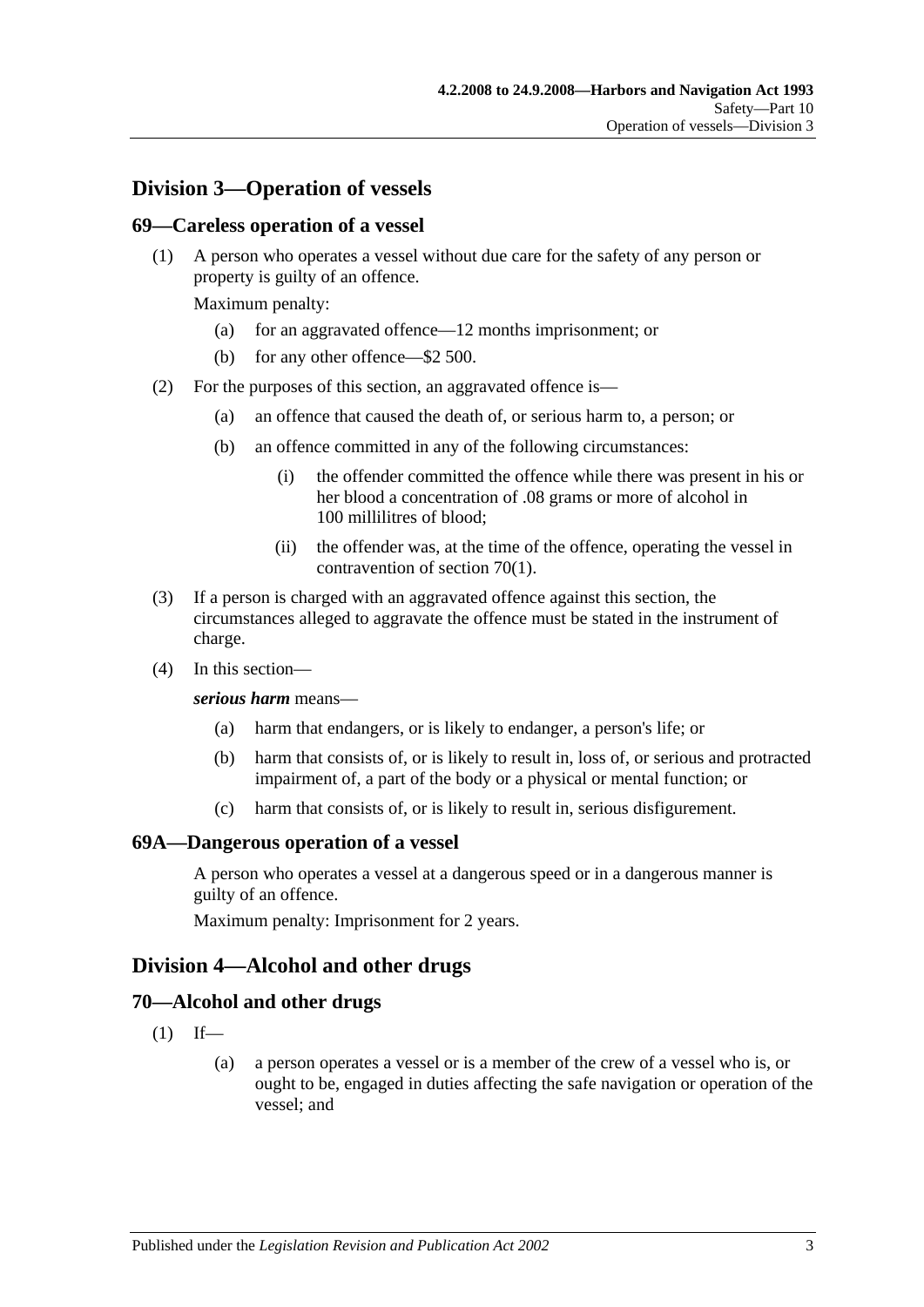(b) that person is so much under the influence of intoxicating liquor or a drug as to be incapable of exercising effective control of the vessel or of effectively discharging the duties that he or she is or ought to be performing (as the case requires).

that person is guilty of an offence.

Penalty:

- (a) for a first offence—
	- (i) a fine of not less than \$700 and not more than \$1 200; or
	- (ii) imprisonment for not more than 3 months;
- (b) for a subsequent offence—
	- (i) a fine of not less than \$1 500 and not more than \$2 500; or
	- (ii) imprisonment for not more than 6 months.

<span id="page-51-0"></span> $(2)$  If—

- (a) a person operates a vessel or is a member of the crew of a vessel who is, or ought to be, engaged in duties affecting the safe navigation, operation or use of the vessel; and
- (b) the prescribed concentration of alcohol is present in the blood of that person,

that person is guilty of an offence.

Penalty:

- (a) for a first offence—
	- (i) if the offence is a category 1 offence—a fine of \$700;
	- (ii) if the offence is a category 2 offence—a fine of not less than \$500 and not more than \$900;
	- (iii) if the offence is a category 3 offence—a fine of not less than \$700 and not more than \$1 200;
- (b) for a second offence—
	- (i) if the offence is a category 1 offence—a fine of \$700;
	- (ii) if the offence is a category 2 offence—a fine of not less than \$700 and not more than \$1 200;
	- (iii) if the offence is a category 3 offence—a fine of not less than \$1 200 and not more than \$2 000;
- (c) for a subsequent offence—
	- (i) if the offence is a category 1 offence—a fine of \$700;
	- (ii) if the offence is a category 2 offence—a fine of not less than \$1 100 and not more than \$1 800;
	- (iii) if the offence is a category 3 offence—a fine of not less than \$1 500 and not more than \$2 500.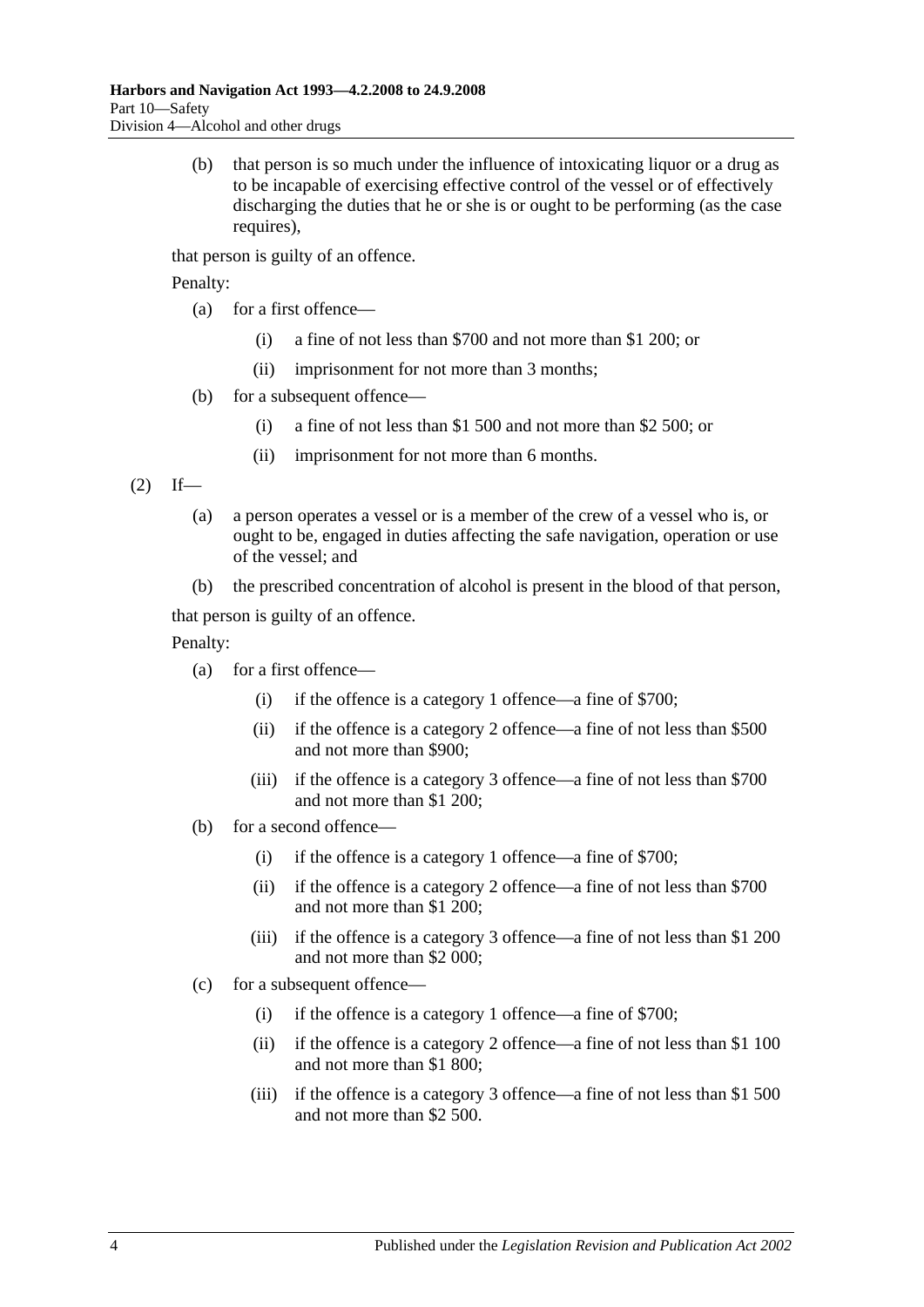(3) In this section—

*category 1 offence* means an offence involving a concentration of alcohol of less than .08 grams in 100 millilitres of blood;

*category 2 offence* means an offence involving a concentration of alcohol of not less than .08 grams but less than .15 grams in 100 millilitres of blood;

*category 3 offence* means an offence involving a concentration of alcohol of not less than .15 grams in 100 millilitres of blood;

*prescribed concentration of alcohol* means a concentration of .05 grams or more in 100 millilitres of blood.

(4) In determining whether an offence is a first, second or subsequent offence for the purposes of this section, any previous offence against this Division for which the defendant has been convicted will be taken into account, but only if the previous offence was committed within the period of 5 years immediately preceding the date on which the offence under consideration was committed.

### <span id="page-52-1"></span>**71—Requirement to submit to alcotest or breath analysis**

- (1) An authorised person may require any person—
	- (a) who is operating or has operated a vessel within the preceding period of 8 hours; or
	- (b) who is or was a member of the crew of a vessel that is being operated or has been operated within the preceding period of 8 hours, and who is or was, or ought to be or to have been engaged in duties affecting the safe operation of the vessel,

to submit to an alcotest or a breath analysis.

<span id="page-52-0"></span>(2) A person required to submit to an alcotest or breath analysis must comply with all reasonable directions of the authorised person and, in particular, must exhale into the apparatus by which the alcotest or breath analysis is conducted, in accordance with the directions of the authorised person.

Maximum penalty: \$2 500.

- (3) If a person is required to submit to breath analysis, the breath analysis must be conducted by a member of the police force experienced in the operation of breath analysing instruments.
- (3a) The regulations may prescribe the manner in which an alcotest or breath analysis is to be conducted and may, for example, require that more than one sample of breath is to be provided for testing or analysis and, in such a case, specify which reading of the apparatus or instrument will be taken to be the result of the alcotest or breath analysis for the purposes of this Division and any other Act.
- (4) It is a defence to a prosecution under [subsection](#page-52-0) (2) that—
	- (a) the requirement or direction to which the prosecution relates was not lawfully made; or
	- (b) the person was not allowed the opportunity to comply with the requirement or direction after having been given the prescribed oral advice in relation to—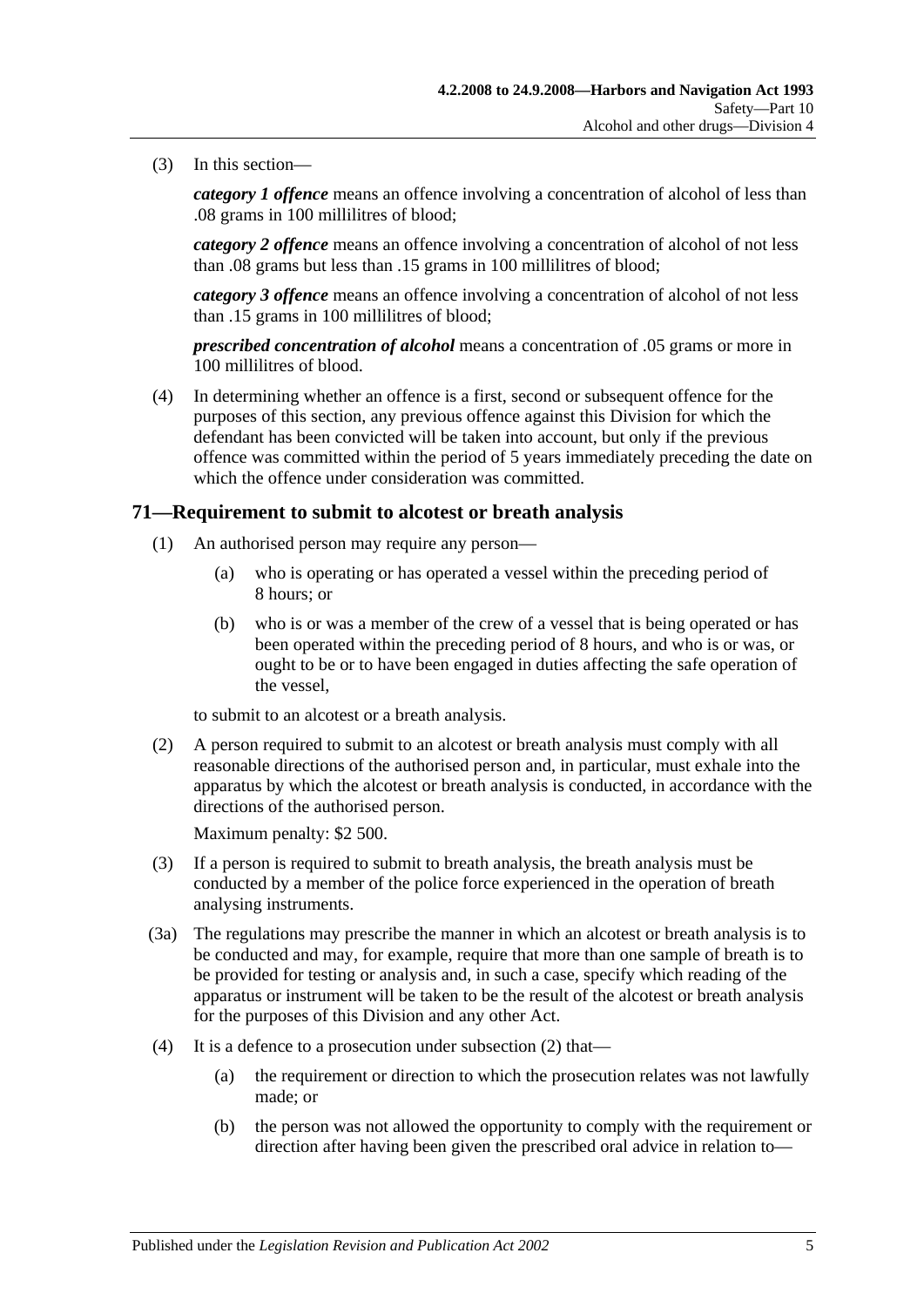- (i) the consequences of refusing or failing to comply with the requirement or direction; and
- (ii) the person's right to request the taking of a blood sample under [section](#page-53-0) 72; or
- (c) there was, in the circumstances of the case, good reason for the defendant to refuse or fail to comply with the requirement or direction.
- (5) No person is entitled to refuse or fail to comply with a requirement or direction under this section on the ground that—
	- (a) the person would, or might, by complying with that requirement or direction, furnish evidence that could be used against himself or herself; or
	- (b) the person consumed alcohol after the person last operated a vessel or was on duty as a member of the crew of a vessel and before the requirement was made or the direction given.
- (6) A person may not raise a defence that the person had good cause for a refusal or failure to comply with a requirement or direction under this section by reason of some physical or medical condition of the person unless—
	- (a) a sample of the person's blood was taken in accordance with [section](#page-53-0) 72; or
	- (b) the person made a request as referred to in [section](#page-53-1)  $72(2)$ , but—
		- (i) an authorised person failed to facilitate the taking of a sample of the person's blood as required by that section; or
		- (ii) a medical practitioner was not reasonably available for the purpose of taking such a sample; or
	- (c) the taking of a sample of a person's blood in accordance with [section](#page-53-0) 72 was not possible or reasonably advisable or practicable in the circumstances by reason of some physical or medical condition of the person.

## <span id="page-53-1"></span><span id="page-53-0"></span>**72—Police to facilitate blood test at request of incapacitated person etc**

- (2) Where a person of whom a requirement is made or to whom a direction is given under [section](#page-52-1) 71 refuses or fails to comply with the requirement or direction by reason of some physical or medical condition of the person and immediately requests an authorised person that a sample of his or her blood be taken by a medical practitioner, an authorised person must do all things reasonably necessary to facilitate the taking of a sample of the person's blood—
	- (a) by a medical practitioner nominated by the person; or
	- (b) if a medical practitioner is not nominated or it appears unlikely to an authorised person that the nominated medical practitioner will be available to take the sample within one hour of the time of the request at some place within ten kilometres of the place of the request—by any medical practitioner who is available to take the sample.
- (3) The taking of a sample of blood under this section—
	- (a) must be carried out in the presence of an authorised person; and
	- (b) must be at the expense of the Crown.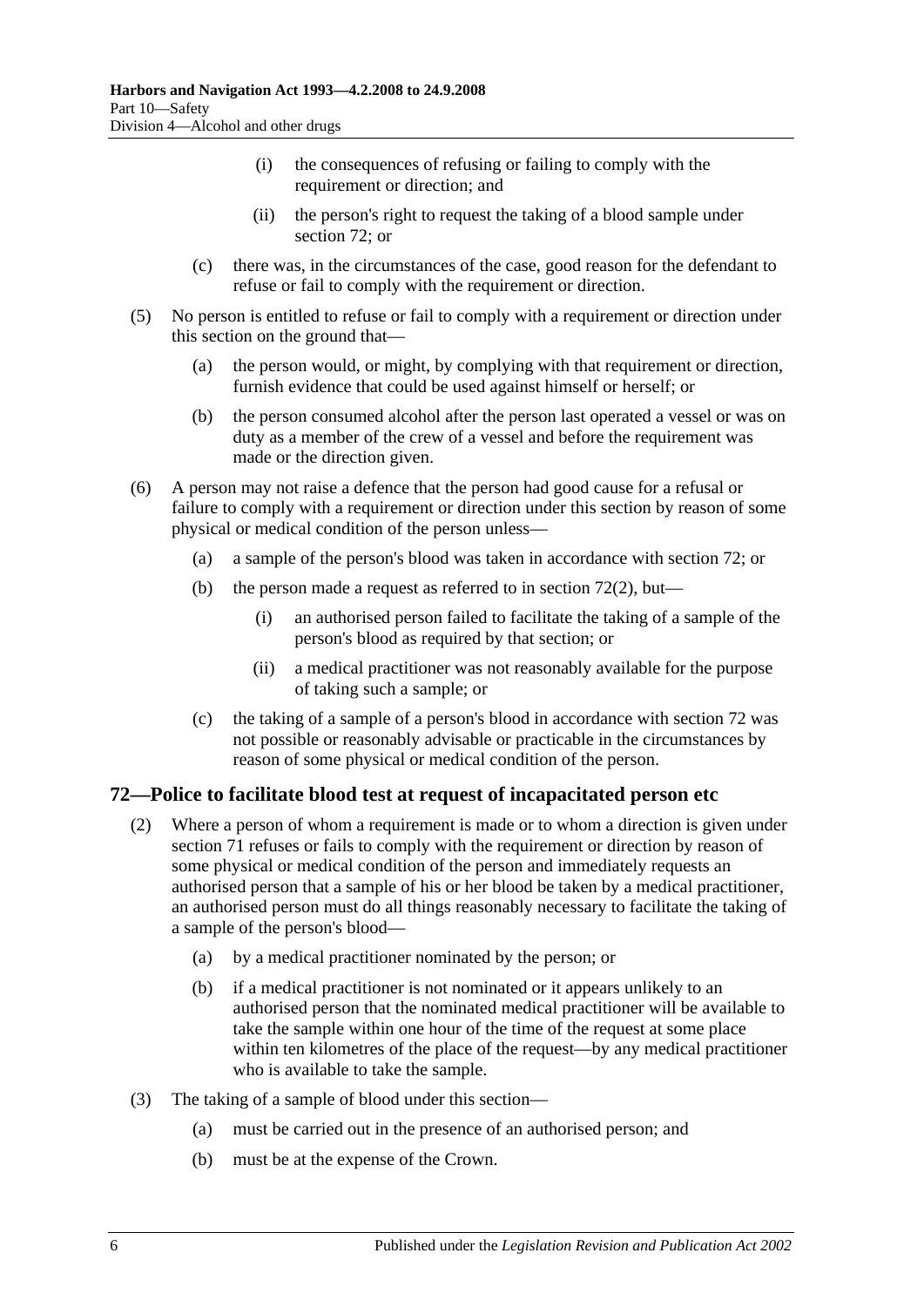(4) The provisions of [subsections](#page-58-0) (7) to [\(17\)](#page-60-0) (inclusive) of [section](#page-58-1) 74 apply in relation to a sample of blood taken under this section in the same way as to a sample of blood taken under [section](#page-58-1) 74.

# **72A—Authorised person to provide transport assistance for blood tests in certain circumstances outside Metropolitan Adelaide**

- <span id="page-54-0"></span>(1) Where—
	- (a) a person submits to a breath analysis conducted under this Division at a place outside Metropolitan Adelaide; and
	- (b) the person requests a blood test kit as referred to in [section](#page-56-0) 73(4); and
	- (c) it appears to an authorised person that the person has failed or will fail, despite reasonable endeavours, to make safe and appropriate transport arrangements within the period of two hours after the conduct of the breath analysis to attend at a place at which a sample of the person's blood may be taken and dealt with in accordance with the procedures prescribed by regulation for the purposes of [section](#page-55-0) 73(2); and
	- (d) the person requests of an authorised person that an authorised person transport the person, or arrange for the transport of the person, to such a place,

an authorised person must transport, or arrange for the transport of, the person to such a place.

(2) In [subsection](#page-54-0)  $(1)$ —

*Metropolitan Adelaide* has the same meaning as in the *[Development Act](http://www.legislation.sa.gov.au/index.aspx?action=legref&type=act&legtitle=Development%20Act%201993) 1993*.

# **72B—Blood tests by nurses where breath analysis taken outside Metropolitan Adelaide**

- <span id="page-54-1"></span>(1) Where a person submits to a breath analysis conducted under this Division at a place outside Metropolitan Adelaide—
	- (a) a sample of the person's blood may be taken by a registered nurse instead of a medical practitioner for the purposes of [section](#page-53-0) 72 or the procedures prescribed by regulation for the purposes of [section](#page-55-0) 73(2); and
	- (b) the provisions of this Division and the regulations under this Division apply in relation to the taking of the sample of the person's blood and the subsequent dealing with the sample as if a reference in those provisions to a medical practitioner included a reference to a registered nurse.
- (2) In [subsection](#page-54-1)  $(1)$ —

*Metropolitan Adelaide* has the same meaning as in the *[Development Act](http://www.legislation.sa.gov.au/index.aspx?action=legref&type=act&legtitle=Development%20Act%201993) 1993*;

*registered nurse* means a person who is registered as a nurse under the *[Nurses](http://www.legislation.sa.gov.au/index.aspx?action=legref&type=act&legtitle=Nurses%20Act%201999)  Act [1999](http://www.legislation.sa.gov.au/index.aspx?action=legref&type=act&legtitle=Nurses%20Act%201999)*.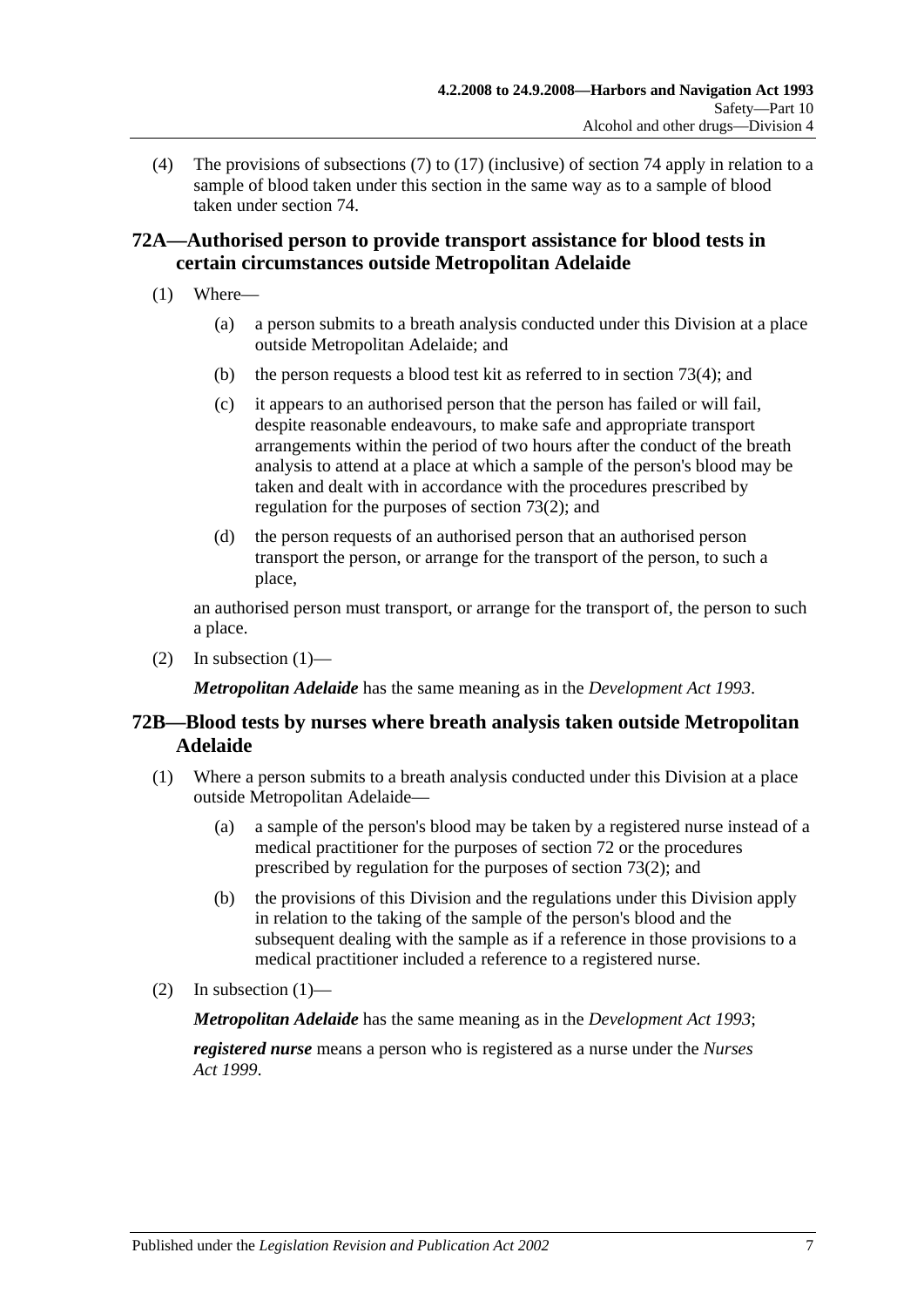# **72C—Concentration of alcohol in breath taken to indicate concentration of alcohol in blood**

Where a person submits to an alcotest or a breath analysis and the alcotest apparatus or the breath analysing instrument produces a reading in terms of a number of grams of alcohol in 210 litres of the person's breath, the reading will, for the purposes of this Act, be taken to be that number of grams of alcohol in 100 millilitres of the person's blood.

# <span id="page-55-1"></span>**73—Evidence**

- (1) If the requirements of this Act relating to breath analysing instruments and breath analysis are complied with, it will be presumed in proceedings for an offence against this Division or against any other Act, subject to [subsection](#page-55-0) (2), that a concentration of alcohol indicated as being present in the blood of a person by a breath analysing instrument was present in the blood of the person at the time of analysis.
- <span id="page-55-0"></span>(2) In proceedings for an offence against this Division, no evidence can be adduced in rebuttal of the presumption created by [subsection](#page-55-1) (1) except—
	- (a) evidence of the concentration of alcohol in the blood of the defendant as indicated by analysis of a sample of blood taken and dealt with in accordance with [section](#page-58-1) 74 or in accordance with the procedures prescribed by regulation; and
	- (b) evidence as to whether the results of analysis of the sample of blood demonstrate that the breath analysing instrument gave an exaggerated reading of the concentration of alcohol present in the blood of the defendant.
- <span id="page-55-2"></span>(2a) If, in any proceedings for an offence, it is proved—
	- (a) that the defendant—
		- (i) operated a vessel; or
		- (ii) was a member of the crew of a vessel that was being operated and was or ought to have been engaged in duties affecting the safe operation of the vessel; and
	- (b) that a concentration of alcohol was present in the defendant's blood at the time of a breath analysis performed within the period of 2 hours immediately following the conduct referred to in [paragraph](#page-55-2) (a),

it must be conclusively presumed that that concentration of alcohol was present in the defendant's blood at the time of the conduct referred to in [paragraph](#page-55-2) (a).

- <span id="page-55-3"></span>(3) As soon as practicable after a person has submitted to breath analysis, the person operating the breath analysing instrument must give the person whose breath has been analysed a written statement specifying—
	- (a) the date and time of the analysis; and
	- (b) the reading produced by the breath analysing instrument.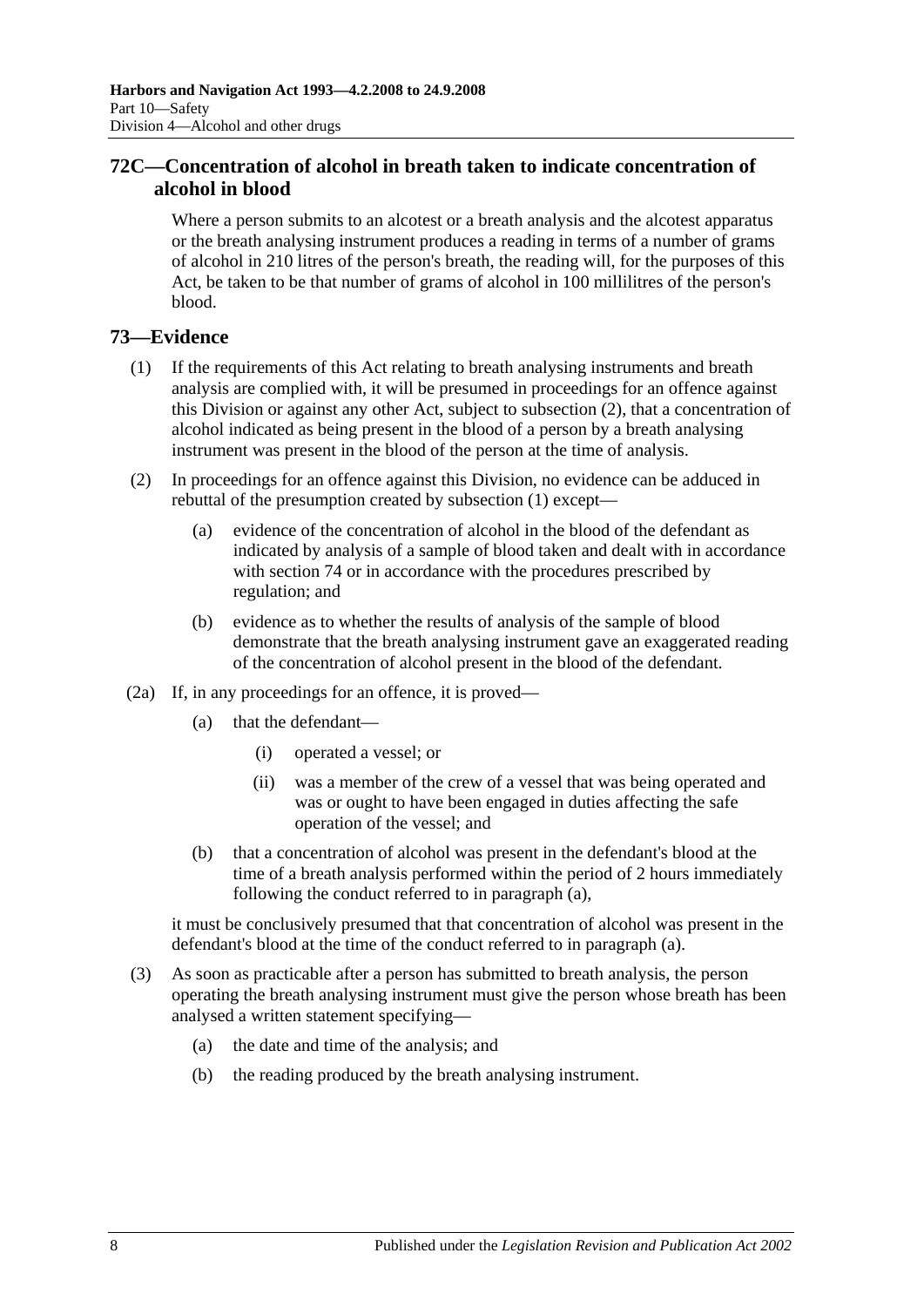- <span id="page-56-1"></span><span id="page-56-0"></span>(4) If the breath analysis indicates a concentration of alcohol in the blood equal to or exceeding the prescribed concentration, the person operating the breath analysing instrument must immediately—
	- (a) give the person the prescribed oral advice and deliver to the person the prescribed written notice as to the operation of this Division in relation to the results of the breath analysis and as to the procedures prescribed for the taking and analysis of a sample of the person's blood; and
	- (b) at the request of the person made in accordance with the regulations, deliver to the person an approved blood test kit.
- <span id="page-56-2"></span>(5) In proceedings for an offence against this Division or against any other Act—
	- (a) a certificate apparently signed by an authorised person certifying that an apparatus referred to in the certificate is of a kind approved by the Governor under the *[Road Traffic Act](http://www.legislation.sa.gov.au/index.aspx?action=legref&type=act&legtitle=Road%20Traffic%20Act%201961) 1961* for the purposes of carrying out alcotests;
	- (b) a certificate apparently signed by an authorised person certifying that a person named in the certificate submitted to breath analysis on a day and at a time stated in the certificate and specifying the reading produced by the breath analysing instrument;
	- (ba) a certificate apparently signed by an authorised person certifying that a breath analysis carried out in relation to a person named in the certificate on a day and at a time stated in the certificate was carried out in conformity with the requirements of this Act;
	- (bb) a certificate apparently signed by an authorised person certifying that—
		- (i) on a day and at a time stated in the certificate, a person named in the certificate submitted to a breath analysis; and
		- (ii) a written statement required by [subsection](#page-55-3) (3) was given to the person in accordance with that subsection;
	- (c) a certificate apparently signed by a pathologist certifying that a specimen of blood identified in the certificate was analysed and found to contain a specified concentration of alcohol or some other drug referred to in the certificate,

will be accepted, in the absence of proof to the contrary, as proof of the matters stated in the certificate.

- (5a) In proceedings for an offence against this Division or against any other Act, a certificate apparently signed by an authorised person certifying—
	- (a) that on a day and at a time stated in the certificate, a person named in the certificate submitted to a breath analysis; and
	- (b) that the prescribed oral advice and the prescribed written notice were given and delivered to the person in accordance with [subsection](#page-56-1) (4)(a); and
	- $(c)$  that—
		- (i) the person did not make a request for an approved blood test kit in accordance with the regulations; or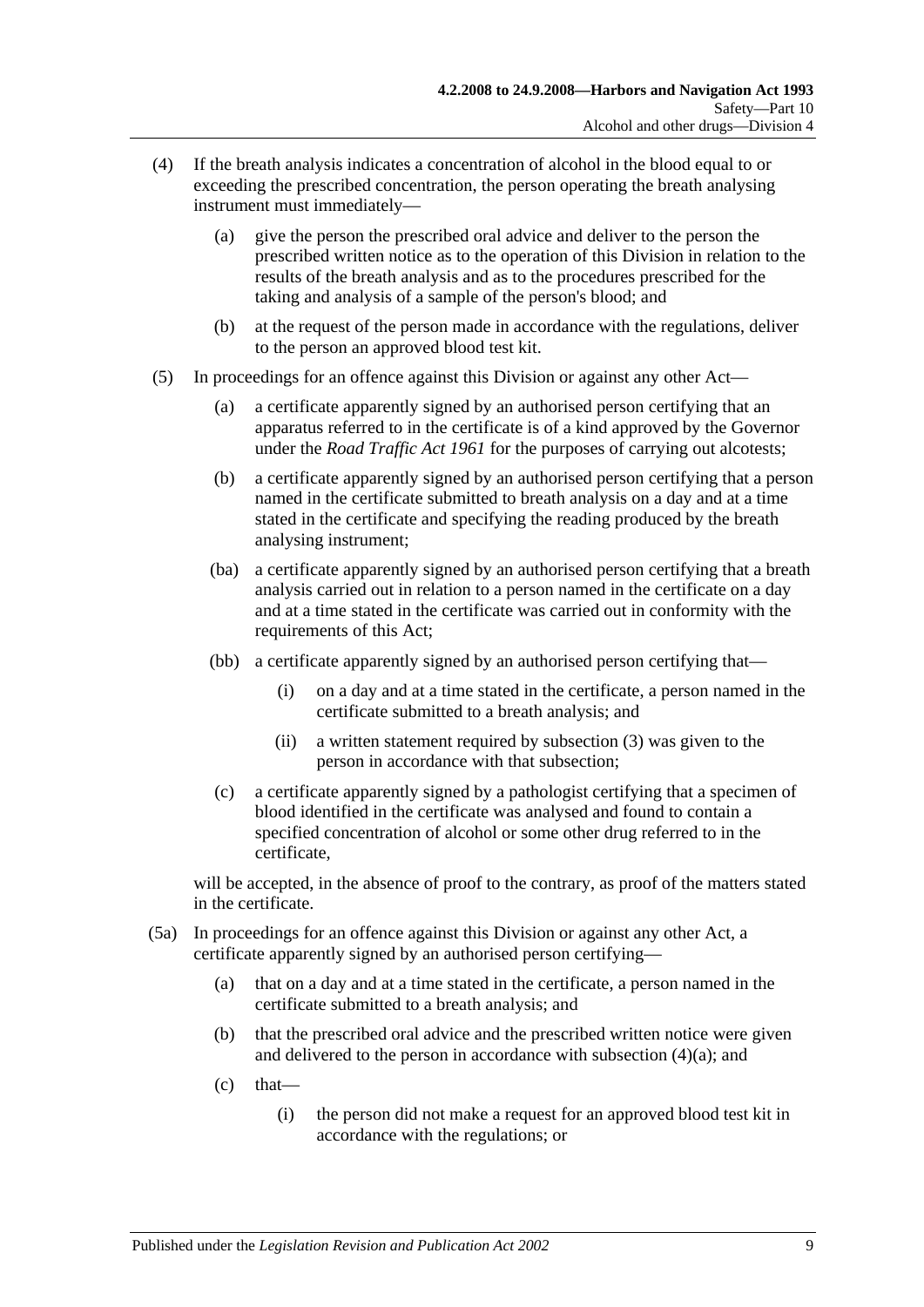(ii) at the request of the person, a kit that, from an examination of its markings, appeared to the person signing the certificate to be an approved blood test kit was delivered to the person in accordance with [subsection](#page-56-2)  $(4)(b)$ ,

is, in the absence of proof to the contrary, proof that the requirements of [subsection](#page-56-0) (4) were complied with in relation to the person.

- (6) A certificate may not be received in evidence in proceedings for an offence unless a copy of the certificate has been given to the defendant not less that seven days before the commencement of the trial and the person by whom the certificate is given must be called as a witness if the defendant, by notice given to the prosecutor not less than two days before the commencement of the trial, so requires, or if the court in its discretion requires the attendance of that person as a witness.
- (7) A prosecution for an offence against this Division or against any other Act will not fail because of a deficiency of a kit delivered to the defendant in purported compliance with [subsection](#page-55-1) (4)(b) and the presumption under subsection (1) will apply despite such a deficiency unless it is proved—
	- (a) that the defendant delivered the kit unopened to a medical practitioner for use in taking a sample of the defendant's blood; and
	- (b) by evidence of the medical practitioner, that the medical practitioner was, because of a deficiency of the kit, unable to comply with the prescribed procedures governing the manner in which a sample of a person's blood must be taken and dealt with for the purposes of [subsection](#page-55-0) (2).
- (8) In this section—

*approved blood test kit* has the same meaning as is given to the term by section 47A of the *[Road Traffic Act](http://www.legislation.sa.gov.au/index.aspx?action=legref&type=act&legtitle=Road%20Traffic%20Act%201961) 1961*.

#### **73A—Breath analysis where drinking occurs after operation of vessel**

- (1) This section applies to proceedings for an offence against this Division in which the results of a breath analysis under this Division are relied on to establish the commission of the offence.
- (2) If in proceedings to which this section applies the defendant satisfies the court—
	- (a) that the defendant consumed alcohol during the period (*the relevant period*) after the defendant last operated a vessel or was on duty as a member of the crew of a vessel and before the performance of the breath analysis; and
	- (b) in a case where the defendant was required to submit to the breath analysis after involvement of the vessel in an accident—
		- (i) that the requirements of [section](#page-62-0) 76 were complied with in relation to the accident; and
		- (ii) that alcohol was not consumed by the defendant during the relevant period while at the scene of the accident; and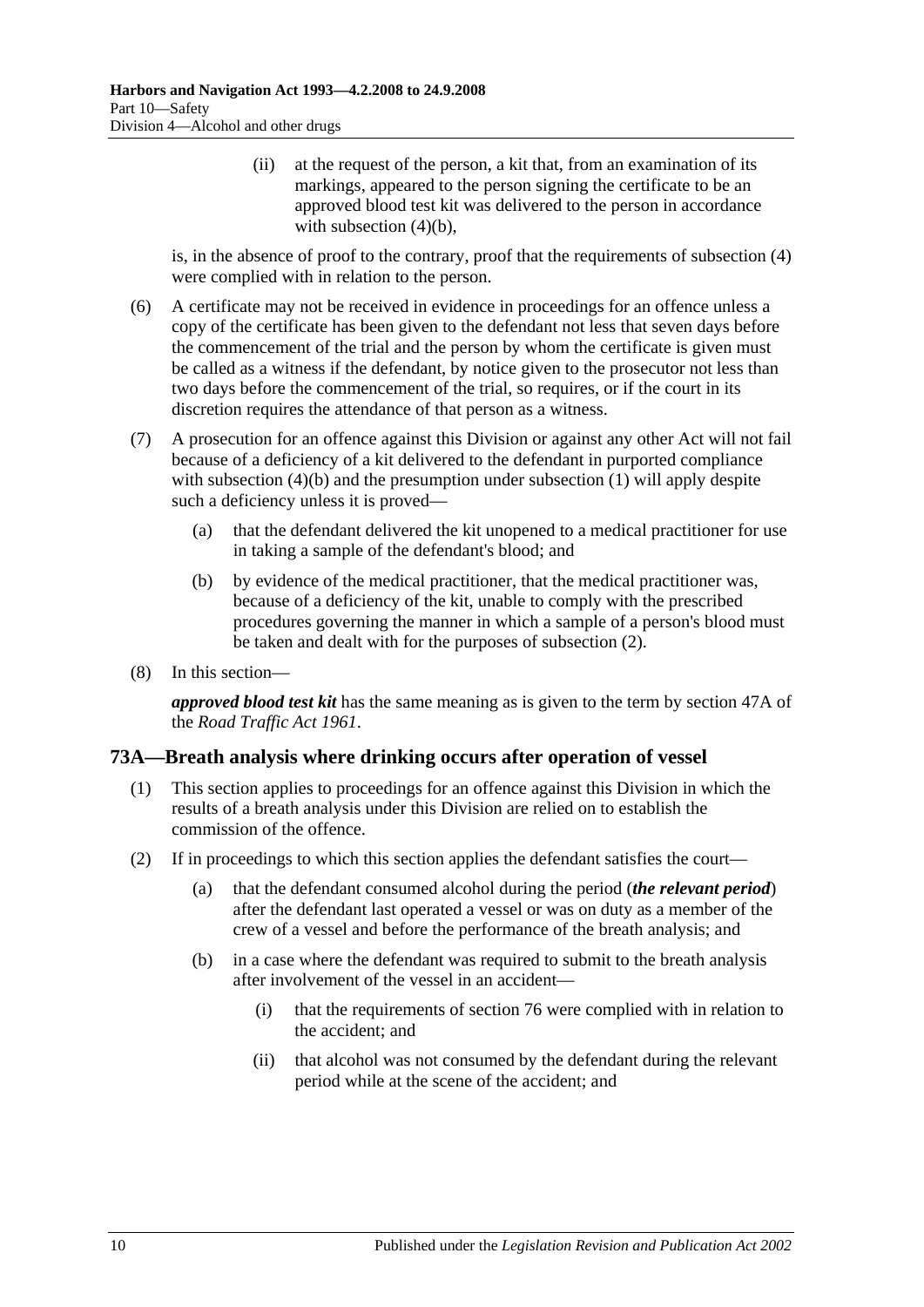(c) that, after taking into account the quantity of alcohol consumed by the defendant during the relevant period and its likely effect on the concentration of alcohol indicated as being present in the defendant's blood by the breath analysis, the defendant should not be found guilty of the offence charged or, in the case of an offence against [section](#page-51-0)  $70(2)$ , should be found guilty of an offence of a less serious category,

the court may, despite the other provisions of this Division, find the defendant not guilty of the offence charged or guilty of an offence of a less serious category.

# <span id="page-58-1"></span>**74—Compulsory blood tests of injured persons including water skiers**

- (1) If a vessel is involved in an accident and, within eight hours after the accident, a person apparently over the age of 14 years who was injured in the accident is admitted into a hospital for the purpose of receiving treatment for that injury, it is, subject to this section, the duty of the medical practitioner by whom that patient is attended to take, as soon as practicable, a sample of that patient's blood (even though the patient may be unconscious) in accordance with this section.
- (2) A medical practitioner must not take a sample of blood under this section if, in his or her opinion, it would prejudice the patient's medical condition to do so.
- (3) A medical practitioner is not obliged to take a sample of blood under this section if the patient objects to the taking of the sample and persists in that objection after the medical practitioner has informed the patient that, unless the objection is made on genuine medical grounds, it may constitute an offence against this section.
- (4) If a vessel is involved in an accident and a person apparently over the age of 14 years who was injured in the accident is dead on arrival at the hospital, or dies before a sample of blood has been taken in accordance with this section and within eight hours after admission to the hospital, it is the duty of the medical practitioner who, pursuant to Part 5 of the *[Coroners Act](http://www.legislation.sa.gov.au/index.aspx?action=legref&type=act&legtitle=Coroners%20Act%202003) 2003*, notifies the State Coroner or a police officer of the death—
	- (a) to take a sample of blood from the body of the deceased in accordance with this section; or
	- (b) to notify the State Coroner as soon as practicable that, in view of the circumstances in which the death of the deceased occurred, a sample of blood should be taken from the body under this section.
- (5) The State Coroner, on receiving a notification under subsection (4), may authorise and direct a pathologist to take a sample of blood from the body of the deceased in accordance with this section.
- (6) A medical practitioner is not obliged to take a sample of blood under this section if a sample has already been taken by another medical practitioner.
- <span id="page-58-0"></span>(7) A medical practitioner by whom a sample of blood is taken under this section must—
	- (a) place the sample of blood, in approximately equal proportions, in two separate containers marked with an identification number distinguishing the sample of blood from other samples of blood taken under this section and seal the containers; and
	- (b) give to the person from whom the sample was taken, or leave with that person's personal effects at the hospital, a notice in writing advising that—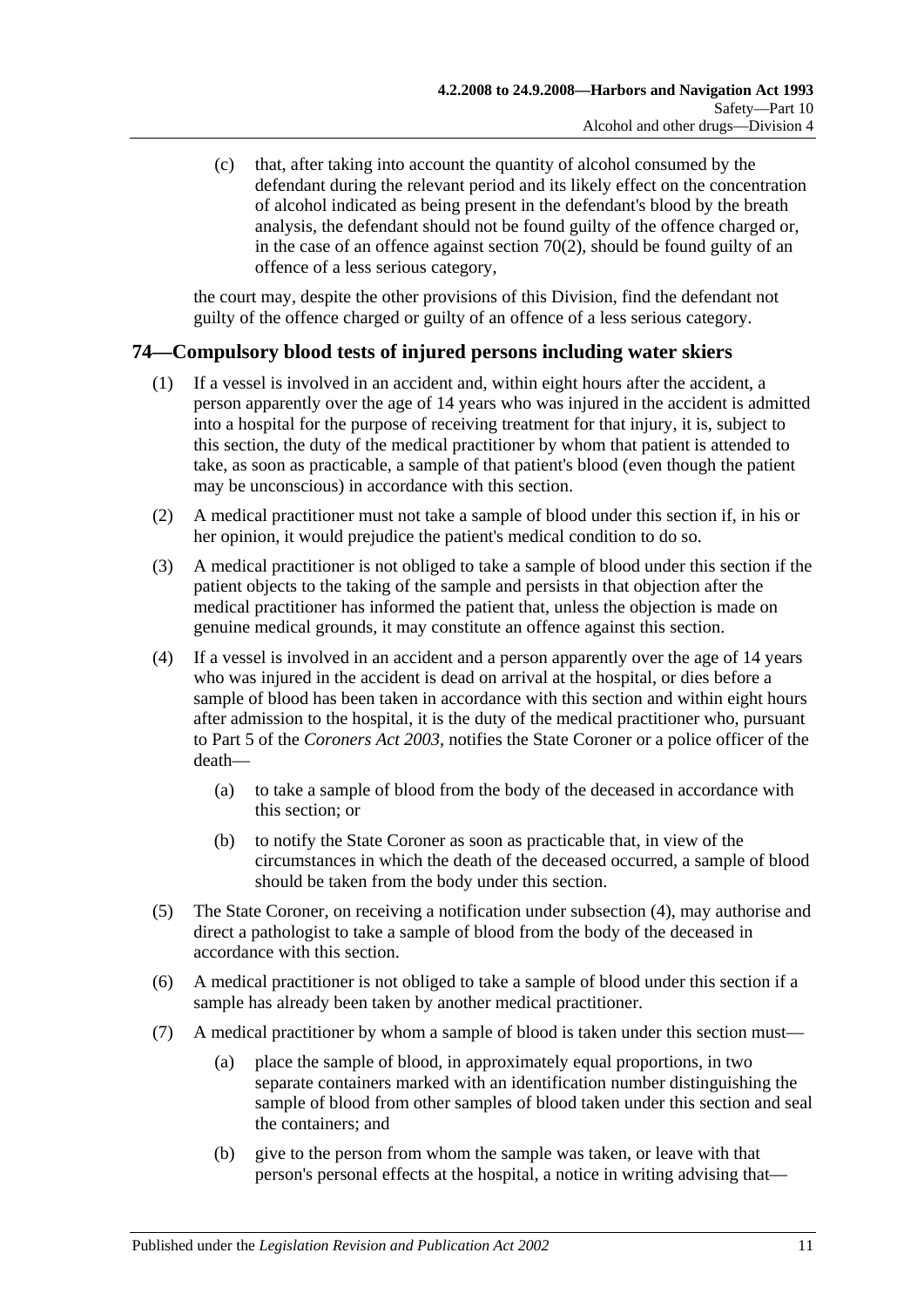- (i) the sample of blood has been taken under this section; and
- (ii) a container containing part of the sample of blood and marked with the identification number specified in the notice will be available for collection by or on behalf of the person at a specified place; and
- (c) complete and sign a certificate containing the information required under [subsection](#page-59-0) (10); and
- (d) make the containers and the certificate available to a member of the police force.
- (8) Each container must contain a sufficient quantity of blood to enable an accurate evaluation to be made of the concentration of alcohol present in the blood and the sample of blood taken by the medical practitioner must be such as to furnish two such quantities of blood.
- (9) It is the duty of the medical practitioner by whom the sample of blood is taken to take such measures as are reasonably practicable in the circumstances to ensure that the blood is not adulterated and does not deteriorate so as to prevent a proper assessment of the concentration of alcohol present in the blood of the person from whom the sample was taken.
- <span id="page-59-0"></span>(10) The certificate referred to in [subsection](#page-58-0) (7) must state—
	- (a) the identification number of the sample of blood marked on the containers referred to in that subsection; and
	- (b) the name and address of the person from whom the sample of blood was taken; and
	- (c) the name of the medical practitioner by whom the sample of blood was taken; and
	- (d) the date, time and hospital at which the sample of blood was taken; and
	- (e) that the medical practitioner gave the notice referred to in that subsection to the person from whom the sample of blood was taken, or, as the case may be, left the notice with the person's personal effects.
- (10a) One of the containers containing the sample of the person's blood must—
	- (a) as soon as reasonably practicable be collected by a member of the police force and delivered to the place specified in the notice given to the person or left with the person's personal effects under [subsection](#page-58-0) (7); and
	- (b) be kept available at that place for collection by or on behalf of the person for the prescribed period.
- (11) After analysis of the sample of blood, the analyst must sign a certificate containing the following information:
	- (a) the identification number of the sample of blood marked on the container; and
	- (b) the name and professional qualifications of the analyst; and
	- (c) the date the sample of blood was received in the laboratory in which the analysis was performed; and
	- (d) the concentration of alcohol or other drug found to be present in the sample; and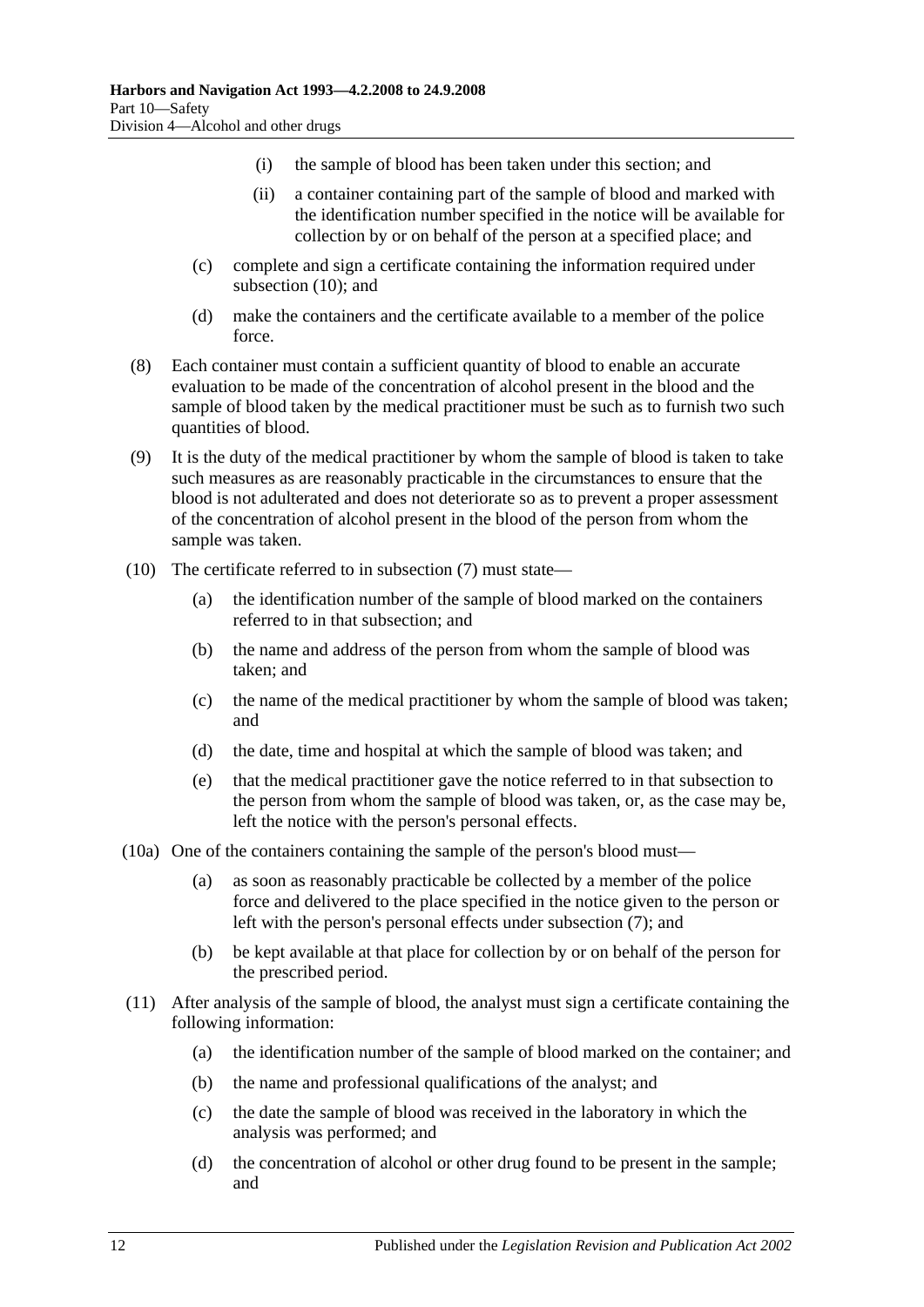- (e) any factors relating to the blood sample or the analysis that might, in the opinion of the analyst, adversely affect the accuracy or validity of the analysis; and
- (f) any other information relating to the blood sample or analysis that the analyst thinks fit to include.
- (12) On completion of an analysis of a sample of blood, the certificate of the medical practitioner by whom the sample of blood was taken and the certificate of the analyst who performed or supervised the analysis must be sent to the Minister or retained on behalf of the Minister and, in either event, copies of the certificates must be sent—
	- (a) to the Commissioner of Police; and
	- (b) to the medical practitioner by whom the sample of blood was taken; and
	- (c) to the person from whom the sample of blood was taken or, if the person is dead, a relative or personal representative of the deceased.
- <span id="page-60-1"></span>(13) If a copy cannot be sent under [subsection](#page-60-1)  $(12)(c)$  because the whereabouts of that person are unknown, a copy must be provided on application made within three years of the date of the analysis by the person from whom the sample of blood was taken or a relative or the personal representative of that person.
- (14) Subject to [subsection](#page-60-0) (17), an apparently genuine document purporting to be a certificate, or a copy of a certificate, of a medical practitioner or analyst under this section is admissible in proceedings before a court and is, in the absence of proof to the contrary, proof of the matters stated in the certificate.
- (15) If certificates of a medical practitioner and analyst are received as evidence in proceedings before a court and contain the same identification number for the samples of blood to which they relate, the certificates will be presumed, in the absence of proof to the contrary, to relate to the same sample of blood.
- (16) If a certificate of an analyst is received in proceedings before a court, it will be presumed, in the absence of proof to the contrary, that the concentration of alcohol stated in the certificate as having been found to be present in the sample of blood to which the certificate relates was present in the sample when the sample was taken.
- (16a) If it is proved by the prosecution in proceedings for an offence against this Division that a concentration of alcohol was present in the defendant's blood at the time at which a sample of blood was taken under this section, it must be conclusively presumed that that concentration of alcohol was present in the defendant's blood throughout the period of two hours immediately preceding the taking of the sample.
- <span id="page-60-0"></span>(17) A certificate cannot be received in evidence in proceedings for an offence unless a copy of the certificate proposed to be put in evidence at the trial is, not less than 7 days before the commencement of the trial, served on the defendant and, if the defendant, by written notice given to the complainant or informant at least 2 clear days before the commencement of the trial, requires the attendance of the person as a witness at the trial or the court in its discretion requires the personal attendance of that person, the certificate is not to be tendered.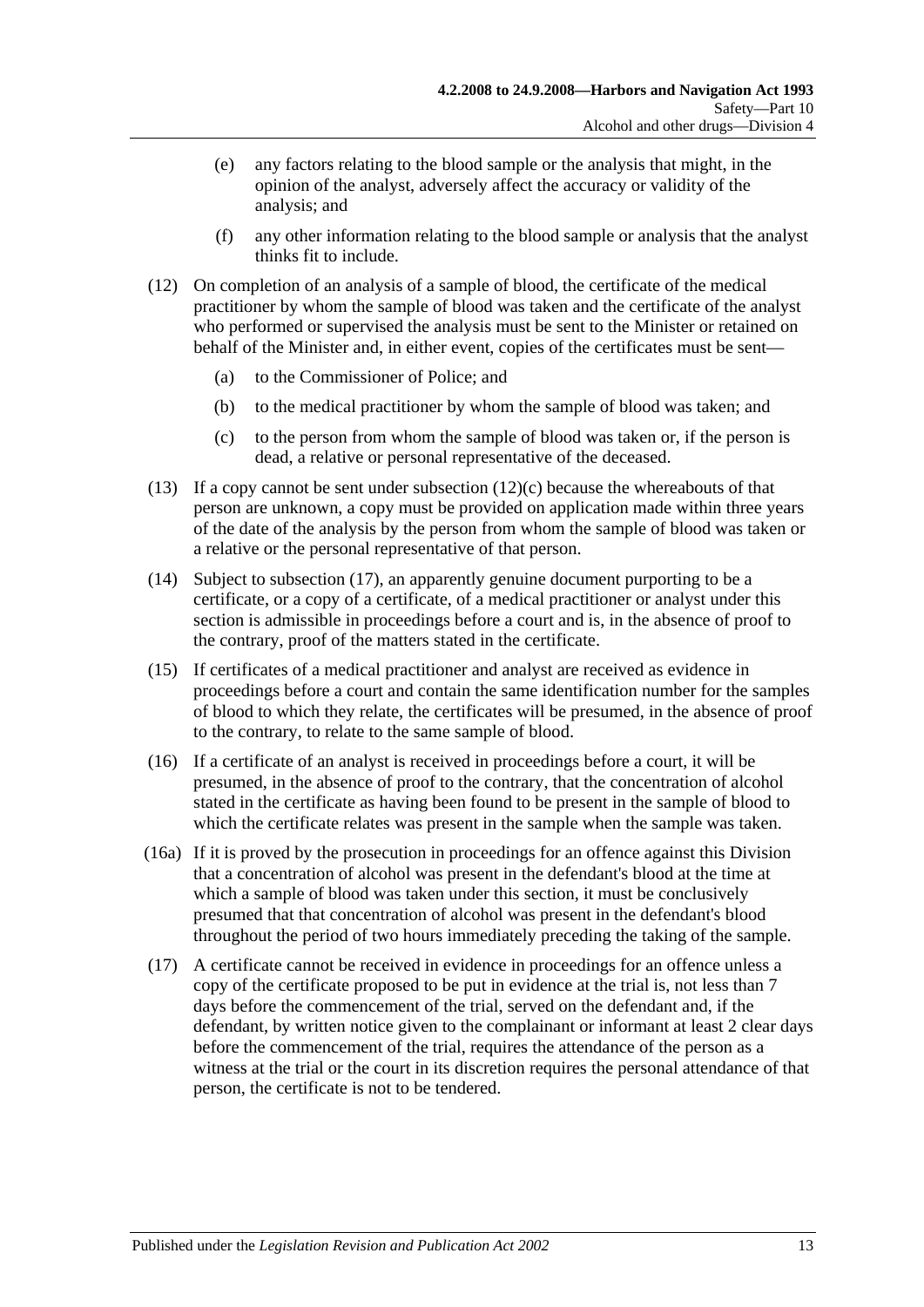- (18) A person who, on being requested to submit to the taking of a sample of blood under this section, refuses or fails to comply with that request and who—
	- (a) fails to assign a reason based on genuine medical grounds for that refusal or failure; or
	- (b) assigns a reason for that refusal or failure that is false or misleading; or
	- (c) makes any other false or misleading statement in response to the request,

is guilty of an offence.

Penalty:

- (a) for a first offence—a fine of not less than \$700 and not more than \$1 200;
- (b) for a subsequent offence—a fine of not less than \$1 500 and not more than \$2 500.
- (19) In determining whether an offence is a first or subsequent offence for the purposes of this section, any previous offence against this Division for which the defendant has been convicted will be taken into account, but only if the previous offence was committed within the period of 5 years immediately preceding the date on which the offence under consideration was committed.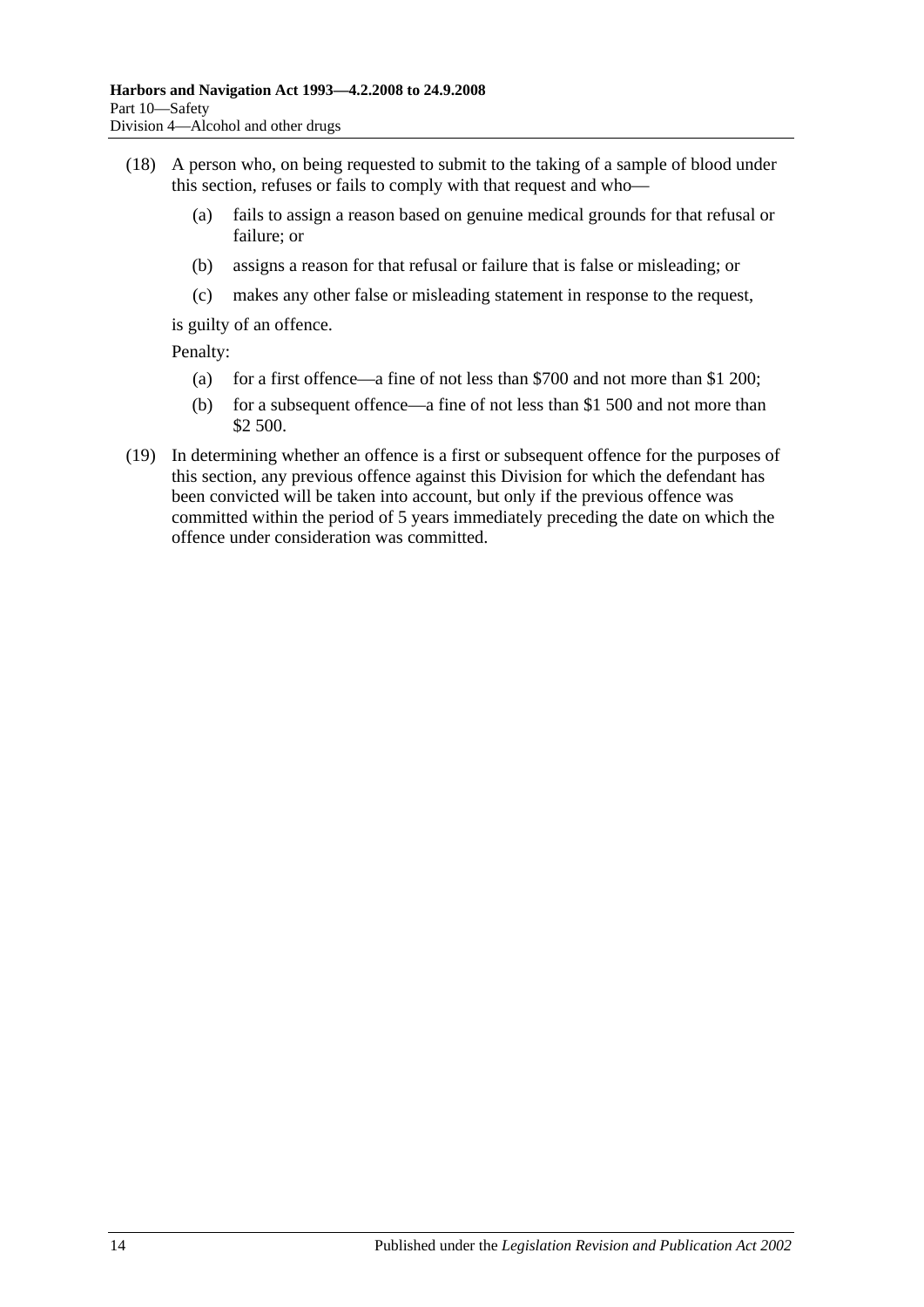# **Part 11—Accidents**

## <span id="page-62-1"></span>**75—Casualties to be reported**

- (1) If an accident involving a vessel occurs in the jurisdiction and the accident results in loss of life or personal injury or in damage to property (except minor injury or damage excluded by regulation from the ambit of this section), the accident must be reported to the CEO or an authorised person as soon as reasonably practicable but in any event within 48 hours.
- (2) A report under [subsection](#page-62-1) (1) must include such particulars as may be required by the regulations, the CEO or the authorised person.
- (3) If a report is not made as required by this section, the owner and the master or operator of the vessel are each guilty of an offence.

Maximum penalty: \$750.

Expiation fee: \$55.

### <span id="page-62-0"></span>**76—Duty to give assistance and provide particulars**

- (1) If an accident involving a vessel occurs in the jurisdiction resulting in—
	- (a) loss of life or personal injury or possible loss of life or personal injury; or
	- (b) damage to a vessel or possible damage to a vessel,

a person who is in a position to do so must take any action that is reasonably practicable in the circumstances to prevent or minimise the loss, injury or damage.

Maximum penalty:

- (a) in the case of a person who was the operator of a vessel involved in the accident—imprisonment for 5 years;
- (b) in any other case—\$2 500.
- (2) If an accident occurs involving a vessel, the person who was in charge of the vessel at the time of the accident must inform any person injured in the accident and the owner of any property damaged in the accident of his or her name and address and of the registration number of the vessel.

Maximum penalty: \$1 250.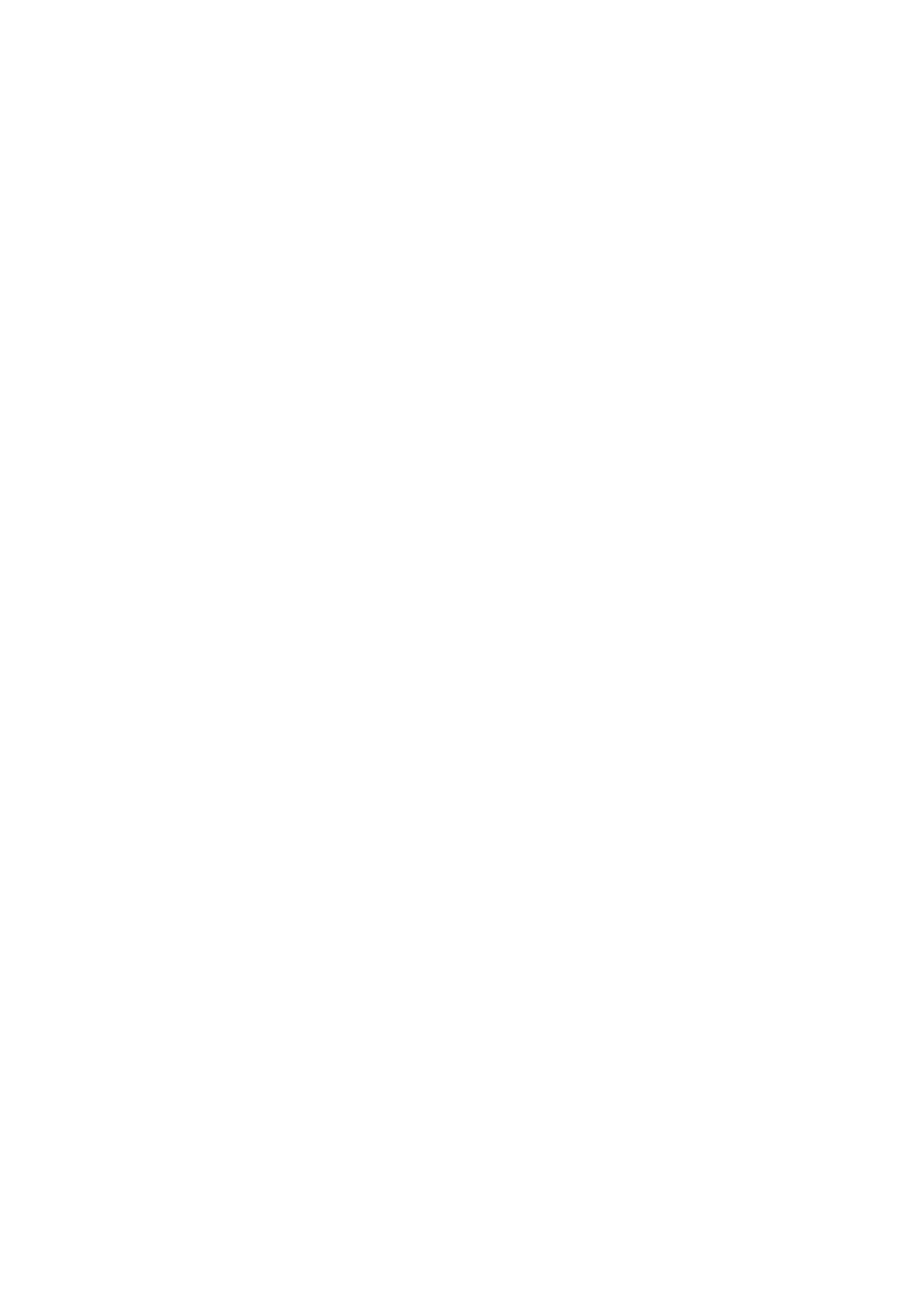# **Part 12—Court of Marine Enquiry**

# **Division 1—Constitution of Court**

# **77—Constitution of Court**

- (1) The Magistrates Court is constituted the Court of Marine Enquiry for the purposes of this Act.
- (2) The Magistrates Court, when sitting as the Court of Marine Enquiry, will sit with assessors.
- (3) The Minister will establish a panel of expert assessors for the purposes of constituting the Court as a Court of Marine Enquiry.
- (4) Whenever the Magistrates Court is to sit as the Court of Marine Enquiry, two assessors will be chosen in accordance with the regulations to sit with the Court.
- (5) The function of the assessors is to assist the Court, but they do not take part in the decision of the Court.

# **Division 2—Enquiries into casualties**

# **78—Enquiries into casualties**

- (1) If an accident involving a vessel occurs in the jurisdiction and the accident results in loss of life or injury or in damage to property, the Minister may refer the matter to the Court of Marine Enquiry for investigation and report.
- (2) If such a reference is made to the Court of Marine Enquiry, the Court must enquire into the matter and report to the Minister on the cause of the accident.
- (3) If, on such an enquiry, the Court finds that a person who holds a certificate of competency under this Act is guilty of misconduct or incompetence, the Court may cancel or suspend the certificate of competency.

# **Division 3—Enquiries into misconduct or incompetence**

## **79—Enquiries into misconduct or incompetence**

- (1) If there is reasonable cause to believe that a particular incident involving a vessel in the jurisdiction shows a member of the crew of the vessel to have been guilty of misconduct or incompetence, the Minister may refer the matter to the Court of Marine Enquiry for investigation and report.
- (2) If such a reference is made to the Court of Marine Enquiry, the Court must enquire into the matter and report to the Minister on the matter.
- (3) If, on such an enquiry, the Court finds that a person who holds a certificate of competency under this Act is guilty of misconduct or incompetence, the Court may cancel or suspend the certificate of competency.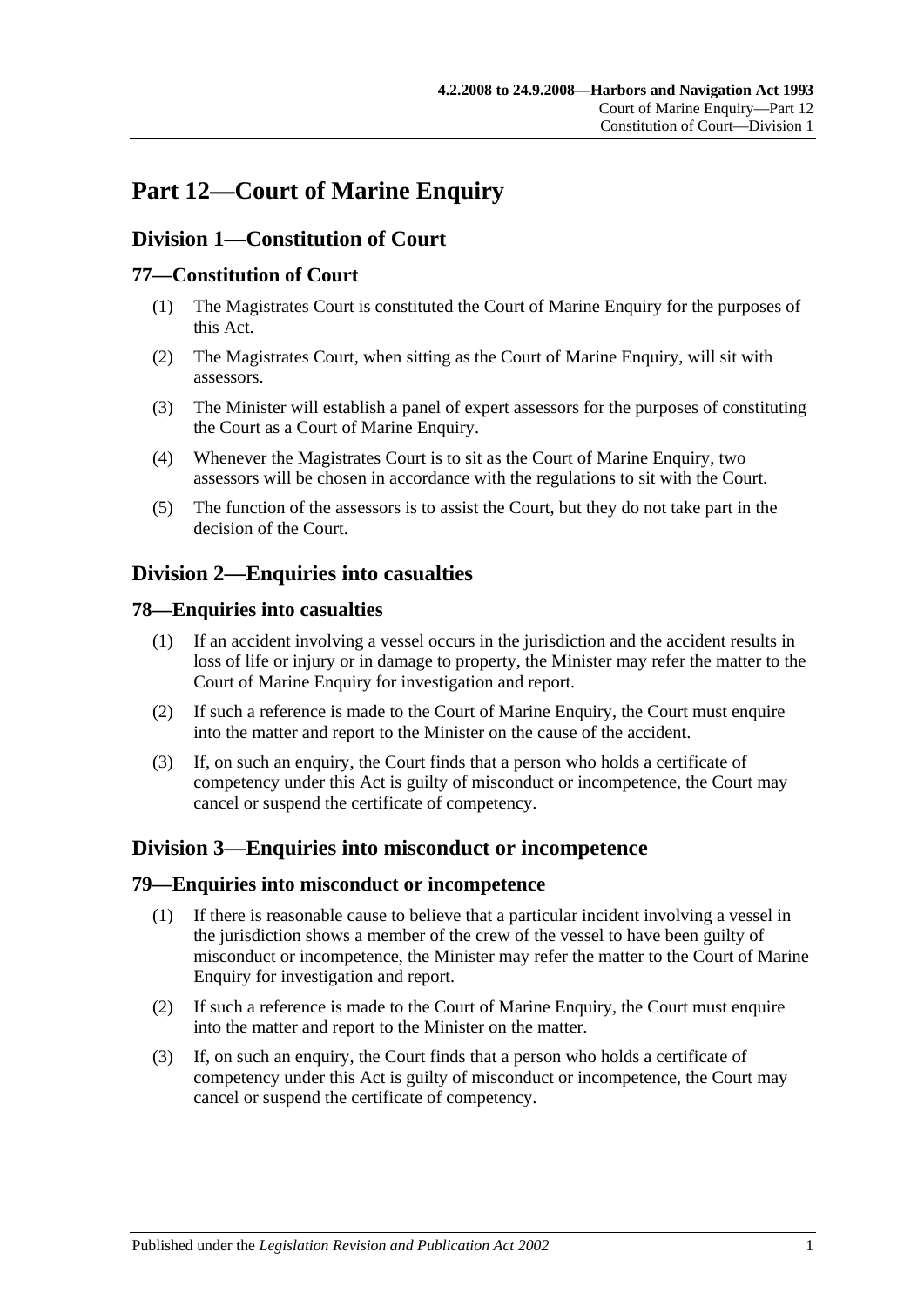# **Division 4—Administrative review**

#### **80—Review of administrative decisions**

- (1) A person who is dissatisfied with a reviewable decision or determination under this Act may, within 30 days after receiving notice of the decision or determination, apply to the person by whom the decision was made for a review of the decision.
- (2) The following decisions and determinations are reviewable:
	- (a) a decision by the Minister—
		- (i) to insist on the inclusion of a particular provision or particular provisions in a port operating agreement; or
		- (ii) not to renew a port operating agreement;
	- (b) a decision by the CEO to refuse or cancel a pilot's licence or a pilotage exemption certificate, or to impose conditions on such a licence or certificate;
	- (c) a decision by the CEO to refuse a certificate of competency;
	- (d) a decision by the Minister to cancel a certificate of competency or to disqualify a person from holding a certificate of competency;
	- (e) a decision by the Minister to declare a qualification that is under the regulations equivalent to a certificate of competency to be inoperative in the jurisdiction:
	- (f) a decision by the CEO to refuse or cancel a licence permitting the hiring out of vessels or to impose conditions on such a licence;
	- (g) a decision by the CEO to refuse a certificate of survey or to impose conditions on a certificate of survey or to refuse consent to a structural alteration to the hull of a vessel, or material alteration to the equipment of a vessel, in respect of which a certificate of survey is in force;
	- (h) a decision by the CEO to refuse a loadline certificate or to impose conditions on a loadline certificate or to refuse to consent to a structural alteration to the hull of a vessel, or a material alteration to the markings on a vessel, in respect of which a loadline certificate is in force;
	- (i) a decision by the CEO to prohibit use of a vessel;
	- (j) a determination by the State Crewing Committee.
- (3) If the applicant is dissatisfied with the decision made on the review, the applicant may apply to the Court of Marine Enquiry for a further review of the decision and, on such a review, the Court may—
	- (a) confirm, vary or reverse that decision or determination; and
	- (b) make such consequential or ancillary orders as the Court thinks fit.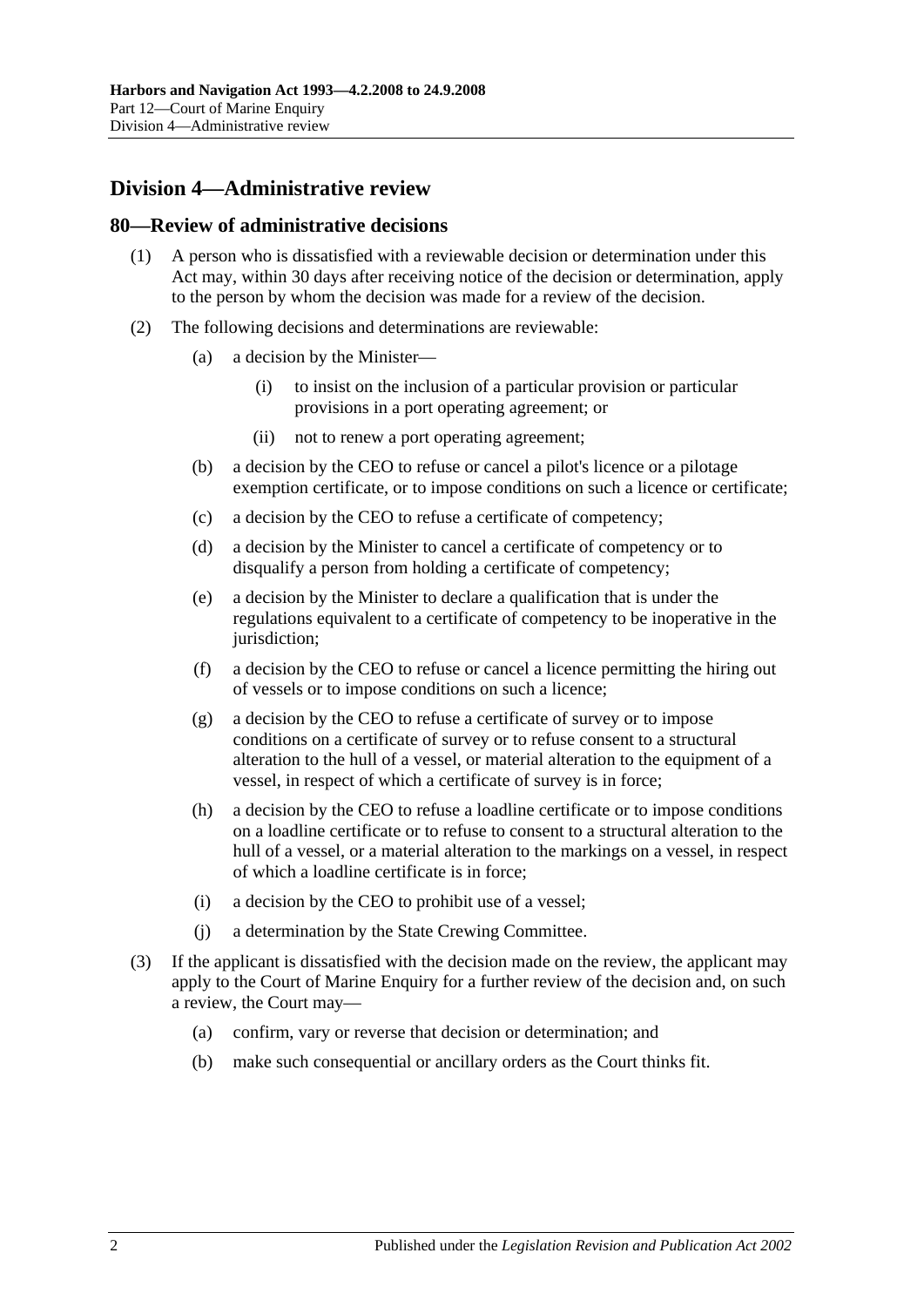# **Part 13—Application of Commonwealth Act and International Conventions**

## **81—Application of Commonwealth Act**

The regulations may apply the Commonwealth Act or specified provisions of the Commonwealth Act (subject to exclusions, adaptations and modifications set out in the regulations) to vessels in the jurisdiction or to the owners and crews of such vessels.

## **82—Agreement between the Commonwealth and the State**

The Governor may arrange with the Governor-General of the Commonwealth—

- (a) for the carrying out on behalf of the State of functions under this Act by officers of the Commonwealth; or
- (b) for the carrying out on behalf of the Commonwealth of functions under the Commonwealth Act by officers of the State.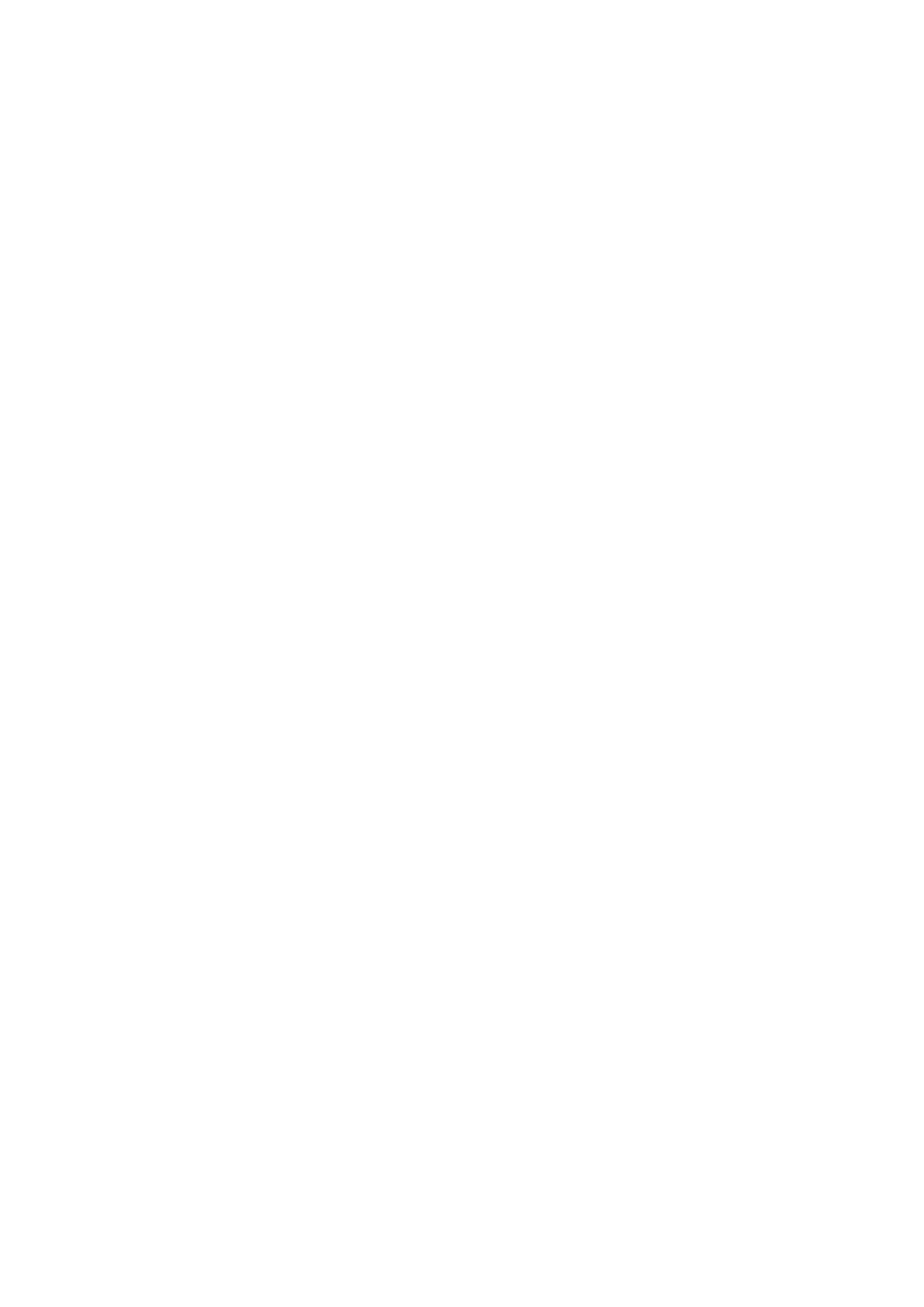# **Part 14—Miscellaneous**

### **83—Regattas etc**

- (1) The CEO may, by instrument in writing, exempt the participants, and any person or class of persons performing incidental or ancillary functions, in any regatta, race, contest or other activity likely to involve the operation of vessels in contravention of this Act from specified provisions of this Act.
- (2) An exemption under this section—
	- (a) may be granted or refused at the discretion of the CEO (but an exemption cannot be granted in respect of an activity that is to take place within a port unless the port operator has first been consulted); and
	- (b) operates for a period specified in the instrument of exemption; and
	- (c) is subject to conditions specified in the instrument of exemption.
- (3) The CEO has an absolute discretion to cancel an exemption granted under this section.

#### **84—Conduct on board vessels**

(1) A person who behaves in an offensive or disorderly manner while on board a vessel is guilty of an offence.

Maximum penalty: \$1 250.

(2) A person who molests a passenger or a member of the crew of a vessel is guilty of an offence.

Maximum penalty: \$1 250.

(3) If the conduct of a person on board a vessel threatens the safety of the vessel or disrupts good order on the vessel, the person in charge of the vessel, or a person acting on his or her authority, may exercise reasonable force to restrain that person.

#### **85—Unlawful use of vessels**

A person who operates or interferes with a vessel without the owner's consent and without any other lawful authority or excuse is guilty of an offence.

Maximum penalty: \$1 250.

#### **86—Liability of directors**

- (1) If a corporation commits an offence against this Act, each director of the corporation is guilty of an offence and liable to the same penalty as is fixed for the principal offence unless it is proved that the principal offence did not result from failure on the director's part to take reasonable care to prevent the commission of the offence.
- (2) A director of a corporation may be prosecuted and convicted of an offence under this Act whether or not the corporation has been prosecuted or convicted of the offence committed by the corporation.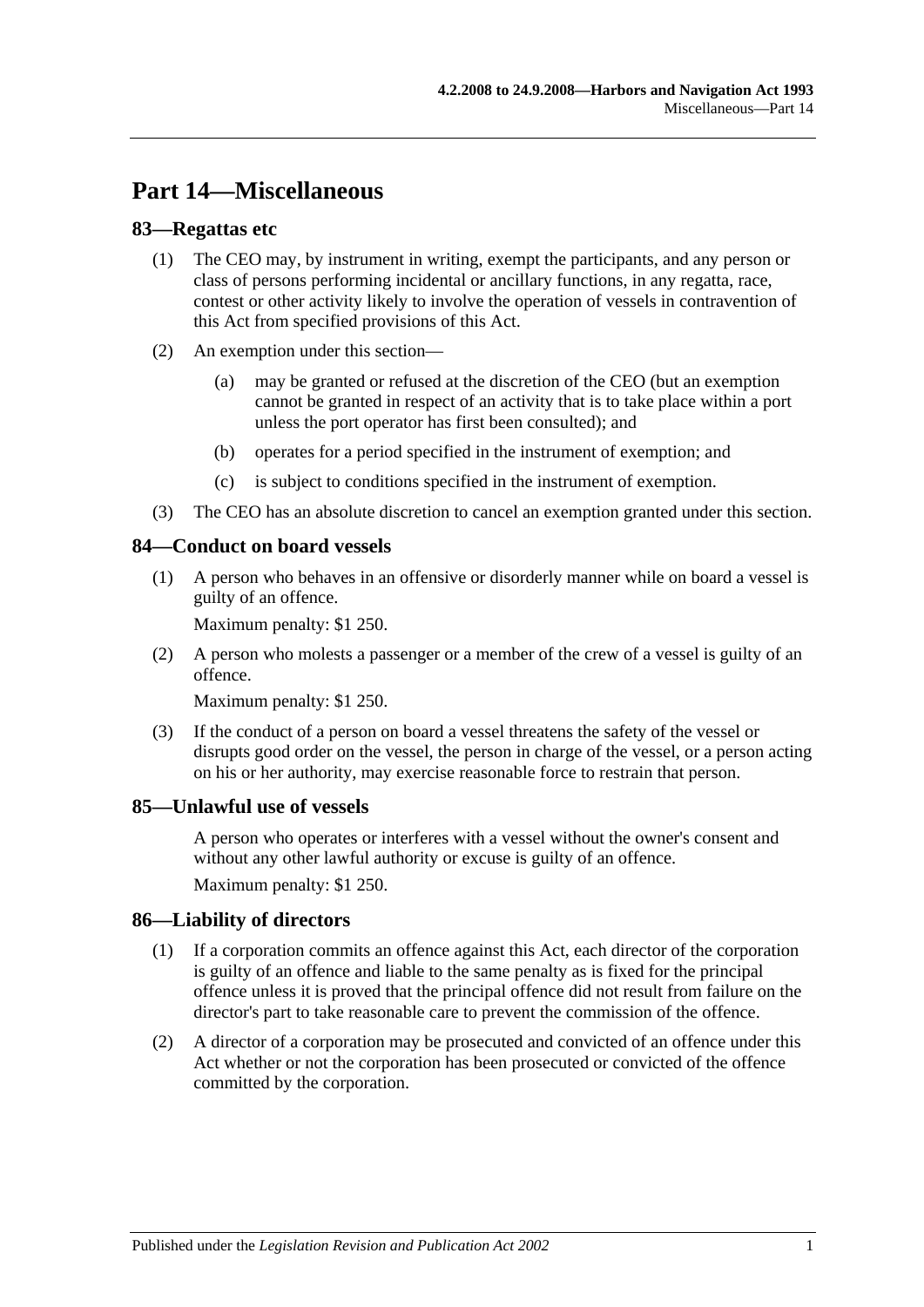(3) In this section—

*director* of a corporation includes a person occupying or acting in the position of director of the corporation whether validly appointed to occupy or duly authorised to act in the position or not, and includes a person in accordance with whose directions or instructions the directors of the corporation are accustomed to act.

## **87—Evidentiary provision**

- (1) In any legal proceedings—
	- (a) a certificate apparently signed by the Minister or the CEO as to a delegation of powers under this Act is, in the absence of proof to the contrary, proof of the matter certified;
	- (b) a certificate apparently signed by an authorised person that a place referred to in the certificate is within the jurisdiction is, in the absence of proof to the contrary, proof of the fact so certified;
	- (c) a certificate apparently signed by the CEO or a delegate of the CEO certifying that, as at a date specified in the certificate, a person named in the certificate held or did not hold a licence, certificate, or exemption under this Act of a kind referred to in the certificate is, in the absence of proof to the contrary, proof of the matter so certified;
	- (d) a certificate apparently signed by the CEO or a delegate of the CEO certifying that, as at a date specified in the certificate, a vessel referred to in the certificate was or was not registered under this Act is, in the absence of proof to the contrary, proof of the matter so certified;
	- (e) a certificate apparently signed by the CEO or a delegate of the CEO certifying that, as at a date specified in the certificate, a certificate of survey or loadline certificate was or was not in force in respect of a vessel is, in the absence of proof to the contrary, proof of the matter so certified;
	- (f) a certificate apparently signed by the CEO or a delegate of the CEO, as to the engine capacity or power of a specified vessel is, in the absence of proof to the contrary, proof of the matter so specified;
	- (g) a certificate apparently signed by the CEO or a delegate of the CEO to the effect that a specified document had not been received by the CEO or the department on or before a specified date is, in the absence of proof to the contrary, proof that the document had not been lodged or given on or before that day;
	- (h) a certificate apparently signed by the CEO or a delegate of the CEO certifying an approval or lack of approval under this Act is, in the absence of proof to the contrary, proof of the matter certified.
- (2) In proceedings for an offence against this Act, an allegation in a complaint that a specified person is or was the owner, the master or the operator of a vessel will be accepted, in the absence of proof to the contrary, as proof of the matter so alleged.

## **89—Officers' liability**

- (1) The Crown, the Minister or the CEO incurs no civil liability in consequence of—
	- (a) the issue of any licence, certificate, exemption or consent under this Act; or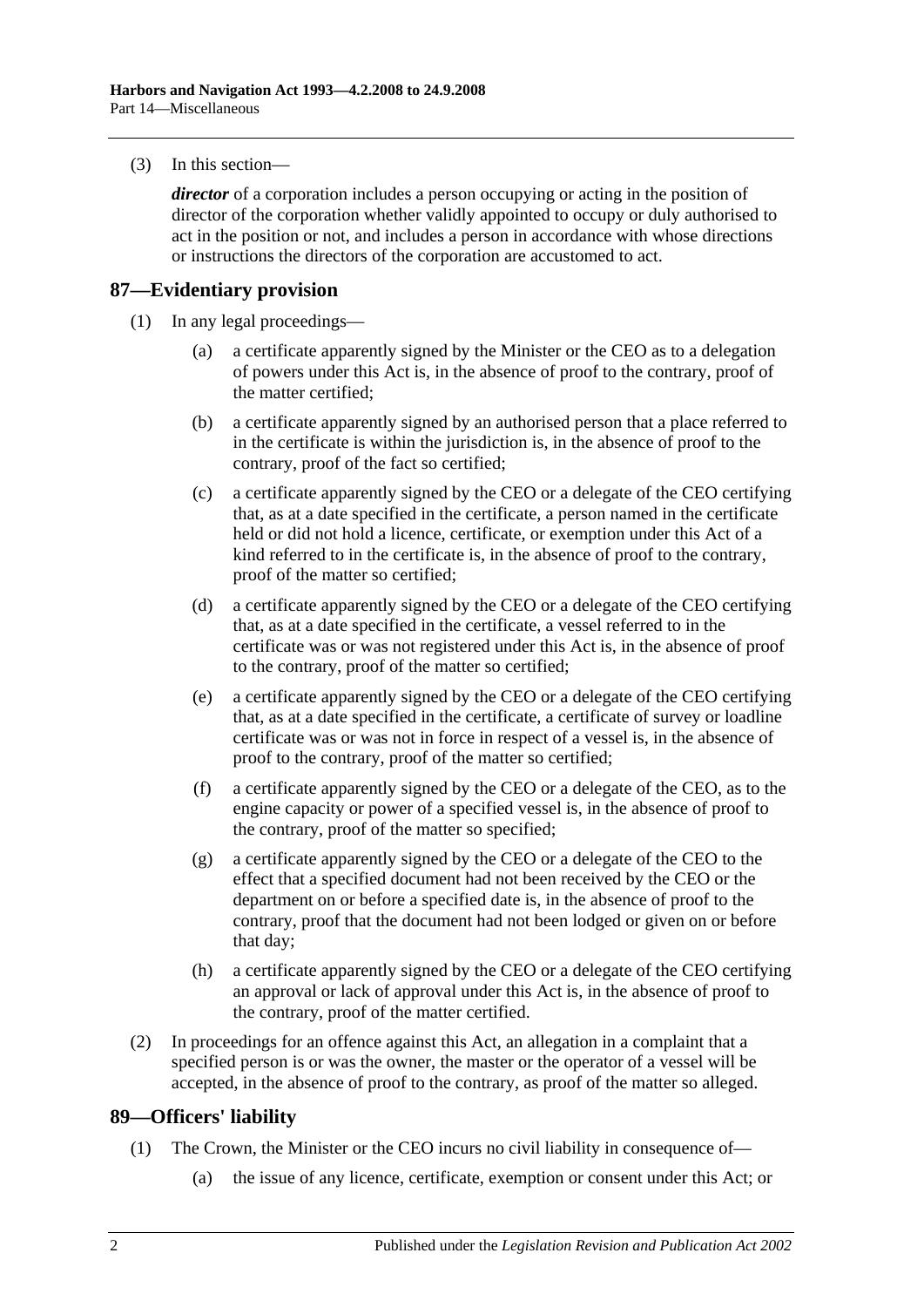- (b) any act or omission with regard to the establishment, positioning or operation of navigational aids.
- <span id="page-70-0"></span>(2) An authorised person incurs no civil liability under this Act for an honest act or omission in the exercise or purported exercise of powers under this Act.
- (3) A liability that would, but for [subsection](#page-70-0) (2), attach to an authorised person attaches instead—
	- (a) if the authorised person is an officer or employee of a port operator—to the port operator; or
	- (b) in any other case—to the Minister.
- <span id="page-70-1"></span>(4) A port management officer (other than an authorised person) incurs no civil liability for an honest act or omission in the exercise or purported exercise of powers under this Act.
- (5) Any liability that would, but for [subsection](#page-70-1) (4), attach to a port management officer attaches instead to the port operator that appointed the officer.

#### **90—Recreational boating fund**

- (1) All fees and charges recovered under this Act in relation to recreational vessels (other than fees and charges recovered under [Part 5\)](#page-22-0) must be paid into a separate fund.
- (2) That fund is to be applied to defray the costs of administering this Act insofar as it relates to recreational vessels and may only be applied for that purpose.

#### **91—Regulations**

- (1) The Governor may make such regulations as are contemplated by this Act or as are necessary or expedient for the purposes of this Act.
- (2) The regulations may, for example—
	- (a) provide for the management of harbors and the admission and removal of vessels from them;
	- (b) regulate the mooring or anchorage of vessels;
	- (c) empower an authorised person to take action to move and secure any vessel that has not been anchored or moored in accordance with the regulations;
	- (d) regulate the loading, unloading, carriage or handling of goods, making any special provision that may be necessary or desirable in relation to dangerous goods or any other particular class of goods;
	- (e) regulate the storage of goods, making any special provision that may be necessary or desirable for the storage of dangerous goods or any other particular class of goods;
	- (f) require the use of lights or signals to minimise the risk of collisions in harbors;
	- (g) make any provision necessary or desirable to secure safety and good order in harbors or on harbor facilities or otherwise within the jurisdiction;
	- (h) regulate the navigation of vessels within the jurisdiction;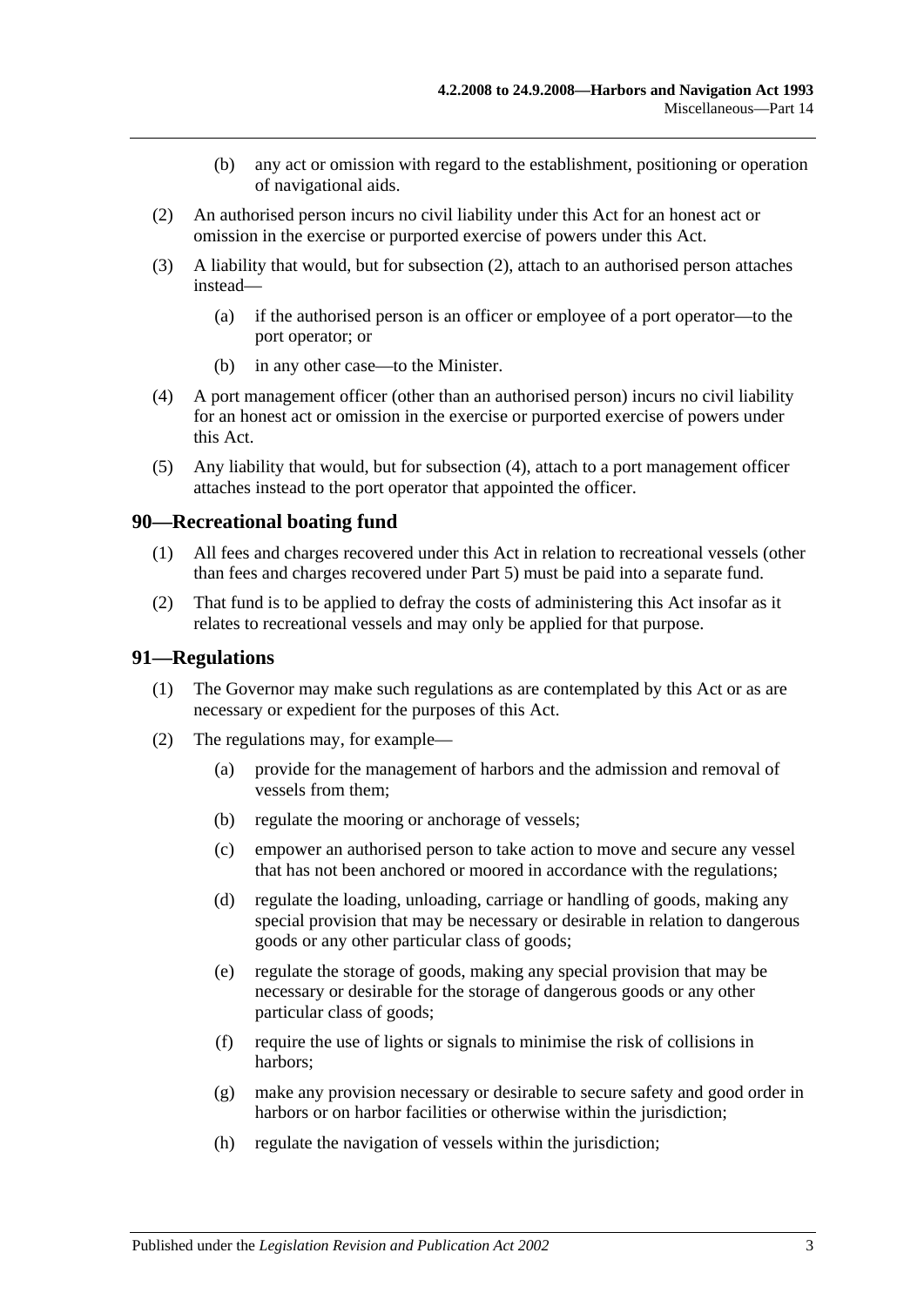- (i) impose rules to regulate navigation within the jurisdiction, to prevent collisions and to improve safety;
- (j) regulate the use of hire-and-drive vessels;
- (k) require the lighting and marking of vessels and of structures situated in or in the vicinity of navigable waters;
- (l) require the master or agent of every vessel or of every vessel of a specified class to announce the arrival of the vessel in a harbor;
- (m) require information as to goods to be loaded or unloaded to be kept and provided by the master or owner of a vessel or shipping agents, regulate the form in which the information is to be provided, and fix civil or criminal penalties for failing to provide the required information within the time allowed by the regulations;
- (n) require information as to pilotage to be kept and provided by the master or pilot of a vessel;
- (o) limiting the Minister's liability for loss of, or damage to, goods occurring while the goods are in the Minister's custody or the Minister is otherwise responsible for the goods;
- (p) regulate, restrict or prohibit parking, or otherwise control traffic, on or in the vicinity of land or any structure under the care, control and management of the Minister;
- (q) require that specified equipment be carried by, or fitted to, vessels of a specified class;
- (r) declare any part of the jurisdiction to be a speed zone and impose a speed limit for that zone or otherwise impose speed limits in any part of the jurisdiction:
- (s) regulate, restrict or prohibit the discharge of pollutants into waters within the jurisdiction or make any other provision to prevent or reduce pollution;
- (t) place limits on the mass or volume of cargo that may be carried by a vessel or the number of passengers and crew or otherwise regulate the loading of vessels;
- (u) provide for the designation of parts of wharfs or harbor facilities as restricted areas, and empower authorised persons to direct persons not to enter, or to leave, a restricted area;
- (v) place limits on the mass of vehicles on or in the vicinity of land, or any structure, under the care, control and management of the Minister;
- (w) require and regulate the reporting of accidents on or in the vicinity of land or any structure under the care, control and management of the Minister;
- (x) regulate, restrict or prohibit the deposit of waste on or in the vicinity of land or any structure under the care, control or management of the Minister;
- (y) regulate trade, advertisement or other commercial or recreational activity on or in the vicinity of land or any structure under the care, control and management of the Minister;
- (z) regulate, restrict or prohibit the carriage of dangerous cargoes;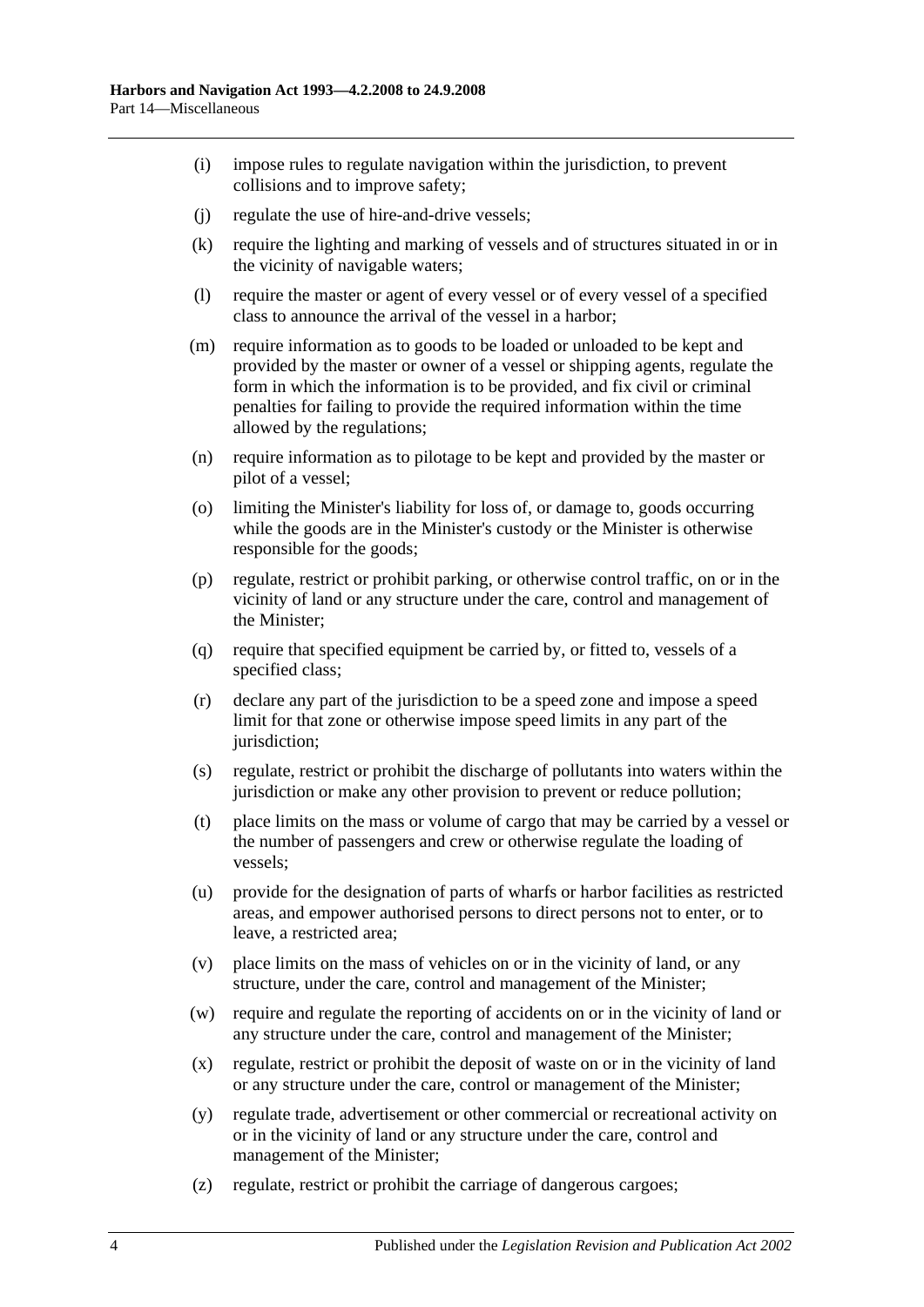- (aa) regulate the form or manner of any application under this Act and require documents or information to accompany such application;
- (ab) regulate the transfer of registration of a vessel or the transfer of a licence to carry on a business of hiring out vessels under this Act;
- (aba) regulate the sale of vessels to which [Part 9](#page-42-0) or a Division of [Part 9](#page-42-0) applies;
- (abb) provide for and regulate the affixing of a plate to the hull of vessels of a specified class for the purposes of identifying the hull;
- (ac) fix fees to be paid in respect of any matter under this Act and regulate the recovery, waiving or reduction of such fees;
- <span id="page-72-0"></span>(ad) fix and impose a levy to be paid (in addition to the registration fee) on the registration or renewal of the registration of a power-driven recreational vessel and provide for the revenue derived from the levy to be paid into a special fund to be used for the purpose of establishing, maintaining and improving recreational boating facilities;
- <span id="page-72-1"></span>(ae) fix and impose a levy in respect of commercial fishing vessels, provide for the payment and recovery of the levy, and provide for the revenue derived from the levy to be paid into a special fund to be used for the purpose of establishing, maintaining and improving facilities for commercial fishing vessels;
- (af) provide for a committee (with a majority of members nominated by relevant interest groups) to advise the Minister on the amounts of the levies imposed under [paragraphs](#page-72-0) (ad) and [\(ae\)](#page-72-1) and the application of the special funds established under those paragraphs;
- (ag) fix default charges to be paid if an amount payable under this Act is not paid within a time allowed by the regulations for payment;
- (ah) make provisions in relation to evidence in proceedings for an offence against the regulations;
- (ai) exempt (conditionally or unconditionally) specified persons or vessels or persons or vessels of a specified class, from the provisions, or any specified provisions, of this Act.
- (3) A regulation may be of general or limited application according to the class of vessels to which it applies, the area in which it applies, the circumstances of its application, or any other specified factor.
- (4) A regulation may confer discretionary powers on the Minister, the CEO or an authorised person.
- (5) The regulations may incorporate or operate by reference to a code or standard published by a specified authority as in force at a specified time or as in force from time to time.
- (6) If a code or standard is referred to or incorporated in the regulations—
	- (a) a copy of the code or standard must be kept available for inspection by members of the public, without charge and during normal office hours, at an office or offices specified in the regulations; and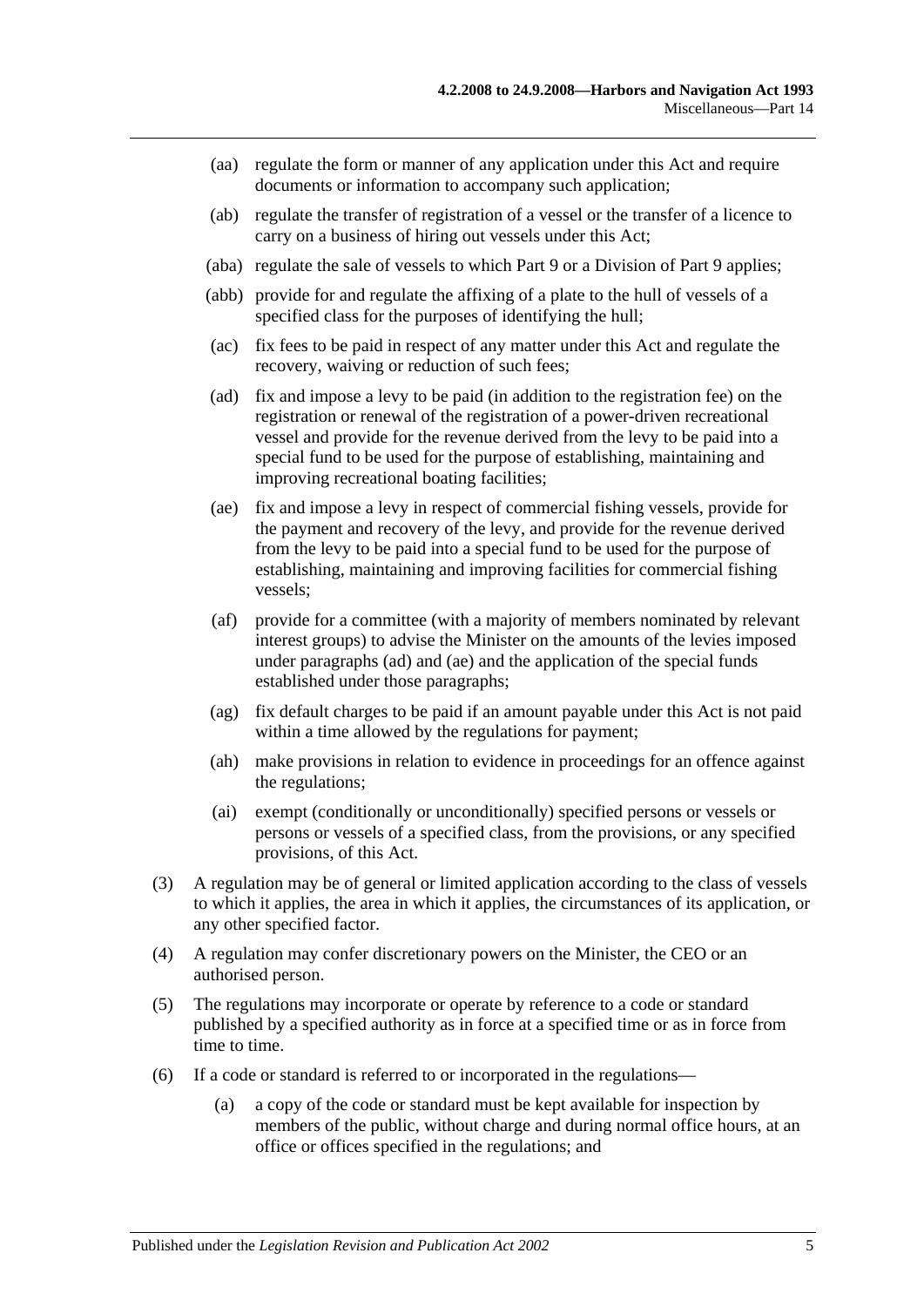- (b) evidence of the contents of the code or standard may be given in any legal proceedings by production of a document apparently certified by the Minister to be a true copy of the code or standard.
- (7) The regulations may impose fines, not exceeding \$5 000, for offences against the regulations.
- (8) The regulations may fix expiation fees for alleged offences against the regulations.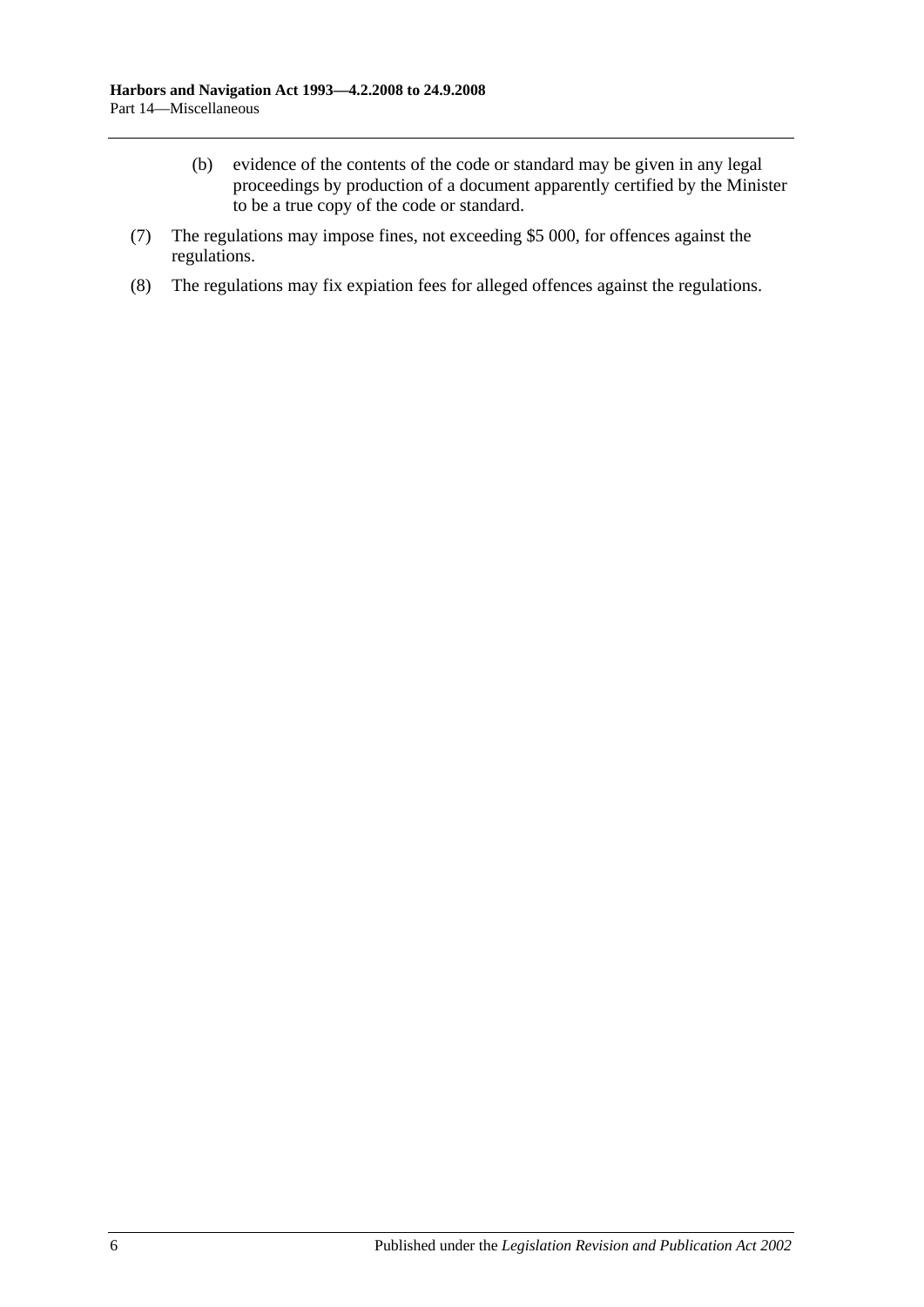# **Schedule 1—Harbors**

### **1—Harbors to which this Act applies**

(1) This Act applies to the following harbors:

American River Ardrossan Beachport and Southend Cape Jaffa Cape Jervis Coffin Bay Cowell (Franklin Harbor) Kingscote Kingston SE Klein Point Penneshaw Point Turton Port Adelaide Port Augusta Port Bonython Port Broughton Port Giles Port MacDonnell Port Pirie Port Lincoln Port Stanvac Port Wakefield Rapid Bay Robe Streaky Bay Thevenard Venus Bay Victor Harbor Vivonne Bay Wallaroo Whyalla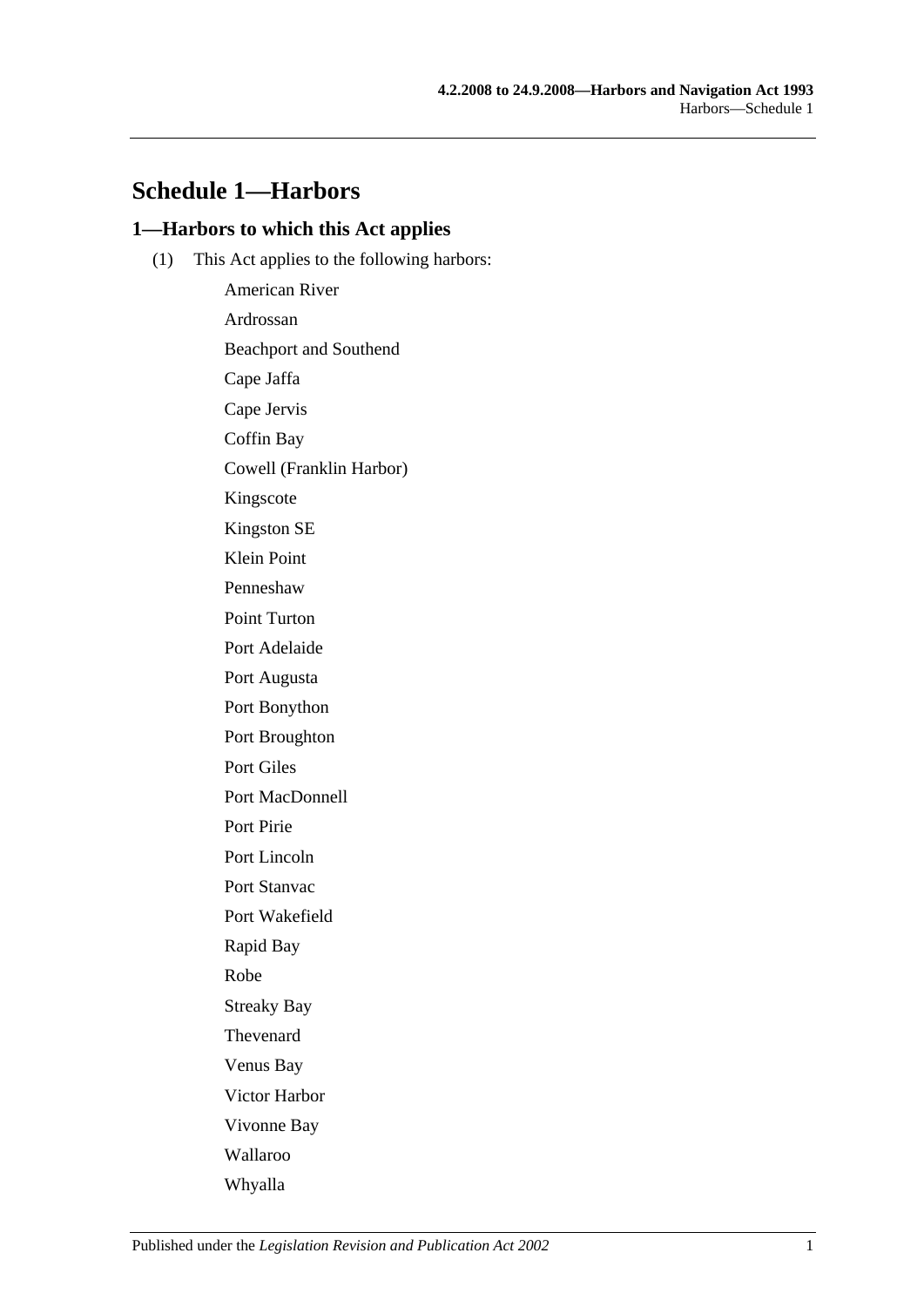(2) Regulations may be made under this Act defining the boundaries to any of the harbors referred to above.

# **Schedule 2—Transitional provisions**

# **2—Transitional provisions**

- (1) A certificate of survey in force under the *[Marine Act](http://www.legislation.sa.gov.au/index.aspx?action=legref&type=act&legtitle=Marine%20Act%201936) 1936* immediately before the commencement of this Act continues in force subject to this Act as if it were a certificate of survey issued under this Act.
- (2) A certificate of competency in force under the *[Marine Act](http://www.legislation.sa.gov.au/index.aspx?action=legref&type=act&legtitle=Marine%20Act%201936) 1936*, or a boat operator's licence in force under the *[Boating Act](http://www.legislation.sa.gov.au/index.aspx?action=legref&type=act&legtitle=Boating%20Act%201974) 1974*, immediately before the commencement of this Act, continues in force subject to this Act as if it were a certificate of competency issued under this Act.
- (3) If the Governor had withdrawn land from the Minister under section 64(4) of the *[Harbors Act](http://www.legislation.sa.gov.au/index.aspx?action=legref&type=act&legtitle=Harbors%20Act%201936) 1936*, the withdrawal remains in effect for the purposes of this Act unless revoked by the Governor.
- (4) A loadline certificate in force under the *[Marine Act](http://www.legislation.sa.gov.au/index.aspx?action=legref&type=act&legtitle=Marine%20Act%201936) 1936* immediately before the commencement of this Act continues in force subject to this Act as if it were a loadline certificate issued under this Act.
- (5) A special permit to operate a vessel in force under the *[Boating Act](http://www.legislation.sa.gov.au/index.aspx?action=legref&type=act&legtitle=Boating%20Act%201974) 1974* immediately before the commencement of this Act continues in force subject to this Act as if it were a special permit issued under this Act.
- (6) A licence in force under Part 3A of the *[Boating Act](http://www.legislation.sa.gov.au/index.aspx?action=legref&type=act&legtitle=Boating%20Act%201974) 1974* immediately before the commencement of this Act continues in force subject to this Act as if it were a licence issued under [Part 8](#page-40-0) and as if the conditions of the licence had been imposed under [Part](#page-40-0) 8.
- (7) The registration of a vessel in force under the *[Boating Act](http://www.legislation.sa.gov.au/index.aspx?action=legref&type=act&legtitle=Boating%20Act%201974) 1974* immediately before the commencement of this Act continues in force subject to this Act as if it were registration of the vessel under this Act.
- (8) By-laws in force under the *[Harbors Act](http://www.legislation.sa.gov.au/index.aspx?action=legref&type=act&legtitle=Harbors%20Act%201936) 1936* immediately before the commencement of this Act continue in force subject to this Act as if they were made under this Act.

# **3—Vesting of land etc held in name of Minister of Marine**

- (1) All land vested in fee simple in the Minister of Marine<sup>1</sup> immediately before the commencement of this Act will be taken to have vested in fee simple, on the commencement of this Act, in the Minister responsible for the administration of this Act.
- (2) All other interests, rights and liabilities of the Minister of Marine in relation to land immediately before the commencement of this Act, will be taken to have become, on the commencement of this Act, interests, rights and liabilities of the Minister responsible for the administration of this Act.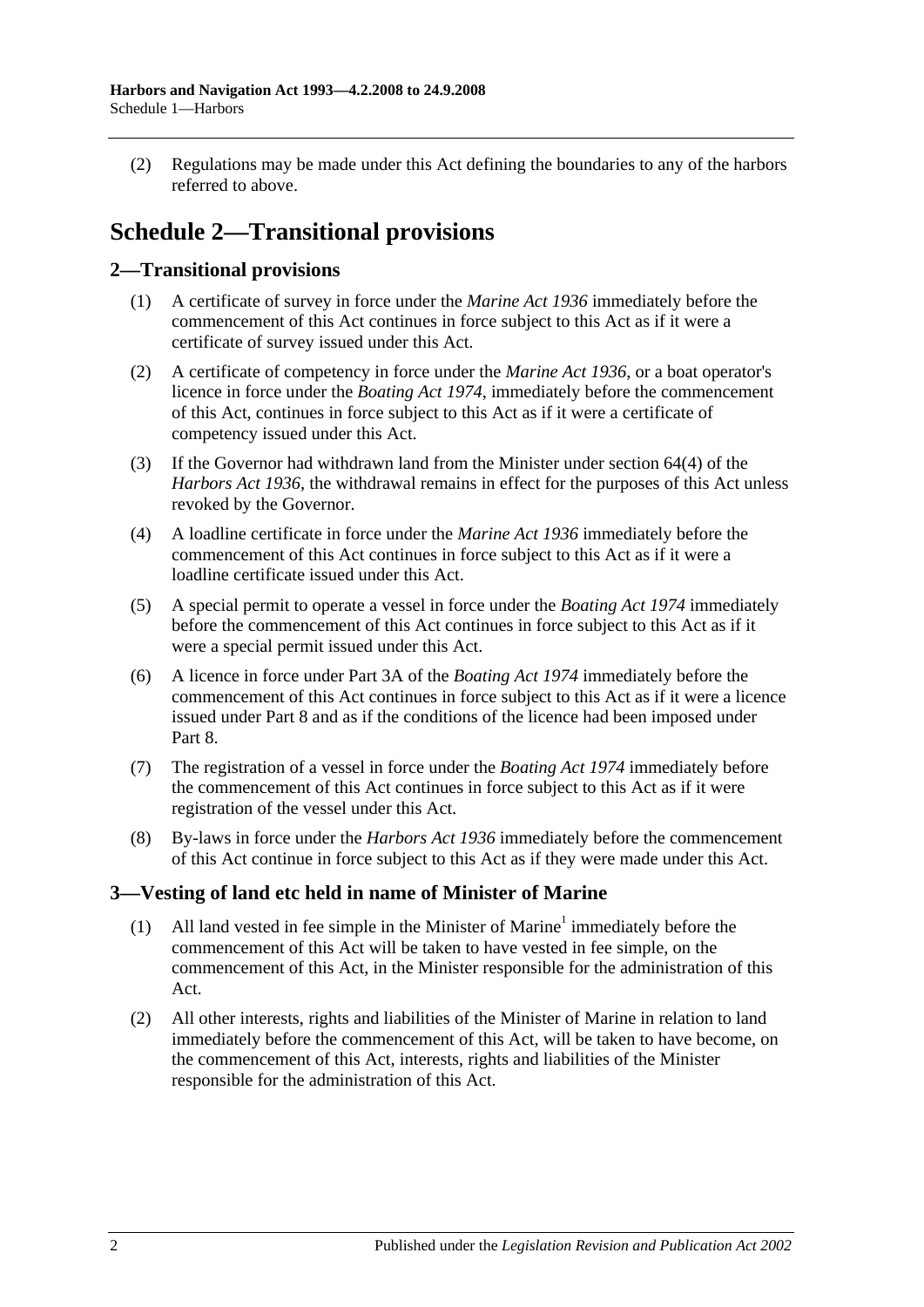- (3) A proclamation in force immediately before the commencement of this Act under which dedicated land was placed under the care, control and management of the Minister of Marine will, on the commencement of this Act, be taken to have been varied by replacing references to the Minister of Marine with references to the Minister responsible for the administration of this Act.
- (4) The Registrar-General will take such action for or in connection with—
	- (a) the issue, alteration, correction or cancellation of certificates or other documents of title; or
	- (b) the making, recording, alteration, correction or cancellation of entries or endorsements in the Register Books,

as may be necessary or expedient for the purposes of giving effect to this clause.

**Note—**

1 The Minister of Marine was a body corporate established under the provisions of the repealed *[Harbors Act](http://www.legislation.sa.gov.au/index.aspx?action=legref&type=act&legtitle=Harbors%20Act%201936) 1936*.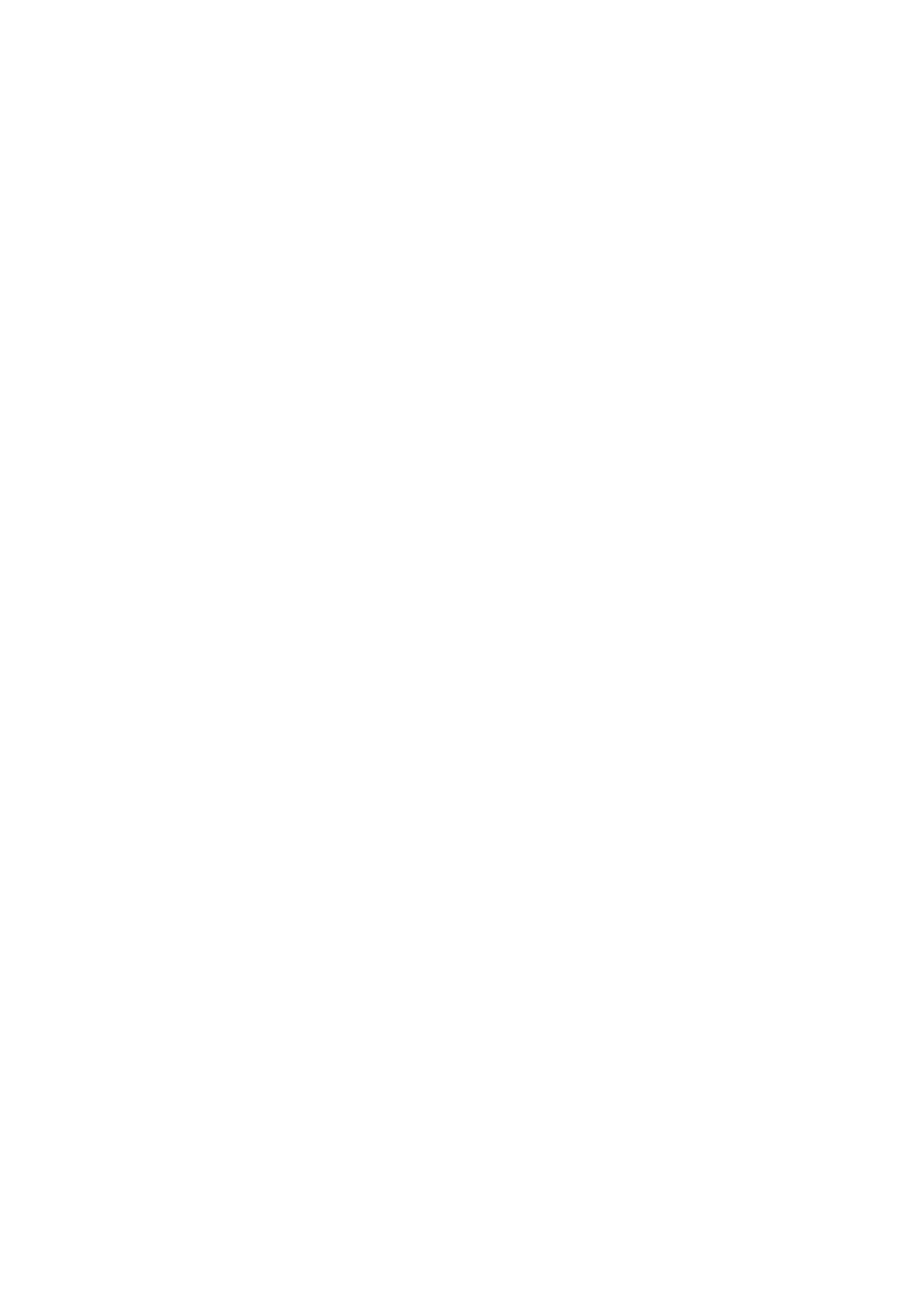# **Legislative history**

# **Notes**

• This version is comprised of the following:

| Part 1    | 1.12.2007                  |
|-----------|----------------------------|
| Part 2    | 1.7.2005                   |
| Part 3    | 15.12.2003 (Reprint No 11) |
| Part 4    | 1.7.2005                   |
| Part 5    | 15.12.2003 (Reprint No 11) |
| Part 5A   | 15.12.2003 (Reprint No 11) |
| Part 6    | 15.12.2003 (Reprint No 11) |
| Part 7    | 15.12.2003 (Reprint No 11) |
| Part 8    | 15.12.2003 (Reprint No 11) |
| Part 9    | 4.2.2008                   |
| Part 10   | 30.7.2006                  |
| Part 11   | 30.7.2006                  |
| Part 12   | 15.12.2003 (Reprint No 11) |
| Part 13   | 15.12.2003 (Reprint No 11) |
| Part 14   | 4.2.2008                   |
| Schedules | 17.11.2005                 |

- Amendments of this version that are uncommenced are not incorporated into the text.
- Please note—References in the legislation to other legislation or instruments or to titles of bodies or offices are not automatically updated as part of the program for the revision and publication of legislation and therefore may be obsolete.
- Earlier versions of this Act (historical versions) are listed at the end of the legislative history.
- For further information relating to the Act and subordinate legislation made under the Act see the Index of South Australian Statutes or www.legislation.sa.gov.au.

# **Legislation repealed by principal Act**

The *Harbors and Navigation Act 1993* repealed the following:

*Boating Act 1974 Harbors Act 1936 Marine Act 1936*

# **Principal Act and amendments**

New entries appear in bold.

|         | Year No Title |                                 | Assent | Commencement                                             |
|---------|---------------|---------------------------------|--------|----------------------------------------------------------|
| 1993 41 |               | Harbors and Navigation Act 1993 |        | 20.5.1993 24.10.1994 ( <i>Gazette 20.10.1994 p1220</i> ) |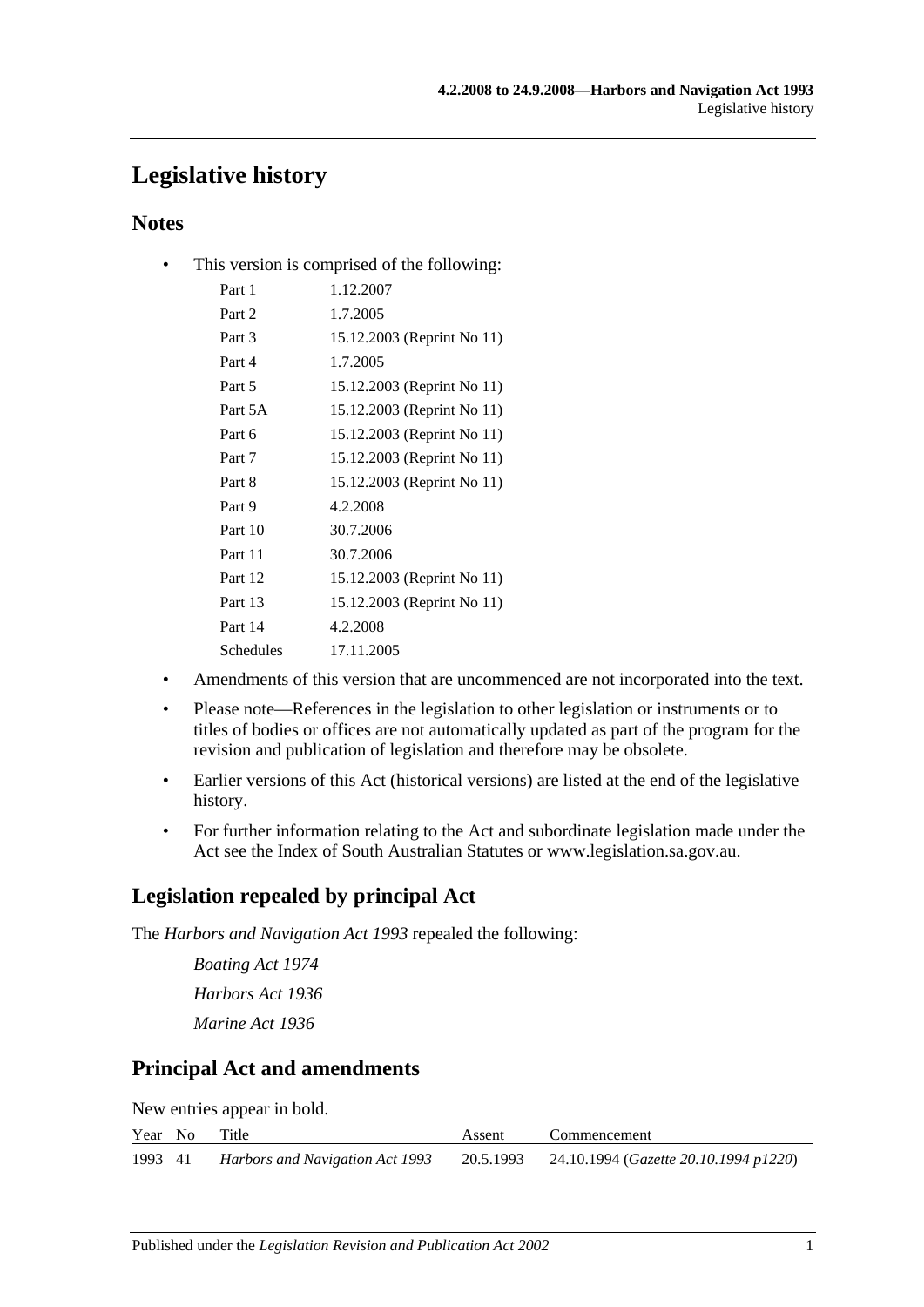#### **Harbors and Navigation Act 1993—4.2.2008 to 24.9.2008** Legislative history

| 1994 45 |                | Harbors and Navigation (Ports<br>Corporation and Miscellaneous)<br>Amendment Act 1994     | 2.6.1994   | 2.6.1994                                                                                                                              |
|---------|----------------|-------------------------------------------------------------------------------------------|------------|---------------------------------------------------------------------------------------------------------------------------------------|
| 1995    | 95             | <b>Statutes Amendment (Drink Driving)</b><br>Act 1995                                     | 7.12.1995  | Pt 2 (ss 4-10)-7.12.1997 (s 7(5) Acts<br>Interpretation Act 1915)                                                                     |
| 1996    | -34            | <b>Statutes Amendment and Repeal</b><br>(Common Expiation Scheme) Act 1996                | 2.5.1996   | Sch (cl 18)-3.2.1997 (Gazette<br>19.12.1996 p1923)                                                                                    |
| 2000    | 79             | Harbors and Navigation<br>(Miscellaneous) Amendment Act 2000                              | 14.12.2000 | 2.1.2001 (Gazette 21.12.2000 p3688)<br>except ss 6, 7 & 13-12.4.2001 (Gazette<br>12.4.2001 p1582)                                     |
| 2000    | 81             | Harbors and Navigation (Control of<br>Harbors) Amendment Act 2000                         | 14.12.2000 | 25.1.2001 (Gazette 25.1.2001 p300)<br>except ss 3(a), 4(a), 5(b), 8, 9(a), 11, 12(a)<br>& 20-31.10.2001 (Gazette 25.10.2001<br>p4686) |
| 2001    | 17             | <b>Statutes Amendment (Transport</b><br>Portfolio) Act 2001                               | 17.5.2001  | Pt 2 s 4-30.10.2001 (Gazette 25.10.2001<br>p4687); ss 5-9-27.5.2002 (Gazette<br>23.5.2002 p1928)                                      |
| 2002    | 37             | <b>Statutes Amendment (Transport</b><br>Portfolio) Act 2002                               | 28.11.2002 | Pt 3 (ss 6-9)-3.7.2003 (Gazette<br>3.7.2003 p2877)                                                                                    |
| 2003    | 8              | <b>Statutes Amendment (Road Safety</b><br>Reforms) Act 2003                               | 12.6.2003  | Pt 2 (ss 5-7)-15.12.2003 (Gazette<br>11.12.2003 p4431)                                                                                |
| 2003    | 33             | Coroners Act 2003                                                                         | 31.7.2003  | Sch (cl 14)-1.7.2005 (Gazette 23.6.2005<br>p1899)                                                                                     |
| 2003    | 35             | River Murray Act 2003                                                                     | 31.7.2003  | Sch (cl 8)-24.11.2003 (Gazette<br>20.11.2003 p4203)                                                                                   |
| 2005    | 5              | Adelaide Dolphin Sanctuary Act 2005 14.4.2005                                             |            | Sch 2 (cll 25-28)-1.7.2005 (Gazette<br>$2.6.2005$ $p1684$ )                                                                           |
| 2005    | 53             | <b>Statutes Amendment (Transport</b><br>Portfolio) Act 2005                               | 27.10.2005 | Pt 2 (s 4)-17.11.2005 (Gazette<br>17.11.2005 p3973)                                                                                   |
| 2005    | 81             | Statutes Amendment (Vehicle and<br>Vessel Offences) Act 2005                              | 8.12.2005  | Pt 4 (ss 14-17)-30.7.2006 (Gazette<br>27.7.2006 p2400)                                                                                |
| 2007    | $\overline{4}$ | <b>Fisheries Management Act 2007</b>                                                      | 8.3.2007   | Sch 2 (cl 5)-1.12.2007 (Gazette<br>15.11.2007 p4241)                                                                                  |
| 2007    | 23             | Harbors and Navigation (Australian 28.6.2007<br><b>Builders Plate) Amendment Act 2007</b> |            | 4.2.2008 (Gazette 25.10.2007 p4044)                                                                                                   |
| 2007    | 60             | Marine Parks Act 2007                                                                     | 29.11.2007 | Sch 1 (cll 24-27)-uncommenced                                                                                                         |
| 2008    | 26             | <b>Statutes Amendment (Transport</b><br>Portfolio) Act 2008                               | 26.6.2008  | Pt 2 (s 4)-25.9.2008 (Gazette 18.9.2008<br>p4504)                                                                                     |

# **Provisions amended**

New entries appear in bold.

Entries that relate to provisions that have been deleted appear in italics.

| Provision       | How varied                                                            | Commencement |
|-----------------|-----------------------------------------------------------------------|--------------|
| Long title      | amended under <i>Legislation Revision and</i><br>Publication Act 2002 | 3.7.2003     |
| Pt <sub>1</sub> |                                                                       |              |
| s <sub>2</sub>  | omitted under Legislation Revision and<br>Publication Act 2002        | 3.7.2003     |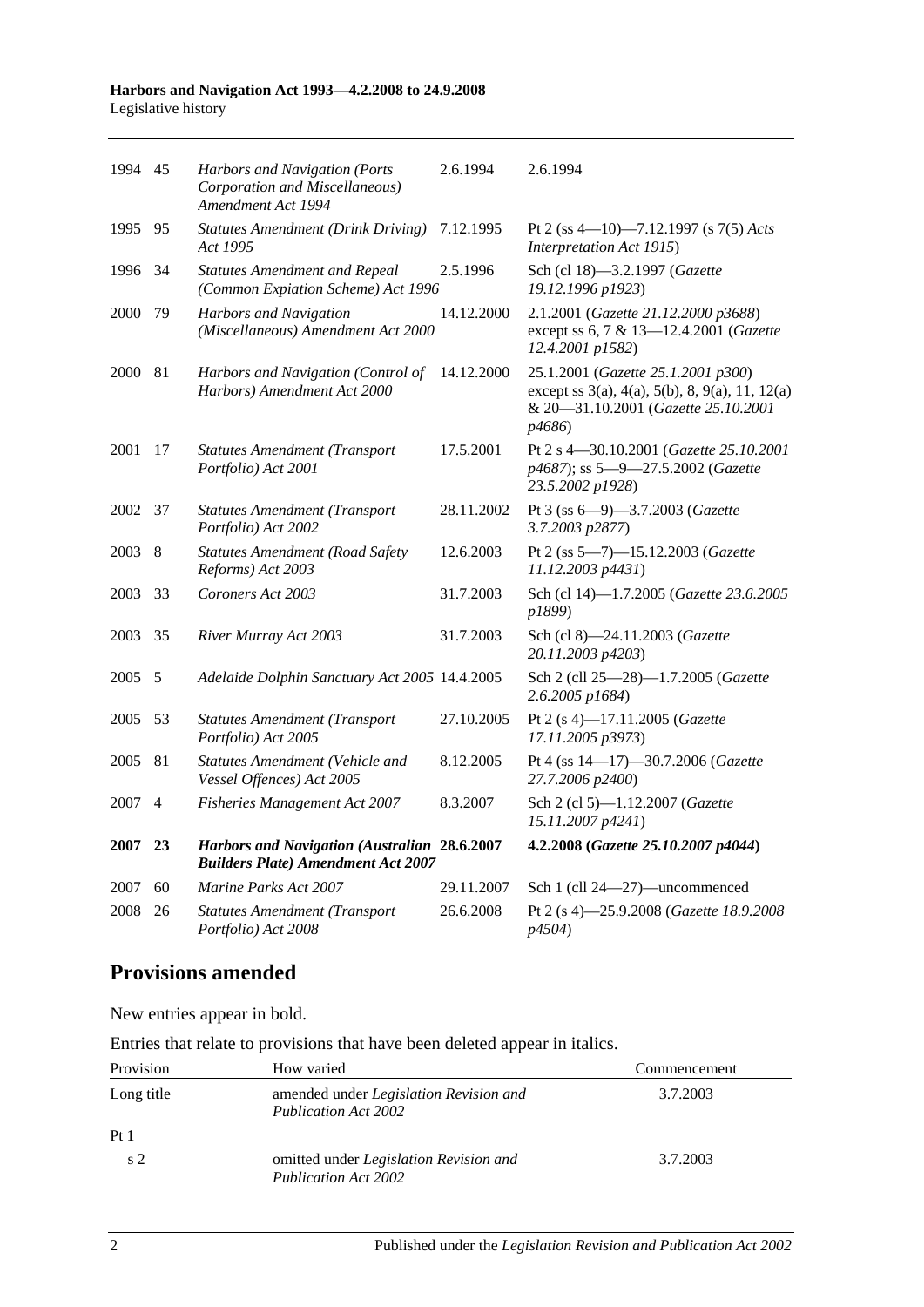| s <sub>3</sub>                | amended by 5/2005 Sch 2 (cl 25)            | 1.7.2005                     |
|-------------------------------|--------------------------------------------|------------------------------|
|                               | amended by 60/2007 Sch 1 cl 24             | uncommenced-not incorporated |
| s <sub>4</sub>                |                                            |                              |
| s(4(1))                       |                                            |                              |
| Adelaide Dolphin<br>Sanctuary | inserted by $5/2005$ Sch 2 (cl 26)         | 1.7.2005                     |
| the Corporation               | inserted by $45/1994 s 2$                  | 2.6.1994                     |
|                               | deleted by $81/2000 s 3(a)$                | 31.10.2001                   |
|                               | a Corporation port inserted by 45/1994 s 2 | 2.6.1994                     |
|                               | deleted by $81/2000 s 3(a)$                | 31.10.2001                   |
| fishing vessel                | substituted by 45/1994 s 11                | 2.6.1994                     |
|                               | amended by 4/2007 Sch 2 cl 5               | 1.12.2007                    |
| marine park                   | inserted by 60/2007 Sch 1 cl 25            | uncommenced-not incorporated |
| port                          | inserted by $81/2000$ s 3(b)               | 25.1.2001                    |
| port management<br>officer    | inserted by $81/2000$ s $3(b)$             | 25.1.2001                    |
| port operator                 | inserted by $81/2000$ s $3(b)$             | 25.1.2001                    |
| s <sub>6</sub>                | substituted by 79/2000 s 3                 | 2.1.2001                     |
| Pt 2                          |                                            |                              |
| Pt 2 Div 4                    |                                            |                              |
| s 12                          |                                            |                              |
| s 12(1a)                      | inserted by $45/1994$ s 3                  | 2.6.1994                     |
|                               | substituted by $81/2000$ s $4(a)$          | 31.10.2001                   |
| s 12(1b)                      | inserted by $79/2000$ s $4(a)$             | 2.1.2001                     |
| 12(2)                         | amended by $79/2000$ s $4(b)$              | 2.1.2001                     |
| s 12(3)                       | substituted by $81/2000$ s $4(b)$          | 25.1.2001                    |
| s <sub>14</sub>               |                                            |                              |
| s 14(1)                       | amended by 79/2000 s 5                     | 2.1.2001                     |
| s 14(1a)                      | inserted by 37/2002 s 6                    | 3.7.2003                     |
| s 14(2)                       | amended by 79/2000 Sch cl (b)              | 2.1.2001                     |
| Pt 2 Div 5                    | inserted by 5/2005 Sch 2 (cl 27)           | 1.7.2005                     |
| s 14A                         | substituted by 60/2007 Sch 1 cl 26         | uncommenced-not incorporated |
| Pt <sub>3</sub>               |                                            |                              |
| s 15                          |                                            |                              |
| s 15(3)                       | amended by 45/1994 s 4                     | 2.6.1994                     |
|                               | amended by $81/2000$ s $5(a)$              | 25.1.2001                    |
|                               | (ba) deleted by $81/2000$ s $5(b)$         | 31.10.2001                   |
| s 18A                         | inserted by 45/1994 s 12                   | 2.6.1994                     |
| s 18A(1)                      | substituted by 81/2000 s 6                 | 25.1.2001                    |
| s 18A(1a)                     | inserted by 81/2000 s 6                    | 25.1.2001                    |
| s 20                          |                                            |                              |
| $s\,20(2)$                    | amended by 81/2000 s 7                     | 25.1.2001                    |
| s 21                          |                                            |                              |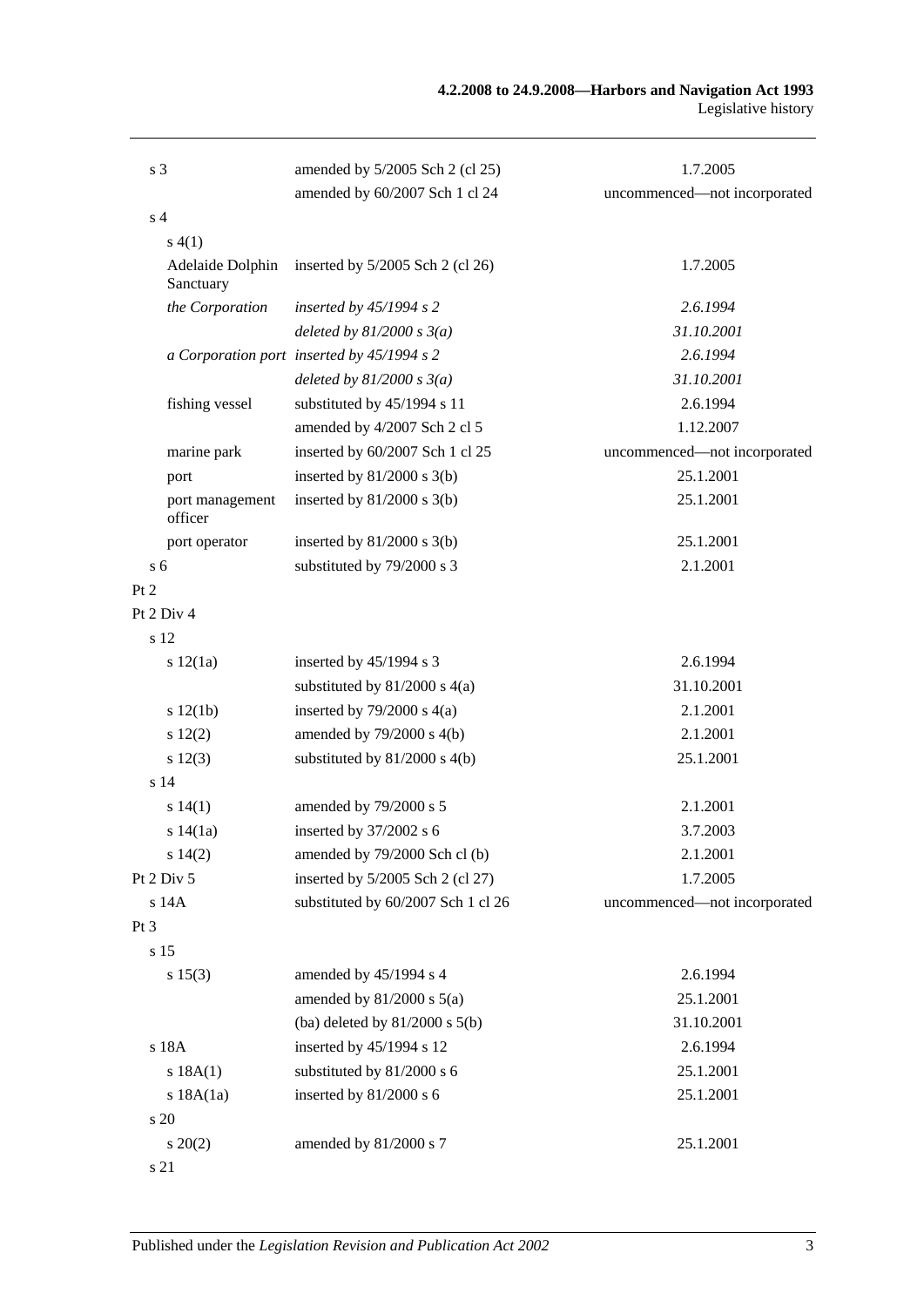#### **Harbors and Navigation Act 1993—4.2.2008 to 24.9.2008** Legislative history

| $s \, 21(1)$        | amended by 45/1994 s 5                               | 2.6.1994                     |
|---------------------|------------------------------------------------------|------------------------------|
|                     | amended by 81/2000 s 8                               | 31.10.2001                   |
| Pt 4                |                                                      |                              |
| s <sub>22</sub>     |                                                      |                              |
| $s\,22(1)$          | s 22 amended by 45/1994 s 6                          | 2.6.1994                     |
|                     | s 22 redesignated as s $22(1)$ by $81/2000$ s $9(b)$ | 25.1.2001                    |
|                     | amended by $81/2000$ s $9(a)$                        | 31.10.2001                   |
| $s\,22(2)$ —(4)     | inserted by $81/2000$ s $9(b)$                       | 25.1.2001                    |
| s 23                |                                                      |                              |
| $s\,23(3)$          | amended by 79/2000 Sch cl (b)                        | 2.1.2001                     |
| s 24                |                                                      |                              |
| s $24(1)$ and $(5)$ | amended by 79/2000 Sch cl (b)                        | 2.1.2001                     |
| s <sub>25</sub>     |                                                      |                              |
| s 25(1a)            | inserted by $81/2000$ s $10(a)$                      | 25.1.2001                    |
| s 25(2)             | amended by 45/1994 s 13                              | 2.6.1994                     |
| $s \; 25(2a)$       | inserted by $81/2000$ s $10(b)$                      | 25.1.2001                    |
| $s\,25(3)$          | substituted by $81/2000$ s $10(c)$                   | 25.1.2001                    |
| s 25(4)             | amended by 79/2000 Sch cl (b)                        | 2.1.2001                     |
| s 25(5)             | inserted by $81/2000$ s $10(d)$                      | 25.1.2001                    |
| s <sub>26</sub>     | amended by 45/1994 s 7                               | 2.6.1994                     |
|                     | amended by 17/2001 s 4                               | 30.10.2001                   |
|                     | substituted by 81/2000 s 11                          | 31.10.2001                   |
| $s\,26(2a)$         | inserted by $35/2003$ Sch cl $8(a)$                  | 24.11.2003                   |
| $s \; 26(2b)$       | inserted by $35/2003$ Sch cl $8(a)$                  | 24.11.2003                   |
|                     | substituted by 5/2005 Sch 2 (cl 28)                  | 1.7.2005                     |
|                     | substituted by 60/2007 Sch 1 cl 27                   | uncommenced-not incorporated |
| $s \; 26(2c)$       | inserted by 5/2005 Sch 2 (cl 28)                     | 1.7.2005                     |
| $s \; 26(6)$        | inserted by $35/2003$ Sch cl $8(b)$                  | 24.11.2003                   |
| s 27                |                                                      |                              |
| $s \, 27(1a)$       | inserted by $45/1994$ s 8                            | 2.6.1994                     |
|                     | substituted by $81/2000$ s $12(a)$                   | 31.10.2001                   |
| $s\,27(3)$          | substituted by $81/2000$ s $12(b)$                   | 25.1.2001                    |
| Pt 5                | heading substituted by 81/2000 s 13                  | 25.1.2001                    |
| Pt 5 Div 1          | amended by 45/1994 s 9                               | 2.6.1994                     |
|                     | substituted by 81/2000 s 13                          | 25.1.2001                    |
| Pt 5 Div 2          | substituted by 81/2000 s 13                          | 25.1.2001                    |
| Pt 5 Div 2A         | inserted by 81/2000 s 13                             | 25.1.2001                    |
| Pt 5 Div 3          | substituted by 81/2000 s 13                          | 25.1.2001                    |
| Pt 5 Div 4          | substituted by 81/2000 s 13                          | 25.1.2001                    |
| Pt 5 Div 5          | heading deleted by 81/2000 s 14                      | 25.1.2001                    |
| Pt 5A               | heading inserted by 81/2000 s 14                     | 25.1.2001                    |
| s 33                |                                                      |                              |
| $s \frac{33}{1a}$   | inserted by $45/1994$ s $14(a)$                      | 2.6.1994                     |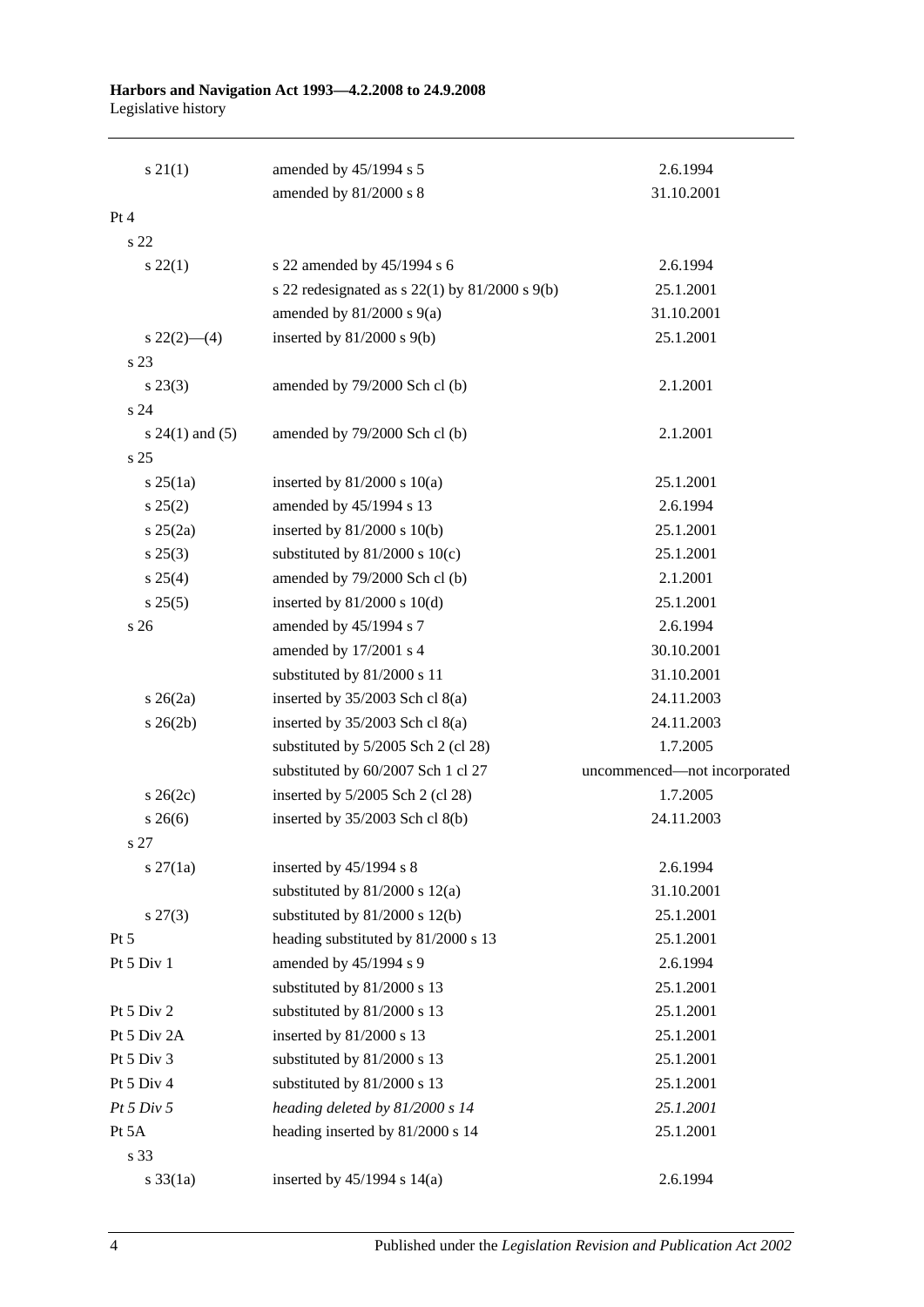| $s \, 33(3)$        | amended by 81/2000 s 15            | 25.1.2001 |
|---------------------|------------------------------------|-----------|
| $s \, 33(4)$        | amended by 79/2000 Sch cl (b)      | 2.1.2001  |
|                     | amended by 81/2000 s 15            | 25.1.2001 |
| $s \, 33(5)$        | substituted by $45/1994$ s $14(b)$ | 2.6.1994  |
| $s \, 33(6)$        | amended by 79/2000 Sch cl (b)      | 2.1.2001  |
| s 34                |                                    |           |
| $s \frac{34}{1a}$   | inserted by $45/1994$ s $15(a)$    | 2.6.1994  |
| $s \; 34(3)$        | amended by 81/2000 s 16            | 25.1.2001 |
| $s \; 34(4)$        | amended by 79/2000 Sch cl (b)      | 2.1.2001  |
|                     | amended by 81/2000 s 16            | 25.1.2001 |
| $s \frac{34}{4a}$   | inserted by 45/1994 s 15(b)        | 2.6.1994  |
| $s \; 34(6)$        | amended by 79/2000 Sch cl (b)      | 2.1.2001  |
| s 35                |                                    |           |
| $s \, 35(1)$        | amended by 81/2000 s 17            | 25.1.2001 |
| $s \, 35(2)$        | amended by 79/2000 Sch cl (b)      | 2.1.2001  |
| $s \; 35(4)$        | inserted by 45/1994 s 16           | 2.6.1994  |
| Pt 6                |                                    |           |
| s 38                |                                    |           |
| $s \ 38(1)$ and (2) | amended by 79/2000 Sch cl (b)      | 2.1.2001  |
| s 39A               | inserted by 79/2000 s 6            | 12.4.2001 |
| s 40                |                                    |           |
| $s\ 40(2)$          | amended by $79/2000$ s $7(a)$      | 12.4.2001 |
| $s\ 40(2a)$         | inserted by $79/2000$ s $7(b)$     | 12.4.2001 |
| s 41                |                                    |           |
| $s\ 41(3)$          | amended by 79/2000 s 8             | 2.1.2001  |
| s 42A               | inserted by 79/2000 s 9            | 2.1.2001  |
| s 44                |                                    |           |
| $s\,44(2)$          | amended by 79/2000 Sch cl (b)      | 2.1.2001  |
| Pt 7                |                                    |           |
| s 46                | amended by 45/1994 s 17            | 2.6.1994  |
| s 47                |                                    |           |
| $s\,47(1)$          | amended by $45/1994$ s $18(a)$     | 2.6.1994  |
|                     | amended by 79/2000 Sch cl (b)      | 2.1.2001  |
| $s\,47(2)$          | amended by 45/1994 s 18(b)         | 2.6.1994  |
|                     | amended by 79/2000 Sch cl (b)      | 2.1.2001  |
| $s\,47(3)$          | amended by 34/1996 s 4 (Sch cl 18) | 3.2.1997  |
|                     | amended by 79/2000 Sch cl (b)      | 2.1.2001  |
| $s\,47(3a)$         | inserted by 37/2002 s 7            | 3.7.2003  |
| $s\,47(4)$          | amended by 34/1996 s 4 (Sch cl 18) | 3.2.1997  |
|                     | amended by 79/2000 Sch cl (b)      | 2.1.2001  |
| s 50                |                                    |           |
| s 50(1)             | amended by 45/1994 s 19(a)         | 2.6.1994  |
| s 50(2)             | amended by 45/1994 s 19(b)         | 2.6.1994  |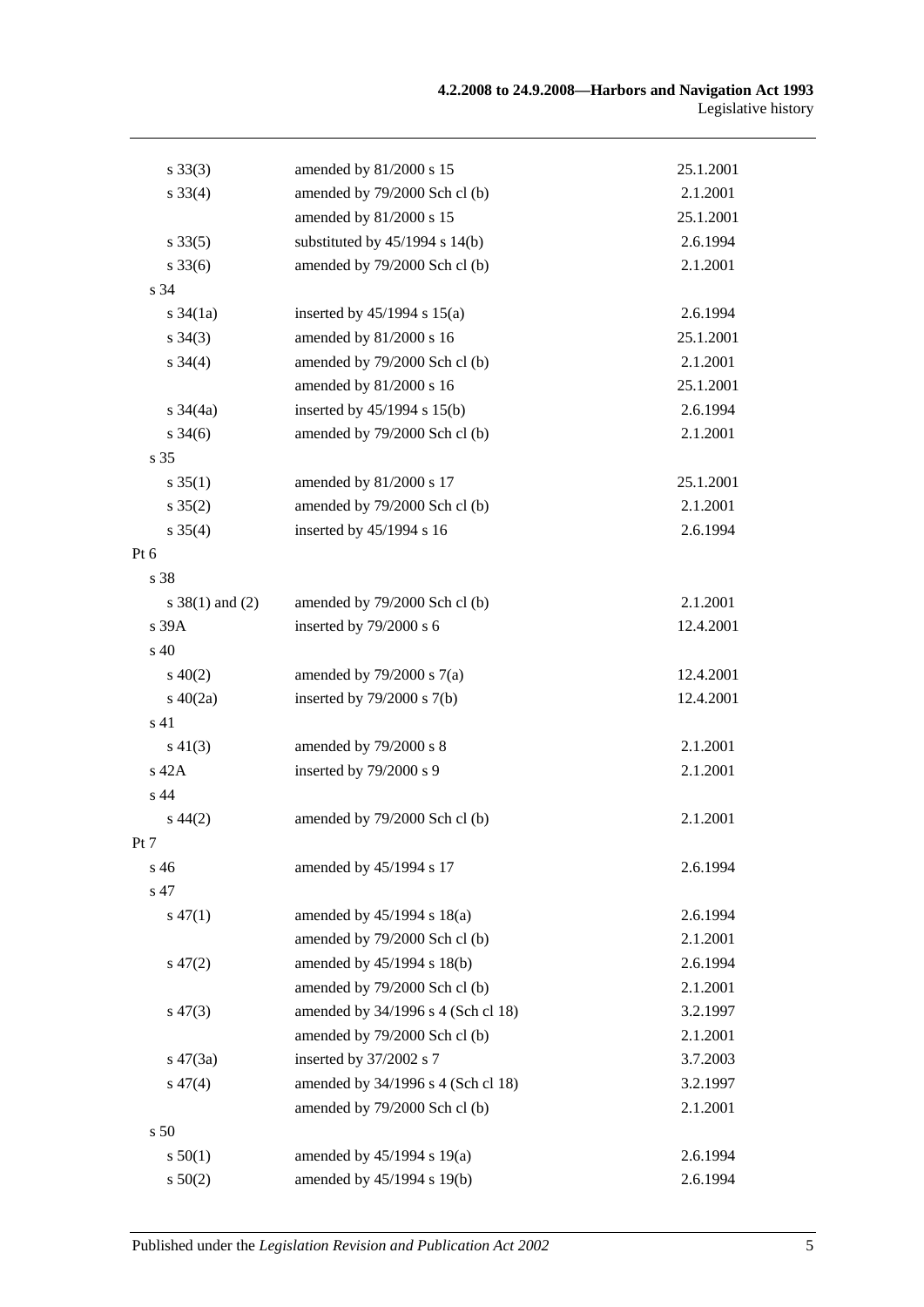#### **Harbors and Navigation Act 1993—4.2.2008 to 24.9.2008** Legislative history

| $s\ 50(3)$          | amended by 79/2000 Sch cl (b)      | 2.1.2001  |
|---------------------|------------------------------------|-----------|
| Pt 8                |                                    |           |
| s <sub>52</sub>     | amended by 79/2000 Sch cl (b)      | 2.1.2001  |
| s 52A               | inserted by 45/1994 s 20           | 2.6.1994  |
| s 53                |                                    |           |
| $s\ 53(3)$ and (5)  | amended by 79/2000 Sch cl (b)      | 2.1.2001  |
| Pt 9                |                                    |           |
| heading             | substituted by 23/2007 s 4         | 4.2.2008  |
| Pt 9 Div 1          |                                    |           |
| s 54                | amended by 45/1994 s 21            | 2.6.1994  |
| s 55                |                                    |           |
| s 55(2)             | amended by 34/1996 s 4 (Sch cl 18) | 3.2.1997  |
|                     | amended by 79/2000 Sch cl (b)      | 2.1.2001  |
| Pt 9 Div 2          |                                    |           |
| s 57                |                                    |           |
| s 57(3)             | amended by 79/2000 Sch cl (b)      | 2.1.2001  |
| s 57(4)             | inserted by 45/1994 s 22           | 2.6.1994  |
| s 57(5)             | inserted by 45/1994 s 22           | 2.6.1994  |
|                     | amended by 79/2000 Sch cl (b)      | 2.1.2001  |
| s 59                |                                    |           |
| s 59(5)             | amended by 79/2000 Sch cl (b)      | 2.1.2001  |
| s 60                |                                    |           |
| s $60(1)$ and $(2)$ | amended by 79/2000 Sch cl (b)      | 2.1.2001  |
| Pt 9 Div 3          |                                    |           |
| s 63                |                                    |           |
| s 63(5)             | amended by 79/2000 Sch cl (b)      | 2.1.2001  |
| s 64                |                                    |           |
| s $64(1)$ and $(2)$ | amended by 79/2000 Sch cl (b)      | 2.1.2001  |
| Pt 9 Div 4          | inserted by $23/2007$ s 5          | 4.2.2008  |
| Pt 10               |                                    |           |
| s 65                |                                    |           |
| s 65(2)             | amended by 34/1996 s 4 (Sch cl 18) | 3.2.1997  |
|                     | amended by 79/2000 s 10            | 2.1.2001  |
| $s$ 65A             | inserted by 79/2000 s 11           | 2.1.2001  |
| s 66                |                                    |           |
| s 66(1)             | amended by 79/2000 s 12            | 2.1.2001  |
| $s\,66(3)$          | amended by 79/2000 Sch cl (b)      | 2.1.2001  |
| s 67                | amended by 79/2000 Sch cl (b)      | 2.1.2001  |
|                     | substituted by 81/2000 s 18        | 25.1.2001 |
| s 68                |                                    |           |
| s 68(1)             | amended by 79/2000 s 13            | 12.4.2001 |
| s68(3)              | amended by 79/2000 Sch cl (b)      | 2.1.2001  |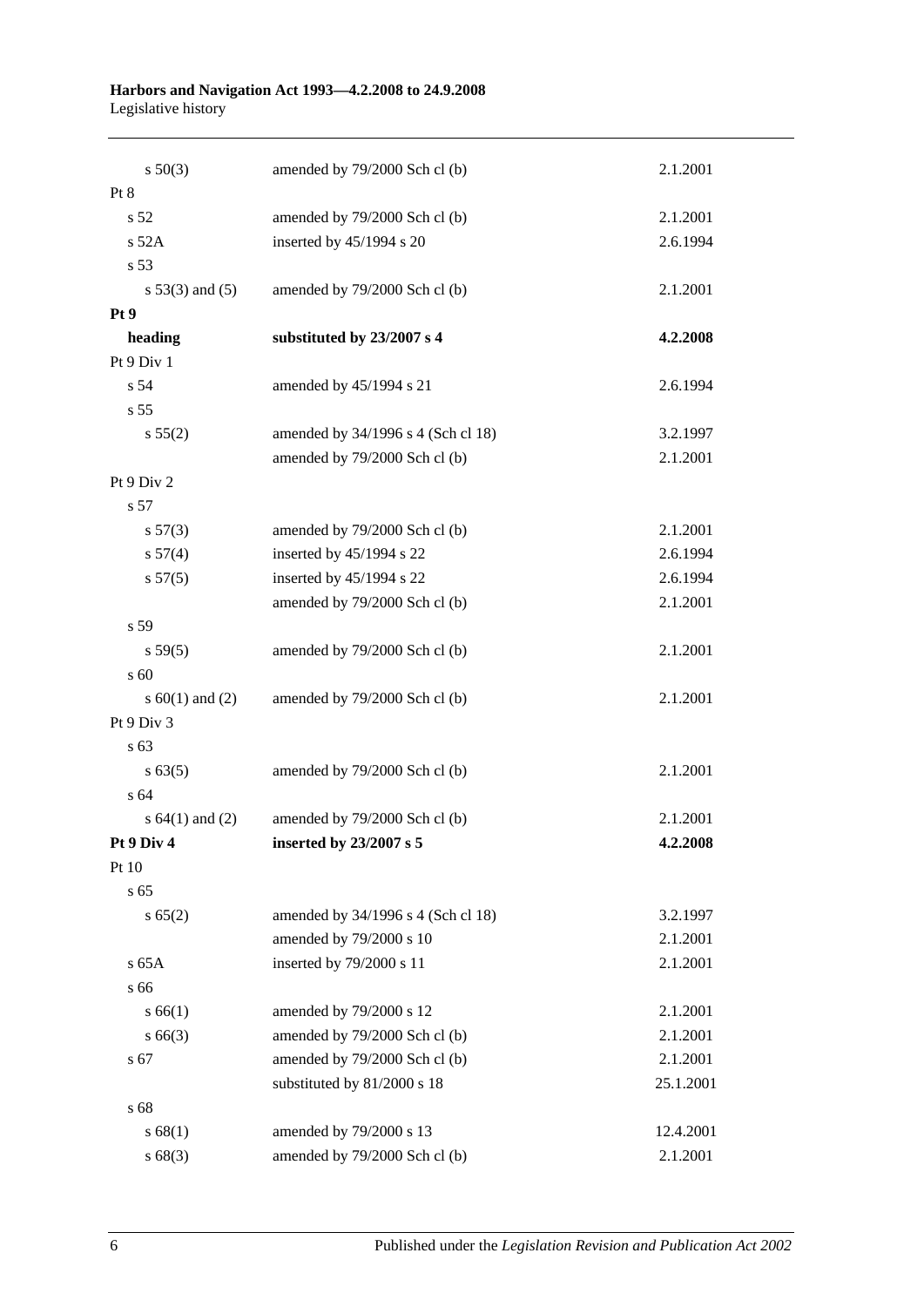| s 69 before<br>substitution by<br>81/2005 |                                        |            |
|-------------------------------------------|----------------------------------------|------------|
| $s\,69(1)$ and (2)                        | amended by $79/2000$ Sch cl (b)        | 2.1.2001   |
| s 69                                      | substituted by 81/2005 s 14            | 30.7.2006  |
| s 69A                                     | inserted by 81/2005 s 14               | 30.7.2006  |
| s 70                                      |                                        |            |
| $s \, 70(4)$                              | substituted by 8/2003 s 5              | 15.12.2003 |
| s 71                                      |                                        |            |
| s 71(1)                                   | amended by 81/2005 s 15                | 30.7.2006  |
| $s \, 71(2)$                              | amended by 79/2000 Sch cl (b)          | 2.1.2001   |
| $s \, 71(3a)$                             | inserted by $17/2001$ s $5(a)$         | 27.5.2002  |
| $s \, 71(4)$                              | substituted by $17/2001$ s $5(b)$      | 27.5.2002  |
| $s \, 71(5)$                              | substituted by 95/1995 s 4             | 7.12.1997  |
| $s \, 71(6)$                              | inserted by $95/1995$ s 4              | 7.12.1997  |
| s 72                                      |                                        |            |
| s 72(1)                                   | deleted by $95/1995$ s $5(a)$          | 7.12.1997  |
| $s\ 72(2)$                                | amended by $95/1995$ s $5(b)$          | 7.12.1997  |
|                                           | amended by 37/2002 s 8                 | 3.7.2003   |
| $s\ 72(3)$                                | amended by $95/1995$ s $5(c)$          | 7.12.1997  |
| $s\,72(4)$                                | substituted by $95/1995$ s $5(d)$      | 7.12.1997  |
| $s\,72(5)$                                | deleted by $95/1995 s 5(d)$            | 7.12.1997  |
| ss 72A and 72B                            | inserted by $95/1995$ s 6              | 7.12.1997  |
| s 72B                                     |                                        |            |
| $s$ 72B(2)                                |                                        |            |
| registered nurse                          | substituted by 8/2003 s 6              | 15.12.2003 |
| s 72C                                     | inserted by 17/2001 s 6                | 27.5.2002  |
| s 73                                      |                                        |            |
| s 73(1)                                   | amended by $95/1995$ s $7(a)$ , (b)    | 7.12.1997  |
| s 73(2)                                   | substituted by $95/1995$ s $7(c)$      | 7.12.1997  |
| $s \, 73(2a)$                             | inserted by $95/1995$ s $7(c)$         | 7.12.1997  |
|                                           | substituted by 81/2005 s 16            | 30.7.2006  |
| $s \, 73(3)$                              | amended by $17/2001$ s $7(a)$          | 27.5.2002  |
| s 73(4)                                   | amended by 95/1995 s 7(d)              | 7.12.1997  |
| s 73(5)                                   | amended by $95/1995$ s 7(e), (f)       | 7.12.1997  |
|                                           | amended by 17/2001 s 7(b), (c)         | 27.5.2002  |
| $s \, 73(5a)$                             | inserted by $95/1995$ s $7(g)$         | 7.12.1997  |
|                                           | amended by $17/2001$ s $7(d)$          | 27.5.2002  |
| $s\,73(6)$                                | amended by 95/1995 s 7(h)              | 7.12.1997  |
| s $73(7)$ and $(8)$                       | inserted by $95/1995$ s $7(i)$         | 7.12.1997  |
| s 73A                                     | inserted by 95/1995 s 8                | 7.12.1997  |
| s 74                                      |                                        |            |
| $s \, 74(4)$                              | amended by 33/2003 Sch (cl 14(1), (2)) | 1.7.2005   |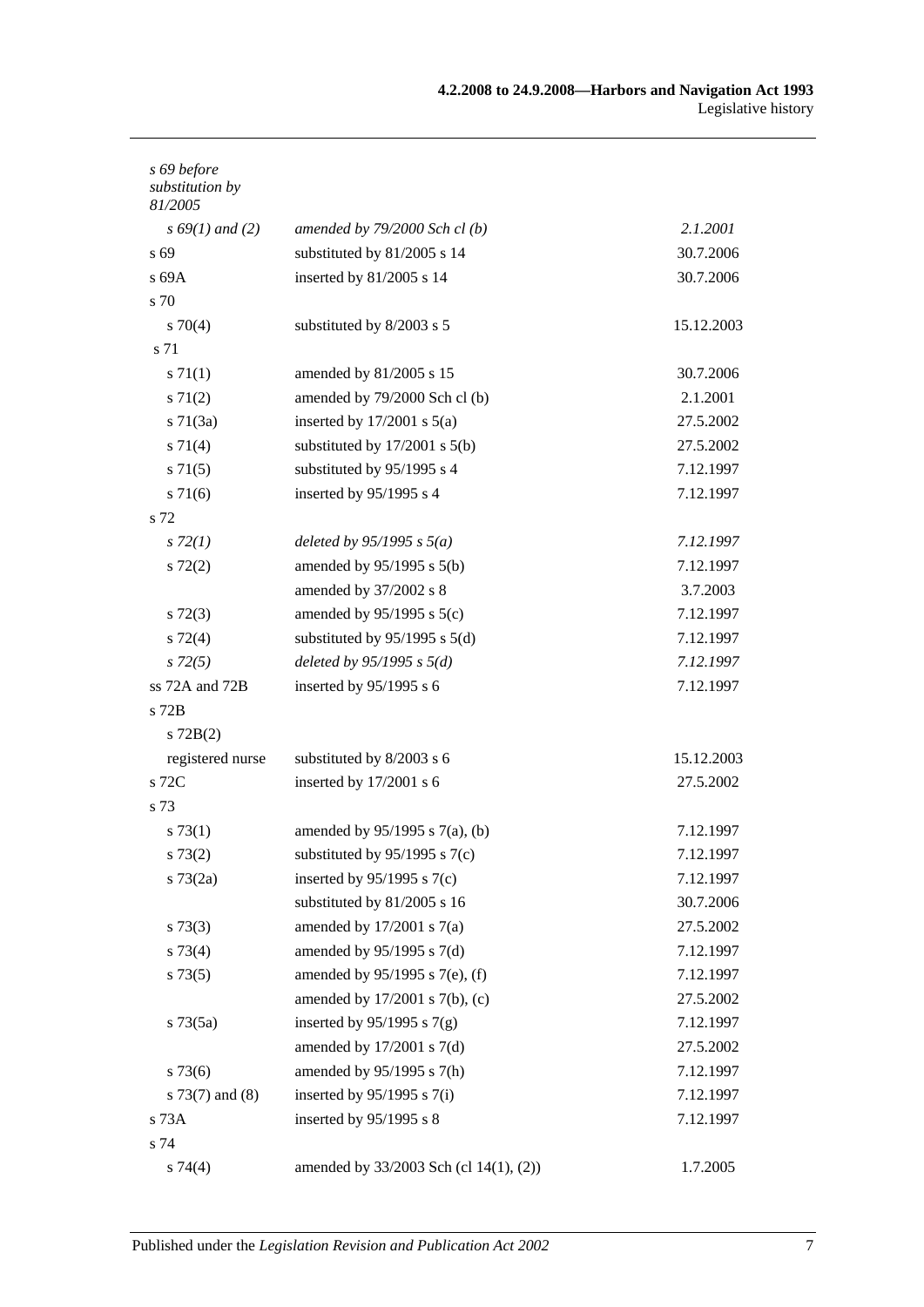| s74(5)            | amended by 33/2003 Sch (cl 14(3))   | 1.7.2005   |
|-------------------|-------------------------------------|------------|
| s74(7)            | substituted by $95/1995$ s $9(a)$   | 7.12.1997  |
| $s\,74(10)$       | substituted by $95/1995$ s $9(b)$   | 7.12.1997  |
| $s$ 74(10a)       | inserted by $95/1995$ s $9(b)$      | 7.12.1997  |
| $s$ 74(16a)       | inserted by 17/2001 s 8             | 27.5.2002  |
| s74(17)           | amended by 95/1995 s 9(c), (d)      | 7.12.1997  |
| s74(19)           | substituted by 8/2003 s 7           | 15.12.2003 |
| Pt 11             |                                     |            |
| s 75              |                                     |            |
| $s \, 75(3)$      | amended by 34/1996 s 4 (Sch cl 18)  | 3.2.1997   |
|                   | amended by 79/2000 Sch cl (b)       | 2.1.2001   |
| s 76              |                                     |            |
| $s \, 76(1)$      | amended by $95/1995$ s $10(a)$      | 7.12.1997  |
|                   | amended by 81/2005 s 17(1), (2)     | 30.7.2006  |
| $s \, 76(2)$      | amended by 81/2005 s 17(3), (4)     | 30.7.2006  |
| $s \, 76(3)$      | amended by $95/1995 s 10(b)$        | 7.12.1997  |
|                   | amended by 79/2000 Sch cl (b)       | 2.1.2001   |
|                   | deleted by $81/2005 s 17(5)$        | 30.7.2006  |
| Pt 12             |                                     |            |
| s 80              |                                     |            |
| 80(2)             | substituted by 81/2000 s 19         | 25.1.2001  |
| Pt 13             |                                     |            |
| s 81              | substituted by 45/1994 s 23         | 2.6.1994   |
| Pt 14             |                                     |            |
| s 83              |                                     |            |
| s 83(2)           | amended by 45/1994 s 10             | 2.6.1994   |
|                   | amended by 81/2000 s 20             | 31.10.2001 |
| 84                |                                     |            |
| s $84(1)$ and (2) | amended by 79/2000 Sch cl (b)       | 2.1.2001   |
| s 85              | amended by 79/2000 Sch cl (b)       | 2.1.2001   |
| s 86              | deleted by 34/1996 s 4 (Sch cl 18)  | 3.2.1997   |
|                   | inserted by 23/2007 s 6             | 4.2.2008   |
| $\sqrt{s}$ 87     |                                     |            |
| s 87(1)           | amended by 23/2007 s 7              | 4.2.2008   |
| s 88              | deleted by 37/2002 s 9              | 3.7.2003   |
| s 89              |                                     |            |
| s 89(3)           | substituted by 81/2000 s 21         | 25.1.2001  |
| $s 89(4)$ and (5) | inserted by 81/2000 s 21            | 25.1.2001  |
| s 91              |                                     |            |
| $s \, 91(1)$      | amended by 23/2007 s 8(1)           | 4.2.2008   |
| $s\,91(2)$        | amended by 23/2007 s 8(2)           | 4.2.2008   |
| $s\,91(7)$        | substituted by 79/2000 Sch cl (a)   | 2.1.2001   |
| $s\,91(8)$        | inserted by 34/1996 s 4 (Sch cl 18) | 3.2.1997   |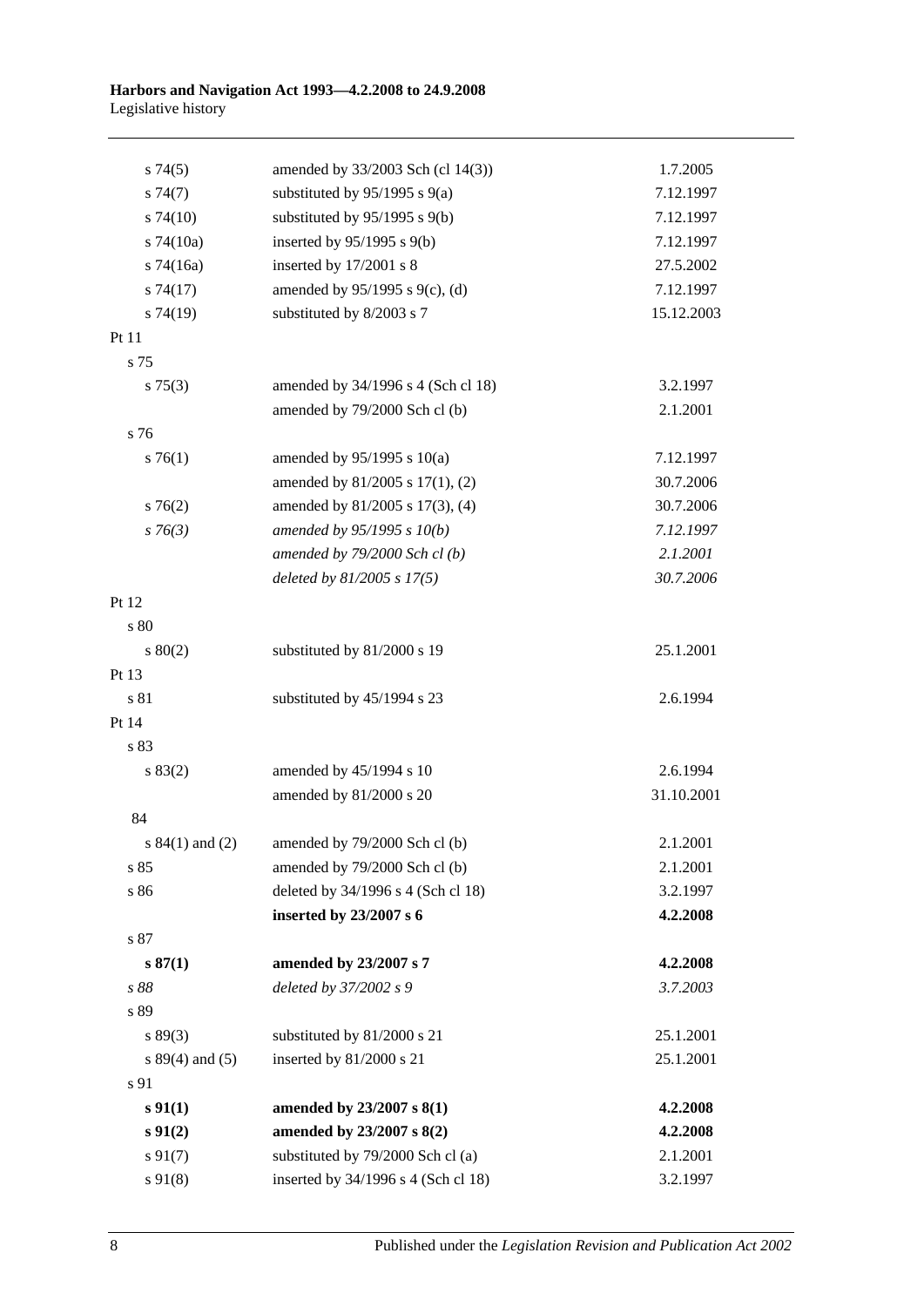| Sch 1<br>cl <sub>1</sub> |                                                                |            |
|--------------------------|----------------------------------------------------------------|------------|
| cl $1(1)$                | amended by $45/1994$ s 24                                      | 2.6.1994   |
| Sch 2                    |                                                                |            |
| cl <sub>1</sub>          | omitted under Legislation Revision and<br>Publication Act 2002 | 3.7.2003   |
| cl 2                     |                                                                |            |
| cl 2(4)–(8)              | inserted by $45/1994$ s 25                                     | 2.6.1994   |
| cl <sub>3</sub>          | inserted by $53/2005$ s 4                                      | 17.11.2005 |

## **Transitional etc provisions associated with Act or amendments**

### *Statutes Amendment and Repeal (Common Expiation Scheme) Act 1996*

### **5—Transitional provision**

An Act repealed or amended by this Act will continue to apply (as in force immediately prior to the repeal or amendment coming into operation) to an expiation notice issued under the repealed or amended Act.

#### *Harbors and Navigation (Miscellaneous) Amendment Act 2000*

### **14—Transitional provision**

- (1) On the commencement of section 7 of this Act, the appointed members of the State Crewing Committee who held office immediately prior to that commencement vacate their offices so that appointments may be made to the Committee under the principal Act as amended by this Act.
- (2) Subsection (1) does not derogate from section 16 of the *[Acts Interpretation Act](http://www.legislation.sa.gov.au/index.aspx?action=legref&type=act&legtitle=Acts%20Interpretation%20Act%201915) 1915*.

### *Statutes Amendment (Transport Portfolio) Act 2001*

### **9—Transitional provision**

An amendment to the principal Act effected by a provision of this Part does not apply in relation to an offence committed before the commencement of that provision.

### *Harbors and Navigation (Australian Builders Plate) Amendment Act 2007, Sch 1—Validation provision*

Part 9 Division 1A of the *[Harbors and Navigation Regulations](http://www.legislation.sa.gov.au/index.aspx?action=legref&type=subordleg&legtitle=Harbors%20and%20Navigation%20Regulations%201994) 1994* has the same force and effect, and will be taken to always have had the same force and effect, as if made under the *[Harbors and Navigation Act](http://www.legislation.sa.gov.au/index.aspx?action=legref&type=act&legtitle=Harbors%20and%20Navigation%20Act%201993) 1993* as amended by section 8(2) of this Act.

## **Historical versions**

Reprint No 1—2.6.1994 Reprint No 2—3.2.1997 Reprint No 3—7.12.1997 Reprint No 4—2.1.2001 Reprint No 5—25.1.2001